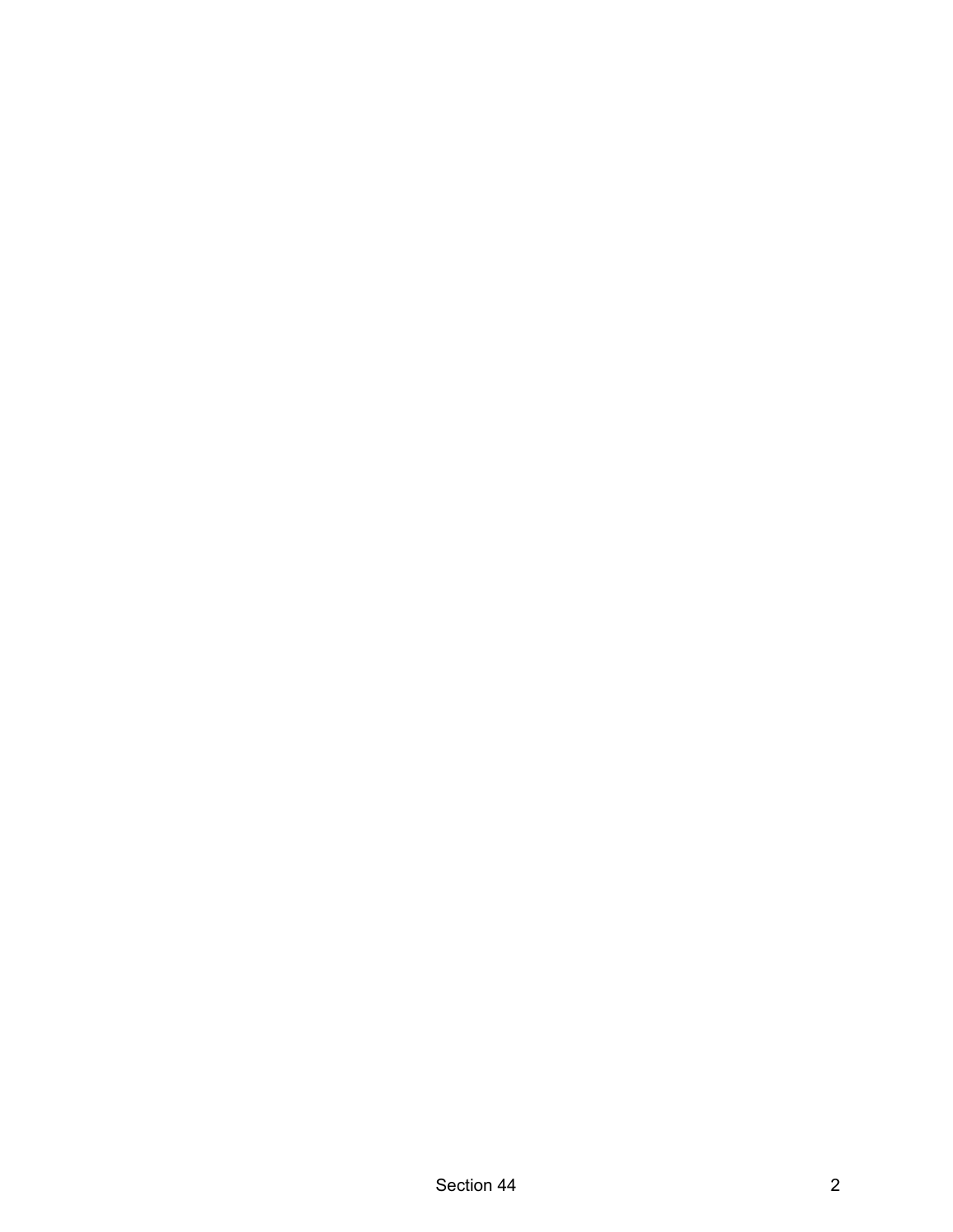# **CITY OF PHILADELPHIA**

### **FISCAL 2019 OPERATING BUDGET**

## **DEPARTMENTAL SUMMARY BY FUND**

| Department<br>No.                     |                                                    |                                                                                                                                                                                                                       |                                                                             |                                                                            |                                                                           |                                                                          |                                                                      |
|---------------------------------------|----------------------------------------------------|-----------------------------------------------------------------------------------------------------------------------------------------------------------------------------------------------------------------------|-----------------------------------------------------------------------------|----------------------------------------------------------------------------|---------------------------------------------------------------------------|--------------------------------------------------------------------------|----------------------------------------------------------------------|
| Department of Behavioral Health & IDS |                                                    |                                                                                                                                                                                                                       |                                                                             |                                                                            |                                                                           |                                                                          | 15                                                                   |
| No.<br>Fund<br>(2)<br>(1)             | Class<br>(3)                                       | Description<br>(4)                                                                                                                                                                                                    | Fiscal 2017<br>Actual<br>Obligations<br>(5)                                 | Fiscal 2018<br>Original<br>Appropriation<br>(6)                            | Fiscal 2018<br>Estimated<br>Obligations<br>(7)                            | Fiscal 2019<br>Proposed<br><b>Budget</b><br>(8)                          | Increase<br>or<br>(Decrease)<br>(9)                                  |
| 01                                    | 100                                                | <b>Employee Compensation</b>                                                                                                                                                                                          |                                                                             |                                                                            |                                                                           |                                                                          |                                                                      |
| General                               | a)<br>b)<br>200<br>300                             | <b>Personal Services</b><br><b>Employee Benefits</b><br><b>Purchase of Services</b><br>Materials and Supplies                                                                                                         | 1,006,269<br>13,125,510                                                     | 1,093,064<br>13,125,510                                                    | 1,074,894<br>13,125,510                                                   | 1,076,779<br>13,125,510                                                  | 1,885                                                                |
|                                       | 400<br>500<br>800                                  | Equipment<br>Contributions, etc.<br>Payments to Other Funds                                                                                                                                                           |                                                                             |                                                                            |                                                                           |                                                                          |                                                                      |
|                                       |                                                    | Total                                                                                                                                                                                                                 | 14, 131, 779                                                                | 14,218,574                                                                 | 14,200,404                                                                | 14,202,289                                                               | 1,885                                                                |
| 06<br><b>HealthChoices</b>            | 100<br>a)<br>b)<br>200                             | <b>Employee Compensation</b><br><b>Personal Services</b><br><b>Employee Benefits</b><br>Purchase of Services                                                                                                          | 680,130<br>959,477,322                                                      | 1,298,400,000                                                              | 750,000<br>1,199,165,000                                                  | 800,000<br>1,299,100,000                                                 | 50,000<br>99,935,000                                                 |
|                                       | 300<br>400<br>500<br>800                           | Materials and Supplies<br>Equipment<br>Contributions, etc.<br>Payments to Other Funds                                                                                                                                 | 1,450,165                                                                   | 1,600,000                                                                  | 85,000                                                                    | 100,000                                                                  | 15,000                                                               |
|                                       |                                                    | Total                                                                                                                                                                                                                 | 961,607,617                                                                 | 1,300,000,000                                                              | 1,200,000,000                                                             | 1,300,000,000                                                            | 100,000,000                                                          |
| 08                                    | 100<br>a)                                          | Employee Compensation<br><b>Personal Services</b>                                                                                                                                                                     | 15,269,532                                                                  | 16,796,254                                                                 | 16,794,437                                                                | 17,132,274                                                               | 337,837                                                              |
| <b>Grants Revenue</b>                 | b)<br>200<br>300<br>400                            | <b>Employee Benefits</b><br><b>Purchase of Services</b><br>Materials and Supplies<br>Equipment                                                                                                                        | 7,688,518<br>220,980,496<br>305,792<br>176,999                              | 7,984,251<br>245,869,088<br>202,500<br>82,500                              | 7,983,578<br>223,946,767<br>206,250<br>133,950                            | 8,070,519<br>246,507,560<br>177,500<br>72,500                            | 86,941<br>22,560,793<br>(28, 750)<br>(61, 450)                       |
|                                       | 500<br>800                                         | Contributions, etc.<br>Payments to Other Funds<br>Total                                                                                                                                                               | 74,682<br>244,496,019                                                       | 83,081<br>271,017,674                                                      | 83,071<br>249,148,053                                                     | 84,707<br>272,045,060                                                    | 1,636<br>22,897,007                                                  |
|                                       | 100<br>a)<br>b)<br>200<br>300<br>400<br>500<br>800 | <b>Employee Compensation</b><br><b>Personal Services</b><br><b>Employee Benefits</b><br><b>Purchase of Services</b><br>Materials and Supplies<br>Equipment<br>Contributions, etc.<br>Payments to Other Funds<br>Total |                                                                             |                                                                            |                                                                           |                                                                          |                                                                      |
|                                       | 100                                                | <b>Employee Compensation</b>                                                                                                                                                                                          |                                                                             |                                                                            |                                                                           |                                                                          |                                                                      |
|                                       | a)<br>b)<br>200<br>300<br>400<br>500<br>800        | <b>Personal Services</b><br><b>Employee Benefits</b><br><b>Purchase of Services</b><br>Materials and Supplies<br>Equipment<br>Contributions, etc.<br>Payments to Other Funds<br>Total                                 |                                                                             |                                                                            |                                                                           |                                                                          |                                                                      |
| Departmental<br>Total<br>All Funds    | 100<br>a)<br>b)<br>200<br>300<br>400<br>500<br>800 | <b>Employee Compensation</b><br><b>Personal Services</b><br><b>Employee Benefits</b><br>Purchase of Services<br>Materials and Supplies<br>Equipment<br>Contributions, etc.<br>Payments to Other Funds                 | 16,955,931<br>7,688,518<br>1,193,583,328<br>305,792<br>176,999<br>1,524,847 | 17,889,318<br>7,984,251<br>1,557,394,598<br>202,500<br>82,500<br>1,683,081 | 18,619,331<br>7,983,578<br>1,436,237,277<br>206,250<br>133,950<br>168,071 | 19,009,053<br>8,070,519<br>1,558,733,070<br>177,500<br>72,500<br>184,707 | 389,722<br>86,941<br>122,495,793<br>(28, 750)<br>(61, 450)<br>16,636 |
|                                       |                                                    | Total                                                                                                                                                                                                                 | 1,220,235,415                                                               | 1,585,236,248                                                              | 1,463,348,457                                                             | 1,586,247,349                                                            | 122,898,892                                                          |

**71-53B**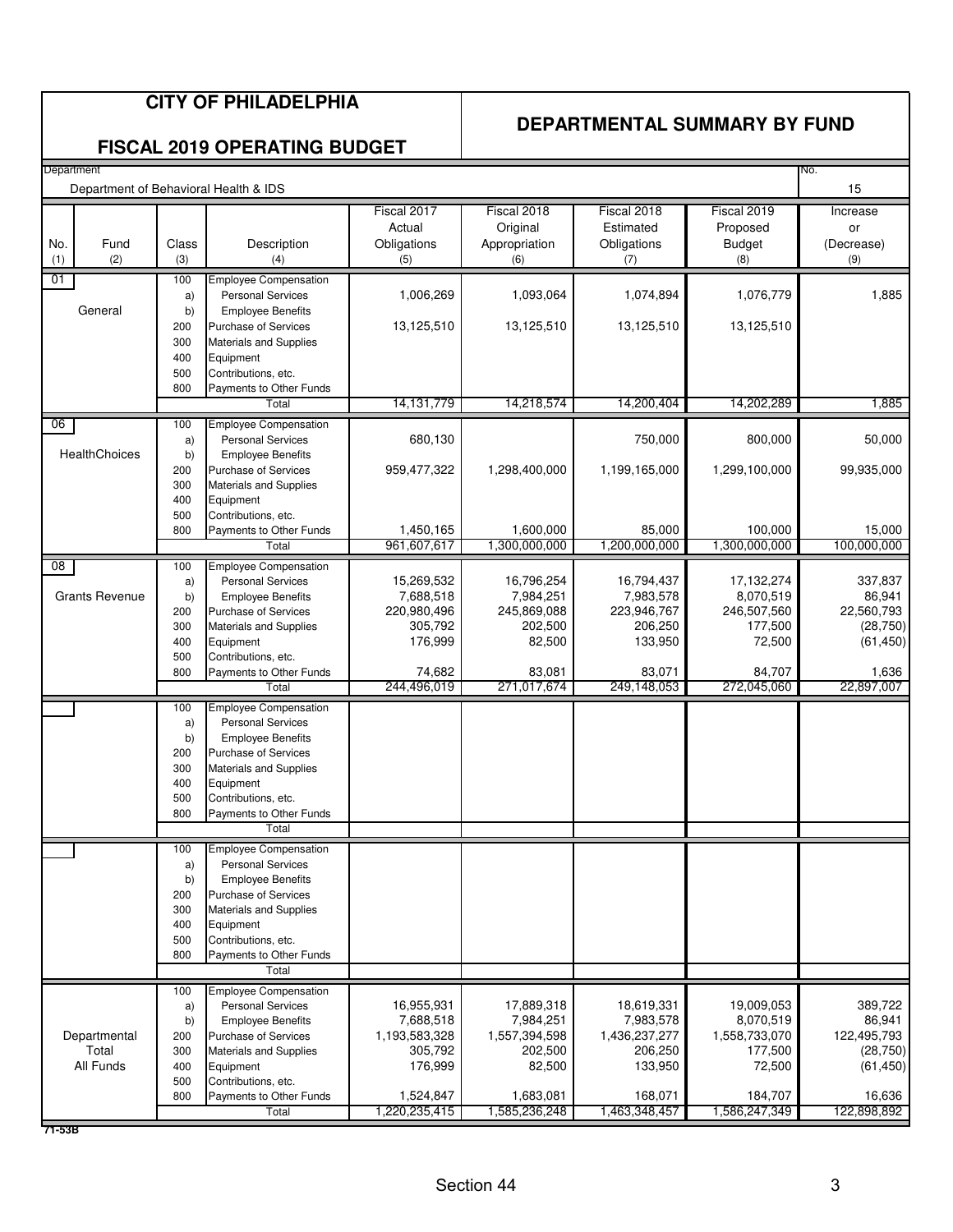# **FISCAL 2019 OPERATING BUDGET ALL FUNDS**

# **CITY OF PHILADELPHIA DEPARTMENTAL SUMMARY INCREASES AND DECREASES**

| FISCAL ZUTS OPERATING BUDGET                          |                   |            |         | ALL FUNDS |         |                   |
|-------------------------------------------------------|-------------------|------------|---------|-----------|---------|-------------------|
| Department                                            |                   |            |         |           |         | No.               |
| Department of Behavioral Health & IDS                 |                   |            |         |           |         | 15                |
|                                                       | Class             | Class      | Class   | Class     | Other   |                   |
| <b>Budget Comments</b>                                | 100               | 200        | 300/400 | 500       | Classes | Total             |
| (1)                                                   | (2)               | (3)        | (4)     | (5)       | (6)     | (7)               |
| <b>GENERAL FUND - 01</b>                              |                   |            |         |           |         |                   |
| <b>Mental Health Services - 01</b>                    |                   |            |         |           |         |                   |
| Salary increase due to staffing change                | 16,978            |            |         |           |         | 16,978            |
| Subtotal                                              | 16,978            |            |         |           |         | 16,978            |
| <b>Office of Addiction Services - 02</b>              |                   |            |         |           |         |                   |
|                                                       |                   |            |         |           |         |                   |
| Salary decrease due to staffing change                | (10, 889)         |            |         |           |         | (10, 889)         |
| Subtotal                                              | (10, 889)         |            |         |           |         | (10, 889)         |
| <b>Intellectual disAbility Services - 04</b>          |                   |            |         |           |         |                   |
| Salary increase due to staffing change                | 1,980             |            |         |           |         | 1,980             |
| Subtotal                                              | 1,980             |            |         |           |         | 1,980             |
| <b>Administration Division - 05</b>                   |                   |            |         |           |         |                   |
|                                                       |                   |            |         |           |         |                   |
| Projected lump-sum decrease<br>Salary increase        | (8, 218)<br>2,034 |            |         |           |         | (8, 218)<br>2,034 |
| Subtotal                                              | (6, 184)          |            |         |           |         | (6, 184)          |
|                                                       |                   |            |         |           |         |                   |
| <b>GENERAL FUND TOTAL</b>                             | 1,885             |            |         |           |         | 1,885             |
| HEALTHCHOICES BEHAVIORAL HEALTH - 06                  |                   |            |         |           |         |                   |
|                                                       |                   |            |         |           |         |                   |
| Projected increase in administrative payroll charges  | 50,000            |            |         |           |         | 50,000            |
| Annualized enrollment increase - Affordable Care Act  |                   | 99,935,000 |         |           |         | 99,935,000        |
| Projected increase in administrative overhead charges |                   |            |         |           | 15,000  | 15,000            |
| HEALTHCHOICES BEHAVIORAL HEALTH TOTAL                 | 50,000            | 99,935,000 |         |           | 15,000  | 100,000,000       |
|                                                       |                   |            |         |           |         |                   |
|                                                       |                   |            |         |           |         |                   |
|                                                       |                   |            |         |           |         |                   |
|                                                       |                   |            |         |           |         |                   |
|                                                       |                   |            |         |           |         |                   |
|                                                       |                   |            |         |           |         |                   |
|                                                       |                   |            |         |           |         |                   |
|                                                       |                   |            |         |           |         |                   |
|                                                       |                   |            |         |           |         |                   |
|                                                       |                   |            |         |           |         |                   |
|                                                       |                   |            |         |           |         |                   |
|                                                       |                   |            |         |           |         |                   |
|                                                       |                   |            |         |           |         |                   |
|                                                       |                   |            |         |           |         |                   |
|                                                       |                   |            |         |           |         |                   |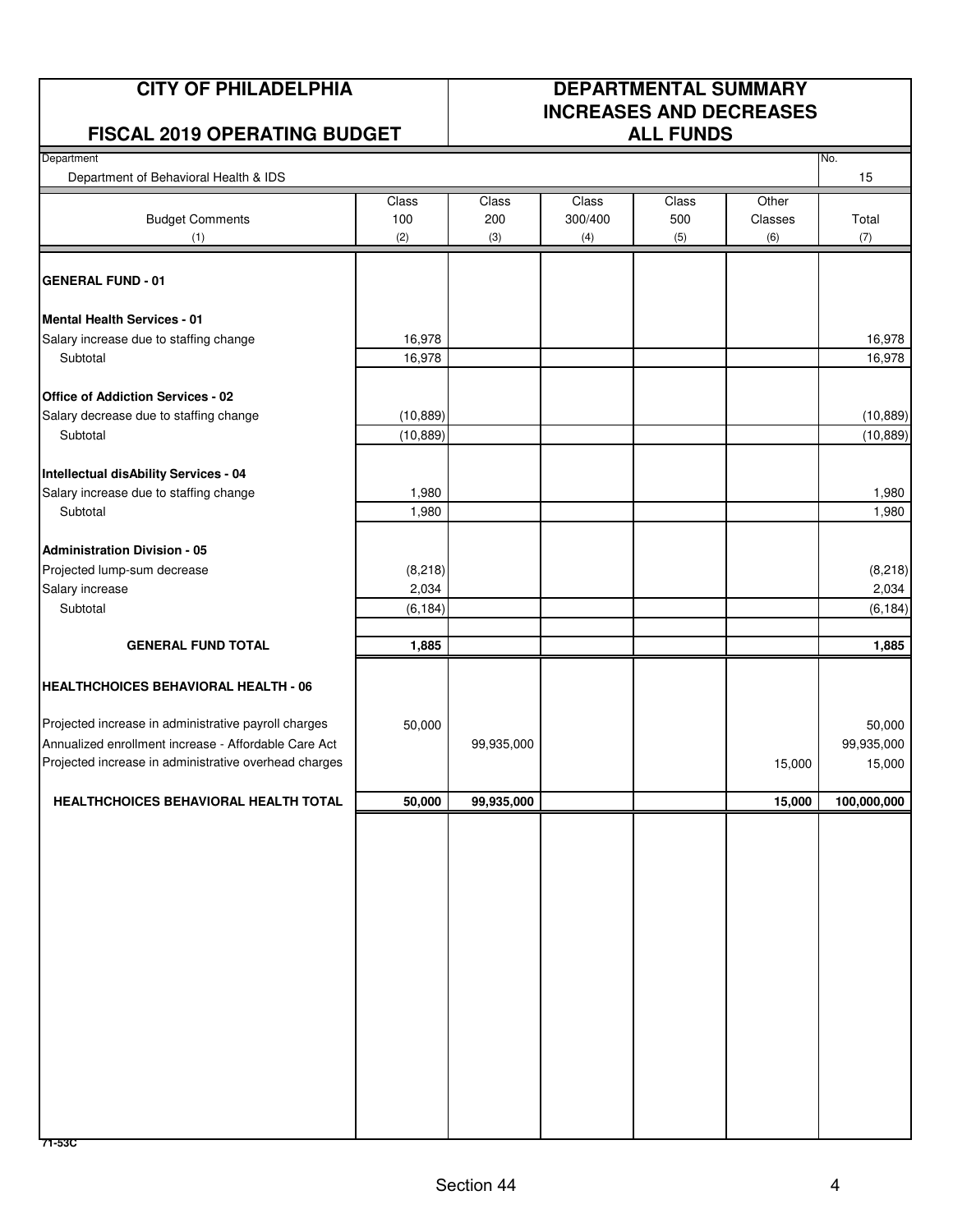# **FISCAL 2019 OPERATING BUDGET**

# **CITY OF PHILADELPHIA DEPARTMENTAL SUMMARY INCREASES AND DECREASES**

| Department                                               |           |             |           |       |         | No.         |
|----------------------------------------------------------|-----------|-------------|-----------|-------|---------|-------------|
| Department of Behavioral Health & IDS                    |           |             |           |       |         | 15          |
|                                                          | Class     | Class       | Class     | Class | Other   |             |
| <b>Budget Comments</b>                                   | 100       | 200         | 300/400   | 500   | Classes | Total       |
| (1)                                                      | (2)       | (3)         | (4)       | (5)   | (6)     | (7)         |
| <b>GRANTS REVENUE FUND - 08</b>                          |           |             |           |       |         |             |
| Mental Health Services - 01                              |           |             |           |       |         |             |
| Salary increase (inc. increment/longevity, 3.5% vacancy) | 17,678    |             |           |       |         | 17,678      |
| Projected lump-sum decrease                              | (29, 055) |             |           |       |         | (29, 055)   |
| Bonus, gross adjusted increase                           | 538       |             |           |       |         | 538         |
| Part-time/temporary/seasonal decrease                    | (18, 259) |             |           |       |         | (18, 259)   |
| Civilian overtime increase                               | 292       |             |           |       |         | 292         |
| Holiday overtime increase                                | 140       |             |           |       |         | 140         |
| Shift/Stress increase                                    | 326       |             |           |       |         | 326         |
| Fringe benefit decrease                                  | (44, 311) |             |           |       |         | (44, 311)   |
| Contractual costs - potential expansion                  |           | 9,455,294   |           |       |         | 9,455,294   |
| Equipment costs decrease                                 |           |             | (5,000)   |       |         | (5,000)     |
| Decreased Central Personnel costs                        |           |             |           |       | (194)   | (194)       |
| Subtotal                                                 | (72, 651) | 9,455,294   | (5,000)   |       | (194)   | 9,377,449   |
| <b>Office of Addiction Services - 02</b>                 |           |             |           |       |         |             |
| Salary increase (inc. increment/longevity)               | 9,980     |             |           |       |         | 9,980       |
| Projected lump-sum increase                              | 24,630    |             |           |       |         | 24,630      |
| Bonus, gross adjusted increase                           | 58        |             |           |       |         | 58          |
| Civilian overtime increase                               | 500       |             |           |       |         | 500         |
| Holiday overtime increase                                | 30        |             |           |       |         | 30          |
| Fringe benefit increase                                  | 15,786    |             |           |       |         | 15,786      |
| Contractual costs - potential expansion                  |           | 7,825,159   |           |       |         | 7,825,159   |
| Non-recurring transfer from PPD for equipment            |           |             | (55, 200) |       |         | (55, 200)   |
| Increased Central Personnel costs                        |           |             |           |       | 176     | 176         |
| Subtotal                                                 | 50,984    | 7,825,159   | (55, 200) |       | 176     | 7,821,119   |
| <b>Intellectual disAbility Services - 04</b>             |           |             |           |       |         |             |
| Salary increase (inc. increment/longevity, 1% vacancy)   | 166,637   |             |           |       |         | 166,637     |
| Projected lump-sum increase                              | 7,733     |             |           |       |         | 7,733       |
| Bonus, gross adjusted increase                           | 738       |             |           |       |         | 738         |
| Civilian overtime increase                               | 7,389     |             |           |       |         | 7,389       |
| Holidav overtime increase                                | 224       |             |           |       |         | 224         |
| Shift/stress increase                                    | 49        |             |           |       |         | 49          |
| Fringe benefit increase                                  | 66,038    |             |           |       |         | 66,038      |
| Contractual costs - potential expansion                  |           | 5,255,340   |           |       |         | 5,255,340   |
| <b>Increased Central Personnel costs</b>                 |           |             |           |       | 913     | 913         |
| Subtotal                                                 | 248,808   | 5,255,340   |           |       | 913     | 5,505,061   |
| <b>Administration - 05</b>                               |           |             |           |       |         |             |
| Salary increase (inc. increment/longevity, 3.5% vacancy) | 139,706   |             |           |       |         | 139,706     |
| Bonus, gross adjusted increase                           | 1,285     |             |           |       |         | 1,285       |
| Civilian overtime increase                               | 7,218     |             |           |       |         | 7,218       |
| Fringe benefit increase                                  | 49,428    |             |           |       |         | 49,428      |
| Contract cost increase                                   |           | 25,000      |           |       |         | 25,000      |
| Materials & Supplies decrease                            |           |             | (30,000)  |       |         | (30,000)    |
| <b>Increased Central Personnel costs</b>                 |           |             |           |       | 741     | 741         |
| Subtotal                                                 | 197,637   | 25,000      | (30,000)  |       | 741     | 193,378     |
| <b>GRANTS REVENUE TOTAL</b>                              | 424,778   | 22,560,793  | (90, 200) |       | 1,636   | 22,897,007  |
| <b>ALL FUNDS</b>                                         | 476,663   | 122,495,793 | (90, 200) |       | 16,636  | 122,898,892 |

**71-53C**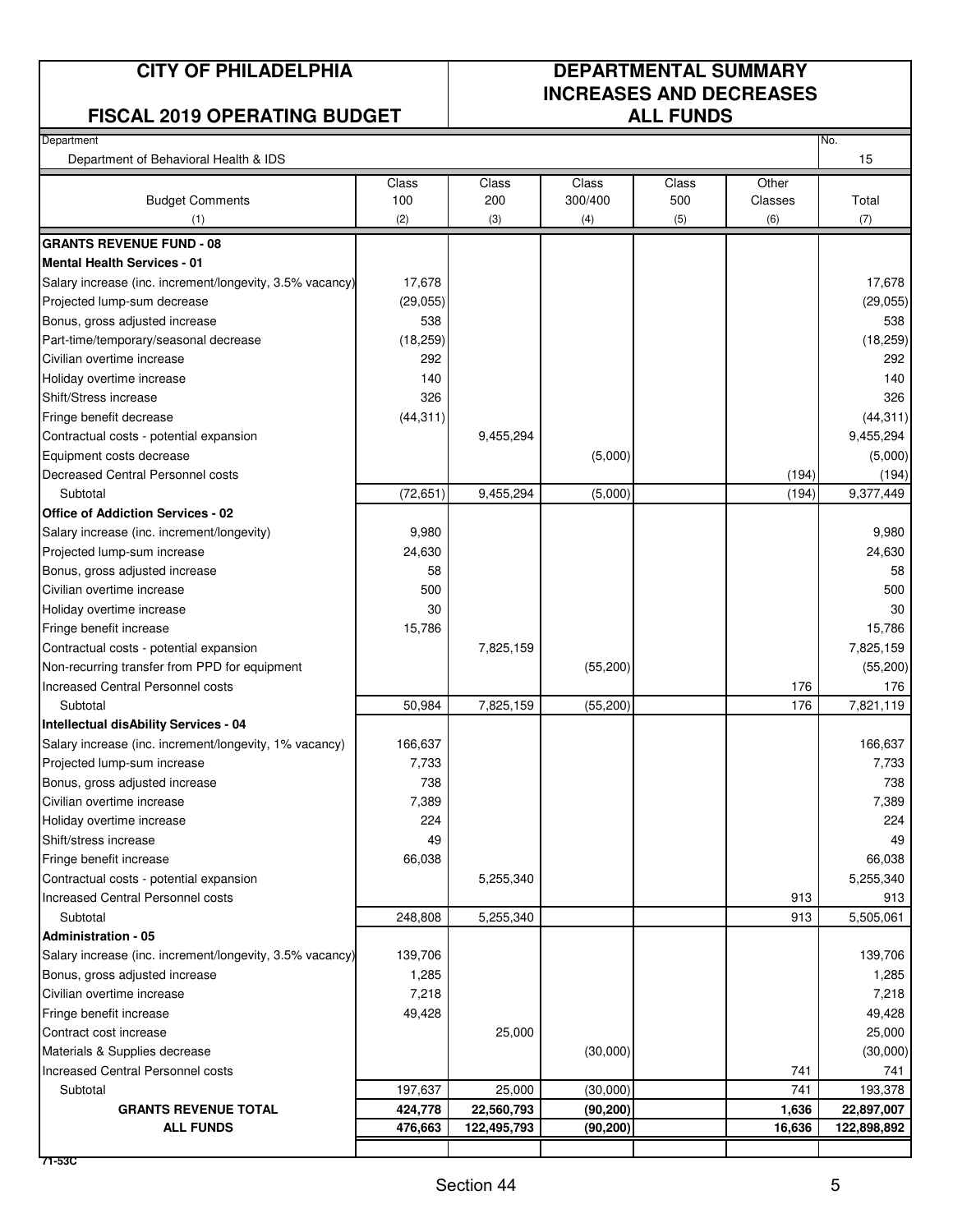## **CITY OF PHILADELPHIA DEPARTMENTAL SUMMARY PERSONAL SERVICES**

## **FISCAL 2019 OPERATING BUDGET**

|                     | Department<br>Department of Behavioral Health & IDS                         |           |             |           |             | No.<br>15 |           |             |                 |                 |
|---------------------|-----------------------------------------------------------------------------|-----------|-------------|-----------|-------------|-----------|-----------|-------------|-----------------|-----------------|
|                     |                                                                             |           |             |           |             |           |           |             |                 |                 |
|                     |                                                                             |           | Fiscal 2017 |           | Fiscal 2018 |           |           | Fiscal 2019 | Increase        | Increase        |
| Line                |                                                                             | Actual    | Actual      | Budgeted  | Estimated   | Increment | Budgeted  | Department  | (Decrease)      | (Decrease)      |
| No.                 | Category                                                                    | Positions | Obligations | Positions | Obligations | Run       | Positions | Request     | in Pos.         | in Requirements |
|                     |                                                                             | 6/30/17   |             |           |             | 11/26/17  |           |             | (Col. 8 less 5) | (Col. 9 less 6) |
| (1)                 | (2)                                                                         | (3)       | (4)         | (5)       | (6)         | (7)       | (8)       | (9)         | (10)            | (11)            |
|                     | A. Summary by Object Classification - All Funds                             |           |             |           |             |           |           |             |                 |                 |
| 1                   | Lump Sum                                                                    |           | 189,137     |           | 128,633     |           |           | 123,723     |                 | (4,910)         |
| $\overline{c}$      | Full Time - Civilian                                                        | 248       | 16,433,311  | 273       | 18,206,412  | 252       | 277       | 18,600,513  | 4               | 394,101         |
| 3                   | Bonus, Gross Adj.                                                           |           | 106,973     |           | 74,051      |           |           | 76,670      |                 | 2,619           |
| 4                   | PT, Temp/Seas, Bd, SCG                                                      |           | 46,168      |           | 43,259      |           |           | 25,000      |                 | (18, 259)       |
| 5                   | Overtime - Civilian                                                         |           | 172,345     |           | 139,601     |           |           | 155,000     |                 | 15,399          |
| 6                   | Holiday Overtime - Civilian                                                 |           | 3,645       |           | 23,891      |           |           | 24,285      |                 | 394             |
| $\overline{7}$      | Shift/Stress                                                                |           | 3,951       |           | 3,484       |           |           | 3,862       |                 | 378             |
| 8                   | H&L, IOD, LT-Sick                                                           |           | 401         |           |             |           |           |             |                 |                 |
| 9                   |                                                                             |           |             |           |             |           |           |             |                 |                 |
|                     | Total                                                                       | 248       | 16,955,931  | 273       | 18,619,331  | 252       | 277       | 19,009,053  | 4               | 389,722         |
|                     | B. Summary of Uniformed Personnel Included in Above - All Funds<br>Lump Sum |           |             |           |             |           |           |             |                 |                 |
| 1<br>$\overline{c}$ | Full Time - Uniform                                                         |           |             |           |             |           |           |             |                 |                 |
| 3                   |                                                                             |           |             |           |             |           |           |             |                 |                 |
| $\overline{4}$      | Bonus, Gross Adj.<br>PT, Temp/Seas, Bd, SCG                                 |           |             |           |             |           |           |             |                 |                 |
| 5                   | Overtime - Uniform                                                          |           |             |           |             |           |           |             |                 |                 |
| 6                   | <b>Unused Uniform Leave</b>                                                 |           |             |           |             |           |           |             |                 |                 |
| $\overline{7}$      | Shift/Stress                                                                |           |             |           |             |           |           |             |                 |                 |
| 8                   | H&L, IOD, LT-Sick                                                           |           |             |           |             |           |           |             |                 |                 |
| 9                   |                                                                             |           |             |           |             |           |           |             |                 |                 |
|                     | Total                                                                       |           |             |           |             |           |           |             |                 |                 |
|                     | C. Summary by Object Classification - General Fund                          |           |             |           |             |           |           |             |                 |                 |
| $\mathbf{1}$        | Lump Sum                                                                    |           | 107         |           | 20,649      |           |           | 12,431      |                 | (8, 218)        |
| $\overline{c}$      | Full Time - Civilian                                                        | 16        | 990,672     | 16        | 1,048,233   | 16        | 16        | 1,058,336   |                 | 10,103          |
| 3                   | Bonus, Gross Adj.                                                           |           | 5,246       |           |             |           |           |             |                 |                 |
| $\overline{4}$      | PT, Temp/Seas, Bd, SCG                                                      |           |             |           |             |           |           |             |                 |                 |
| 5                   | Overtime - Civilian                                                         |           | 9,922       |           | 6,000       |           |           | 6,000       |                 |                 |
| 6                   | Holiday Overtime - Civilian                                                 |           | 268         |           |             |           |           |             |                 |                 |
| $\overline{7}$      | Shift/Stress                                                                |           | 54          |           | 12          |           |           | 12          |                 |                 |
| 8                   | H&L, IOD, LT-Sick                                                           |           |             |           |             |           |           |             |                 |                 |
| 9                   |                                                                             |           |             |           |             |           |           |             |                 |                 |
|                     | Total                                                                       | 16        | 1,006,269   | 16        | 1,074,894   | 16        | 16        | 1,076,779   |                 | 1,885           |
|                     | D. Summary of Uniformed Personnel Included in Above - General Fund          |           |             |           |             |           |           |             |                 |                 |
| $\mathbf{1}$        | Lump Sum                                                                    |           |             |           |             |           |           |             |                 |                 |
| $\overline{c}$      | Full Time - Uniform                                                         |           |             |           |             |           |           |             |                 |                 |
| 3                   | Bonus, Gross Adj.                                                           |           |             |           |             |           |           |             |                 |                 |
| 4                   | PT, Temp/Seas, Bd, SCG                                                      |           |             |           |             |           |           |             |                 |                 |
| 5                   | Overtime - Uniform                                                          |           |             |           |             |           |           |             |                 |                 |
| 6                   | Unused Uniform Leave                                                        |           |             |           |             |           |           |             |                 |                 |
| $\overline{7}$      | Shift/Stress                                                                |           |             |           |             |           |           |             |                 |                 |
| 8                   | H&L, IOD, LT-Sick                                                           |           |             |           |             |           |           |             |                 |                 |
| 9                   |                                                                             |           |             |           |             |           |           |             |                 |                 |
|                     | Total                                                                       |           |             |           |             |           |           |             |                 |                 |
| $71-53D$            |                                                                             |           |             |           |             |           |           |             |                 |                 |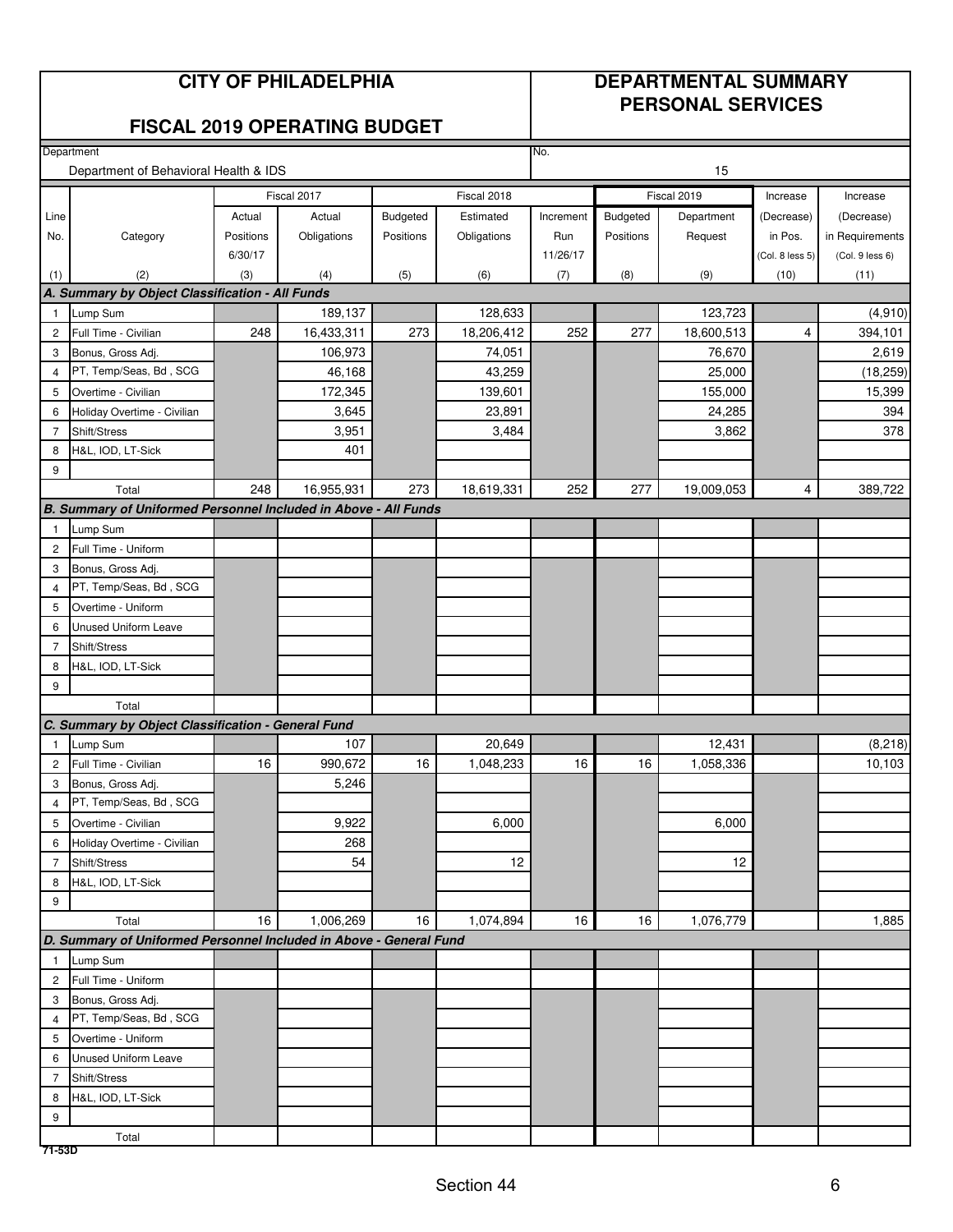|            | <b>CITY OF PHILADELPHIA</b><br><b>FISCAL 2019 OPERATING BUDGET</b>                                                                                                                                                                                                                                                                                                                                                                                                                                                                                                                                                                                                                                                            |                                               |                                       | <b>DIVISION SUMMARY - ALL FUNDS</b> |                              |                           |
|------------|-------------------------------------------------------------------------------------------------------------------------------------------------------------------------------------------------------------------------------------------------------------------------------------------------------------------------------------------------------------------------------------------------------------------------------------------------------------------------------------------------------------------------------------------------------------------------------------------------------------------------------------------------------------------------------------------------------------------------------|-----------------------------------------------|---------------------------------------|-------------------------------------|------------------------------|---------------------------|
| Department |                                                                                                                                                                                                                                                                                                                                                                                                                                                                                                                                                                                                                                                                                                                               | No.                                           | Division                              |                                     |                              | No.                       |
|            | Department of Behavioral Health & IDS                                                                                                                                                                                                                                                                                                                                                                                                                                                                                                                                                                                                                                                                                         | 15                                            | <b>Mental Health</b>                  |                                     |                              | 01                        |
|            |                                                                                                                                                                                                                                                                                                                                                                                                                                                                                                                                                                                                                                                                                                                               |                                               | <b>Major Objectives</b>               |                                     |                              |                           |
|            | The major objective of the Mental Health Division is to ensure the availability of state-mandated mental health services to residents of Philadelphia. Services<br>include but are not limited to community residential, social rehabilitation, crisis intervention and emergency, community treatment, targeted case<br>management, and outpatient as well as transition and community integration services aimed at providing supportive environments for both consumers and<br>their families. The Mental Health Division strives to collaborate with other service systems in both program-development and service-delivery efforts,<br>especially when the consumer is receiving care from more than one service system. |                                               |                                       |                                     |                              |                           |
|            |                                                                                                                                                                                                                                                                                                                                                                                                                                                                                                                                                                                                                                                                                                                               |                                               | <b>Summary by Class</b>               |                                     |                              |                           |
|            |                                                                                                                                                                                                                                                                                                                                                                                                                                                                                                                                                                                                                                                                                                                               | Fiscal 2017                                   | Fiscal 2018                           | Fiscal 2018                         | Fiscal 2019                  | Increase                  |
| Class      | Description                                                                                                                                                                                                                                                                                                                                                                                                                                                                                                                                                                                                                                                                                                                   | Actual                                        | Original                              | Estimated                           | Proposed                     | or                        |
|            |                                                                                                                                                                                                                                                                                                                                                                                                                                                                                                                                                                                                                                                                                                                               | Obligations                                   | Appropriations                        | Obligations                         | <b>Budget</b>                | (Decrease)                |
| (1)        | (2)                                                                                                                                                                                                                                                                                                                                                                                                                                                                                                                                                                                                                                                                                                                           | (3)                                           | (4)                                   | (5)                                 | (6)                          | (7)                       |
| 100        | <b>Employee Compensation</b>                                                                                                                                                                                                                                                                                                                                                                                                                                                                                                                                                                                                                                                                                                  |                                               |                                       |                                     |                              |                           |
| a)         | <b>Personal Services</b>                                                                                                                                                                                                                                                                                                                                                                                                                                                                                                                                                                                                                                                                                                      | 5,964,846                                     | 6,226,367                             | 6,223,882                           | 6,212,520                    | (11, 362)                 |
| b)         | <b>Employee Benefits</b>                                                                                                                                                                                                                                                                                                                                                                                                                                                                                                                                                                                                                                                                                                      | 2,620,562                                     | 2,964,160                             | 2,963,487                           | 2,919,176                    | (44, 311)                 |
| 200        | Purchase of Services                                                                                                                                                                                                                                                                                                                                                                                                                                                                                                                                                                                                                                                                                                          | 152,161,873                                   | 153,194,017                           | 144,754,523                         | 154,209,817                  | 9,455,294                 |
| 300        | <b>Materials and Supplies</b>                                                                                                                                                                                                                                                                                                                                                                                                                                                                                                                                                                                                                                                                                                 | 9,823                                         | 25,000                                | 25,000                              | 25,000                       |                           |
| 400        | Equipment                                                                                                                                                                                                                                                                                                                                                                                                                                                                                                                                                                                                                                                                                                                     | 5,224                                         | 25,000                                | 25,000                              | 20,000                       | (5,000)                   |
| 500        | Contributions, Indemnities and Taxes                                                                                                                                                                                                                                                                                                                                                                                                                                                                                                                                                                                                                                                                                          |                                               |                                       |                                     |                              |                           |
| 700        | <b>Debt Service</b>                                                                                                                                                                                                                                                                                                                                                                                                                                                                                                                                                                                                                                                                                                           |                                               |                                       |                                     |                              |                           |
| 800        | Payments to Other Funds                                                                                                                                                                                                                                                                                                                                                                                                                                                                                                                                                                                                                                                                                                       | 29,547                                        | 30,887                                | 30,877                              | 30,683                       | (194)                     |
| 900        |                                                                                                                                                                                                                                                                                                                                                                                                                                                                                                                                                                                                                                                                                                                               |                                               |                                       |                                     |                              |                           |
|            | Advances and Misc. Payments                                                                                                                                                                                                                                                                                                                                                                                                                                                                                                                                                                                                                                                                                                   |                                               |                                       |                                     |                              |                           |
|            | Total                                                                                                                                                                                                                                                                                                                                                                                                                                                                                                                                                                                                                                                                                                                         | 160,791,875                                   | 162,465,431<br><b>Summary by Fund</b> | 154,022,769                         | 163,417,196                  | 9,394,427                 |
|            |                                                                                                                                                                                                                                                                                                                                                                                                                                                                                                                                                                                                                                                                                                                               | Fiscal 2017                                   | Fiscal 2018                           | Fiscal 2018                         | Fiscal 2019                  | Increase                  |
|            |                                                                                                                                                                                                                                                                                                                                                                                                                                                                                                                                                                                                                                                                                                                               |                                               |                                       | Estimated                           | Proposed                     |                           |
| Fund       | Fund                                                                                                                                                                                                                                                                                                                                                                                                                                                                                                                                                                                                                                                                                                                          | Actual                                        | Original                              |                                     |                              | or                        |
| No.        |                                                                                                                                                                                                                                                                                                                                                                                                                                                                                                                                                                                                                                                                                                                               | Obligations                                   | Appropriations                        | Obligations                         | <b>Budget</b>                | (Decrease)                |
| (1)<br>01  | (2)                                                                                                                                                                                                                                                                                                                                                                                                                                                                                                                                                                                                                                                                                                                           | (3)                                           | (4)                                   | (5)<br>6,592,008                    | (6)<br>6,608,986             | (7)                       |
| 08         | General<br><b>Grants Revenue</b>                                                                                                                                                                                                                                                                                                                                                                                                                                                                                                                                                                                                                                                                                              | 8,158,918<br>152,632,957                      | 6,592,676                             | 147,430,761                         | 156,808,210                  | 16,978<br>9,377,449       |
|            |                                                                                                                                                                                                                                                                                                                                                                                                                                                                                                                                                                                                                                                                                                                               |                                               | 155,872,755                           |                                     |                              |                           |
|            |                                                                                                                                                                                                                                                                                                                                                                                                                                                                                                                                                                                                                                                                                                                               |                                               |                                       |                                     |                              |                           |
|            | Total                                                                                                                                                                                                                                                                                                                                                                                                                                                                                                                                                                                                                                                                                                                         | 160,791,875                                   |                                       |                                     |                              |                           |
|            |                                                                                                                                                                                                                                                                                                                                                                                                                                                                                                                                                                                                                                                                                                                               | <b>Summary of Full Time Positions by Fund</b> | 162,465,431                           | 154,022,769                         | 163,417,196                  | 9,394,427                 |
|            |                                                                                                                                                                                                                                                                                                                                                                                                                                                                                                                                                                                                                                                                                                                               |                                               |                                       |                                     |                              |                           |
| Fund       | Fund                                                                                                                                                                                                                                                                                                                                                                                                                                                                                                                                                                                                                                                                                                                          | Actual                                        | Fiscal 2018                           | Increment                           | Fiscal 2019                  | Inc.                      |
| No.        |                                                                                                                                                                                                                                                                                                                                                                                                                                                                                                                                                                                                                                                                                                                               | Positions<br>6/30/17                          | <b>Budgeted</b><br>Positions          | Run<br>11/26/17                     | <b>Budgeted</b><br>Positions | (Dec.)<br>(Col. 6 less 4) |
|            |                                                                                                                                                                                                                                                                                                                                                                                                                                                                                                                                                                                                                                                                                                                               |                                               |                                       |                                     |                              |                           |
| (1)        | (2)                                                                                                                                                                                                                                                                                                                                                                                                                                                                                                                                                                                                                                                                                                                           | (3)                                           | (4)                                   | (5)                                 | (6)                          | (7)                       |
| 01         | General                                                                                                                                                                                                                                                                                                                                                                                                                                                                                                                                                                                                                                                                                                                       | 1                                             | 1                                     | 1                                   | 1                            |                           |
| 08         | <b>Grants Revenue</b>                                                                                                                                                                                                                                                                                                                                                                                                                                                                                                                                                                                                                                                                                                         | 83                                            | 93                                    | 85                                  | 92                           | (1)                       |
|            |                                                                                                                                                                                                                                                                                                                                                                                                                                                                                                                                                                                                                                                                                                                               |                                               |                                       |                                     |                              |                           |
|            |                                                                                                                                                                                                                                                                                                                                                                                                                                                                                                                                                                                                                                                                                                                               |                                               |                                       |                                     |                              |                           |
|            | <b>Total Full Time</b>                                                                                                                                                                                                                                                                                                                                                                                                                                                                                                                                                                                                                                                                                                        | 84                                            | 94                                    | 86                                  | 93                           | (1)                       |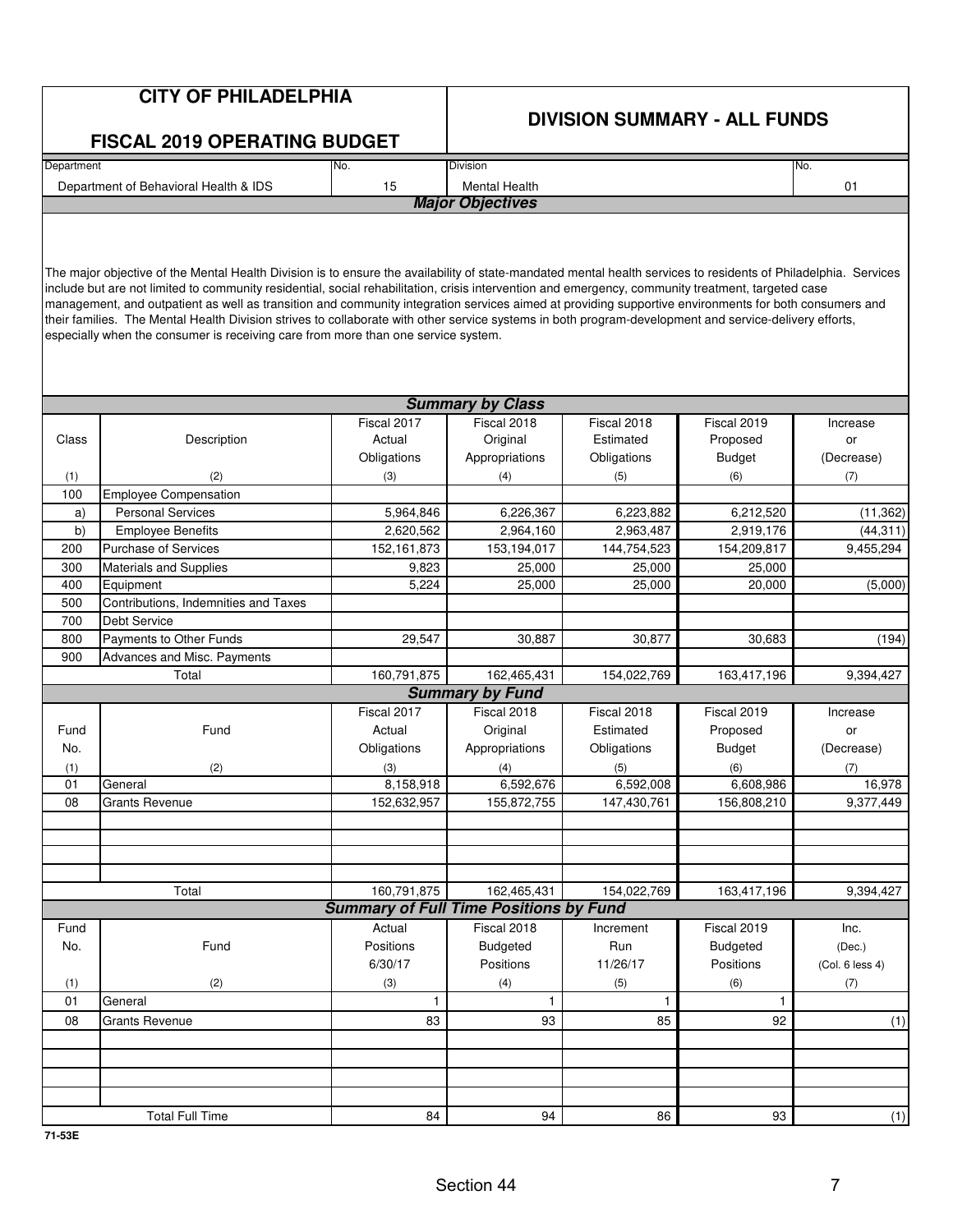|             | <b>CITY OF PHILADELPHIA</b><br><b>FISCAL 2019 OPERATING BUDGET</b>                                                                                                                                                                                                                                                                                                                                                                                                                                                                                                                                                                                                                                                            |                                       | <b>DIVISION SUMMARY</b>                            |                                     |                                                    |                                                     |  |  |  |  |  |
|-------------|-------------------------------------------------------------------------------------------------------------------------------------------------------------------------------------------------------------------------------------------------------------------------------------------------------------------------------------------------------------------------------------------------------------------------------------------------------------------------------------------------------------------------------------------------------------------------------------------------------------------------------------------------------------------------------------------------------------------------------|---------------------------------------|----------------------------------------------------|-------------------------------------|----------------------------------------------------|-----------------------------------------------------|--|--|--|--|--|
| Department  |                                                                                                                                                                                                                                                                                                                                                                                                                                                                                                                                                                                                                                                                                                                               | No.                                   | <b>Division</b><br>No.                             |                                     |                                                    |                                                     |  |  |  |  |  |
|             | Department of Behavioral Health & IDS                                                                                                                                                                                                                                                                                                                                                                                                                                                                                                                                                                                                                                                                                         | 15                                    | <b>Mental Health</b><br>01                         |                                     |                                                    |                                                     |  |  |  |  |  |
| Fund        |                                                                                                                                                                                                                                                                                                                                                                                                                                                                                                                                                                                                                                                                                                                               | No.                                   |                                                    |                                     |                                                    |                                                     |  |  |  |  |  |
| General     |                                                                                                                                                                                                                                                                                                                                                                                                                                                                                                                                                                                                                                                                                                                               | 01                                    |                                                    |                                     |                                                    |                                                     |  |  |  |  |  |
|             |                                                                                                                                                                                                                                                                                                                                                                                                                                                                                                                                                                                                                                                                                                                               |                                       | <b>Major Objectives</b>                            |                                     |                                                    |                                                     |  |  |  |  |  |
|             | The major objective of the Mental Health Division is to ensure the availability of state-mandated mental health services to residents of Philadelphia.<br>Services include but are not limited to community residential, social rehabilitation, crisis intervention and emergency, community treatment, targeted case<br>management, and outpatient as well as transition and community integration services aimed at providing supportive environments for both consumers and<br>their families. The Mental Health Division strives to collaborate with other service systems in both program-development and service-delivery efforts,<br>especially when the consumer is receiving care from more than one service system. |                                       |                                                    |                                     |                                                    |                                                     |  |  |  |  |  |
|             |                                                                                                                                                                                                                                                                                                                                                                                                                                                                                                                                                                                                                                                                                                                               |                                       | <b>Summary by Class</b>                            |                                     |                                                    |                                                     |  |  |  |  |  |
| Class       | Description                                                                                                                                                                                                                                                                                                                                                                                                                                                                                                                                                                                                                                                                                                                   | Fiscal 2017<br>Actual                 | Fiscal 2018<br>Original                            | Fiscal 2018<br>Estimated            | Fiscal 2019<br>Proposed                            | Increase<br>or                                      |  |  |  |  |  |
|             |                                                                                                                                                                                                                                                                                                                                                                                                                                                                                                                                                                                                                                                                                                                               | Obligations                           | Appropriations                                     | Obligations                         | <b>Budget</b>                                      | (Decrease)                                          |  |  |  |  |  |
| (1)         | (2)                                                                                                                                                                                                                                                                                                                                                                                                                                                                                                                                                                                                                                                                                                                           | (3)                                   | (4)                                                | (5)                                 | (6)                                                | (7)                                                 |  |  |  |  |  |
| 100         | <b>Employee Compensation</b>                                                                                                                                                                                                                                                                                                                                                                                                                                                                                                                                                                                                                                                                                                  |                                       |                                                    |                                     |                                                    |                                                     |  |  |  |  |  |
| a)          | <b>Personal Services</b>                                                                                                                                                                                                                                                                                                                                                                                                                                                                                                                                                                                                                                                                                                      | 55,460                                | 49,373                                             | 48,705                              | 65,683                                             | 16,978                                              |  |  |  |  |  |
| b)          | <b>Employee Benefits</b>                                                                                                                                                                                                                                                                                                                                                                                                                                                                                                                                                                                                                                                                                                      |                                       |                                                    |                                     |                                                    |                                                     |  |  |  |  |  |
| 200         | <b>Purchase of Services</b>                                                                                                                                                                                                                                                                                                                                                                                                                                                                                                                                                                                                                                                                                                   | 8,103,458                             | 6,543,303                                          | 6,543,303                           | 6,543,303                                          |                                                     |  |  |  |  |  |
| 300         | Materials and Supplies                                                                                                                                                                                                                                                                                                                                                                                                                                                                                                                                                                                                                                                                                                        |                                       |                                                    |                                     |                                                    |                                                     |  |  |  |  |  |
| 400         | Equipment                                                                                                                                                                                                                                                                                                                                                                                                                                                                                                                                                                                                                                                                                                                     |                                       |                                                    |                                     |                                                    |                                                     |  |  |  |  |  |
| 500         | Contributions, Indemnities and Taxes                                                                                                                                                                                                                                                                                                                                                                                                                                                                                                                                                                                                                                                                                          |                                       |                                                    |                                     |                                                    |                                                     |  |  |  |  |  |
| 700         | <b>Debt Service</b>                                                                                                                                                                                                                                                                                                                                                                                                                                                                                                                                                                                                                                                                                                           |                                       |                                                    |                                     |                                                    |                                                     |  |  |  |  |  |
| 800         | Payments to Other Funds                                                                                                                                                                                                                                                                                                                                                                                                                                                                                                                                                                                                                                                                                                       |                                       |                                                    |                                     |                                                    |                                                     |  |  |  |  |  |
| 900         | Advances and Misc. Payments                                                                                                                                                                                                                                                                                                                                                                                                                                                                                                                                                                                                                                                                                                   |                                       |                                                    |                                     |                                                    |                                                     |  |  |  |  |  |
|             | Total                                                                                                                                                                                                                                                                                                                                                                                                                                                                                                                                                                                                                                                                                                                         | 8,158,918                             | 6,592,676                                          | 6,592,008                           | 6,608,986                                          | 16.978                                              |  |  |  |  |  |
|             |                                                                                                                                                                                                                                                                                                                                                                                                                                                                                                                                                                                                                                                                                                                               |                                       | <b>Summary of Positions</b>                        |                                     |                                                    |                                                     |  |  |  |  |  |
| Code<br>(1) | Category<br>(2)                                                                                                                                                                                                                                                                                                                                                                                                                                                                                                                                                                                                                                                                                                               | Actual<br>Positions<br>6/30/17<br>(3) | Fiscal 2018<br><b>Budgeted</b><br>Positions<br>(4) | Increment<br>Run<br>11/26/17<br>(5) | Fiscal 2019<br><b>Budgeted</b><br>Positions<br>(6) | Increase<br>(Decrease)<br>Col. 6 less Col. 4<br>(7) |  |  |  |  |  |
| 101         | Full Time - Civilian                                                                                                                                                                                                                                                                                                                                                                                                                                                                                                                                                                                                                                                                                                          | 1                                     | 1                                                  | 1                                   | $\mathbf{1}$                                       |                                                     |  |  |  |  |  |
| 105         | Full Time - Uniform                                                                                                                                                                                                                                                                                                                                                                                                                                                                                                                                                                                                                                                                                                           |                                       |                                                    |                                     |                                                    |                                                     |  |  |  |  |  |
|             | Total                                                                                                                                                                                                                                                                                                                                                                                                                                                                                                                                                                                                                                                                                                                         | 1                                     | 1                                                  | 1                                   | 1                                                  |                                                     |  |  |  |  |  |
| 71-53F      |                                                                                                                                                                                                                                                                                                                                                                                                                                                                                                                                                                                                                                                                                                                               |                                       |                                                    |                                     |                                                    |                                                     |  |  |  |  |  |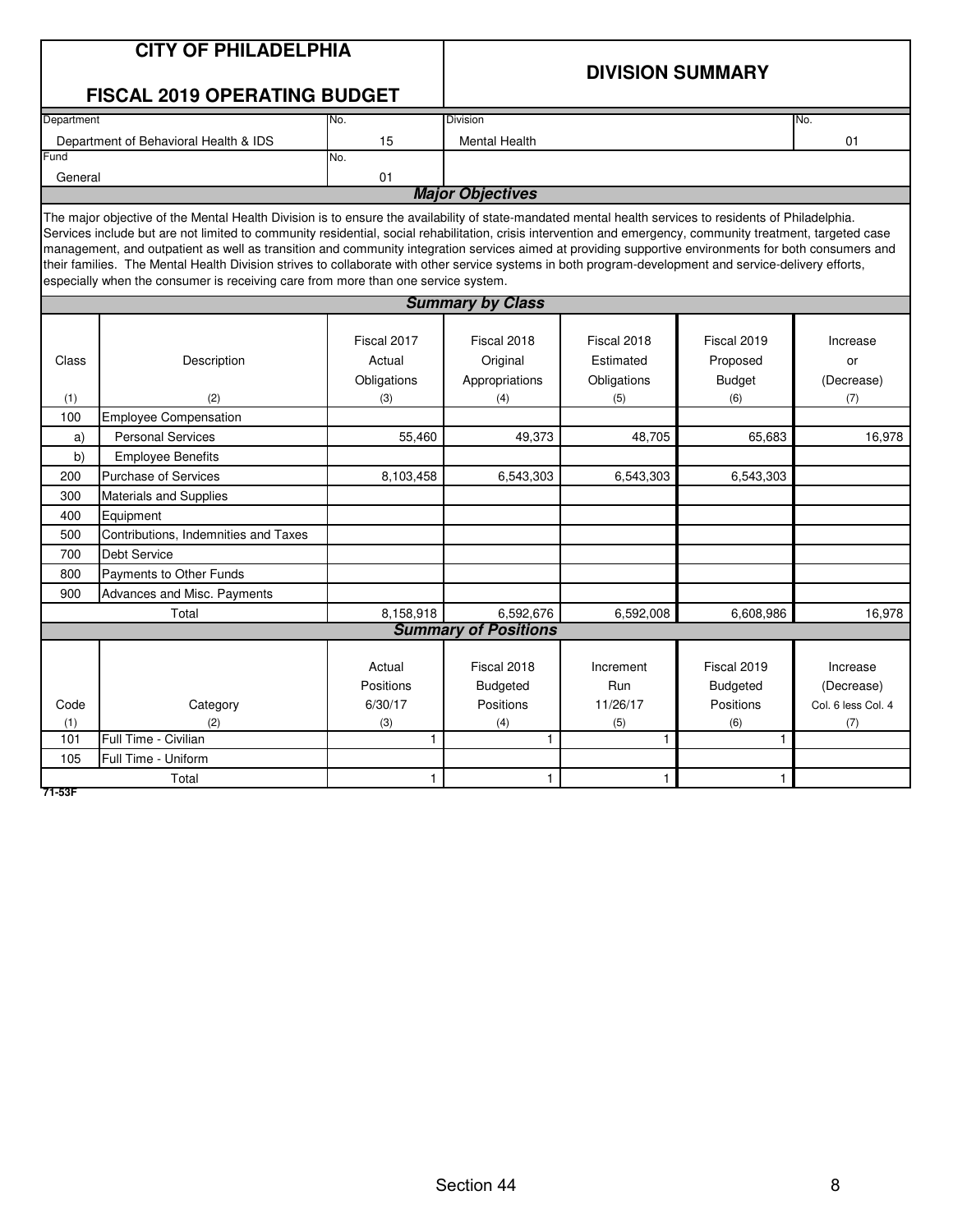|                                                  |                      | <b>CITY OF PHILADELPHIA</b><br><b>FISCAL 2019 OPERATING BUDGET</b>                                                       |                                                         | <b>SCHEDULE 100</b><br><b>LIST OF POSITIONS</b><br><b>BY DIVISION</b> |                                        |                                                 |                                                |                                     |                                                       |                                   |                                                   |
|--------------------------------------------------|----------------------|--------------------------------------------------------------------------------------------------------------------------|---------------------------------------------------------|-----------------------------------------------------------------------|----------------------------------------|-------------------------------------------------|------------------------------------------------|-------------------------------------|-------------------------------------------------------|-----------------------------------|---------------------------------------------------|
| Department                                       |                      |                                                                                                                          |                                                         |                                                                       | No.                                    | <b>Division</b>                                 |                                                |                                     |                                                       |                                   | No.                                               |
|                                                  |                      | Department of Behavioral Health & IDS                                                                                    |                                                         |                                                                       | 15                                     | <b>Mental Health</b>                            |                                                |                                     |                                                       |                                   | 01                                                |
| Fund                                             | General              |                                                                                                                          |                                                         |                                                                       | No.<br>01                              |                                                 |                                                |                                     |                                                       |                                   |                                                   |
| Line<br>No.<br>(1)                               | Class<br>Code<br>(2) | Title<br>(3)                                                                                                             |                                                         |                                                                       | Salary<br>Range<br>(in dollars)<br>(4) | Fiscal<br>2017<br>Actual Pos.<br>6/30/17<br>(5) | Fiscal<br>2018<br>Budgeted<br>Positions<br>(6) | Increment<br>Run<br>11/26/17<br>(7) | Fiscal<br>2019<br><b>Budgeted</b><br>Positions<br>(8) | Annual<br>Salary<br>7/1/18<br>(9) | Inc.<br>(Dec.)<br>(Col. 8<br>less Col. 6)<br>(10) |
| $\mathbf{1}$<br>$\overline{c}$<br>$\overline{c}$ |                      | 2L10 Administrative Assistant, Non-confidential<br>2L31 Administrative Specialist I<br>5F72 Public Health Progam Analyst | 37,764 - 48,548<br>37,764 - 48,548<br>$50,606 - 65,058$ | 1                                                                     | $\mathbf{1}$                           | $\mathbf{1}$                                    | 1                                              | 65,683                              | (1)<br>$\mathbf{1}$                                   |                                   |                                                   |
|                                                  |                      | <b>Total Gross Requirements</b><br>Plus: Earned Increment<br>Plus: Longevity                                             |                                                         |                                                                       |                                        | $\mathbf{1}$                                    | $\mathbf{1}$                                   | $\mathbf{1}$                        | $\mathbf{1}$                                          | 65,683                            |                                                   |
|                                                  |                      | Less: (Vacancy Allowance)                                                                                                |                                                         |                                                                       |                                        |                                                 |                                                |                                     |                                                       |                                   |                                                   |
|                                                  |                      |                                                                                                                          |                                                         | <b>Total Budget Request</b>                                           |                                        |                                                 |                                                |                                     |                                                       | 65,683                            |                                                   |
|                                                  |                      |                                                                                                                          |                                                         |                                                                       | <b>Summary of Personal Services</b>    |                                                 |                                                |                                     |                                                       |                                   |                                                   |
|                                                  |                      |                                                                                                                          |                                                         | Fiscal 2017                                                           | Budgeted                               | Fiscal 2018<br>Estimated                        |                                                | Budgeted                            | Fiscal 2019                                           | Inc. $/$ (Dec.)                   | Inc. $/$ (Dec.)<br>in Bud. Pos.                   |
| Line<br>No.                                      |                      | Category                                                                                                                 | Actual<br>Positions                                     | Actual<br>Obligations                                                 | Positions                              | Obligations                                     | Increment<br>Run                               | Positions                           | Department<br>Request                                 | in Require.<br>(Col. 9            | (Col. 8                                           |
|                                                  |                      |                                                                                                                          | 6/30/17                                                 |                                                                       |                                        |                                                 | 11/26/17                                       |                                     |                                                       | less Col. 6)                      | less Col. 5)                                      |
| (1)                                              |                      | (2)                                                                                                                      | (3)                                                     | (4)                                                                   | (5)                                    | (6)                                             | (7)                                            | (8)                                 | (9)                                                   | (10)                              | (11)                                              |
| $\mathbf{1}$                                     | Lump Sum             |                                                                                                                          |                                                         |                                                                       |                                        |                                                 |                                                |                                     |                                                       |                                   |                                                   |
| $\overline{c}$                                   |                      | Full Time - Civilian                                                                                                     | $\mathbf{1}$                                            | 47,936                                                                | $\mathbf{1}$                           | 48,705                                          | $\mathbf{1}$                                   | $\mathbf{1}$                        | 65,683                                                | 16,978                            |                                                   |
| 3                                                |                      | Full Time - Uniform                                                                                                      |                                                         |                                                                       |                                        |                                                 |                                                |                                     |                                                       |                                   |                                                   |
| $\overline{4}$                                   |                      | Bonus, Gross Adj.                                                                                                        |                                                         | 2,608                                                                 |                                        |                                                 |                                                |                                     |                                                       |                                   |                                                   |
| 5<br>6                                           |                      | PT, Temp/Seas, Bd, SCG<br>Overtime - Civilian                                                                            |                                                         |                                                                       |                                        |                                                 |                                                |                                     |                                                       |                                   |                                                   |
| $\overline{7}$                                   |                      | Overtime - Uniform                                                                                                       |                                                         | 4,605                                                                 |                                        |                                                 |                                                |                                     |                                                       |                                   |                                                   |
| 8                                                |                      | Holiday Overtime - Civilian<br>268                                                                                       |                                                         |                                                                       |                                        |                                                 |                                                |                                     |                                                       |                                   |                                                   |
| 9                                                |                      | Unused Uniform Leave                                                                                                     |                                                         |                                                                       |                                        |                                                 |                                                |                                     |                                                       |                                   |                                                   |
| 10                                               | Shift/Stress         |                                                                                                                          |                                                         | 43                                                                    |                                        |                                                 |                                                |                                     |                                                       |                                   |                                                   |
| 11                                               |                      | H&L, IOD, LT-Sick                                                                                                        |                                                         |                                                                       |                                        |                                                 |                                                |                                     |                                                       |                                   |                                                   |
| 12                                               |                      |                                                                                                                          |                                                         |                                                                       |                                        |                                                 |                                                |                                     |                                                       |                                   |                                                   |
| 71-53J                                           |                      | Total                                                                                                                    | $\mathbf{1}$                                            | 55,460                                                                | $\mathbf{1}$                           | 48,705                                          | $\mathbf{1}$                                   | $\mathbf{1}$                        | 65,683                                                | 16,978                            |                                                   |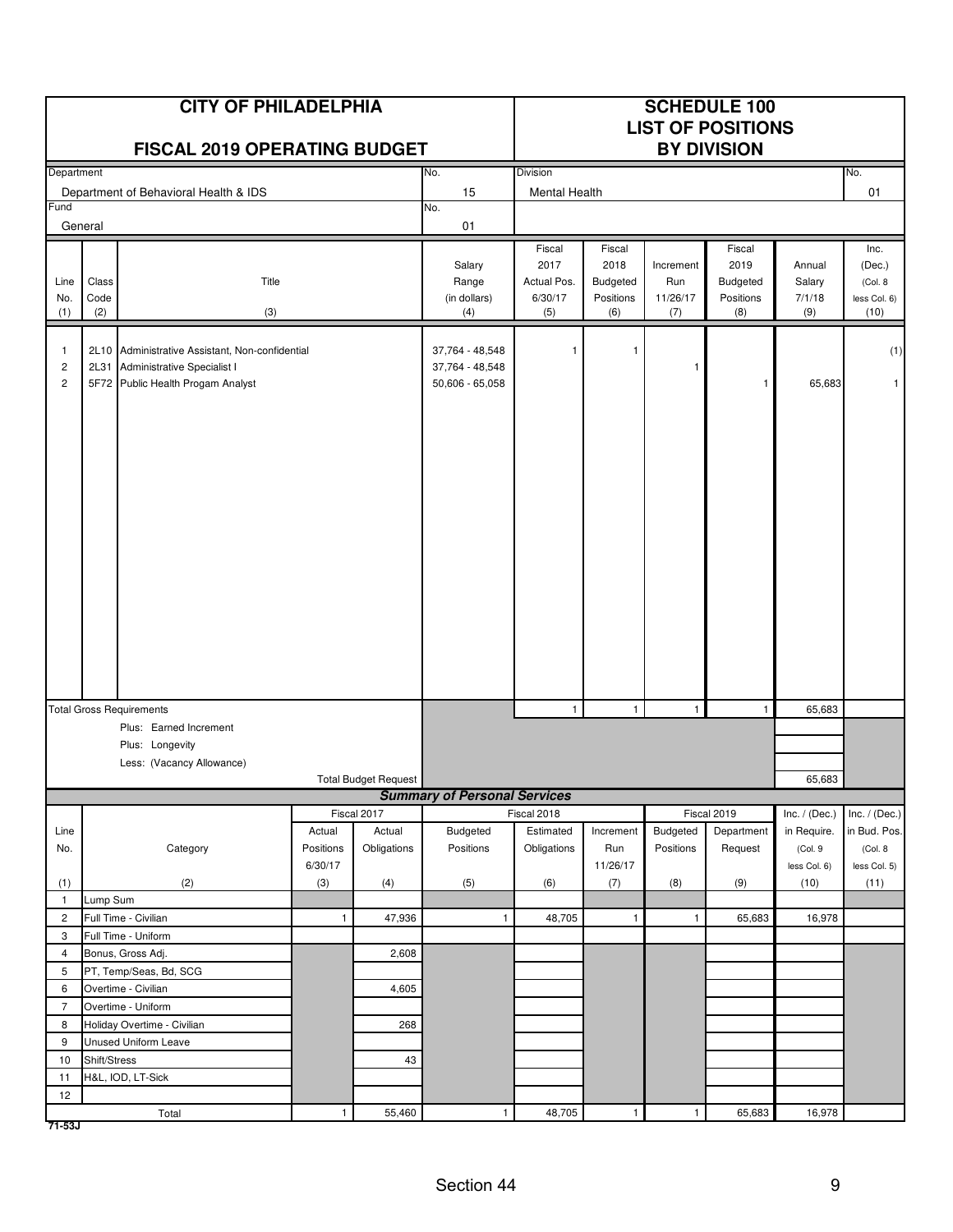|            | <b>CITY OF PHILADELPHIA</b>                                         |                       | <b>SCHEDULE 200</b><br><b>PURCHASE OF SERVICES</b> |                          |                             |                   |  |  |
|------------|---------------------------------------------------------------------|-----------------------|----------------------------------------------------|--------------------------|-----------------------------|-------------------|--|--|
|            | <b>FISCAL 2019 OPERATING BUDGET</b>                                 |                       |                                                    | <b>BY DIVISION</b>       |                             |                   |  |  |
| Department |                                                                     | No.                   | <b>Division</b>                                    |                          |                             | No.               |  |  |
|            | Department of Behavioral Health & IDS                               | 15                    | <b>Mental Health</b>                               |                          |                             | 01                |  |  |
| Fund       |                                                                     | No.                   |                                                    |                          |                             |                   |  |  |
| General    |                                                                     | 01                    |                                                    |                          |                             |                   |  |  |
| Code       | Description                                                         | Fiscal 2017<br>Actual | Fiscal 2018<br>Original                            | Fiscal 2018<br>Estimated | Fiscal 2019<br>Departmental | Increase<br>or    |  |  |
| (1)        | (2)                                                                 | Obligations<br>(3)    | Appropriations<br>(4)                              | Obligations<br>(5)       | Request<br>(6)              | (Decrease)<br>(7) |  |  |
|            |                                                                     |                       | <b>Schedule 200 - Purchase of Services</b>         |                          |                             |                   |  |  |
| 201        | Cleaning & Laundering                                               |                       |                                                    |                          |                             |                   |  |  |
| 202        | Janitorial Services                                                 |                       |                                                    |                          |                             |                   |  |  |
| 205        | Refuse, Garbage, Silt and Sludge Removal                            |                       |                                                    |                          |                             |                   |  |  |
| 209        | Telephone & Communication                                           |                       |                                                    |                          |                             |                   |  |  |
| 210        | <b>Postal Services</b>                                              |                       |                                                    |                          |                             |                   |  |  |
| 211        | Transportation                                                      |                       |                                                    |                          |                             |                   |  |  |
| 215        | Licenses, Permits & Inspection Charges                              |                       |                                                    |                          |                             |                   |  |  |
| 216        | Commercial off the Shelf Software Licenses                          |                       |                                                    |                          |                             |                   |  |  |
| 220        | <b>Electric Current</b>                                             |                       |                                                    |                          |                             |                   |  |  |
| 221        | <b>Gas Services</b>                                                 |                       |                                                    |                          |                             |                   |  |  |
| 222        | Steam for Heating                                                   |                       |                                                    |                          |                             |                   |  |  |
| 230        | Meals (non-travel) & Official Entertaining                          |                       |                                                    |                          |                             |                   |  |  |
| 231        | <b>Overtime Meals</b>                                               |                       |                                                    |                          |                             |                   |  |  |
| 240        | Advertising & Promotional Activities                                |                       |                                                    |                          |                             |                   |  |  |
| 250        | <b>Professional Services</b>                                        | 295,000               | 295,000                                            | 295,000                  | 295,000                     |                   |  |  |
| 251        | Professional Svcs. - Information Technology                         |                       |                                                    |                          |                             |                   |  |  |
| 252        | <b>Accounting &amp; Auditing Services</b>                           |                       |                                                    |                          |                             |                   |  |  |
| 253        | <b>Legal Services</b>                                               |                       |                                                    |                          |                             |                   |  |  |
| 254        | Mental Health & Intellectual Disability Services                    | 7,808,458             | 6,248,303                                          | 6,248,303                | 6,248,303                   |                   |  |  |
| 255<br>256 | <b>Dues</b>                                                         |                       |                                                    |                          |                             |                   |  |  |
| 257        | Seminar & Training Sessions<br>Architectural & Engineering Services |                       |                                                    |                          |                             |                   |  |  |
| 258        | <b>Court Reporters</b>                                              |                       |                                                    |                          |                             |                   |  |  |
| 259        | <b>Arbitration Fees</b>                                             |                       |                                                    |                          |                             |                   |  |  |
| 260        | Repair & Maintenance Charges                                        |                       |                                                    |                          |                             |                   |  |  |
| 261        | Repaving, Repairing & Resurfacing Streets                           |                       |                                                    |                          |                             |                   |  |  |
| 262        | Demolition of Buildings                                             |                       |                                                    |                          |                             |                   |  |  |
| 264        | Abatement of Nuisances                                              |                       |                                                    |                          |                             |                   |  |  |
| 265        | Rehabilitation of Property                                          |                       |                                                    |                          |                             |                   |  |  |
| 266        | Maint. & Support - Comp. Hardware & Software                        |                       |                                                    |                          |                             |                   |  |  |
| 275        | Juror Fees                                                          |                       |                                                    |                          |                             |                   |  |  |
| 276        | Juror Expenses                                                      |                       |                                                    |                          |                             |                   |  |  |
| 277        | <b>Witness Fees</b>                                                 |                       |                                                    |                          |                             |                   |  |  |
| 280        | Insurance & Official Bonds                                          |                       |                                                    |                          |                             |                   |  |  |
| 282        | Lease Purchase - Computer Systems                                   |                       |                                                    |                          |                             |                   |  |  |
| 283        | Lease Purchase - Vehicles                                           |                       |                                                    |                          |                             |                   |  |  |
| 284        | Ground & Building Rental                                            |                       |                                                    |                          |                             |                   |  |  |
| 285        | Rents - Other                                                       |                       |                                                    |                          |                             |                   |  |  |
| 286        | Rental of Parking Spaces                                            |                       |                                                    |                          |                             |                   |  |  |
| 290        | Payments for Care of Individuals                                    |                       |                                                    |                          |                             |                   |  |  |
| 295        | <b>Imprest Advances</b>                                             |                       |                                                    |                          |                             |                   |  |  |
| 298        | Payments for Burials & Graves                                       |                       |                                                    |                          |                             |                   |  |  |
| 299        | Other Expenses (not otherwise classified)                           |                       |                                                    |                          |                             |                   |  |  |
|            |                                                                     |                       |                                                    |                          |                             |                   |  |  |
|            |                                                                     |                       |                                                    |                          |                             |                   |  |  |
|            |                                                                     |                       |                                                    |                          |                             |                   |  |  |
|            | Total                                                               | 8,103,458             | 6,543,303                                          | 6,543,303                | 6,543,303                   |                   |  |  |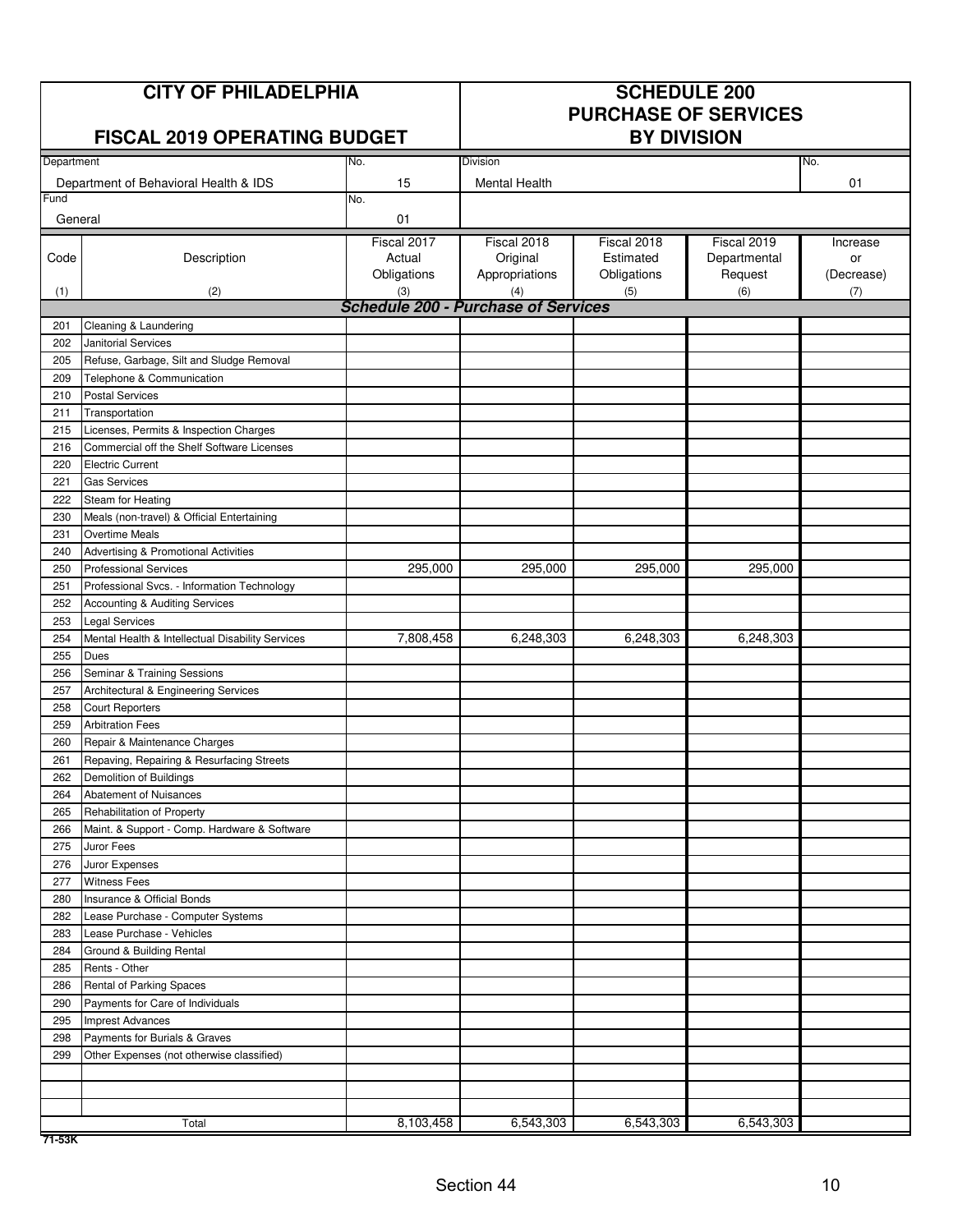|              | <b>CITY OF PHILADELPHIA</b><br><b>FISCAL 2019 OPERATING BUDGET</b>                                         | <b>SUPPORTING DETAIL:</b><br><b>PROFESSIONAL SERVICES AND</b><br><b>CARE OF INDIVIDUALS, BY PROGRAM</b> |                      |                      |                      |                                                                     |                   |
|--------------|------------------------------------------------------------------------------------------------------------|---------------------------------------------------------------------------------------------------------|----------------------|----------------------|----------------------|---------------------------------------------------------------------|-------------------|
| Department   |                                                                                                            |                                                                                                         | No.                  | Program              |                      |                                                                     | No.               |
|              | Department of Behavioral Health & IDS                                                                      |                                                                                                         | 15                   | <b>Mental Health</b> |                      |                                                                     | 01                |
| Fund         | General                                                                                                    |                                                                                                         | No.<br>01            |                      |                      |                                                                     |                   |
|              |                                                                                                            |                                                                                                         | Fiscal 2017          | Fiscal 2018          | Fiscal 2018          | Fiscal 2019                                                         | Increase          |
|              |                                                                                                            |                                                                                                         | Actual               | Original             | Estimated            | Department                                                          | or                |
| Class<br>(1) | Description<br>(2)                                                                                         |                                                                                                         | Obligations<br>(3)   | Appropriation<br>(4) | Obligations<br>(5)   | Request<br>(6)                                                      | (Decrease)<br>(7) |
| 250s         | Professional Services (250-254, 257-259)                                                                   |                                                                                                         | 8,103,458            | 6,543,303            | 6,543,303            | 6,543,303                                                           |                   |
| 290          | Payments for Care of Individuals                                                                           |                                                                                                         |                      |                      |                      |                                                                     |                   |
| Minor        | Name of Contractor                                                                                         | Fiscal 2017                                                                                             | Fiscal 2018          | Fiscal 2018          | Fiscal 2019          | Describe purpose or scope of                                        |                   |
| Object       | or Provider                                                                                                | Actual                                                                                                  | Original             | Estimated            | Department           | service provided. Include, if                                       |                   |
| Code         |                                                                                                            | Obligations                                                                                             | Appropriation        | Obligations          | Request              | applicable, unit cost of service.                                   |                   |
| 250          | <b>Drexel University</b>                                                                                   | 250,000                                                                                                 | 250,000              | 250,000              |                      | 250,000 Autism Spectrum Disorder Services                           |                   |
| 250          | Health Federation of Philadelphia Inc.                                                                     | 20,000                                                                                                  | 20,000               | 20,000               | 20,000               | <b>Fatality Review</b>                                              |                   |
| 250          | Trustees of the University of PA                                                                           | 25,000                                                                                                  | 25,000               | 25,000               | 25,000               | <b>Smoking Cessation Services</b>                                   |                   |
| 254          | Centralized Comprehensive Human Services                                                                   | 108,260                                                                                                 |                      | 288,260              | 288,260              | <b>Mental Health Services</b>                                       |                   |
| 254          | Horizon House, Inc.                                                                                        | 1,000,000                                                                                               | 1,000,000            | 1,000,000            |                      | 1,000,000 Mental Health Services                                    |                   |
| 254          | MH Association of Southeastern PA                                                                          | 2,000,000                                                                                               | 2,000,000            | 1,986,300            | 1,986,300            | <b>Mental Health Services</b><br><b>H&amp;O Consultant Services</b> |                   |
| 254<br>254   | Philadelphia Mental Health Care Corporation (PMHCC)<br>Philadelphia Mental Health Care Corporation (PMHCC) | 337,000<br>3,250,000                                                                                    | 337,000<br>1,911,303 | 350,700<br>1,623,043 | 350,700<br>1,623,043 | <b>Mental Health Services</b>                                       |                   |
| 254          | The Pennsylvania Hospital of the Univ. of PA Health System                                                 | 1,113,198                                                                                               | 1,000,000            | 1,000,000            | 1,000,000            | <b>Mental Health Services</b>                                       |                   |
|              |                                                                                                            |                                                                                                         |                      |                      |                      |                                                                     |                   |
|              | <b>Total - Professional Services</b>                                                                       | 8,103,458                                                                                               | 6,543,303            | 6,543,303            | 6,543,303            |                                                                     |                   |
|              |                                                                                                            |                                                                                                         |                      |                      |                      |                                                                     |                   |

**71-53N (Program Based Budgeting Version)**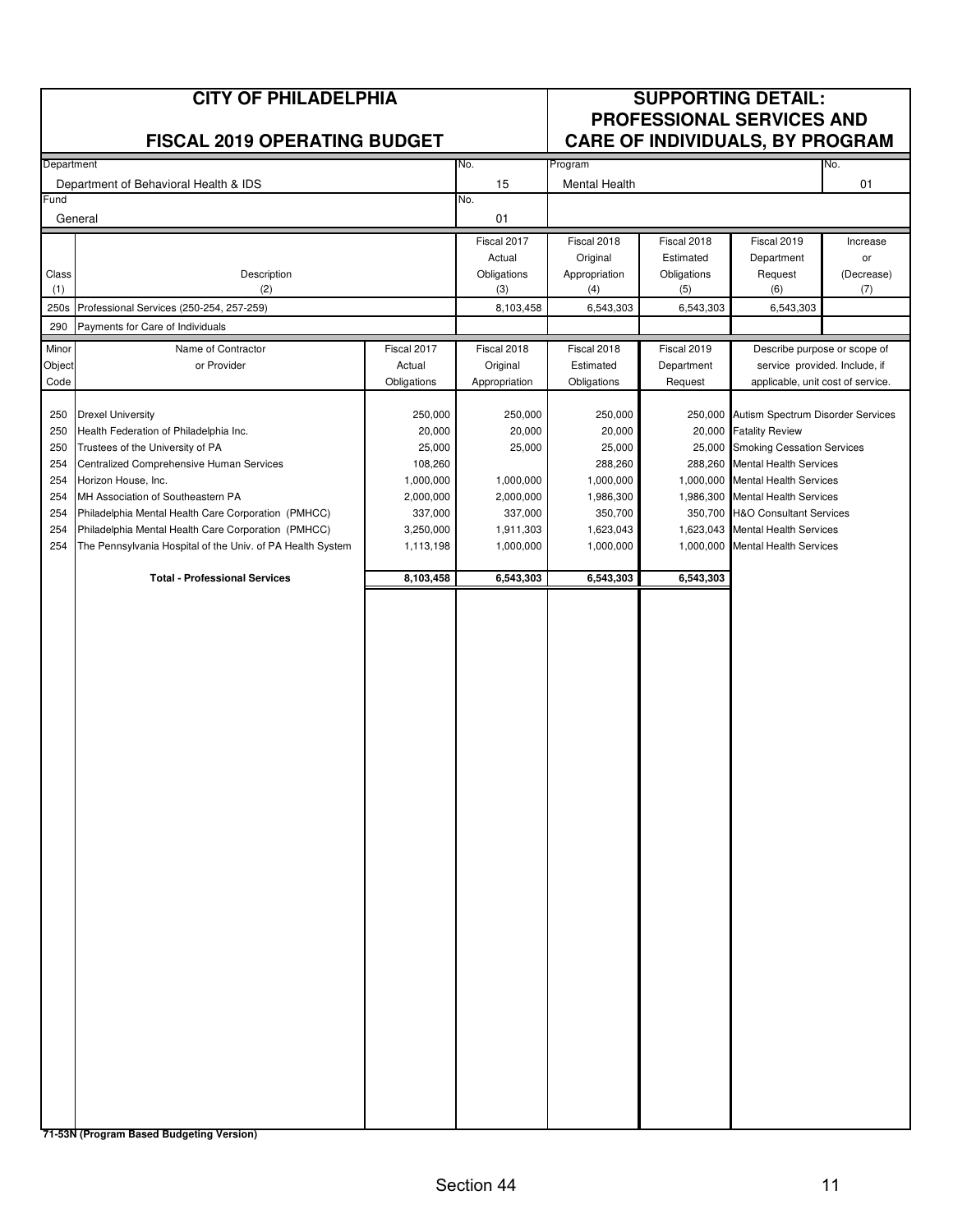|            | <b>CITY OF PHILADELPHIA</b><br><b>FISCAL 2019 OPERATING BUDGET</b>                                                                                                                                                                                                                                                                                                                                                                                                                                                                                                                                                                                                                                                            |                                | <b>DIVISION SUMMARY</b>                     |                              |                                                    |                                              |  |  |  |  |  |
|------------|-------------------------------------------------------------------------------------------------------------------------------------------------------------------------------------------------------------------------------------------------------------------------------------------------------------------------------------------------------------------------------------------------------------------------------------------------------------------------------------------------------------------------------------------------------------------------------------------------------------------------------------------------------------------------------------------------------------------------------|--------------------------------|---------------------------------------------|------------------------------|----------------------------------------------------|----------------------------------------------|--|--|--|--|--|
| Department |                                                                                                                                                                                                                                                                                                                                                                                                                                                                                                                                                                                                                                                                                                                               | No.                            | <b>Division</b>                             |                              |                                                    | No.                                          |  |  |  |  |  |
|            | Department of Behavioral Health & IDS                                                                                                                                                                                                                                                                                                                                                                                                                                                                                                                                                                                                                                                                                         | 15                             | <b>Mental Health</b>                        |                              |                                                    | 01                                           |  |  |  |  |  |
| Fund       |                                                                                                                                                                                                                                                                                                                                                                                                                                                                                                                                                                                                                                                                                                                               | No.                            |                                             |                              |                                                    |                                              |  |  |  |  |  |
|            | <b>Grants Revenue</b>                                                                                                                                                                                                                                                                                                                                                                                                                                                                                                                                                                                                                                                                                                         | 08                             | <b>Major Objectives</b>                     |                              |                                                    |                                              |  |  |  |  |  |
|            | The major objective of the Mental Health Division is to ensure the availability of state-mandated mental health services to residents of Philadelphia.<br>Services include but are not limited to community residential, social rehabilitation, crisis intervention and emergency, community treatment, targeted case<br>management, and outpatient as well as transition and community integration services aimed at providing supportive environments for both consumers and<br>their families. The Mental Health Division strives to collaborate with other service systems in both program-development and service-delivery efforts,<br>especially when the consumer is receiving care from more than one service system. |                                |                                             |                              |                                                    |                                              |  |  |  |  |  |
|            |                                                                                                                                                                                                                                                                                                                                                                                                                                                                                                                                                                                                                                                                                                                               |                                | <b>Summary by Class</b>                     |                              |                                                    |                                              |  |  |  |  |  |
| Class      | Description                                                                                                                                                                                                                                                                                                                                                                                                                                                                                                                                                                                                                                                                                                                   | Fiscal 2017<br>Actual          | Fiscal 2018<br>Original                     | Fiscal 2018<br>Estimated     | Fiscal 2019<br>Proposed                            | Increase<br>or                               |  |  |  |  |  |
|            |                                                                                                                                                                                                                                                                                                                                                                                                                                                                                                                                                                                                                                                                                                                               | Obligations                    | Appropriations                              | Obligations                  | <b>Budget</b>                                      | (Decrease)                                   |  |  |  |  |  |
| (1)        | (2)                                                                                                                                                                                                                                                                                                                                                                                                                                                                                                                                                                                                                                                                                                                           | (3)                            | (4)                                         | (5)                          | (6)                                                | (7)                                          |  |  |  |  |  |
| 100        | <b>Employee Compensation</b>                                                                                                                                                                                                                                                                                                                                                                                                                                                                                                                                                                                                                                                                                                  |                                |                                             |                              |                                                    |                                              |  |  |  |  |  |
| a)         | <b>Personal Services</b>                                                                                                                                                                                                                                                                                                                                                                                                                                                                                                                                                                                                                                                                                                      | 5,909,386                      | 6,176,994                                   | 6,175,177                    | 6,146,837                                          | (28, 340)                                    |  |  |  |  |  |
| b)         | <b>Employee Benefits</b>                                                                                                                                                                                                                                                                                                                                                                                                                                                                                                                                                                                                                                                                                                      | 2,620,562                      | 2,964,160                                   | 2,963,487                    | 2,919,176                                          | (44, 311)                                    |  |  |  |  |  |
| 200        | <b>Purchase of Services</b>                                                                                                                                                                                                                                                                                                                                                                                                                                                                                                                                                                                                                                                                                                   | 144,058,415                    | 146,650,714                                 | 138,211,220                  | 147,666,514                                        | 9,455,294                                    |  |  |  |  |  |
| 300        | <b>Materials and Supplies</b>                                                                                                                                                                                                                                                                                                                                                                                                                                                                                                                                                                                                                                                                                                 | 9.823                          | 25.000                                      | 25.000                       | 25.000                                             |                                              |  |  |  |  |  |
| 400        | Equipment                                                                                                                                                                                                                                                                                                                                                                                                                                                                                                                                                                                                                                                                                                                     | 5,224                          | 25,000                                      | 25,000                       | 20,000                                             | (5,000)                                      |  |  |  |  |  |
| 500        | Contributions. Indemnities and Taxes                                                                                                                                                                                                                                                                                                                                                                                                                                                                                                                                                                                                                                                                                          |                                |                                             |                              |                                                    |                                              |  |  |  |  |  |
| 700        | <b>Debt Service</b>                                                                                                                                                                                                                                                                                                                                                                                                                                                                                                                                                                                                                                                                                                           |                                |                                             |                              |                                                    |                                              |  |  |  |  |  |
| 800        | Payments to Other Funds                                                                                                                                                                                                                                                                                                                                                                                                                                                                                                                                                                                                                                                                                                       | 29,547                         | 30,887                                      | 30,877                       | 30,683                                             | (194)                                        |  |  |  |  |  |
| 900        | <b>Advances and Misc. Payments</b>                                                                                                                                                                                                                                                                                                                                                                                                                                                                                                                                                                                                                                                                                            |                                |                                             |                              |                                                    |                                              |  |  |  |  |  |
|            | Total                                                                                                                                                                                                                                                                                                                                                                                                                                                                                                                                                                                                                                                                                                                         | 152,632,957                    | 155,872,755                                 | 147,430,761                  | 156,808,210                                        | 9,377,449                                    |  |  |  |  |  |
|            |                                                                                                                                                                                                                                                                                                                                                                                                                                                                                                                                                                                                                                                                                                                               |                                | <b>Summary of Positions</b>                 |                              |                                                    |                                              |  |  |  |  |  |
| Code       | Category                                                                                                                                                                                                                                                                                                                                                                                                                                                                                                                                                                                                                                                                                                                      | Actual<br>Positions<br>6/30/17 | Fiscal 2018<br><b>Budgeted</b><br>Positions | Increment<br>Run<br>11/26/17 | Fiscal 2019<br><b>Budgeted</b><br><b>Positions</b> | Increase<br>(Decrease)<br>Col. 6 less Col. 4 |  |  |  |  |  |
| (1)        | (2)                                                                                                                                                                                                                                                                                                                                                                                                                                                                                                                                                                                                                                                                                                                           | (3)                            | (4)                                         | (5)                          | (6)                                                | (7)                                          |  |  |  |  |  |
| 101        | Full Time - Civilian                                                                                                                                                                                                                                                                                                                                                                                                                                                                                                                                                                                                                                                                                                          | 83                             | 93                                          | 85                           | 92                                                 | (1)                                          |  |  |  |  |  |
| 105        | Full Time - Uniform                                                                                                                                                                                                                                                                                                                                                                                                                                                                                                                                                                                                                                                                                                           |                                |                                             |                              |                                                    |                                              |  |  |  |  |  |
| 71-53F     | Total                                                                                                                                                                                                                                                                                                                                                                                                                                                                                                                                                                                                                                                                                                                         | 83                             | 93                                          | 85                           | 92                                                 | (1)                                          |  |  |  |  |  |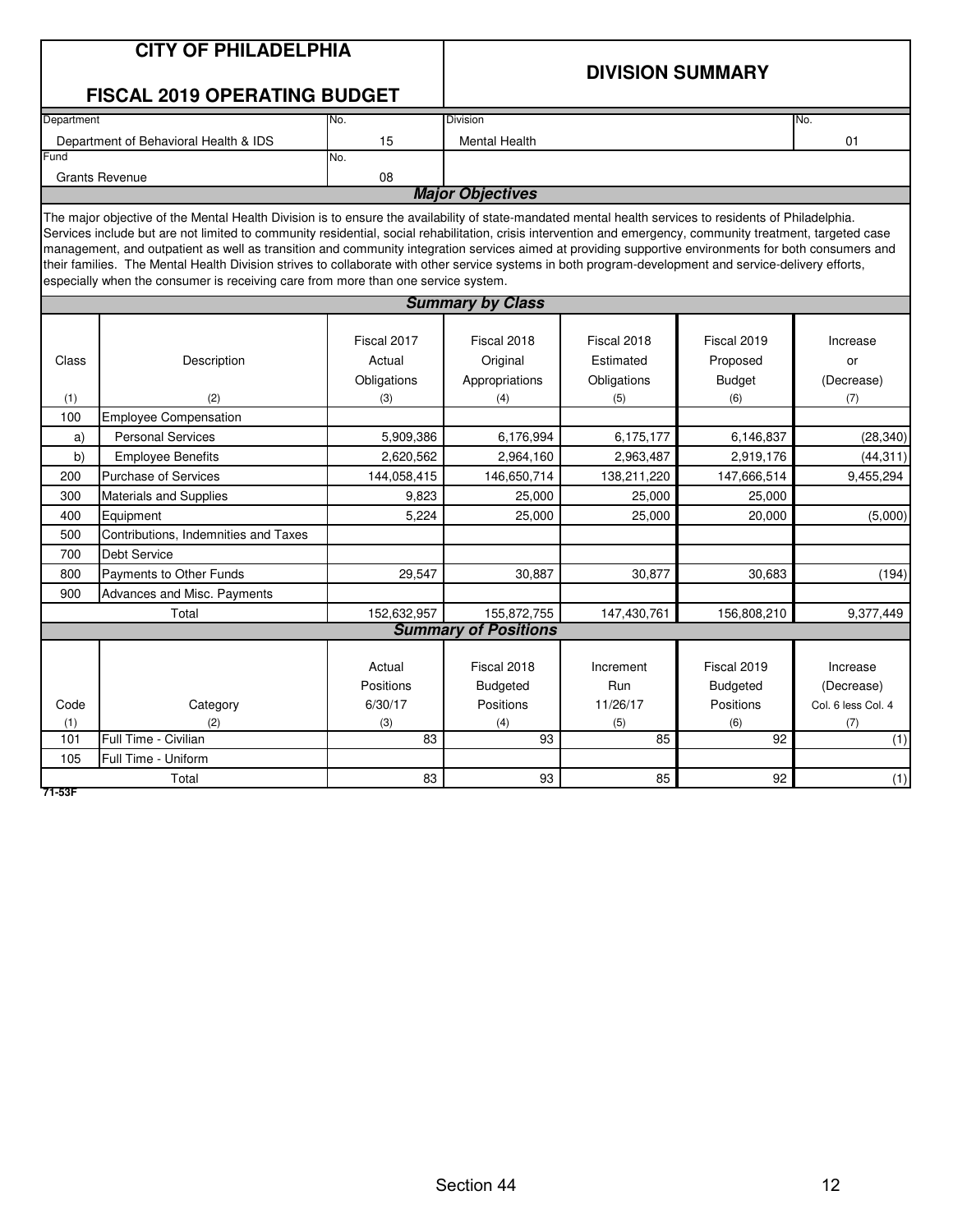|              |                                             | <b>CITY OF PHILADELPHIA</b><br><b>FISCAL 2019 OPERATING BUDGET</b>                                                                                                             | <b>GRANT INFORMATION SUMMARY</b><br><b>WITHIN DIVISION</b> |                                  |               |                                                          |                      |  |
|--------------|---------------------------------------------|--------------------------------------------------------------------------------------------------------------------------------------------------------------------------------|------------------------------------------------------------|----------------------------------|---------------|----------------------------------------------------------|----------------------|--|
| Department   |                                             |                                                                                                                                                                                | No.                                                        | <b>Division</b>                  |               |                                                          | No.                  |  |
| Fund         | Department of Behavioral Health & IDS       |                                                                                                                                                                                | 15<br>No.                                                  | <b>Mental Health</b>             |               |                                                          | 01                   |  |
|              | <b>Grants Revenue</b>                       |                                                                                                                                                                                | 08                                                         |                                  |               |                                                          |                      |  |
|              | <b>Funding Sources</b>                      | <b>Grant Title</b>                                                                                                                                                             |                                                            |                                  |               | <b>Grant Number</b>                                      | Index Code           |  |
| X            | Federal                                     | Philadelphia Integrated System of Care Expansion                                                                                                                               |                                                            |                                  |               | G15077                                                   | 150079               |  |
|              | <b>State</b>                                | <b>Award Period</b>                                                                                                                                                            |                                                            |                                  | Type of Grant |                                                          |                      |  |
|              | Other Govt.                                 |                                                                                                                                                                                | September 30, 2015 - September 29, 2019                    |                                  |               | Cost Reimbursement - US Dept. of Health & Human Services |                      |  |
|              | Local (Non-Govt.)                           |                                                                                                                                                                                |                                                            | <b>Grant Objective</b>           |               |                                                          |                      |  |
| plan.        |                                             | To engage with contract agencies to provide services to homeless individuals whose income is less than the official poverty level as outlined in the DBHIDS comprehensive work |                                                            |                                  |               |                                                          |                      |  |
|              |                                             |                                                                                                                                                                                |                                                            | <b>Summary by Class</b>          |               |                                                          |                      |  |
|              |                                             |                                                                                                                                                                                | Fiscal 2017                                                | Fiscal 2018                      | Fiscal 2018   | Fiscal 2019                                              | Increase             |  |
| Class        |                                             | Description                                                                                                                                                                    | Actual                                                     | Original                         | Estimated     | Department                                               | or                   |  |
|              |                                             | (2)                                                                                                                                                                            | Obligations                                                | Appropriations                   | Obligations   | Request                                                  | (Decrease)           |  |
| (1)<br>100a) | <b>Personal Services</b>                    |                                                                                                                                                                                | (3)                                                        | (4)                              | (5)           | (6)                                                      | (7)                  |  |
| 100 b        | Employee Benefits - Total                   |                                                                                                                                                                                |                                                            |                                  |               |                                                          |                      |  |
|              | Class 186 - Flex Cash Pmts.                 |                                                                                                                                                                                |                                                            |                                  |               |                                                          |                      |  |
|              |                                             | Class 187 - Worker's Comp. - Disability                                                                                                                                        |                                                            |                                  |               |                                                          |                      |  |
|              |                                             | Class 188 - Worker's Comp. - Medical                                                                                                                                           |                                                            |                                  |               |                                                          |                      |  |
|              | Class 189 - Medicare Tax                    |                                                                                                                                                                                |                                                            |                                  |               |                                                          |                      |  |
|              |                                             | Class 190 - Pension Obligation Bonds                                                                                                                                           |                                                            |                                  |               |                                                          |                      |  |
|              | Class 191 - Pension Contributions           |                                                                                                                                                                                |                                                            |                                  |               |                                                          |                      |  |
|              | Class 192 - FICA                            |                                                                                                                                                                                |                                                            |                                  |               |                                                          |                      |  |
|              | Class 193 - Health / Medical                |                                                                                                                                                                                |                                                            |                                  |               |                                                          |                      |  |
|              | Class 194 - Group Life                      |                                                                                                                                                                                |                                                            |                                  |               |                                                          |                      |  |
|              | Class 195 - Group Legal                     |                                                                                                                                                                                |                                                            |                                  |               |                                                          |                      |  |
| 200          | Purchase of Services                        |                                                                                                                                                                                | 1,198,125                                                  | 1,000,000                        | 1,066,042     | 1,000,000                                                | (66, 042)            |  |
| 300          | Materials and Supplies                      |                                                                                                                                                                                |                                                            |                                  |               |                                                          |                      |  |
| 400          | Equipment                                   |                                                                                                                                                                                |                                                            |                                  |               |                                                          |                      |  |
| 500          | Contributions, Indemnities and Taxes        |                                                                                                                                                                                |                                                            |                                  |               |                                                          |                      |  |
| 800          | Payments to Other Funds                     |                                                                                                                                                                                |                                                            |                                  |               |                                                          |                      |  |
| 900          | Advances and Misc. Payments                 |                                                                                                                                                                                |                                                            |                                  |               |                                                          |                      |  |
|              |                                             | Total                                                                                                                                                                          | 1,198,125                                                  | 1,000,000                        | 1,066,042     | 1,000,000                                                | (66, 042)            |  |
|              |                                             |                                                                                                                                                                                |                                                            | <b>Summary by Funding Source</b> |               |                                                          |                      |  |
|              |                                             |                                                                                                                                                                                | Fiscal 2017                                                | Fiscal 2018                      | Fiscal 2018   | Fiscal 2019                                              | Increase             |  |
| Code         |                                             | Category                                                                                                                                                                       | Actual                                                     | Original                         | Estimated     | Department                                               | or                   |  |
|              |                                             |                                                                                                                                                                                | Revenue                                                    | <b>Budget</b>                    | Revenue       | Request                                                  | (Decrease)           |  |
| (1)          |                                             | (2)                                                                                                                                                                            | (3)                                                        | (4)                              | (5)           | (6)                                                      | (7)                  |  |
| 100          | Federal                                     |                                                                                                                                                                                | 1,198,125                                                  | 1,000,000                        | 1,066,042     | 1,000,000                                                | (66, 042)            |  |
| 200          | <b>State</b>                                |                                                                                                                                                                                |                                                            |                                  |               |                                                          |                      |  |
| 300          | <b>Other Governments</b>                    |                                                                                                                                                                                |                                                            |                                  |               |                                                          |                      |  |
| 400          | Local (Non-Governmental)                    |                                                                                                                                                                                |                                                            |                                  |               |                                                          |                      |  |
|              |                                             | Total                                                                                                                                                                          | 1,198,125                                                  | 1,000,000                        | 1,066,042     | 1,000,000                                                | (66, 042)            |  |
|              |                                             |                                                                                                                                                                                |                                                            | <b>Summary of Positions</b>      |               |                                                          |                      |  |
|              |                                             |                                                                                                                                                                                | Actual Pos.                                                | Fiscal 2018                      | Incr. Run     | Fiscal 2019                                              | Inc. $/$ (Dec.)      |  |
| Code         |                                             | Category                                                                                                                                                                       | 6/30/17                                                    | Budgeted Pos.                    | 11/26/17      | Budgeted Pos.                                            | (Col. 6 less Col. 4) |  |
| (1)          |                                             | (2)                                                                                                                                                                            | (3)                                                        | (4)                              | (5)           | (6)                                                      | (7)                  |  |
| 101          | Full Time - Civilian<br>Full Time - Uniform |                                                                                                                                                                                |                                                            |                                  |               |                                                          |                      |  |
| 105          |                                             | Total                                                                                                                                                                          |                                                            |                                  |               |                                                          |                      |  |
|              |                                             |                                                                                                                                                                                |                                                            |                                  |               |                                                          |                      |  |

**71-53P**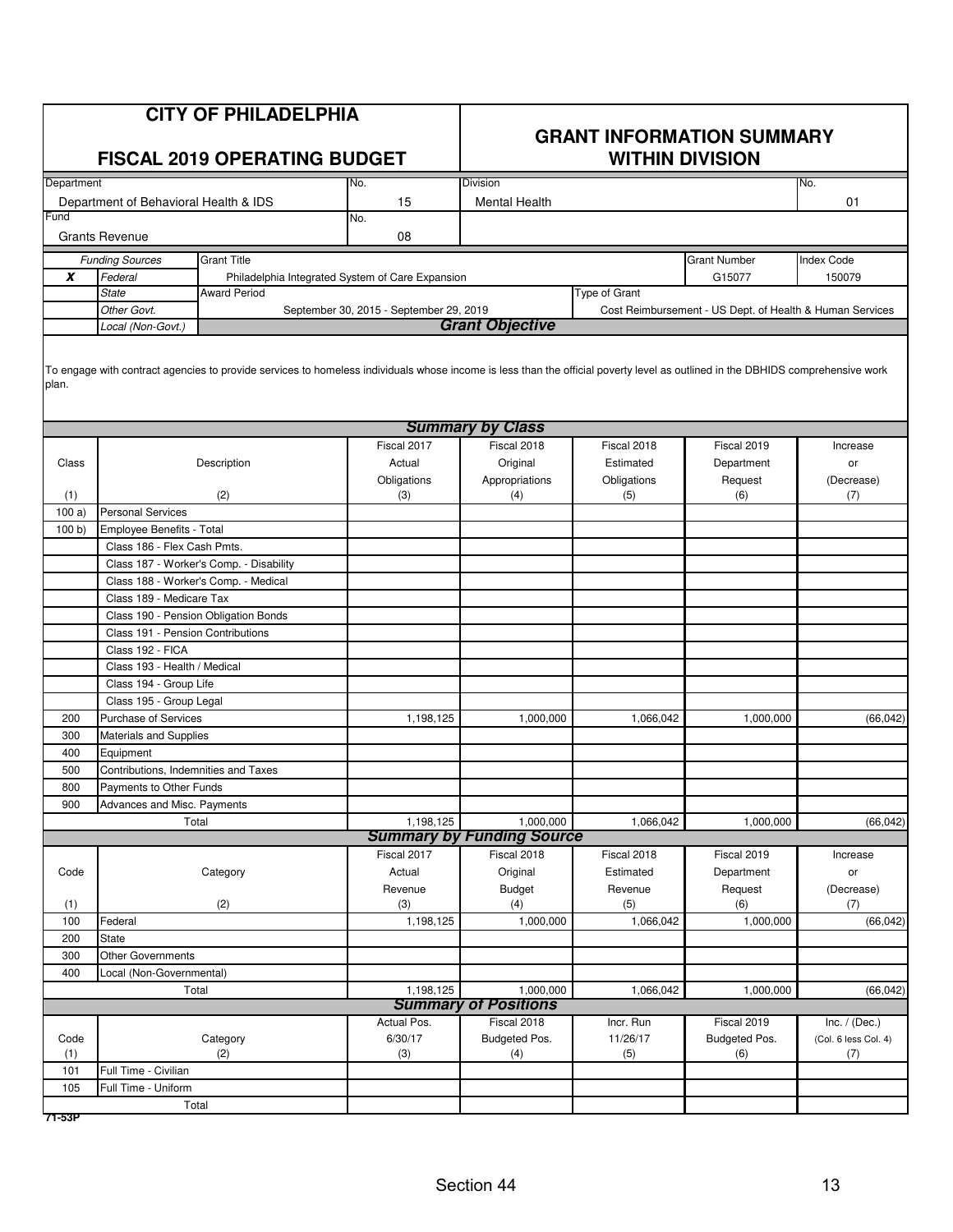|            | <b>CITY OF PHILADELPHIA</b><br><b>FISCAL 2019 OPERATING BUDGET</b> |                                                                                                                                                                             |                              |                                                 | <b>GRANT INFORMATION SUMMARY</b> |                                                      |                      |
|------------|--------------------------------------------------------------------|-----------------------------------------------------------------------------------------------------------------------------------------------------------------------------|------------------------------|-------------------------------------------------|----------------------------------|------------------------------------------------------|----------------------|
|            |                                                                    |                                                                                                                                                                             |                              |                                                 | <b>WITHIN DIVISION</b>           |                                                      |                      |
| Department |                                                                    |                                                                                                                                                                             | No.                          | <b>Division</b>                                 |                                  |                                                      | No.                  |
|            | Department of Behavioral Health & IDS                              |                                                                                                                                                                             | 15                           | <b>Mental Health</b>                            |                                  |                                                      | 01                   |
| Fund       |                                                                    |                                                                                                                                                                             | No.                          |                                                 |                                  |                                                      |                      |
|            | <b>Grants Revenue</b>                                              |                                                                                                                                                                             | 08                           |                                                 |                                  |                                                      |                      |
|            | <b>Funding Sources</b>                                             | <b>Grant Title</b>                                                                                                                                                          |                              |                                                 |                                  | <b>Grant Number</b>                                  | <b>Index Code</b>    |
| X<br>X     | Federal                                                            | Mental Health Program<br><b>Award Period</b>                                                                                                                                |                              |                                                 | Type of Grant                    | G15363                                               | 150821/150824        |
|            | <b>State</b>                                                       |                                                                                                                                                                             |                              |                                                 |                                  |                                                      |                      |
|            | Other Govt.<br>Local (Non-Govt.)                                   |                                                                                                                                                                             | July 1, 2018 - June 30, 2019 | <b>Grant Objective</b>                          |                                  | Cost Reimbursement - PA Department of Public Welfare |                      |
|            | services, to citizens of Philadelphia.                             | To provide mental health services, including community services, targeted case management, crisis intervention, social rehabilitation, community residential, and emergency |                              |                                                 |                                  |                                                      |                      |
|            |                                                                    |                                                                                                                                                                             |                              | <b>Summary by Class</b>                         |                                  |                                                      |                      |
|            |                                                                    |                                                                                                                                                                             | Fiscal 2017                  | Fiscal 2018                                     | Fiscal 2018                      | Fiscal 2019                                          | Increase             |
| Class      |                                                                    | Description                                                                                                                                                                 | Actual                       | Original                                        | Estimated                        | Department                                           | or                   |
|            |                                                                    |                                                                                                                                                                             | Obligations                  | Appropriations                                  | Obligations                      | Request                                              | (Decrease)           |
| (1)        |                                                                    | (2)                                                                                                                                                                         | (3)                          | (4)                                             | (5)                              | (6)                                                  | (7)                  |
| 100a       | <b>Personal Services</b>                                           |                                                                                                                                                                             | 5,902,825                    | 6,169,724                                       | 6.169.724                        | 6,141,384                                            | (28, 340)            |
| 100 b      | <b>Employee Benefits - Total</b>                                   |                                                                                                                                                                             | 2,617,870                    | 2,961,468                                       | 2,961,468                        | 2,917,157                                            | (44, 311)            |
|            | Class 186 - Flex Cash Pmts.                                        |                                                                                                                                                                             |                              |                                                 |                                  |                                                      |                      |
|            |                                                                    | Class 187 - Worker's Comp. - Disability                                                                                                                                     | 102,565                      | 94,111                                          | 94,111                           | 92,703                                               | (1, 408)             |
|            |                                                                    | Class 188 - Worker's Comp. - Medical                                                                                                                                        |                              |                                                 |                                  |                                                      |                      |
|            | Class 189 - Medicare Tax                                           |                                                                                                                                                                             | 54,895                       | 66,797                                          | 66,797                           | 65,798                                               | (999)                |
|            |                                                                    | Class 190 - Pension Obligation Bonds                                                                                                                                        | 170,999                      | 231,889                                         | 231,889                          | 228,419                                              | (3, 470)             |
|            | Class 191 - Pension Contributions                                  |                                                                                                                                                                             | 1,289,728                    | 1,436,527                                       | 1,436,527                        | 1,415,033                                            | (21, 494)            |
|            | Class 192 - FICA                                                   |                                                                                                                                                                             | 177,852                      | 202,184                                         | 202,184                          | 199,159                                              | (3,025)              |
|            | Class 193 - Health / Medical                                       |                                                                                                                                                                             | 805,541                      | 906,364                                         | 906,364                          | 892,803                                              | (13, 561)            |
|            | Class 194 - Group Life                                             |                                                                                                                                                                             | 8,541                        | 13,402                                          | 13,402                           | 13,201                                               | (201)                |
|            | Class 195 - Group Legal                                            |                                                                                                                                                                             | 7,749                        | 10,194                                          | 10,194                           | 10,041                                               | (153)                |
| 200        | <b>Purchase of Services</b>                                        |                                                                                                                                                                             | 141,204,618                  | 145,205,714                                     | 135,809,650                      | 145,330,986                                          | 9,521,336            |
| 300        | Materials and Supplies                                             |                                                                                                                                                                             | 9,823                        | 25,000                                          | 25,000                           | 25,000                                               |                      |
| 400        | Equipment                                                          |                                                                                                                                                                             | 5,224                        | 25,000                                          | 25,000                           | 20,000                                               | (5,000)              |
| 500        | Contributions, Indemnities and Taxes                               |                                                                                                                                                                             |                              |                                                 |                                  |                                                      |                      |
| 800        | Payments to Other Funds                                            |                                                                                                                                                                             | 29,514                       | 30,849                                          | 30,849                           | 30,655                                               | (194)                |
| 900        | Advances and Misc. Payments                                        |                                                                                                                                                                             |                              |                                                 |                                  |                                                      |                      |
|            |                                                                    | Total                                                                                                                                                                       | 149,769,874                  | 154,417,755<br><b>Summary by Funding Source</b> | 145,021,691                      | 154,465,182                                          | 9,443,491            |
|            |                                                                    |                                                                                                                                                                             | Fiscal 2017                  | Fiscal 2018                                     | Fiscal 2018                      | Fiscal 2019                                          | Increase             |
| Code       |                                                                    |                                                                                                                                                                             | Actual                       | Original                                        | Estimated                        | Department                                           |                      |
|            |                                                                    | Category                                                                                                                                                                    | Revenue                      | <b>Budget</b>                                   | Revenue                          | Request                                              | or<br>(Decrease)     |
| (1)        |                                                                    | (2)                                                                                                                                                                         | (3)                          | (4)                                             | (5)                              | (6)                                                  | (7)                  |
| 100        | Federal                                                            |                                                                                                                                                                             | 9,253,022                    | 9,997,918                                       | 9,389,561                        | 10,000,006                                           | 610,445              |
| 200        | <b>State</b>                                                       |                                                                                                                                                                             | 140,516,852                  | 144,419,837                                     | 135,632,130                      | 144,465,176                                          | 8,833,046            |
| 300        | <b>Other Governments</b>                                           |                                                                                                                                                                             |                              |                                                 |                                  |                                                      |                      |
| 400        | Local (Non-Governmental)                                           |                                                                                                                                                                             |                              |                                                 |                                  |                                                      |                      |
|            |                                                                    | Total                                                                                                                                                                       | 149,769,874                  | 154,417,755                                     | 145,021,691                      | 154,465,182                                          | 9,443,491            |
|            |                                                                    |                                                                                                                                                                             |                              | <b>Summary of Positions</b>                     |                                  |                                                      |                      |
|            |                                                                    |                                                                                                                                                                             | Actual Pos.                  | Fiscal 2018                                     | Incr. Run                        | Fiscal 2019                                          | Inc. $/$ (Dec.)      |
| Code       |                                                                    | Category                                                                                                                                                                    | 6/30/17                      | Budgeted Pos.                                   | 11/26/17                         | Budgeted Pos.                                        | (Col. 6 less Col. 4) |
| (1)        |                                                                    | (2)                                                                                                                                                                         | (3)                          | (4)                                             | (5)                              | (6)                                                  | (7)                  |
| 101        | Full Time - Civilian                                               |                                                                                                                                                                             | 83                           | 93                                              | 85                               | 92                                                   | (1)                  |
| 105        | Full Time - Uniform                                                |                                                                                                                                                                             |                              |                                                 |                                  |                                                      |                      |
|            |                                                                    | Total                                                                                                                                                                       | 83                           | 93                                              | 85                               | 92                                                   | (1)                  |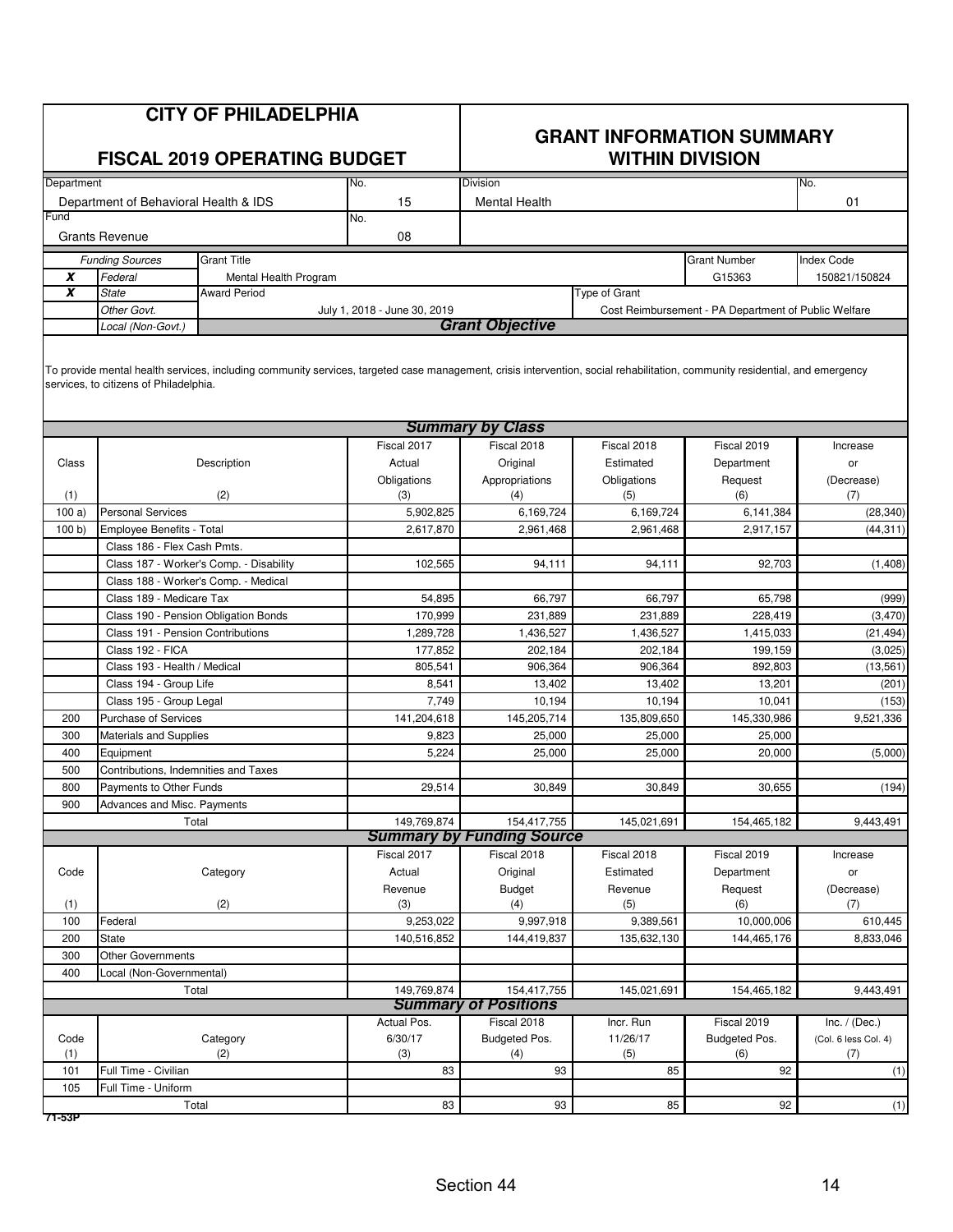|            | <b>CITY OF PHILADELPHIA</b><br><b>FISCAL 2019 OPERATING BUDGET</b><br>No.                                                                                                                                    |                                                  |                              | <b>GRANT INFORMATION SUMMARY</b><br><b>WITHIN DIVISION</b> |                      |                                                           |                      |  |  |  |
|------------|--------------------------------------------------------------------------------------------------------------------------------------------------------------------------------------------------------------|--------------------------------------------------|------------------------------|------------------------------------------------------------|----------------------|-----------------------------------------------------------|----------------------|--|--|--|
| Department |                                                                                                                                                                                                              |                                                  |                              | Division                                                   |                      |                                                           | No.                  |  |  |  |
| Fund       | Department of Behavioral Health & IDS                                                                                                                                                                        |                                                  | 15<br>No.                    | <b>Mental Health</b>                                       |                      |                                                           | 01                   |  |  |  |
|            | <b>Grants Revenue</b>                                                                                                                                                                                        |                                                  | 08                           |                                                            |                      |                                                           |                      |  |  |  |
|            | <b>Funding Sources</b>                                                                                                                                                                                       | <b>Grant Title</b>                               |                              |                                                            |                      | <b>Grant Number</b>                                       | <b>Index Code</b>    |  |  |  |
| X          | Federal                                                                                                                                                                                                      | PACTS/Homeless to Home Behavioral Health Project |                              |                                                            |                      | G15567                                                    | 150607/150608        |  |  |  |
|            | <b>State</b>                                                                                                                                                                                                 | <b>Award Period</b>                              |                              |                                                            | <b>Type of Grant</b> |                                                           |                      |  |  |  |
|            | Other Govt.<br>Local (Non-Govt.)                                                                                                                                                                             |                                                  | July 1, 2018 - June 30, 2019 | <b>Grant Objective</b>                                     |                      | Cost Reimbursement - US Department of Health & Human Svcs |                      |  |  |  |
|            | <b>PACTS - Children's Services</b><br>Homeless 2 Home Behavioral Health Project - Assists individuals requiring mental health and/or addiction services to access mainstream benefits, including SSI & SSDI. |                                                  |                              |                                                            |                      |                                                           |                      |  |  |  |
|            |                                                                                                                                                                                                              |                                                  |                              | <b>Summary by Class</b>                                    |                      |                                                           |                      |  |  |  |
|            |                                                                                                                                                                                                              |                                                  | Fiscal 2017                  | Fiscal 2018                                                | Fiscal 2018          | Fiscal 2019                                               | Increase             |  |  |  |
| Class      |                                                                                                                                                                                                              | Description                                      | Actual                       | Original                                                   | Estimated            | Department                                                | or<br>(Decrease)     |  |  |  |
| (1)        |                                                                                                                                                                                                              | (2)                                              | Obligations<br>(3)           | Appropriations<br>(4)                                      | Obligations<br>(5)   | Request<br>(6)                                            | (7)                  |  |  |  |
| 100a)      | <b>Personal Services</b>                                                                                                                                                                                     |                                                  | 6,561                        | 7,270                                                      | 5,453                | 5,453                                                     |                      |  |  |  |
| 100 b)     | Employee Benefits - Total                                                                                                                                                                                    |                                                  | 2,692                        | 2,692                                                      | 2,019                | 2,019                                                     |                      |  |  |  |
|            | Class 186 - Flex Cash Pmts.                                                                                                                                                                                  |                                                  |                              |                                                            |                      |                                                           |                      |  |  |  |
|            |                                                                                                                                                                                                              | Class 187 - Worker's Comp. - Disability          |                              |                                                            |                      |                                                           |                      |  |  |  |
|            | Class 188 - Worker's Comp. - Medical                                                                                                                                                                         |                                                  |                              |                                                            |                      |                                                           |                      |  |  |  |
|            | Class 189 - Medicare Tax                                                                                                                                                                                     |                                                  |                              |                                                            |                      |                                                           |                      |  |  |  |
|            | Class 190 - Pension Obligation Bonds                                                                                                                                                                         |                                                  |                              |                                                            |                      |                                                           |                      |  |  |  |
|            | Class 191 - Pension Contributions                                                                                                                                                                            |                                                  |                              |                                                            |                      |                                                           |                      |  |  |  |
|            | Class 192 - FICA                                                                                                                                                                                             |                                                  |                              |                                                            |                      |                                                           |                      |  |  |  |
|            | Class 193 - Health / Medical                                                                                                                                                                                 |                                                  | 2,692                        | 2,692                                                      | 2,019                | 2,019                                                     |                      |  |  |  |
|            | Class 194 - Group Life                                                                                                                                                                                       |                                                  |                              |                                                            |                      |                                                           |                      |  |  |  |
|            | Class 195 - Group Legal                                                                                                                                                                                      |                                                  |                              |                                                            |                      |                                                           |                      |  |  |  |
| 200        | <b>Purchase of Services</b>                                                                                                                                                                                  |                                                  | 1,573,172                    | 390,000                                                    | 1,280,528            | 1,280,528                                                 |                      |  |  |  |
| 300        | Materials and Supplies                                                                                                                                                                                       |                                                  |                              |                                                            |                      |                                                           |                      |  |  |  |
| 400        | Equipment<br>Contributions, Indemnities and Taxes                                                                                                                                                            |                                                  |                              |                                                            |                      |                                                           |                      |  |  |  |
| 500<br>800 | Payments to Other Funds                                                                                                                                                                                      |                                                  | 33                           | 38                                                         | 28                   | 28                                                        |                      |  |  |  |
| 900        | Advances and Misc. Payments                                                                                                                                                                                  |                                                  |                              |                                                            |                      |                                                           |                      |  |  |  |
|            | Total                                                                                                                                                                                                        |                                                  | 1,582,458                    | 400,000                                                    | 1,288,028            | 1,288,028                                                 |                      |  |  |  |
|            |                                                                                                                                                                                                              |                                                  |                              | <b>Summary by Funding Source</b>                           |                      |                                                           |                      |  |  |  |
|            |                                                                                                                                                                                                              |                                                  | Fiscal 2017                  | Fiscal 2018                                                | Fiscal 2018          | Fiscal 2019                                               | Increase             |  |  |  |
| Code       |                                                                                                                                                                                                              | Category                                         | Actual                       | Original                                                   | Estimated            | Department                                                | or                   |  |  |  |
|            |                                                                                                                                                                                                              |                                                  | Revenue                      | <b>Budget</b>                                              | Revenue              | Request                                                   | (Decrease)           |  |  |  |
| (1)        |                                                                                                                                                                                                              | (2)                                              | (3)                          | (4)                                                        | (5)                  | (6)                                                       | (7)                  |  |  |  |
| 100        | Federal                                                                                                                                                                                                      |                                                  | 1,582,458                    | 400,000                                                    | 1,288,028            | 1,288,028                                                 |                      |  |  |  |
| 200        | <b>State</b>                                                                                                                                                                                                 |                                                  |                              |                                                            |                      |                                                           |                      |  |  |  |
| 300        | <b>Other Governments</b>                                                                                                                                                                                     |                                                  |                              |                                                            |                      |                                                           |                      |  |  |  |
| 400        | Local (Non-Governmental)<br>Total                                                                                                                                                                            |                                                  | 1,582,458                    | 400,000                                                    | 1,288,028            | 1,288,028                                                 |                      |  |  |  |
|            |                                                                                                                                                                                                              |                                                  |                              | <b>Summary of Positions</b>                                |                      |                                                           |                      |  |  |  |
|            |                                                                                                                                                                                                              |                                                  | Actual Pos.                  | Fiscal 2018                                                | Incr. Run            | Fiscal 2019                                               | Inc. $/$ (Dec.)      |  |  |  |
| Code       |                                                                                                                                                                                                              | Category                                         | 6/30/17                      | Budgeted Pos.                                              | 11/26/17             | Budgeted Pos.                                             | (Col. 6 less Col. 4) |  |  |  |
| (1)        |                                                                                                                                                                                                              | (2)                                              | (3)                          | (4)                                                        | (5)                  | (6)                                                       | (7)                  |  |  |  |
| 101        | Full Time - Civilian                                                                                                                                                                                         |                                                  |                              |                                                            |                      |                                                           |                      |  |  |  |
| 105        | Full Time - Uniform                                                                                                                                                                                          |                                                  |                              |                                                            |                      |                                                           |                      |  |  |  |
|            | Total                                                                                                                                                                                                        |                                                  |                              |                                                            |                      |                                                           |                      |  |  |  |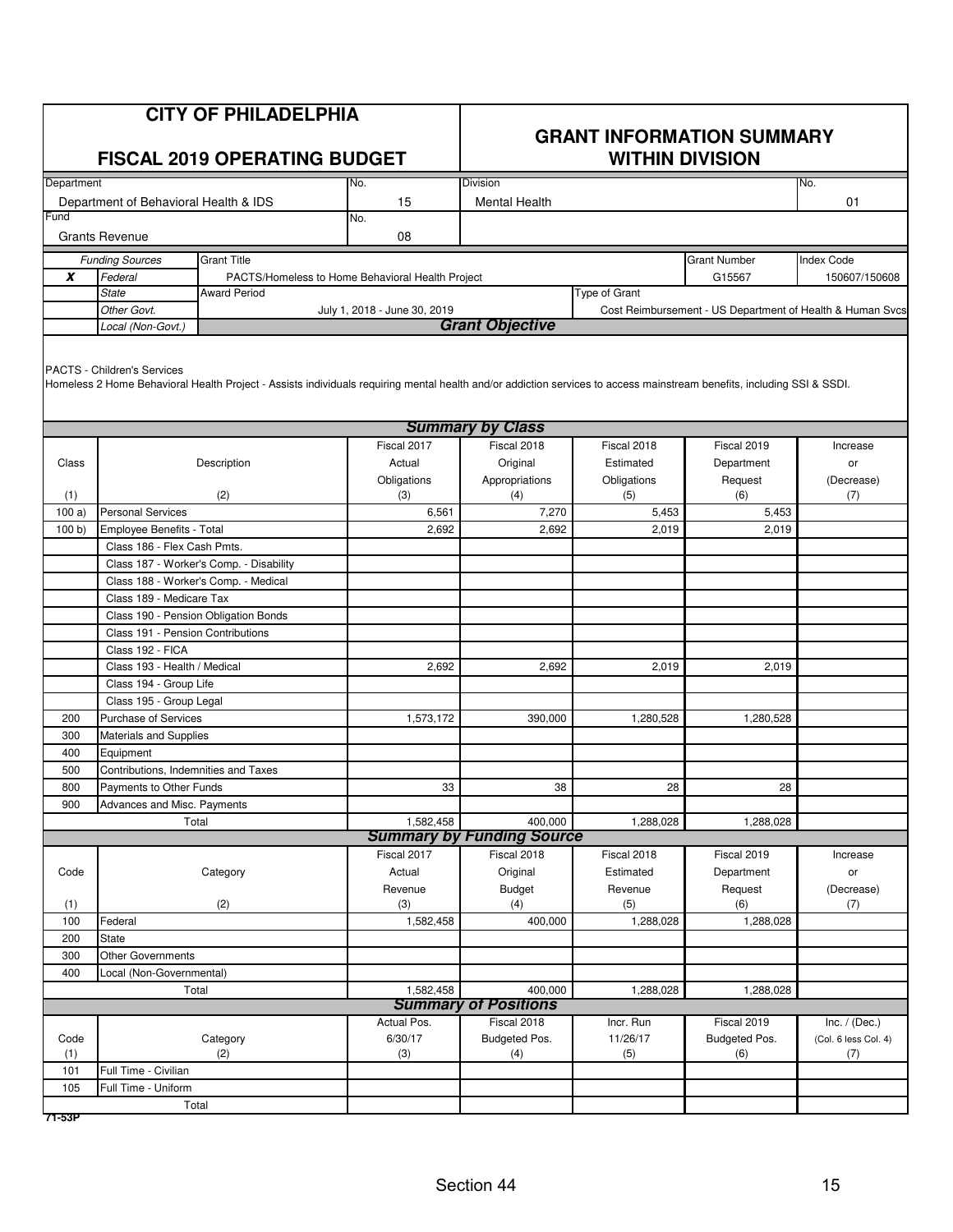|            | <b>CITY OF PHILADELPHIA</b><br>FISCAL 2019 OPERATING BUDGET<br>No. |                                                                                                                                          |                              | <b>GRANT INFORMATION SUMMARY</b><br><b>WITHIN DIVISION</b> |                |                                                          |                      |  |
|------------|--------------------------------------------------------------------|------------------------------------------------------------------------------------------------------------------------------------------|------------------------------|------------------------------------------------------------|----------------|----------------------------------------------------------|----------------------|--|
| Department |                                                                    |                                                                                                                                          |                              | Division                                                   |                |                                                          | No.                  |  |
| Fund       | Department of Behavioral Health & IDS                              |                                                                                                                                          | 15                           | <b>Mental Health</b>                                       |                |                                                          | 01                   |  |
|            | <b>Grants Revenue</b>                                              |                                                                                                                                          | No.<br>08                    |                                                            |                |                                                          |                      |  |
|            | <b>Funding Sources</b>                                             | <b>Grant Title</b>                                                                                                                       |                              |                                                            |                | <b>Grant Number</b>                                      | <b>Index Code</b>    |  |
| X          | Federal                                                            | Mentally III Homeless Services                                                                                                           |                              |                                                            |                | G15967                                                   | 150860               |  |
|            | <b>State</b>                                                       | <b>Award Period</b>                                                                                                                      |                              |                                                            | Type of Grant  |                                                          |                      |  |
|            | Other Govt.                                                        |                                                                                                                                          | July 1, 2018 - June 30, 2019 |                                                            |                | Cost Reimbursement - US Health Resources & Services Adm. |                      |  |
|            | Local (Non-Govt.)                                                  |                                                                                                                                          |                              | <b>Grant Objective</b>                                     |                |                                                          |                      |  |
|            |                                                                    | Services to homeless individuals whose income is less than the official poverty level as outlined in the DBHIDS comprehensive work plan. |                              | <b>Summary by Class</b>                                    |                |                                                          |                      |  |
|            |                                                                    |                                                                                                                                          | Fiscal 2017                  | Fiscal 2018                                                | Fiscal 2018    | Fiscal 2019                                              | Increase             |  |
| Class      |                                                                    | Description                                                                                                                              | Actual                       | Original                                                   | Estimated      | Department                                               | or                   |  |
|            |                                                                    |                                                                                                                                          | Obligations                  | Appropriations                                             | Obligations    | Request                                                  | (Decrease)           |  |
| (1)        |                                                                    | (2)                                                                                                                                      | (3)                          | (4)                                                        | (5)            | (6)                                                      | (7)                  |  |
| 100a)      | <b>Personal Services</b>                                           |                                                                                                                                          |                              |                                                            |                |                                                          |                      |  |
| 100 b      | Employee Benefits - Total                                          |                                                                                                                                          |                              |                                                            |                |                                                          |                      |  |
|            | Class 186 - Flex Cash Pmts.                                        |                                                                                                                                          |                              |                                                            |                |                                                          |                      |  |
|            |                                                                    | Class 187 - Worker's Comp. - Disability                                                                                                  |                              |                                                            |                |                                                          |                      |  |
|            |                                                                    | Class 188 - Worker's Comp. - Medical                                                                                                     |                              |                                                            |                |                                                          |                      |  |
|            | Class 189 - Medicare Tax                                           |                                                                                                                                          |                              |                                                            |                |                                                          |                      |  |
|            |                                                                    | Class 190 - Pension Obligation Bonds                                                                                                     |                              |                                                            |                |                                                          |                      |  |
|            | Class 191 - Pension Contributions                                  |                                                                                                                                          |                              |                                                            |                |                                                          |                      |  |
|            | Class 192 - FICA                                                   |                                                                                                                                          |                              |                                                            |                |                                                          |                      |  |
|            | Class 193 - Health / Medical                                       |                                                                                                                                          |                              |                                                            |                |                                                          |                      |  |
|            | Class 194 - Group Life                                             |                                                                                                                                          |                              |                                                            |                |                                                          |                      |  |
|            | Class 195 - Group Legal                                            |                                                                                                                                          |                              |                                                            |                |                                                          |                      |  |
| 200        | <b>Purchase of Services</b>                                        |                                                                                                                                          | 82,500                       | 55,000                                                     | 55,000         | 55.000                                                   |                      |  |
| 300        | Materials and Supplies                                             |                                                                                                                                          |                              |                                                            |                |                                                          |                      |  |
| 400        | Equipment                                                          |                                                                                                                                          |                              |                                                            |                |                                                          |                      |  |
| 500        | Contributions, Indemnities and Taxes                               |                                                                                                                                          |                              |                                                            |                |                                                          |                      |  |
| 800        | Payments to Other Funds                                            |                                                                                                                                          |                              |                                                            |                |                                                          |                      |  |
| 900        | Advances and Misc. Payments                                        |                                                                                                                                          |                              |                                                            |                |                                                          |                      |  |
|            | Total                                                              |                                                                                                                                          | 82,500                       | 55.000                                                     | 55.000         | 55,000                                                   |                      |  |
|            |                                                                    |                                                                                                                                          |                              | <b>Summary by Funding Source</b>                           |                |                                                          |                      |  |
|            |                                                                    |                                                                                                                                          | Fiscal 2017                  | Fiscal 2018                                                | Fiscal 2018    | Fiscal 2019                                              | Increase             |  |
| Code       |                                                                    | Category                                                                                                                                 | Actual                       | Original                                                   | Estimated      | Department                                               | or                   |  |
| (1)        |                                                                    | (2)                                                                                                                                      | Revenue<br>(3)               | <b>Budget</b><br>(4)                                       | Revenue<br>(5) | Request<br>(6)                                           | (Decrease)           |  |
| 100        | Federal                                                            |                                                                                                                                          | 82,500                       | 55,000                                                     | 55,000         | 55,000                                                   | (7)                  |  |
| 200        | State                                                              |                                                                                                                                          |                              |                                                            |                |                                                          |                      |  |
| 300        | <b>Other Governments</b>                                           |                                                                                                                                          |                              |                                                            |                |                                                          |                      |  |
| 400        | Local (Non-Governmental)                                           |                                                                                                                                          |                              |                                                            |                |                                                          |                      |  |
|            | Total                                                              |                                                                                                                                          | 82,500                       | 55,000                                                     | 55,000         | 55,000                                                   |                      |  |
|            |                                                                    |                                                                                                                                          |                              | <b>Summary of Positions</b>                                |                |                                                          |                      |  |
|            |                                                                    |                                                                                                                                          | Actual Pos.                  | Fiscal 2018                                                | Incr. Run      | Fiscal 2019                                              | Inc. $/$ (Dec.)      |  |
| Code       |                                                                    | Category                                                                                                                                 | 6/30/17                      | Budgeted Pos.                                              | 11/26/17       | Budgeted Pos.                                            | (Col. 6 less Col. 4) |  |
| (1)        |                                                                    | (2)                                                                                                                                      | (3)                          | (4)                                                        | (5)            | (6)                                                      | (7)                  |  |
| 101        | Full Time - Civilian                                               |                                                                                                                                          |                              |                                                            |                |                                                          |                      |  |
| 105        | Full Time - Uniform                                                |                                                                                                                                          |                              |                                                            |                |                                                          |                      |  |
|            | Total                                                              |                                                                                                                                          |                              |                                                            |                |                                                          |                      |  |
| 71-53P     |                                                                    |                                                                                                                                          |                              |                                                            |                |                                                          |                      |  |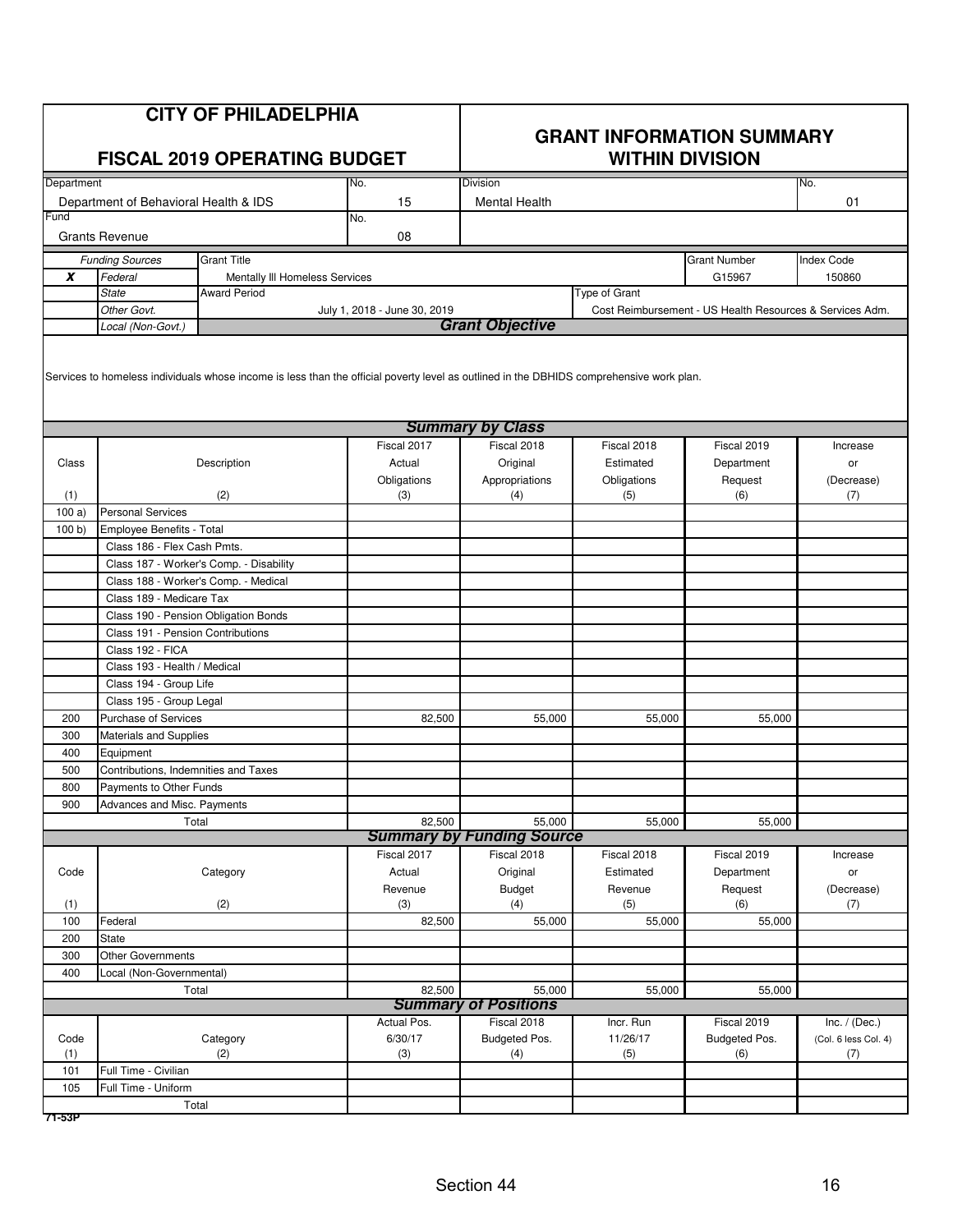|            | <b>CITY OF PHILADELPHIA</b>                                                                                                                                                                                                                                                                                                                                                                                                                                                                                                                                                                                     |                                               |                                        |                                     |                 |                 |
|------------|-----------------------------------------------------------------------------------------------------------------------------------------------------------------------------------------------------------------------------------------------------------------------------------------------------------------------------------------------------------------------------------------------------------------------------------------------------------------------------------------------------------------------------------------------------------------------------------------------------------------|-----------------------------------------------|----------------------------------------|-------------------------------------|-----------------|-----------------|
|            | <b>FISCAL 2019 OPERATING BUDGET</b>                                                                                                                                                                                                                                                                                                                                                                                                                                                                                                                                                                             |                                               |                                        | <b>DIVISION SUMMARY - ALL FUNDS</b> |                 |                 |
| Department |                                                                                                                                                                                                                                                                                                                                                                                                                                                                                                                                                                                                                 | No.                                           | Division                               |                                     |                 | No.             |
|            | Department of Behavioral Health & IDS                                                                                                                                                                                                                                                                                                                                                                                                                                                                                                                                                                           | 15                                            | Office of Addiction Services           |                                     |                 | 02              |
|            |                                                                                                                                                                                                                                                                                                                                                                                                                                                                                                                                                                                                                 |                                               | <b>Major Objectives</b>                |                                     |                 |                 |
|            |                                                                                                                                                                                                                                                                                                                                                                                                                                                                                                                                                                                                                 |                                               |                                        |                                     |                 |                 |
|            | The major objective of the Office of Addiction Services (OAS) is to ensure the availability of state-mandated drug and alcohol services to residents of<br>Philadelphia. Services include but are not limited to evaluation and research, prevention and education, inpatient nonhospital, inpatient hospital, outpatient,<br>housing and case-management services for both consumers and their families. OAS strives to collaborate with other service systems in both program-<br>development and service-delivery efforts, especially when the consumer is receiving care from more than one service system. |                                               |                                        |                                     |                 |                 |
|            |                                                                                                                                                                                                                                                                                                                                                                                                                                                                                                                                                                                                                 |                                               |                                        |                                     |                 |                 |
|            |                                                                                                                                                                                                                                                                                                                                                                                                                                                                                                                                                                                                                 | Fiscal 2017                                   | <b>Summary by Class</b><br>Fiscal 2018 | Fiscal 2018                         | Fiscal 2019     |                 |
| Class      | Description                                                                                                                                                                                                                                                                                                                                                                                                                                                                                                                                                                                                     | Actual                                        | Original                               | Estimated                           | Proposed        | Increase<br>or  |
|            |                                                                                                                                                                                                                                                                                                                                                                                                                                                                                                                                                                                                                 | Obligations                                   | Appropriations                         | Obligations                         | <b>Budget</b>   | (Decrease)      |
| (1)        | (2)                                                                                                                                                                                                                                                                                                                                                                                                                                                                                                                                                                                                             | (3)                                           | (4)                                    | (5)                                 | (6)             | (7)             |
| 100        | <b>Employee Compensation</b>                                                                                                                                                                                                                                                                                                                                                                                                                                                                                                                                                                                    |                                               |                                        |                                     |                 |                 |
| a)         | <b>Personal Services</b>                                                                                                                                                                                                                                                                                                                                                                                                                                                                                                                                                                                        | 1,710,890                                     | 1,546,123                              | 1,546,119                           | 1,570,428       | 24,309          |
| b)         | <b>Employee Benefits</b>                                                                                                                                                                                                                                                                                                                                                                                                                                                                                                                                                                                        | 745,569                                       | 632,229                                | 632,229                             | 648,015         | 15,786          |
| 200        | <b>Purchase of Services</b>                                                                                                                                                                                                                                                                                                                                                                                                                                                                                                                                                                                     | 36,091,012                                    | 49,060,073                             | 41,062,586                          | 48,887,745      | 7,825,159       |
| 300        | <b>Materials and Supplies</b>                                                                                                                                                                                                                                                                                                                                                                                                                                                                                                                                                                                   | 210,907                                       | 15,000                                 | 15,000                              | 15,000          |                 |
| 400        | Equipment                                                                                                                                                                                                                                                                                                                                                                                                                                                                                                                                                                                                       | 14,462                                        | 5,000                                  | 60,200                              | 5,000           | (55, 200)       |
| 500        | Contributions, Indemnities and Taxes                                                                                                                                                                                                                                                                                                                                                                                                                                                                                                                                                                            |                                               |                                        |                                     |                 |                 |
| 700        | <b>Debt Service</b>                                                                                                                                                                                                                                                                                                                                                                                                                                                                                                                                                                                             |                                               |                                        |                                     |                 |                 |
| 800        | Payments to Other Funds                                                                                                                                                                                                                                                                                                                                                                                                                                                                                                                                                                                         | 6,506                                         | 6,445                                  | 6,445                               | 6,621           | 176             |
| 900        | Advances and Misc. Payments                                                                                                                                                                                                                                                                                                                                                                                                                                                                                                                                                                                     |                                               |                                        |                                     |                 |                 |
|            | Total                                                                                                                                                                                                                                                                                                                                                                                                                                                                                                                                                                                                           | 38,779,346                                    | 51,264,870                             | 43,322,579                          | 51,132,809      | 7,810,230       |
|            |                                                                                                                                                                                                                                                                                                                                                                                                                                                                                                                                                                                                                 |                                               | <b>Summary by Fund</b>                 |                                     |                 |                 |
|            |                                                                                                                                                                                                                                                                                                                                                                                                                                                                                                                                                                                                                 | Fiscal 2017                                   | Fiscal 2018                            | Fiscal 2018                         | Fiscal 2019     | Increase        |
| Fund       | Fund                                                                                                                                                                                                                                                                                                                                                                                                                                                                                                                                                                                                            | Actual                                        | Original                               | Estimated                           | Proposed        | or              |
| No.        |                                                                                                                                                                                                                                                                                                                                                                                                                                                                                                                                                                                                                 | Obligations                                   | Appropriations                         | Obligations                         | <b>Budget</b>   | (Decrease)      |
| (1)        | (2)                                                                                                                                                                                                                                                                                                                                                                                                                                                                                                                                                                                                             | (3)                                           | (4)                                    | (5)                                 | (6)             | (7)             |
| 01         | General                                                                                                                                                                                                                                                                                                                                                                                                                                                                                                                                                                                                         | 750,445                                       | 718,275                                | 718,271                             | 707,382         | (10, 889)       |
| 08         | <b>Grants Revenue</b>                                                                                                                                                                                                                                                                                                                                                                                                                                                                                                                                                                                           | 38,028,901                                    | 50,546,595                             | 42,604,308                          | 50,425,427      | 7,821,119       |
|            |                                                                                                                                                                                                                                                                                                                                                                                                                                                                                                                                                                                                                 |                                               |                                        |                                     |                 |                 |
|            |                                                                                                                                                                                                                                                                                                                                                                                                                                                                                                                                                                                                                 |                                               |                                        |                                     |                 |                 |
|            |                                                                                                                                                                                                                                                                                                                                                                                                                                                                                                                                                                                                                 |                                               |                                        |                                     |                 |                 |
|            |                                                                                                                                                                                                                                                                                                                                                                                                                                                                                                                                                                                                                 |                                               |                                        |                                     |                 |                 |
|            | Total                                                                                                                                                                                                                                                                                                                                                                                                                                                                                                                                                                                                           | 38,779,346                                    | 51,264,870                             | 43,322,579                          | 51,132,809      | 7,810,230       |
|            |                                                                                                                                                                                                                                                                                                                                                                                                                                                                                                                                                                                                                 | <b>Summary of Full Time Positions by Fund</b> |                                        |                                     |                 |                 |
| Fund       |                                                                                                                                                                                                                                                                                                                                                                                                                                                                                                                                                                                                                 | Actual                                        | Fiscal 2018                            | Increment                           | Fiscal 2019     | Inc.            |
| No.        | Fund                                                                                                                                                                                                                                                                                                                                                                                                                                                                                                                                                                                                            | Positions                                     | Budgeted                               | Run                                 | <b>Budgeted</b> | (Dec.)          |
|            |                                                                                                                                                                                                                                                                                                                                                                                                                                                                                                                                                                                                                 | 6/30/17                                       | Positions                              | 11/26/17                            | Positions       | (Col. 6 less 4) |
| (1)        | (2)                                                                                                                                                                                                                                                                                                                                                                                                                                                                                                                                                                                                             | (3)                                           | (4)                                    | (5)                                 | (6)             | (7)             |
| 01         | General                                                                                                                                                                                                                                                                                                                                                                                                                                                                                                                                                                                                         | $\mathbf{1}$                                  | 1                                      | 1                                   | 1               |                 |
| 08         | <b>Grants Revenue</b>                                                                                                                                                                                                                                                                                                                                                                                                                                                                                                                                                                                           | 18                                            | 18                                     | 17                                  | 18              |                 |
|            |                                                                                                                                                                                                                                                                                                                                                                                                                                                                                                                                                                                                                 |                                               |                                        |                                     |                 |                 |
|            |                                                                                                                                                                                                                                                                                                                                                                                                                                                                                                                                                                                                                 |                                               |                                        |                                     |                 |                 |
|            |                                                                                                                                                                                                                                                                                                                                                                                                                                                                                                                                                                                                                 |                                               |                                        |                                     |                 |                 |
|            |                                                                                                                                                                                                                                                                                                                                                                                                                                                                                                                                                                                                                 |                                               |                                        |                                     |                 |                 |
|            | <b>Total Full Time</b>                                                                                                                                                                                                                                                                                                                                                                                                                                                                                                                                                                                          | 19                                            | 19                                     | 18                                  | 19              |                 |
|            |                                                                                                                                                                                                                                                                                                                                                                                                                                                                                                                                                                                                                 |                                               |                                        |                                     |                 |                 |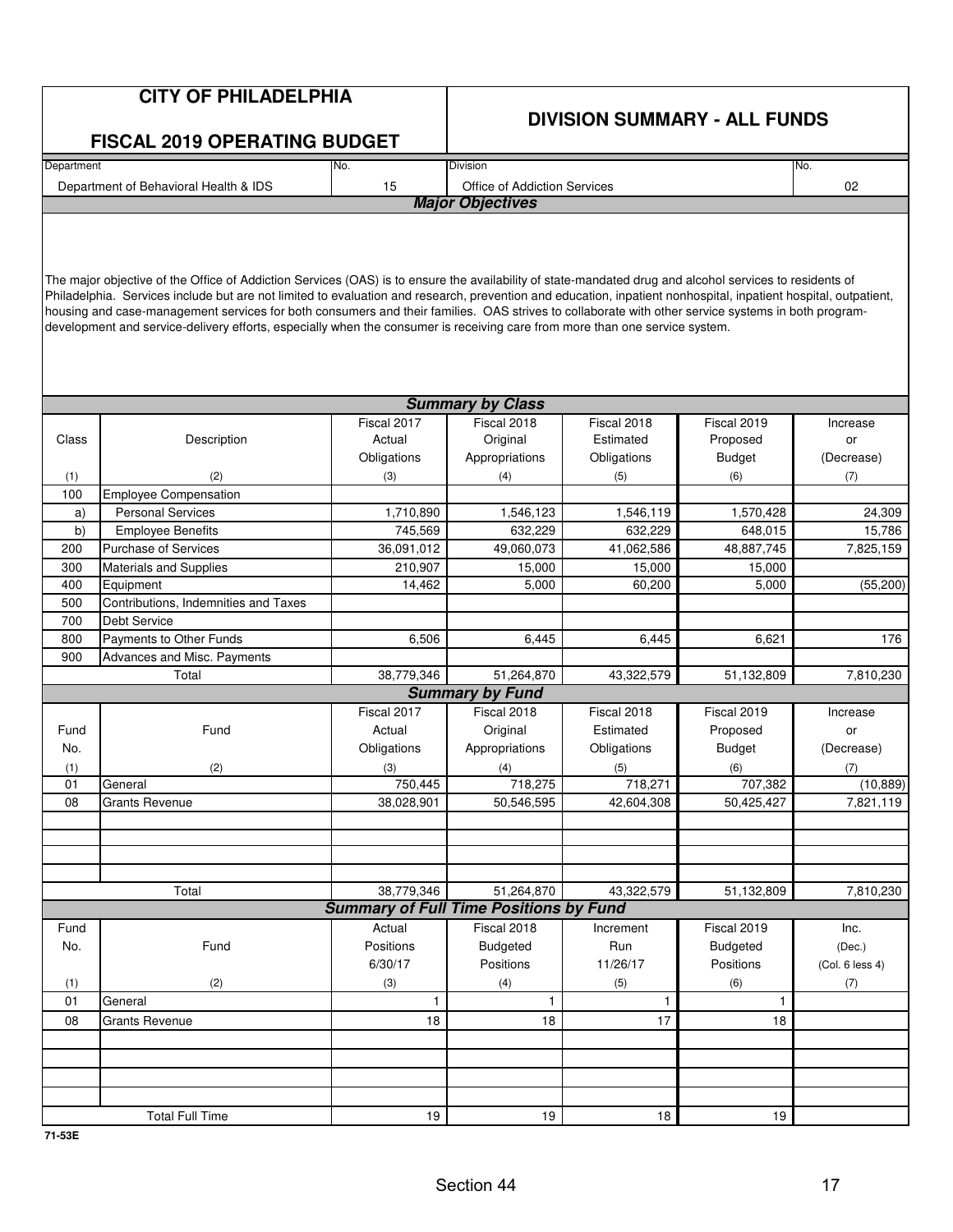|            | <b>CITY OF PHILADELPHIA</b>                                                                                                                                                                                                                                                                                                                                                                                                                                                                                                                                                                                     |                                |                                             |                              |                                             |                                              |  |
|------------|-----------------------------------------------------------------------------------------------------------------------------------------------------------------------------------------------------------------------------------------------------------------------------------------------------------------------------------------------------------------------------------------------------------------------------------------------------------------------------------------------------------------------------------------------------------------------------------------------------------------|--------------------------------|---------------------------------------------|------------------------------|---------------------------------------------|----------------------------------------------|--|
|            |                                                                                                                                                                                                                                                                                                                                                                                                                                                                                                                                                                                                                 |                                |                                             |                              | <b>DIVISION SUMMARY</b>                     |                                              |  |
|            | <b>FISCAL 2019 OPERATING BUDGET</b>                                                                                                                                                                                                                                                                                                                                                                                                                                                                                                                                                                             |                                |                                             |                              |                                             |                                              |  |
| Department |                                                                                                                                                                                                                                                                                                                                                                                                                                                                                                                                                                                                                 | No.                            | Division                                    |                              |                                             | No.                                          |  |
|            | Department of Behavioral Health & IDS                                                                                                                                                                                                                                                                                                                                                                                                                                                                                                                                                                           | 15                             | 02<br><b>Office of Addiction Services</b>   |                              |                                             |                                              |  |
| Fund       |                                                                                                                                                                                                                                                                                                                                                                                                                                                                                                                                                                                                                 | No.                            |                                             |                              |                                             |                                              |  |
| General    |                                                                                                                                                                                                                                                                                                                                                                                                                                                                                                                                                                                                                 | 01                             |                                             |                              |                                             |                                              |  |
|            |                                                                                                                                                                                                                                                                                                                                                                                                                                                                                                                                                                                                                 |                                | <b>Major Objectives</b>                     |                              |                                             |                                              |  |
|            | The major objective of the Office of Addiction Services (OAS) is to ensure the availability of state-mandated drug and alcohol services to residents of<br>Philadelphia. Services include but are not limited to evaluation and research, prevention and education, inpatient nonhospital, inpatient hospital, outpatient,<br>housing and case-management services for both consumers and their families. OAS strives to collaborate with other service systems in both program-<br>development and service-delivery efforts, especially when the consumer is receiving care from more than one service system. |                                |                                             |                              |                                             |                                              |  |
|            |                                                                                                                                                                                                                                                                                                                                                                                                                                                                                                                                                                                                                 |                                | <b>Summary by Class</b>                     |                              |                                             |                                              |  |
| Class      | Description                                                                                                                                                                                                                                                                                                                                                                                                                                                                                                                                                                                                     | Fiscal 2017<br>Actual          | Fiscal 2018<br>Original                     | Fiscal 2018<br>Estimated     | Fiscal 2019<br>Proposed                     | Increase<br>or                               |  |
|            |                                                                                                                                                                                                                                                                                                                                                                                                                                                                                                                                                                                                                 | Obligations                    | Appropriations                              | Obligations                  | <b>Budget</b>                               | (Decrease)                                   |  |
| (1)        | (2)                                                                                                                                                                                                                                                                                                                                                                                                                                                                                                                                                                                                             | (3)                            | (4)                                         | (5)                          | (6)                                         | (7)                                          |  |
| 100        | <b>Employee Compensation</b>                                                                                                                                                                                                                                                                                                                                                                                                                                                                                                                                                                                    |                                |                                             |                              |                                             |                                              |  |
| a)         | <b>Personal Services</b>                                                                                                                                                                                                                                                                                                                                                                                                                                                                                                                                                                                        | 76,565                         | 76,576                                      | 76,572                       | 65.683                                      | (10, 889)                                    |  |
| b)         | <b>Employee Benefits</b>                                                                                                                                                                                                                                                                                                                                                                                                                                                                                                                                                                                        |                                |                                             |                              |                                             |                                              |  |
| 200        | <b>Purchase of Services</b>                                                                                                                                                                                                                                                                                                                                                                                                                                                                                                                                                                                     | 673,880                        | 641,699                                     | 641,699                      | 641,699                                     |                                              |  |
| 300        | Materials and Supplies                                                                                                                                                                                                                                                                                                                                                                                                                                                                                                                                                                                          |                                |                                             |                              |                                             |                                              |  |
| 400        | Equipment                                                                                                                                                                                                                                                                                                                                                                                                                                                                                                                                                                                                       |                                |                                             |                              |                                             |                                              |  |
| 500        | Contributions, Indemnities and Taxes                                                                                                                                                                                                                                                                                                                                                                                                                                                                                                                                                                            |                                |                                             |                              |                                             |                                              |  |
| 700        | <b>Debt Service</b>                                                                                                                                                                                                                                                                                                                                                                                                                                                                                                                                                                                             |                                |                                             |                              |                                             |                                              |  |
| 800        | Payments to Other Funds                                                                                                                                                                                                                                                                                                                                                                                                                                                                                                                                                                                         |                                |                                             |                              |                                             |                                              |  |
| 900        | Advances and Misc. Payments                                                                                                                                                                                                                                                                                                                                                                                                                                                                                                                                                                                     |                                |                                             |                              |                                             |                                              |  |
|            | Total                                                                                                                                                                                                                                                                                                                                                                                                                                                                                                                                                                                                           | 750,445                        | 718,275                                     | 718,271                      | 707,382                                     | (10, 889)                                    |  |
|            |                                                                                                                                                                                                                                                                                                                                                                                                                                                                                                                                                                                                                 |                                | <b>Summary of Positions</b>                 |                              |                                             |                                              |  |
| Code       | Category                                                                                                                                                                                                                                                                                                                                                                                                                                                                                                                                                                                                        | Actual<br>Positions<br>6/30/17 | Fiscal 2018<br><b>Budgeted</b><br>Positions | Increment<br>Run<br>11/26/17 | Fiscal 2019<br><b>Budgeted</b><br>Positions | Increase<br>(Decrease)<br>Col. 6 less Col. 4 |  |
| (1)        | (2)                                                                                                                                                                                                                                                                                                                                                                                                                                                                                                                                                                                                             | (3)                            | (4)                                         | (5)                          | (6)                                         | (7)                                          |  |
| 101        | Full Time - Civilian                                                                                                                                                                                                                                                                                                                                                                                                                                                                                                                                                                                            | 1                              | 1                                           | 1                            | $\mathbf{1}$                                |                                              |  |
| 105        | Full Time - Uniform                                                                                                                                                                                                                                                                                                                                                                                                                                                                                                                                                                                             |                                |                                             |                              |                                             |                                              |  |
|            | Total                                                                                                                                                                                                                                                                                                                                                                                                                                                                                                                                                                                                           | 1                              | 1                                           | 1                            | 1                                           |                                              |  |
| 71-53F     |                                                                                                                                                                                                                                                                                                                                                                                                                                                                                                                                                                                                                 |                                |                                             |                              |                                             |                                              |  |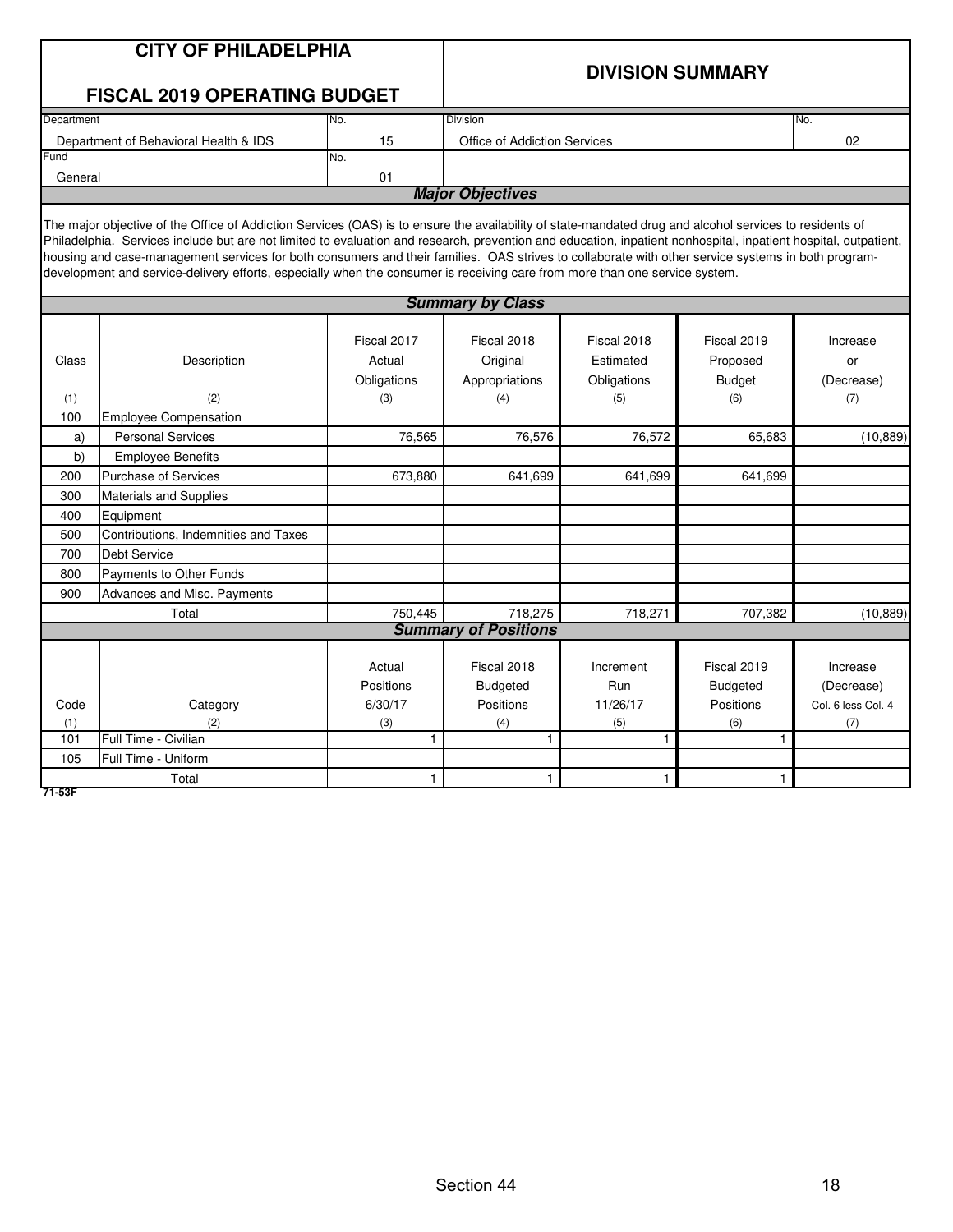|                                     |              | <b>CITY OF PHILADELPHIA</b><br><b>FISCAL 2019 OPERATING BUDGET</b>                                                         |                      |                             |                                                         | <b>SCHEDULE 100</b><br><b>LIST OF POSITIONS</b><br><b>BY DIVISION</b> |                              |                 |                  |                      |                      |
|-------------------------------------|--------------|----------------------------------------------------------------------------------------------------------------------------|----------------------|-----------------------------|---------------------------------------------------------|-----------------------------------------------------------------------|------------------------------|-----------------|------------------|----------------------|----------------------|
| Department                          |              |                                                                                                                            |                      |                             | No.                                                     | Division                                                              |                              |                 |                  |                      | No.                  |
|                                     |              | Department of Behavioral Health & IDS                                                                                      |                      |                             | 15                                                      |                                                                       | Office of Addiction Services |                 |                  |                      | 02                   |
| Fund                                | General      |                                                                                                                            |                      |                             | No.<br>01                                               |                                                                       |                              |                 |                  |                      |                      |
|                                     |              |                                                                                                                            |                      |                             |                                                         | Fiscal                                                                | Fiscal                       |                 | Fiscal           |                      | Inc.                 |
|                                     |              |                                                                                                                            |                      |                             | Salary                                                  | 2017                                                                  | 2018                         | Increment       | 2019             | Annual               | (Dec.)               |
| Line                                | Class        | Title                                                                                                                      |                      |                             | Range                                                   | Actual Pos.                                                           | Budgeted                     | Run             | Budgeted         | Salary               | (Col. 8              |
| No.<br>(1)                          | Code<br>(2)  | (3)                                                                                                                        |                      |                             | (in dollars)                                            | 6/30/17<br>(5)                                                        | Positions<br>(6)             | 11/26/17<br>(7) | Positions<br>(8) | 7/1/18<br>(9)        | less Col. 6)<br>(10) |
|                                     |              |                                                                                                                            |                      |                             | (4)                                                     |                                                                       |                              |                 |                  |                      |                      |
| $\mathbf{1}$<br>$\overline{c}$<br>3 |              | 5F13 Drug & Alcohol Abuse Program Manager<br>5F73 Health Program Analysis Supervisor<br>5F27 Public Health Program Analyst |                      |                             | 62,577 - 80,457<br>58,456 - 75,151<br>$50,606 - 65,058$ | 1                                                                     | 1                            | $\mathbf{1}$    | $\mathbf{1}$     | 65,683               | (1)<br>$\mathbf{1}$  |
|                                     |              |                                                                                                                            |                      |                             |                                                         |                                                                       |                              |                 |                  |                      |                      |
|                                     |              | <b>Total Gross Requirements</b>                                                                                            |                      |                             |                                                         | $\mathbf{1}$                                                          | $\mathbf{1}$                 | $\mathbf{1}$    | $\mathbf{1}$     | 65,683               |                      |
|                                     |              | Plus: Earned Increment                                                                                                     |                      |                             |                                                         |                                                                       |                              |                 |                  |                      |                      |
|                                     |              | Plus: Longevity                                                                                                            |                      |                             |                                                         |                                                                       |                              |                 |                  |                      |                      |
|                                     |              | Less: (Vacancy Allowance)                                                                                                  |                      | <b>Total Budget Request</b> |                                                         |                                                                       |                              |                 |                  | 65,683               |                      |
|                                     |              |                                                                                                                            |                      |                             | <b>Summary of Personal Services</b>                     |                                                                       |                              |                 |                  |                      |                      |
|                                     |              |                                                                                                                            |                      | Fiscal 2017                 |                                                         | Fiscal 2018                                                           |                              |                 | Fiscal 2019      | Inc. $/$ (Dec.)      | Inc. $/$ (Dec.)      |
| Line                                |              |                                                                                                                            | Actual               | Actual                      | <b>Budgeted</b>                                         | Estimated                                                             | Increment                    | Budgeted        | Department       | in Require.          | in Bud. Pos.         |
| No.                                 |              | Category                                                                                                                   | Positions<br>6/30/17 | Obligations                 | Positions                                               | Obligations                                                           | Run<br>11/26/17              | Positions       | Request          | (Col. 9              | (Col. 8)             |
| (1)                                 |              | (2)                                                                                                                        | (3)                  | (4)                         | (5)                                                     | (6)                                                                   | (7)                          | (8)             | (9)              | less Col. 6)<br>(10) | less Col. 5)<br>(11) |
| $\mathbf{1}$                        | Lump Sum     |                                                                                                                            |                      |                             |                                                         |                                                                       |                              |                 |                  |                      |                      |
| 2                                   |              | Full Time - Civilian                                                                                                       | 1                    | 76,560                      | $\mathbf{1}$                                            | 76,572                                                                | $\mathbf{1}$                 | $\mathbf{1}$    | 65,683           | (10, 889)            |                      |
| 3                                   |              | Full Time - Uniform                                                                                                        |                      |                             |                                                         |                                                                       |                              |                 |                  |                      |                      |
| $\overline{4}$                      |              | Bonus, Gross Adj.                                                                                                          |                      | 5                           |                                                         |                                                                       |                              |                 |                  |                      |                      |
| 5                                   |              | PT, Temp/Seas, Bd, SCG                                                                                                     |                      |                             |                                                         |                                                                       |                              |                 |                  |                      |                      |
| 6                                   |              | Overtime - Civilian                                                                                                        |                      |                             |                                                         |                                                                       |                              |                 |                  |                      |                      |
| $\overline{7}$<br>8                 |              | Overtime - Uniform<br>Holiday Overtime - Civilian                                                                          |                      |                             |                                                         |                                                                       |                              |                 |                  |                      |                      |
| 9                                   |              | <b>Unused Uniform Leave</b>                                                                                                |                      |                             |                                                         |                                                                       |                              |                 |                  |                      |                      |
| 10                                  | Shift/Stress |                                                                                                                            |                      |                             |                                                         |                                                                       |                              |                 |                  |                      |                      |
| 11                                  |              | H&L, IOD, LT-Sick                                                                                                          |                      |                             |                                                         |                                                                       |                              |                 |                  |                      |                      |
| 12                                  |              |                                                                                                                            |                      |                             |                                                         |                                                                       |                              |                 |                  |                      |                      |
| 71-53J                              |              | Total                                                                                                                      | $\mathbf{1}$         | 76,565                      | $\mathbf{1}$                                            | 76,572                                                                | $\mathbf{1}$                 | $\mathbf{1}$    | 65,683           | (10, 889)            |                      |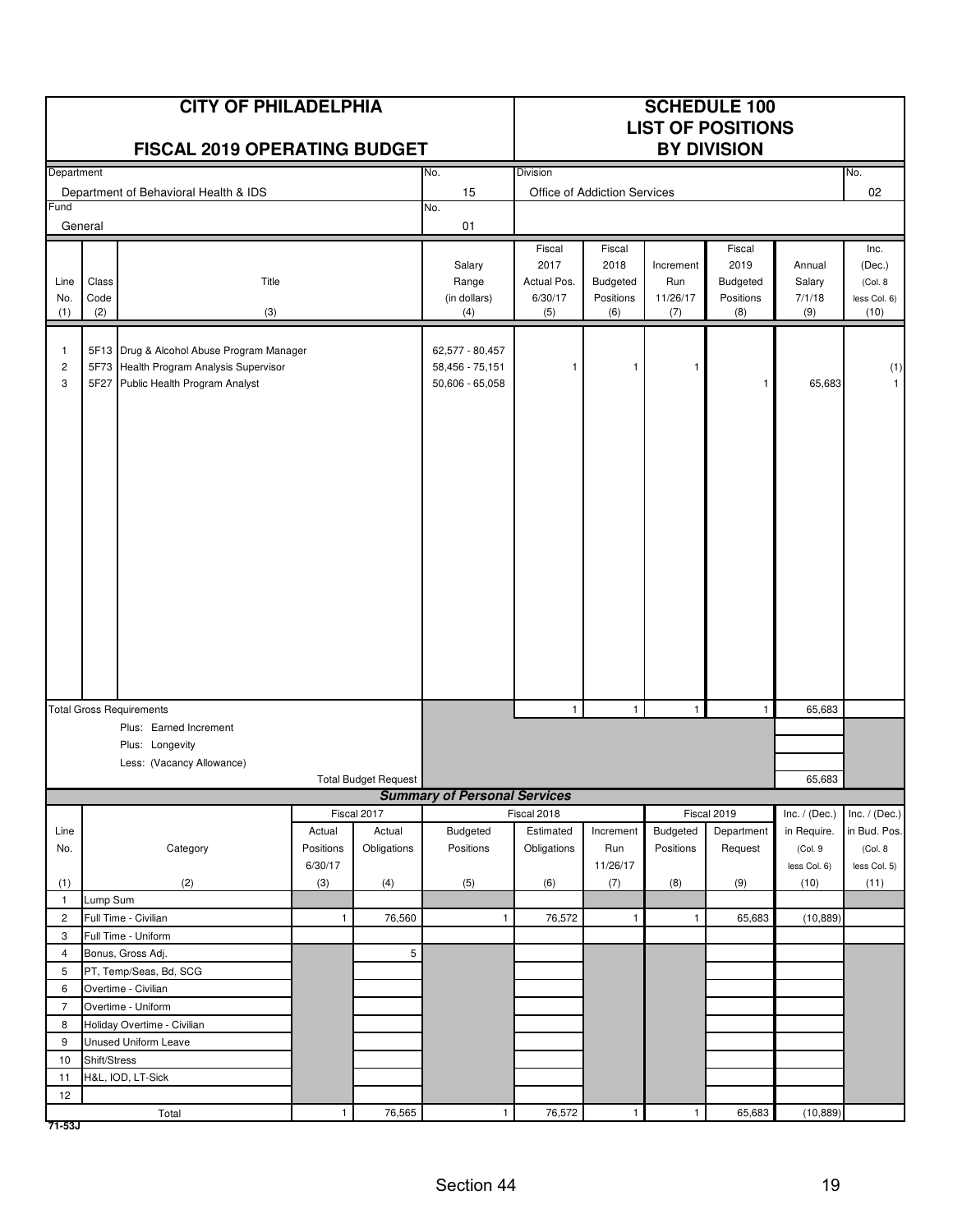|            | <b>CITY OF PHILADELPHIA</b>                                               | <b>SCHEDULE 200</b><br><b>PURCHASE OF SERVICES</b> |                              |                    |              |            |
|------------|---------------------------------------------------------------------------|----------------------------------------------------|------------------------------|--------------------|--------------|------------|
|            | <b>FISCAL 2019 OPERATING BUDGET</b>                                       |                                                    |                              | <b>BY DIVISION</b> |              |            |
| Department |                                                                           | No.                                                | Division                     |                    |              | No.        |
|            | Department of Behavioral Health & IDS                                     | 15                                                 | Office of Addiction Services |                    |              | 02         |
| Fund       |                                                                           | No.                                                |                              |                    |              |            |
| General    |                                                                           | 01                                                 |                              |                    |              |            |
|            |                                                                           | Fiscal 2017                                        | Fiscal 2018                  | Fiscal 2018        | Fiscal 2019  | Increase   |
| Code       | Description                                                               | Actual                                             | Original                     | Estimated          | Departmental | or         |
|            |                                                                           | Obligations                                        | Appropriations               | Obligations        | Request      | (Decrease) |
| (1)        | (2)                                                                       | (3)<br><b>Schedule 200 - Purchase of Services</b>  | (4)                          | (5)                | (6)          | (7)        |
| 201        | Cleaning & Laundering                                                     |                                                    |                              |                    |              |            |
| 202        | <b>Janitorial Services</b>                                                |                                                    |                              |                    |              |            |
| 205        | Refuse, Garbage, Silt and Sludge Removal                                  |                                                    |                              |                    |              |            |
| 209        | Telephone & Communication                                                 |                                                    |                              |                    |              |            |
| 210        | <b>Postal Services</b>                                                    |                                                    |                              |                    |              |            |
| 211        | Transportation                                                            |                                                    |                              |                    |              |            |
| 215        | Licenses, Permits & Inspection Charges                                    |                                                    |                              |                    |              |            |
| 216        | Commercial off the Shelf Software Licenses                                |                                                    |                              |                    |              |            |
| 220        | <b>Electric Current</b>                                                   |                                                    |                              |                    |              |            |
| 221        | <b>Gas Services</b>                                                       |                                                    |                              |                    |              |            |
| 222        | Steam for Heating                                                         |                                                    |                              |                    |              |            |
| 230        | Meals (non-travel) & Official Entertaining                                |                                                    |                              |                    |              |            |
| 231        | <b>Overtime Meals</b>                                                     |                                                    |                              |                    |              |            |
| 240        | <b>Advertising &amp; Promotional Activities</b>                           |                                                    |                              |                    |              |            |
| 250        | <b>Professional Services</b>                                              | 673,880                                            | 641,699                      | 641,699            | 641,699      |            |
| 251        | Professional Svcs. - Information Technology                               |                                                    |                              |                    |              |            |
| 252        | Accounting & Auditing Services                                            |                                                    |                              |                    |              |            |
| 253        | <b>Legal Services</b>                                                     |                                                    |                              |                    |              |            |
| 254        | Mental Health & Intellectual Disability Services                          |                                                    |                              |                    |              |            |
| 255        | Dues                                                                      |                                                    |                              |                    |              |            |
| 256        | Seminar & Training Sessions                                               |                                                    |                              |                    |              |            |
| 257        | Architectural & Engineering Services                                      |                                                    |                              |                    |              |            |
| 258        | Court Reporters                                                           |                                                    |                              |                    |              |            |
| 259        | <b>Arbitration Fees</b>                                                   |                                                    |                              |                    |              |            |
| 260<br>261 | Repair & Maintenance Charges<br>Repaving, Repairing & Resurfacing Streets |                                                    |                              |                    |              |            |
| 262        | Demolition of Buildings                                                   |                                                    |                              |                    |              |            |
| 264        | Abatement of Nuisances                                                    |                                                    |                              |                    |              |            |
| 265        | Rehabilitation of Property                                                |                                                    |                              |                    |              |            |
| 266        | Maint. & Support - Comp. Hardware & Software                              |                                                    |                              |                    |              |            |
| 275        | Juror Fees                                                                |                                                    |                              |                    |              |            |
| 276        | Juror Expenses                                                            |                                                    |                              |                    |              |            |
| 277        | <b>Witness Fees</b>                                                       |                                                    |                              |                    |              |            |
| 280        | Insurance & Official Bonds                                                |                                                    |                              |                    |              |            |
| 282        | Lease Purchase - Computer Systems                                         |                                                    |                              |                    |              |            |
| 283        | Lease Purchase - Vehicles                                                 |                                                    |                              |                    |              |            |
| 284        | Ground & Building Rental                                                  |                                                    |                              |                    |              |            |
| 285        | Rents - Other                                                             |                                                    |                              |                    |              |            |
| 286        | Rental of Parking Spaces                                                  |                                                    |                              |                    |              |            |
| 290        | Payments for Care of Individuals                                          |                                                    |                              |                    |              |            |
| 295        | <b>Imprest Advances</b>                                                   |                                                    |                              |                    |              |            |
| 298        | Payments for Burials & Graves                                             |                                                    |                              |                    |              |            |
| 299        | Other Expenses (not otherwise classified)                                 |                                                    |                              |                    |              |            |
|            |                                                                           |                                                    |                              |                    |              |            |
|            |                                                                           |                                                    |                              |                    |              |            |
|            |                                                                           |                                                    |                              |                    |              |            |
|            | Total                                                                     | 673,880                                            | 641,699                      | 641,699            | 641,699      |            |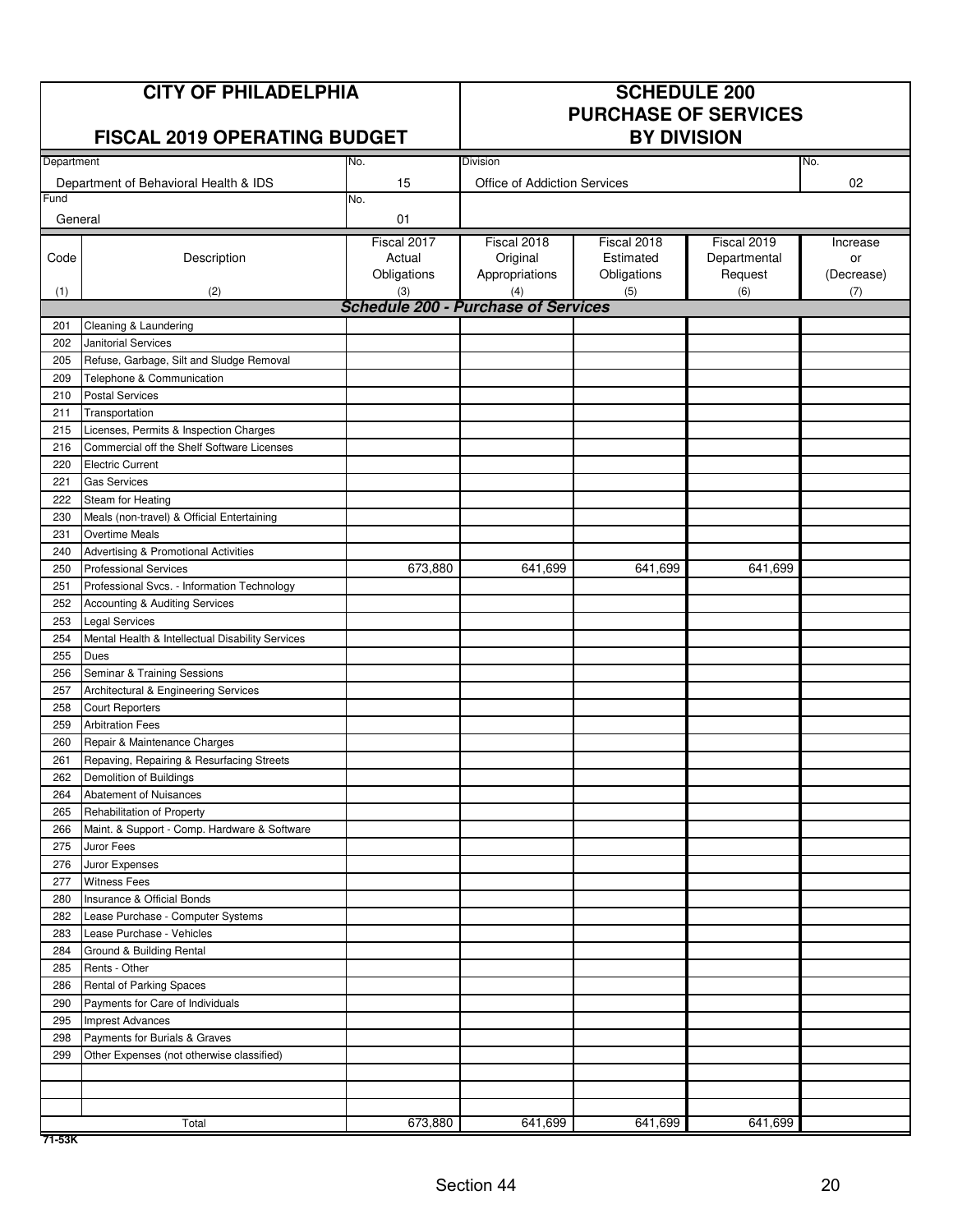| <b>CITY OF PHILADELPHIA</b>         |                  |
|-------------------------------------|------------------|
|                                     | <b>PROFE</b>     |
| <b>FISCAL 2019 OPERATING BUDGET</b> | <b>CARE OF I</b> |

### **CITY OF PHILADELPHIA SUPPORTING DETAIL: PROFINAL SERVICES AND FISCAL 2019 OPERATING BUDGET CARE OF INDIVIDUALS, BY PROGRAM**

|            |                                             |             | . .           |                              |             |                                   |            |
|------------|---------------------------------------------|-------------|---------------|------------------------------|-------------|-----------------------------------|------------|
| Department |                                             |             | No.           | Program                      |             |                                   | No.        |
|            | Department of Behavioral Health & IDS       |             | 15            | Office of Addiction Services |             |                                   | $02\,$     |
| Fund       |                                             |             | No.           |                              |             |                                   |            |
|            | General                                     |             | 01            |                              |             |                                   |            |
|            |                                             |             |               |                              |             |                                   |            |
|            |                                             |             | Fiscal 2017   | Fiscal 2018                  | Fiscal 2018 | Fiscal 2019                       | Increase   |
|            |                                             |             | Actual        | Original                     | Estimated   | Department                        | or         |
| Class      | Description                                 |             | Obligations   | Appropriation                | Obligations | Request                           | (Decrease) |
| (1)        | (2)                                         |             | (3)           | (4)                          | (5)         | (6)                               | (7)        |
| 250s       | Professional Services (250-254, 257-259)    |             | 673,880       | 641,699                      | 641,699     | 641,699                           |            |
| 290        | Payments for Care of Individuals            |             |               |                              |             |                                   |            |
|            |                                             |             |               |                              |             |                                   |            |
| Minor      | Name of Contractor                          | Fiscal 2017 | Fiscal 2018   | Fiscal 2018                  | Fiscal 2019 | Describe purpose or scope of      |            |
| Object     | or Provider                                 | Actual      | Original      | Estimated                    | Department  | service provided. Include, if     |            |
| Code       |                                             | Obligations | Appropriation | Obligations                  | Request     | applicable, unit cost of service. |            |
|            |                                             |             |               |                              |             |                                   |            |
| 250        | Congreso de Latinos Unidos Inc.             |             | 145,824       |                              |             | Prevention/Intervention Services  |            |
|            |                                             |             |               |                              |             | Project Teach - Youth Tobacco     |            |
| 250        | Health Promotion Council of Southeastern PA | 74,000      | 74,000        | 74,000                       | 74,000      | Control                           |            |
|            |                                             |             |               |                              |             | Sterile Syringe Exchange & Harm   |            |
| 250        | Prevention Point Philadelphia               | 390,369     | 390,369       | 390,369                      | 390,369     | <b>Reduction Service Center</b>   |            |
| 250        | Project Home, Inc.                          | 63,687      | 31,506        | 63,687                       | 63,687      | Shelter Plus Care & Rowan II      |            |
| 250        | Public Health Management Corporation        | 145,824     |               | 113,643                      | 113,643     | D & A Services                    |            |
|            | <b>Total - Professional Services</b>        | 673,880     | 641,699       | 641,699                      | 641,699     |                                   |            |
|            |                                             |             |               |                              |             |                                   |            |
|            |                                             |             |               |                              |             |                                   |            |
|            |                                             |             |               |                              |             |                                   |            |
|            |                                             |             |               |                              |             |                                   |            |
|            |                                             |             |               |                              |             |                                   |            |
|            |                                             |             |               |                              |             |                                   |            |
|            |                                             |             |               |                              |             |                                   |            |
|            |                                             |             |               |                              |             |                                   |            |
|            |                                             |             |               |                              |             |                                   |            |
|            |                                             |             |               |                              |             |                                   |            |
|            |                                             |             |               |                              |             |                                   |            |
|            |                                             |             |               |                              |             |                                   |            |
|            |                                             |             |               |                              |             |                                   |            |
|            |                                             |             |               |                              |             |                                   |            |
|            |                                             |             |               |                              |             |                                   |            |
|            |                                             |             |               |                              |             |                                   |            |
|            |                                             |             |               |                              |             |                                   |            |
|            |                                             |             |               |                              |             |                                   |            |
|            |                                             |             |               |                              |             |                                   |            |
|            |                                             |             |               |                              |             |                                   |            |
|            |                                             |             |               |                              |             |                                   |            |
|            |                                             |             |               |                              |             |                                   |            |
|            |                                             |             |               |                              |             |                                   |            |
|            |                                             |             |               |                              |             |                                   |            |
|            |                                             |             |               |                              |             |                                   |            |
|            |                                             |             |               |                              |             |                                   |            |
|            |                                             |             |               |                              |             |                                   |            |
|            |                                             |             |               |                              |             |                                   |            |
|            |                                             |             |               |                              |             |                                   |            |
|            |                                             |             |               |                              |             |                                   |            |
|            |                                             |             |               |                              |             |                                   |            |
|            |                                             |             |               |                              |             |                                   |            |
|            |                                             |             |               |                              |             |                                   |            |
|            |                                             |             |               |                              |             |                                   |            |
|            |                                             |             |               |                              |             |                                   |            |
|            |                                             |             |               |                              |             |                                   |            |
|            |                                             |             |               |                              |             |                                   |            |
|            |                                             |             |               |                              |             |                                   |            |
|            |                                             |             |               |                              |             |                                   |            |
|            |                                             |             |               |                              |             |                                   |            |
|            |                                             |             |               |                              |             |                                   |            |
|            |                                             |             |               |                              |             |                                   |            |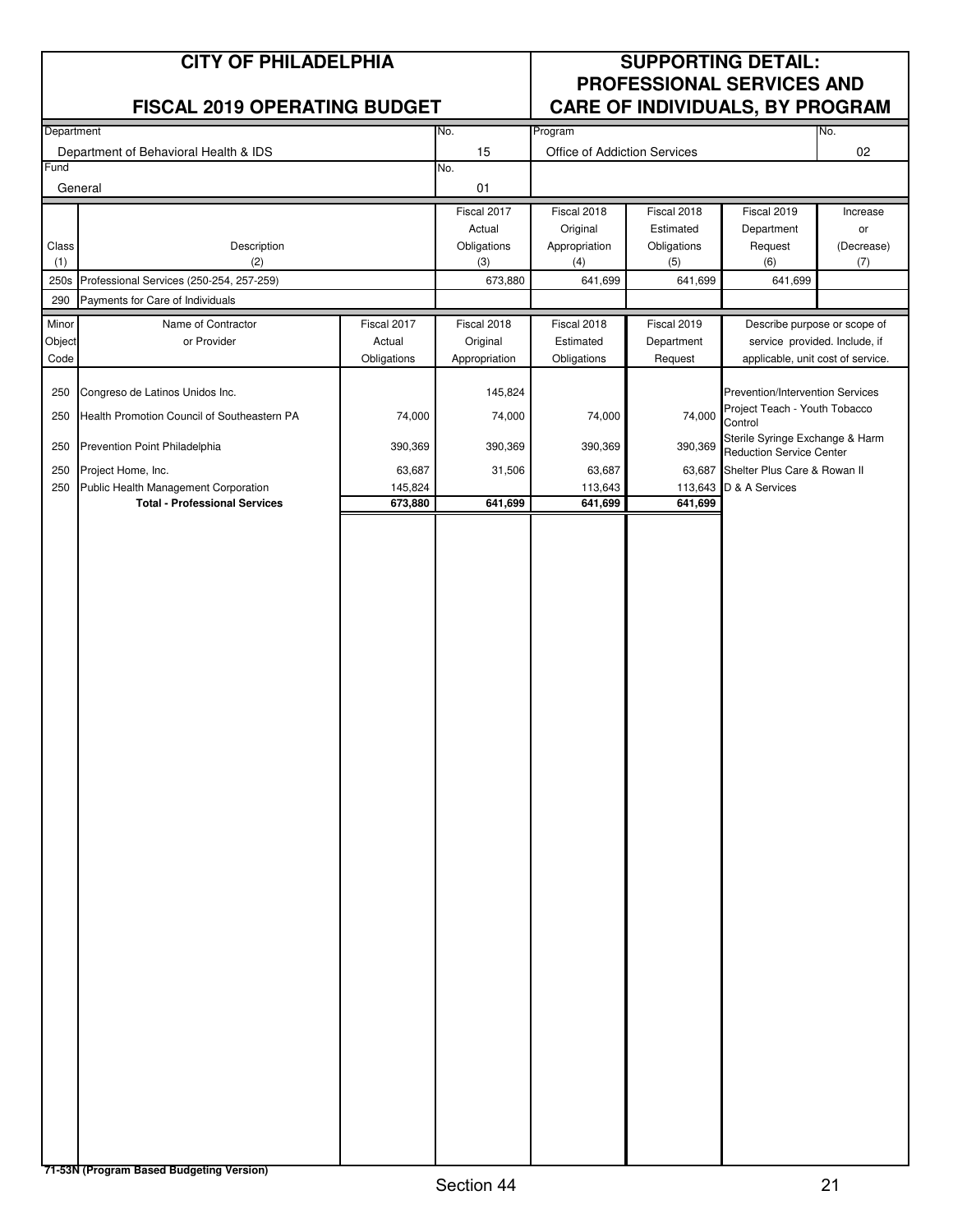|                                                                                               | <b>CITY OF PHILADELPHIA</b><br><b>FISCAL 2019 OPERATING BUDGET</b>                                                                                                                                                                                                                                                                                                                                                                                                                                                                                                                                                                         |             | <b>DIVISION SUMMARY</b>             |             |                  |                    |  |  |  |  |
|-----------------------------------------------------------------------------------------------|--------------------------------------------------------------------------------------------------------------------------------------------------------------------------------------------------------------------------------------------------------------------------------------------------------------------------------------------------------------------------------------------------------------------------------------------------------------------------------------------------------------------------------------------------------------------------------------------------------------------------------------------|-------------|-------------------------------------|-------------|------------------|--------------------|--|--|--|--|
| Department                                                                                    |                                                                                                                                                                                                                                                                                                                                                                                                                                                                                                                                                                                                                                            | No.         | <b>Division</b>                     |             |                  | No.                |  |  |  |  |
|                                                                                               | Department of Behavioral Health & IDS                                                                                                                                                                                                                                                                                                                                                                                                                                                                                                                                                                                                      | 15          | <b>Office of Addiction Services</b> |             |                  | 02                 |  |  |  |  |
| Fund                                                                                          |                                                                                                                                                                                                                                                                                                                                                                                                                                                                                                                                                                                                                                            | No.         |                                     |             |                  |                    |  |  |  |  |
|                                                                                               | <b>Grants Revenue</b>                                                                                                                                                                                                                                                                                                                                                                                                                                                                                                                                                                                                                      | 08          | <b>Major Objectives</b>             |             |                  |                    |  |  |  |  |
|                                                                                               |                                                                                                                                                                                                                                                                                                                                                                                                                                                                                                                                                                                                                                            |             |                                     |             |                  |                    |  |  |  |  |
|                                                                                               | The major objective of the Office of Addiction Services (OAS) is to ensure the availability of state-mandated drug and alcohol services to residents of<br>Philadelphia. Services include but are not limited to evaluation and research, prevention and education, inpatient nonhospital, inpatient hospital, outpatient,<br>housing and case-management services for both consumers and their families. OAS strives to collaborate with other service systems in both program-<br>development and service-delivery efforts, especially when the consumer is receiving care from more than one service system.<br><b>Summary by Class</b> |             |                                     |             |                  |                    |  |  |  |  |
|                                                                                               |                                                                                                                                                                                                                                                                                                                                                                                                                                                                                                                                                                                                                                            |             |                                     |             |                  |                    |  |  |  |  |
|                                                                                               |                                                                                                                                                                                                                                                                                                                                                                                                                                                                                                                                                                                                                                            | Fiscal 2017 | Fiscal 2018                         | Fiscal 2018 | Fiscal 2019      | Increase           |  |  |  |  |
| Class                                                                                         | Description                                                                                                                                                                                                                                                                                                                                                                                                                                                                                                                                                                                                                                | Actual      | Original                            | Estimated   | Proposed         | or                 |  |  |  |  |
|                                                                                               |                                                                                                                                                                                                                                                                                                                                                                                                                                                                                                                                                                                                                                            | Obligations | Appropriations                      | Obligations | <b>Budget</b>    | (Decrease)         |  |  |  |  |
| (1)                                                                                           | (2)                                                                                                                                                                                                                                                                                                                                                                                                                                                                                                                                                                                                                                        | (3)         | (4)                                 | (5)         | (6)              | (7)                |  |  |  |  |
| 100                                                                                           | <b>Employee Compensation</b>                                                                                                                                                                                                                                                                                                                                                                                                                                                                                                                                                                                                               |             |                                     |             |                  |                    |  |  |  |  |
| a)                                                                                            | <b>Personal Services</b>                                                                                                                                                                                                                                                                                                                                                                                                                                                                                                                                                                                                                   | 1,634,325   | 1,469,547                           | 1,469,547   | 1,504,745        | 35,198             |  |  |  |  |
| b)                                                                                            | <b>Employee Benefits</b>                                                                                                                                                                                                                                                                                                                                                                                                                                                                                                                                                                                                                   | 745,569     | 632,229                             | 632,229     | 648,015          | 15,786             |  |  |  |  |
| 200                                                                                           | <b>Purchase of Services</b>                                                                                                                                                                                                                                                                                                                                                                                                                                                                                                                                                                                                                | 35,417,132  | 48,418,374                          | 40,420,887  | 48,246,046       | 7,825,159          |  |  |  |  |
| 300                                                                                           | <b>Materials and Supplies</b>                                                                                                                                                                                                                                                                                                                                                                                                                                                                                                                                                                                                              | 210,907     | 15.000                              | 15.000      | 15.000           |                    |  |  |  |  |
| 400                                                                                           | Equipment                                                                                                                                                                                                                                                                                                                                                                                                                                                                                                                                                                                                                                  | 14,462      | 5,000                               | 60,200      | 5,000            | (55, 200)          |  |  |  |  |
| 500                                                                                           | Contributions, Indemnities and Taxes                                                                                                                                                                                                                                                                                                                                                                                                                                                                                                                                                                                                       |             |                                     |             |                  |                    |  |  |  |  |
| 700                                                                                           | <b>Debt Service</b>                                                                                                                                                                                                                                                                                                                                                                                                                                                                                                                                                                                                                        |             |                                     |             |                  |                    |  |  |  |  |
| 800                                                                                           | Payments to Other Funds                                                                                                                                                                                                                                                                                                                                                                                                                                                                                                                                                                                                                    | 6,506       | 6,445                               | 6,445       | 6,621            | 176                |  |  |  |  |
| 900                                                                                           | <b>Advances and Misc. Payments</b>                                                                                                                                                                                                                                                                                                                                                                                                                                                                                                                                                                                                         |             |                                     |             |                  |                    |  |  |  |  |
|                                                                                               | Total                                                                                                                                                                                                                                                                                                                                                                                                                                                                                                                                                                                                                                      | 38,028,901  | 50,546,595                          | 42,604,308  | 50,425,427       | 7,821,119          |  |  |  |  |
|                                                                                               |                                                                                                                                                                                                                                                                                                                                                                                                                                                                                                                                                                                                                                            |             | <b>Summary of Positions</b>         |             |                  |                    |  |  |  |  |
|                                                                                               |                                                                                                                                                                                                                                                                                                                                                                                                                                                                                                                                                                                                                                            |             |                                     |             |                  |                    |  |  |  |  |
|                                                                                               |                                                                                                                                                                                                                                                                                                                                                                                                                                                                                                                                                                                                                                            | Actual      | Fiscal 2018                         | Increment   | Fiscal 2019      | Increase           |  |  |  |  |
|                                                                                               |                                                                                                                                                                                                                                                                                                                                                                                                                                                                                                                                                                                                                                            | Positions   | <b>Budgeted</b>                     | Run         | <b>Budgeted</b>  | (Decrease)         |  |  |  |  |
| Code                                                                                          | Category                                                                                                                                                                                                                                                                                                                                                                                                                                                                                                                                                                                                                                   | 6/30/17     | Positions                           | 11/26/17    | <b>Positions</b> | Col. 6 less Col. 4 |  |  |  |  |
| (2)<br>(3)<br>(4)<br>(6)<br>(1)<br>(5)<br>Full Time - Civilian<br>18<br>18<br>17<br>18<br>101 |                                                                                                                                                                                                                                                                                                                                                                                                                                                                                                                                                                                                                                            |             |                                     |             | (7)              |                    |  |  |  |  |
| 105                                                                                           |                                                                                                                                                                                                                                                                                                                                                                                                                                                                                                                                                                                                                                            |             |                                     |             |                  |                    |  |  |  |  |
|                                                                                               | Full Time - Uniform                                                                                                                                                                                                                                                                                                                                                                                                                                                                                                                                                                                                                        |             |                                     |             |                  |                    |  |  |  |  |
| 71-53F                                                                                        | Total                                                                                                                                                                                                                                                                                                                                                                                                                                                                                                                                                                                                                                      | 18          | 18                                  | 17          | 18               |                    |  |  |  |  |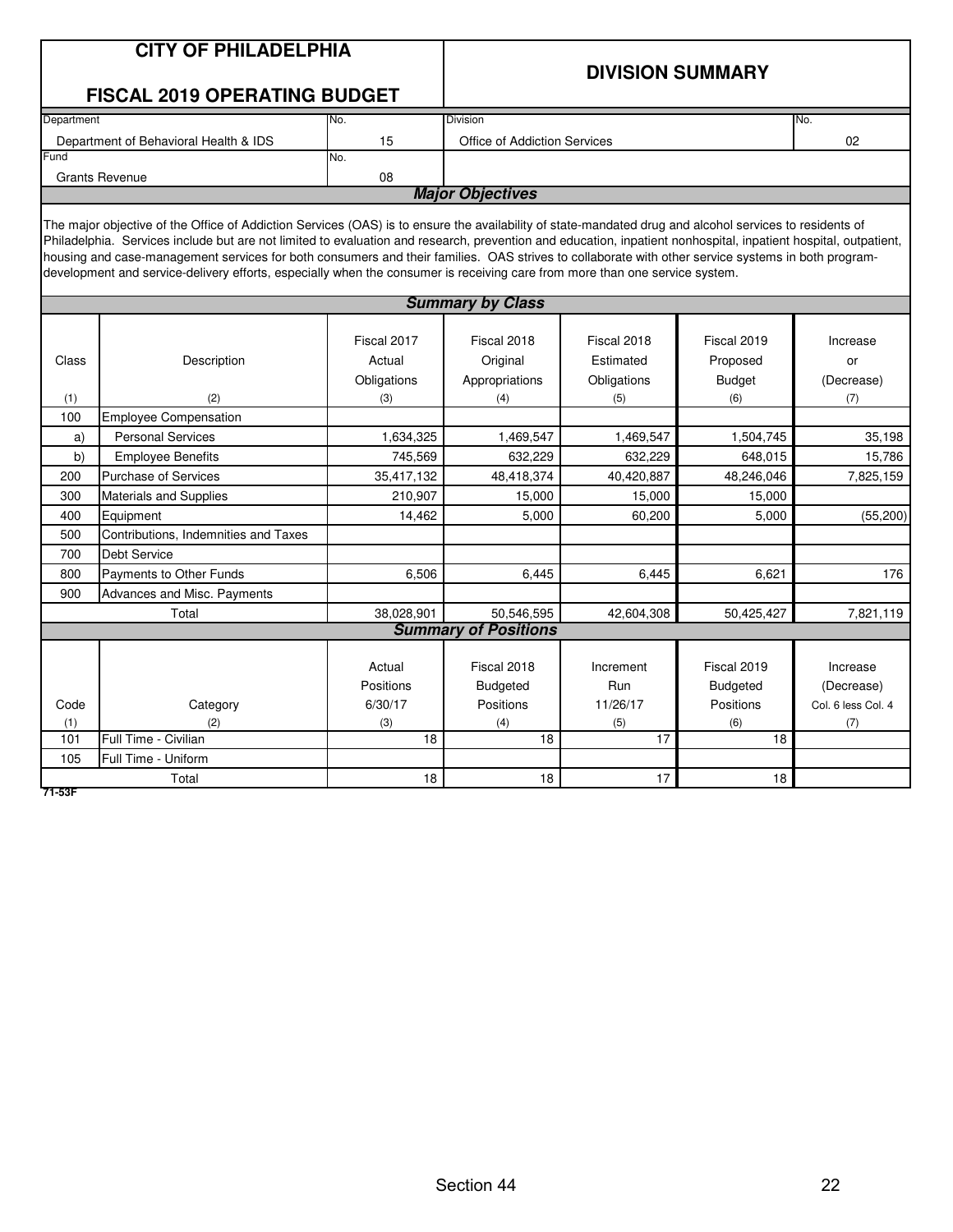|            | <b>CITY OF PHILADELPHIA</b><br><b>FISCAL 2019 OPERATING BUDGET</b> |                                                                                                                       |                              | <b>GRANT INFORMATION SUMMARY</b><br><b>WITHIN DIVISION</b> |               |                                                      |                      |  |
|------------|--------------------------------------------------------------------|-----------------------------------------------------------------------------------------------------------------------|------------------------------|------------------------------------------------------------|---------------|------------------------------------------------------|----------------------|--|
| Department |                                                                    |                                                                                                                       | No.                          | <b>Division</b>                                            |               |                                                      | No.                  |  |
|            | Department of Behavioral Health & IDS                              |                                                                                                                       | 15                           | <b>Office of Addiction Services</b>                        |               |                                                      | 02                   |  |
| Fund       | <b>Grants Revenue</b>                                              |                                                                                                                       | No.<br>08                    |                                                            |               |                                                      |                      |  |
|            | <b>Funding Sources</b>                                             | <b>Grant Title</b>                                                                                                    |                              |                                                            |               | <b>Grant Number</b>                                  | <b>Index Code</b>    |  |
| X          | Federal                                                            | Family Preservation Funds - Title XX                                                                                  |                              |                                                            |               | G15033                                               | 150498               |  |
|            | <b>State</b>                                                       | <b>Award Period</b>                                                                                                   |                              |                                                            | Type of Grant |                                                      |                      |  |
|            | Other Govt.                                                        |                                                                                                                       | July 1, 2018 - June 30, 2019 |                                                            |               | Cost Reimbursement - PA Department of Public Welfare |                      |  |
|            | Local (Non-Govt.)                                                  |                                                                                                                       |                              | <b>Grant Objective</b>                                     |               |                                                      |                      |  |
|            |                                                                    | Drug and alcohol treatment services for women and children referred by the Philadelphia Department of Human Services. |                              | <b>Summary by Class</b>                                    |               |                                                      |                      |  |
|            |                                                                    |                                                                                                                       | Fiscal 2017                  | Fiscal 2018                                                | Fiscal 2018   | Fiscal 2019                                          | Increase             |  |
| Class      |                                                                    | Description                                                                                                           | Actual                       | Original                                                   | Estimated     | Department                                           | or                   |  |
|            |                                                                    |                                                                                                                       | Obligations                  | Appropriations                                             | Obligations   | Request                                              | (Decrease)           |  |
| (1)        |                                                                    | (2)                                                                                                                   | (3)                          | (4)                                                        | (5)           | (6)                                                  | (7)                  |  |
| 100a)      | <b>Personal Services</b>                                           |                                                                                                                       |                              |                                                            |               |                                                      |                      |  |
| 100 b)     | Employee Benefits - Total                                          |                                                                                                                       |                              |                                                            |               |                                                      |                      |  |
|            | Class 186 - Flex Cash Pmts.                                        |                                                                                                                       |                              |                                                            |               |                                                      |                      |  |
|            |                                                                    | Class 187 - Worker's Comp. - Disability                                                                               |                              |                                                            |               |                                                      |                      |  |
|            |                                                                    | Class 188 - Worker's Comp. - Medical                                                                                  |                              |                                                            |               |                                                      |                      |  |
|            | Class 189 - Medicare Tax                                           |                                                                                                                       |                              |                                                            |               |                                                      |                      |  |
|            |                                                                    | Class 190 - Pension Obligation Bonds                                                                                  |                              |                                                            |               |                                                      |                      |  |
|            | Class 191 - Pension Contributions                                  |                                                                                                                       |                              |                                                            |               |                                                      |                      |  |
|            | Class 192 - FICA                                                   |                                                                                                                       |                              |                                                            |               |                                                      |                      |  |
|            | Class 193 - Health / Medical                                       |                                                                                                                       |                              |                                                            |               |                                                      |                      |  |
|            | Class 194 - Group Life                                             |                                                                                                                       |                              |                                                            |               |                                                      |                      |  |
|            | Class 195 - Group Legal                                            |                                                                                                                       |                              |                                                            |               |                                                      |                      |  |
| 200        | <b>Purchase of Services</b>                                        |                                                                                                                       | 605,304                      | 605,304                                                    | 605,304       | 605,304                                              |                      |  |
| 300        | <b>Materials and Supplies</b>                                      |                                                                                                                       |                              |                                                            |               |                                                      |                      |  |
| 400        | Equipment                                                          |                                                                                                                       |                              |                                                            |               |                                                      |                      |  |
| 500        | Contributions, Indemnities and Taxes                               |                                                                                                                       |                              |                                                            |               |                                                      |                      |  |
| 800        | Payments to Other Funds                                            |                                                                                                                       |                              |                                                            |               |                                                      |                      |  |
| 900        | Advances and Misc. Payments                                        |                                                                                                                       |                              |                                                            |               |                                                      |                      |  |
|            |                                                                    | Total                                                                                                                 | 605,304                      | 605,304                                                    | 605,304       | 605,304                                              |                      |  |
|            |                                                                    |                                                                                                                       |                              | <b>Summary by Funding Source</b>                           |               |                                                      |                      |  |
|            |                                                                    |                                                                                                                       | Fiscal 2017                  | Fiscal 2018                                                | Fiscal 2018   | Fiscal 2019                                          | Increase             |  |
| Code       |                                                                    | Category                                                                                                              | Actual                       | Original                                                   | Estimated     | Department                                           | or                   |  |
|            |                                                                    |                                                                                                                       | Revenue                      | <b>Budget</b>                                              | Revenue       | Request                                              | (Decrease)           |  |
| (1)        |                                                                    | (2)                                                                                                                   | (3)                          | (4)                                                        | (5)           | (6)                                                  | (7)                  |  |
| 100        | Federal                                                            |                                                                                                                       | 605,304                      | 605,304                                                    | 605,304       | 605,304                                              |                      |  |
| 200        | State                                                              |                                                                                                                       |                              |                                                            |               |                                                      |                      |  |
| 300        | <b>Other Governments</b>                                           |                                                                                                                       |                              |                                                            |               |                                                      |                      |  |
| 400        | Local (Non-Governmental)                                           |                                                                                                                       |                              |                                                            |               |                                                      |                      |  |
|            |                                                                    | Total                                                                                                                 | 605,304                      | 605,304                                                    | 605,304       | 605,304                                              |                      |  |
|            |                                                                    |                                                                                                                       |                              | <b>Summary of Positions</b>                                |               |                                                      |                      |  |
|            |                                                                    |                                                                                                                       | Actual Pos.                  | Fiscal 2018                                                | Incr. Run     | Fiscal 2019                                          | Inc. $/$ (Dec.)      |  |
| Code       |                                                                    | Category                                                                                                              | 6/30/17                      | Budgeted Pos.                                              | 11/26/17      | Budgeted Pos.                                        | (Col. 6 less Col. 4) |  |
| (1)        | Full Time - Civilian                                               | (2)                                                                                                                   | (3)                          | (4)                                                        | (5)           | (6)                                                  | (7)                  |  |
| 101<br>105 |                                                                    |                                                                                                                       |                              |                                                            |               |                                                      |                      |  |
|            | Full Time - Uniform                                                | Total                                                                                                                 |                              |                                                            |               |                                                      |                      |  |
| 71-53P     |                                                                    |                                                                                                                       |                              |                                                            |               |                                                      |                      |  |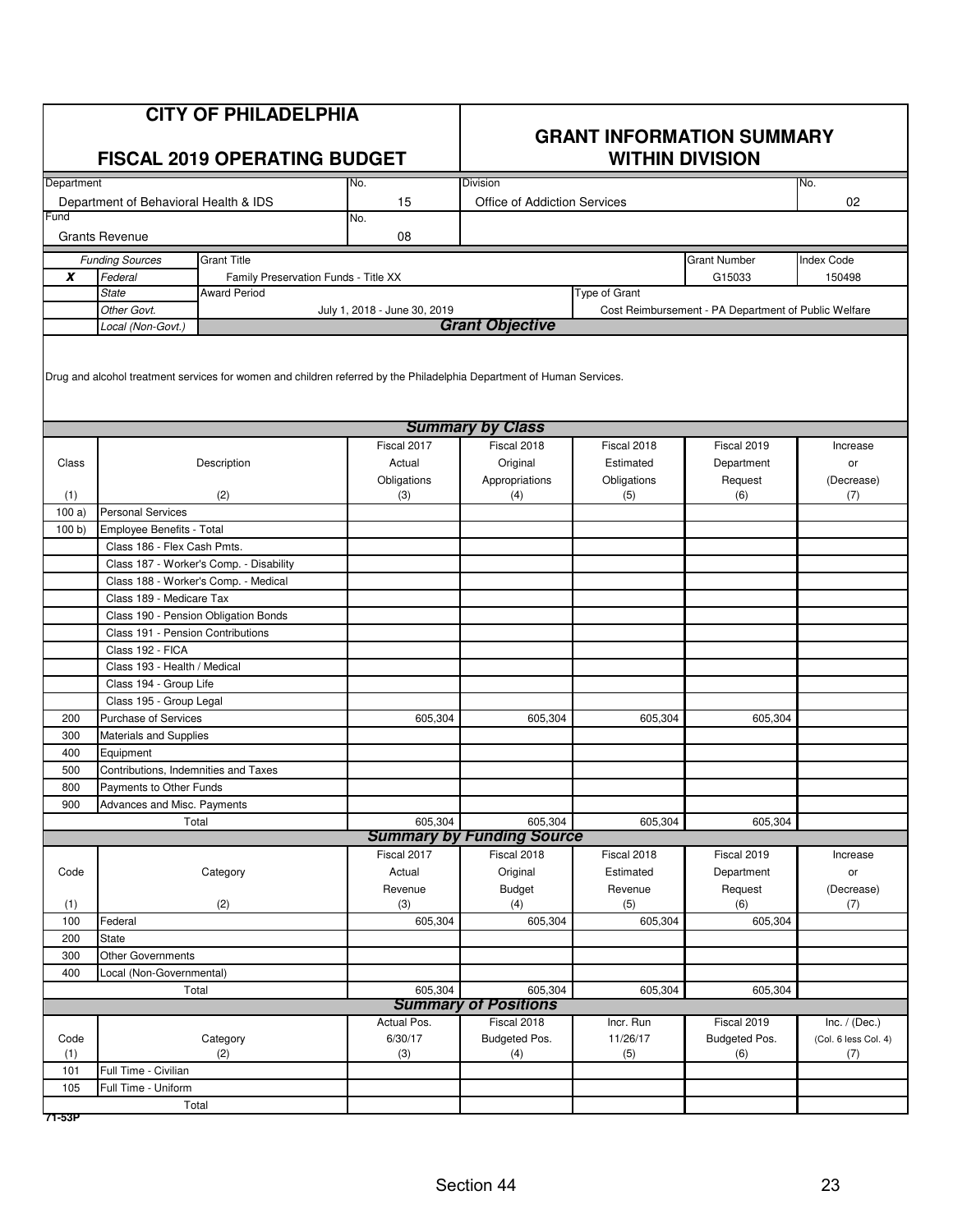| Department<br>No.<br>Department of Behavioral Health & IDS<br>15<br><b>Office of Addiction Services</b><br>02<br>No.<br>08<br><b>Grants Revenue</b><br><b>Grant Title</b><br><b>Grant Number</b><br><b>Index Code</b><br><b>Funding Sources</b><br>Federal<br>G15277<br>Behavioral Health Services/IGT (173) & Centers of Excellence<br><b>State</b><br>Type of Grant<br>X<br><b>Award Period</b><br>Other Govt.<br>July 1, 2018 - June 30, 2019<br>Cost Reimbursement - PA Department of Human Services<br><b>Grant Objective</b><br>Local (Non-Govt.)<br>Provide funding for Drug and Alcohol services for individuals losing or who have lost eligibility for medical assistance and new clients who are not eligible for medical assistance.<br><b>Summary by Class</b><br>Fiscal 2017<br>Fiscal 2018<br>Fiscal 2018<br>Fiscal 2019<br>Increase<br>Original<br>Class<br>Description<br>Actual<br>Estimated<br>Department<br>or<br>Appropriations<br>Request<br>Obligations<br>Obligations<br>(Decrease)<br>(2)<br>(3)<br>(4)<br>(5)<br>(6)<br>(1)<br>(7)<br><b>Personal Services</b><br>100a<br>100 b)<br>Employee Benefits - Total<br>Class 186 - Flex Cash Pmts.<br>Class 187 - Worker's Comp. - Disability<br>Class 188 - Worker's Comp. - Medical<br>Class 189 - Medicare Tax<br>Class 190 - Pension Obligation Bonds<br>Class 191 - Pension Contributions<br>Class 192 - FICA<br>Class 193 - Health / Medical<br>Class 194 - Group Life<br>Class 195 - Group Legal<br>200<br><b>Purchase of Services</b><br>8,923,283<br>9,433,283<br>9,433,283<br>9,433,283<br>300<br><b>Materials and Supplies</b><br>400<br>Equipment<br>500<br>Contributions, Indemnities and Taxes<br>800<br>Payments to Other Funds<br>900<br>Advances and Misc. Payments<br>8,923,283<br>9,433,283<br>Total<br>9,433,283<br>9,433,283<br><b>Summary by Funding Source</b><br>Fiscal 2017<br>Fiscal 2018<br>Fiscal 2019<br>Fiscal 2018<br>Increase<br>Actual<br>Code<br>Original<br>Estimated<br>Department<br>Category<br>or<br>Revenue<br>Revenue<br>Request<br>(Decrease)<br><b>Budget</b><br>(2)<br>(1)<br>(3)<br>(4)<br>(5)<br>(6)<br>(7)<br>Federal<br>100<br>8,923,283<br>200<br>State<br>9,433,283<br>9,433,283<br>9,433,283<br>300<br><b>Other Governments</b><br>400<br>Local (Non-Governmental)<br>8,923,283<br>Total<br>9,433,283<br>9,433,283<br>9,433,283<br><b>Summary of Positions</b><br>Fiscal 2018<br>Fiscal 2019<br>Actual Pos.<br>Incr. Run<br>Inc. $/$ (Dec.)<br>6/30/17<br>Budgeted Pos.<br>11/26/17<br>Code<br>Category<br>Budgeted Pos.<br>(Col. 6 less Col. 4)<br>(2)<br>(3)<br>(1)<br>(5)<br>(4)<br>(6)<br>(7)<br>Full Time - Civilian<br>101<br>105<br>Full Time - Uniform<br>Total<br>71-53P |      | <b>CITY OF PHILADELPHIA</b><br><b>FISCAL 2019 OPERATING BUDGET</b> |  |  | <b>GRANT INFORMATION SUMMARY</b><br><b>WITHIN DIVISION</b> |  |  |               |  |  |  |  |
|----------------------------------------------------------------------------------------------------------------------------------------------------------------------------------------------------------------------------------------------------------------------------------------------------------------------------------------------------------------------------------------------------------------------------------------------------------------------------------------------------------------------------------------------------------------------------------------------------------------------------------------------------------------------------------------------------------------------------------------------------------------------------------------------------------------------------------------------------------------------------------------------------------------------------------------------------------------------------------------------------------------------------------------------------------------------------------------------------------------------------------------------------------------------------------------------------------------------------------------------------------------------------------------------------------------------------------------------------------------------------------------------------------------------------------------------------------------------------------------------------------------------------------------------------------------------------------------------------------------------------------------------------------------------------------------------------------------------------------------------------------------------------------------------------------------------------------------------------------------------------------------------------------------------------------------------------------------------------------------------------------------------------------------------------------------------------------------------------------------------------------------------------------------------------------------------------------------------------------------------------------------------------------------------------------------------------------------------------------------------------------------------------------------------------------------------------------------------------------------------------------------------------------------------------------------------------------------------------------------------------------------------------------------------------------------------------------|------|--------------------------------------------------------------------|--|--|------------------------------------------------------------|--|--|---------------|--|--|--|--|
|                                                                                                                                                                                                                                                                                                                                                                                                                                                                                                                                                                                                                                                                                                                                                                                                                                                                                                                                                                                                                                                                                                                                                                                                                                                                                                                                                                                                                                                                                                                                                                                                                                                                                                                                                                                                                                                                                                                                                                                                                                                                                                                                                                                                                                                                                                                                                                                                                                                                                                                                                                                                                                                                                                          |      |                                                                    |  |  | <b>Division</b>                                            |  |  | No.           |  |  |  |  |
|                                                                                                                                                                                                                                                                                                                                                                                                                                                                                                                                                                                                                                                                                                                                                                                                                                                                                                                                                                                                                                                                                                                                                                                                                                                                                                                                                                                                                                                                                                                                                                                                                                                                                                                                                                                                                                                                                                                                                                                                                                                                                                                                                                                                                                                                                                                                                                                                                                                                                                                                                                                                                                                                                                          | Fund |                                                                    |  |  |                                                            |  |  |               |  |  |  |  |
|                                                                                                                                                                                                                                                                                                                                                                                                                                                                                                                                                                                                                                                                                                                                                                                                                                                                                                                                                                                                                                                                                                                                                                                                                                                                                                                                                                                                                                                                                                                                                                                                                                                                                                                                                                                                                                                                                                                                                                                                                                                                                                                                                                                                                                                                                                                                                                                                                                                                                                                                                                                                                                                                                                          |      |                                                                    |  |  |                                                            |  |  |               |  |  |  |  |
|                                                                                                                                                                                                                                                                                                                                                                                                                                                                                                                                                                                                                                                                                                                                                                                                                                                                                                                                                                                                                                                                                                                                                                                                                                                                                                                                                                                                                                                                                                                                                                                                                                                                                                                                                                                                                                                                                                                                                                                                                                                                                                                                                                                                                                                                                                                                                                                                                                                                                                                                                                                                                                                                                                          |      |                                                                    |  |  |                                                            |  |  |               |  |  |  |  |
|                                                                                                                                                                                                                                                                                                                                                                                                                                                                                                                                                                                                                                                                                                                                                                                                                                                                                                                                                                                                                                                                                                                                                                                                                                                                                                                                                                                                                                                                                                                                                                                                                                                                                                                                                                                                                                                                                                                                                                                                                                                                                                                                                                                                                                                                                                                                                                                                                                                                                                                                                                                                                                                                                                          |      |                                                                    |  |  |                                                            |  |  | 150525/150526 |  |  |  |  |
|                                                                                                                                                                                                                                                                                                                                                                                                                                                                                                                                                                                                                                                                                                                                                                                                                                                                                                                                                                                                                                                                                                                                                                                                                                                                                                                                                                                                                                                                                                                                                                                                                                                                                                                                                                                                                                                                                                                                                                                                                                                                                                                                                                                                                                                                                                                                                                                                                                                                                                                                                                                                                                                                                                          |      |                                                                    |  |  |                                                            |  |  |               |  |  |  |  |
|                                                                                                                                                                                                                                                                                                                                                                                                                                                                                                                                                                                                                                                                                                                                                                                                                                                                                                                                                                                                                                                                                                                                                                                                                                                                                                                                                                                                                                                                                                                                                                                                                                                                                                                                                                                                                                                                                                                                                                                                                                                                                                                                                                                                                                                                                                                                                                                                                                                                                                                                                                                                                                                                                                          |      |                                                                    |  |  |                                                            |  |  |               |  |  |  |  |
|                                                                                                                                                                                                                                                                                                                                                                                                                                                                                                                                                                                                                                                                                                                                                                                                                                                                                                                                                                                                                                                                                                                                                                                                                                                                                                                                                                                                                                                                                                                                                                                                                                                                                                                                                                                                                                                                                                                                                                                                                                                                                                                                                                                                                                                                                                                                                                                                                                                                                                                                                                                                                                                                                                          |      |                                                                    |  |  |                                                            |  |  |               |  |  |  |  |
|                                                                                                                                                                                                                                                                                                                                                                                                                                                                                                                                                                                                                                                                                                                                                                                                                                                                                                                                                                                                                                                                                                                                                                                                                                                                                                                                                                                                                                                                                                                                                                                                                                                                                                                                                                                                                                                                                                                                                                                                                                                                                                                                                                                                                                                                                                                                                                                                                                                                                                                                                                                                                                                                                                          |      |                                                                    |  |  |                                                            |  |  |               |  |  |  |  |
|                                                                                                                                                                                                                                                                                                                                                                                                                                                                                                                                                                                                                                                                                                                                                                                                                                                                                                                                                                                                                                                                                                                                                                                                                                                                                                                                                                                                                                                                                                                                                                                                                                                                                                                                                                                                                                                                                                                                                                                                                                                                                                                                                                                                                                                                                                                                                                                                                                                                                                                                                                                                                                                                                                          |      |                                                                    |  |  |                                                            |  |  |               |  |  |  |  |
|                                                                                                                                                                                                                                                                                                                                                                                                                                                                                                                                                                                                                                                                                                                                                                                                                                                                                                                                                                                                                                                                                                                                                                                                                                                                                                                                                                                                                                                                                                                                                                                                                                                                                                                                                                                                                                                                                                                                                                                                                                                                                                                                                                                                                                                                                                                                                                                                                                                                                                                                                                                                                                                                                                          |      |                                                                    |  |  |                                                            |  |  |               |  |  |  |  |
|                                                                                                                                                                                                                                                                                                                                                                                                                                                                                                                                                                                                                                                                                                                                                                                                                                                                                                                                                                                                                                                                                                                                                                                                                                                                                                                                                                                                                                                                                                                                                                                                                                                                                                                                                                                                                                                                                                                                                                                                                                                                                                                                                                                                                                                                                                                                                                                                                                                                                                                                                                                                                                                                                                          |      |                                                                    |  |  |                                                            |  |  |               |  |  |  |  |
|                                                                                                                                                                                                                                                                                                                                                                                                                                                                                                                                                                                                                                                                                                                                                                                                                                                                                                                                                                                                                                                                                                                                                                                                                                                                                                                                                                                                                                                                                                                                                                                                                                                                                                                                                                                                                                                                                                                                                                                                                                                                                                                                                                                                                                                                                                                                                                                                                                                                                                                                                                                                                                                                                                          |      |                                                                    |  |  |                                                            |  |  |               |  |  |  |  |
|                                                                                                                                                                                                                                                                                                                                                                                                                                                                                                                                                                                                                                                                                                                                                                                                                                                                                                                                                                                                                                                                                                                                                                                                                                                                                                                                                                                                                                                                                                                                                                                                                                                                                                                                                                                                                                                                                                                                                                                                                                                                                                                                                                                                                                                                                                                                                                                                                                                                                                                                                                                                                                                                                                          |      |                                                                    |  |  |                                                            |  |  |               |  |  |  |  |
|                                                                                                                                                                                                                                                                                                                                                                                                                                                                                                                                                                                                                                                                                                                                                                                                                                                                                                                                                                                                                                                                                                                                                                                                                                                                                                                                                                                                                                                                                                                                                                                                                                                                                                                                                                                                                                                                                                                                                                                                                                                                                                                                                                                                                                                                                                                                                                                                                                                                                                                                                                                                                                                                                                          |      |                                                                    |  |  |                                                            |  |  |               |  |  |  |  |
|                                                                                                                                                                                                                                                                                                                                                                                                                                                                                                                                                                                                                                                                                                                                                                                                                                                                                                                                                                                                                                                                                                                                                                                                                                                                                                                                                                                                                                                                                                                                                                                                                                                                                                                                                                                                                                                                                                                                                                                                                                                                                                                                                                                                                                                                                                                                                                                                                                                                                                                                                                                                                                                                                                          |      |                                                                    |  |  |                                                            |  |  |               |  |  |  |  |
|                                                                                                                                                                                                                                                                                                                                                                                                                                                                                                                                                                                                                                                                                                                                                                                                                                                                                                                                                                                                                                                                                                                                                                                                                                                                                                                                                                                                                                                                                                                                                                                                                                                                                                                                                                                                                                                                                                                                                                                                                                                                                                                                                                                                                                                                                                                                                                                                                                                                                                                                                                                                                                                                                                          |      |                                                                    |  |  |                                                            |  |  |               |  |  |  |  |
|                                                                                                                                                                                                                                                                                                                                                                                                                                                                                                                                                                                                                                                                                                                                                                                                                                                                                                                                                                                                                                                                                                                                                                                                                                                                                                                                                                                                                                                                                                                                                                                                                                                                                                                                                                                                                                                                                                                                                                                                                                                                                                                                                                                                                                                                                                                                                                                                                                                                                                                                                                                                                                                                                                          |      |                                                                    |  |  |                                                            |  |  |               |  |  |  |  |
|                                                                                                                                                                                                                                                                                                                                                                                                                                                                                                                                                                                                                                                                                                                                                                                                                                                                                                                                                                                                                                                                                                                                                                                                                                                                                                                                                                                                                                                                                                                                                                                                                                                                                                                                                                                                                                                                                                                                                                                                                                                                                                                                                                                                                                                                                                                                                                                                                                                                                                                                                                                                                                                                                                          |      |                                                                    |  |  |                                                            |  |  |               |  |  |  |  |
|                                                                                                                                                                                                                                                                                                                                                                                                                                                                                                                                                                                                                                                                                                                                                                                                                                                                                                                                                                                                                                                                                                                                                                                                                                                                                                                                                                                                                                                                                                                                                                                                                                                                                                                                                                                                                                                                                                                                                                                                                                                                                                                                                                                                                                                                                                                                                                                                                                                                                                                                                                                                                                                                                                          |      |                                                                    |  |  |                                                            |  |  |               |  |  |  |  |
|                                                                                                                                                                                                                                                                                                                                                                                                                                                                                                                                                                                                                                                                                                                                                                                                                                                                                                                                                                                                                                                                                                                                                                                                                                                                                                                                                                                                                                                                                                                                                                                                                                                                                                                                                                                                                                                                                                                                                                                                                                                                                                                                                                                                                                                                                                                                                                                                                                                                                                                                                                                                                                                                                                          |      |                                                                    |  |  |                                                            |  |  |               |  |  |  |  |
|                                                                                                                                                                                                                                                                                                                                                                                                                                                                                                                                                                                                                                                                                                                                                                                                                                                                                                                                                                                                                                                                                                                                                                                                                                                                                                                                                                                                                                                                                                                                                                                                                                                                                                                                                                                                                                                                                                                                                                                                                                                                                                                                                                                                                                                                                                                                                                                                                                                                                                                                                                                                                                                                                                          |      |                                                                    |  |  |                                                            |  |  |               |  |  |  |  |
|                                                                                                                                                                                                                                                                                                                                                                                                                                                                                                                                                                                                                                                                                                                                                                                                                                                                                                                                                                                                                                                                                                                                                                                                                                                                                                                                                                                                                                                                                                                                                                                                                                                                                                                                                                                                                                                                                                                                                                                                                                                                                                                                                                                                                                                                                                                                                                                                                                                                                                                                                                                                                                                                                                          |      |                                                                    |  |  |                                                            |  |  |               |  |  |  |  |
|                                                                                                                                                                                                                                                                                                                                                                                                                                                                                                                                                                                                                                                                                                                                                                                                                                                                                                                                                                                                                                                                                                                                                                                                                                                                                                                                                                                                                                                                                                                                                                                                                                                                                                                                                                                                                                                                                                                                                                                                                                                                                                                                                                                                                                                                                                                                                                                                                                                                                                                                                                                                                                                                                                          |      |                                                                    |  |  |                                                            |  |  |               |  |  |  |  |
|                                                                                                                                                                                                                                                                                                                                                                                                                                                                                                                                                                                                                                                                                                                                                                                                                                                                                                                                                                                                                                                                                                                                                                                                                                                                                                                                                                                                                                                                                                                                                                                                                                                                                                                                                                                                                                                                                                                                                                                                                                                                                                                                                                                                                                                                                                                                                                                                                                                                                                                                                                                                                                                                                                          |      |                                                                    |  |  |                                                            |  |  |               |  |  |  |  |
|                                                                                                                                                                                                                                                                                                                                                                                                                                                                                                                                                                                                                                                                                                                                                                                                                                                                                                                                                                                                                                                                                                                                                                                                                                                                                                                                                                                                                                                                                                                                                                                                                                                                                                                                                                                                                                                                                                                                                                                                                                                                                                                                                                                                                                                                                                                                                                                                                                                                                                                                                                                                                                                                                                          |      |                                                                    |  |  |                                                            |  |  |               |  |  |  |  |
|                                                                                                                                                                                                                                                                                                                                                                                                                                                                                                                                                                                                                                                                                                                                                                                                                                                                                                                                                                                                                                                                                                                                                                                                                                                                                                                                                                                                                                                                                                                                                                                                                                                                                                                                                                                                                                                                                                                                                                                                                                                                                                                                                                                                                                                                                                                                                                                                                                                                                                                                                                                                                                                                                                          |      |                                                                    |  |  |                                                            |  |  |               |  |  |  |  |
|                                                                                                                                                                                                                                                                                                                                                                                                                                                                                                                                                                                                                                                                                                                                                                                                                                                                                                                                                                                                                                                                                                                                                                                                                                                                                                                                                                                                                                                                                                                                                                                                                                                                                                                                                                                                                                                                                                                                                                                                                                                                                                                                                                                                                                                                                                                                                                                                                                                                                                                                                                                                                                                                                                          |      |                                                                    |  |  |                                                            |  |  |               |  |  |  |  |
|                                                                                                                                                                                                                                                                                                                                                                                                                                                                                                                                                                                                                                                                                                                                                                                                                                                                                                                                                                                                                                                                                                                                                                                                                                                                                                                                                                                                                                                                                                                                                                                                                                                                                                                                                                                                                                                                                                                                                                                                                                                                                                                                                                                                                                                                                                                                                                                                                                                                                                                                                                                                                                                                                                          |      |                                                                    |  |  |                                                            |  |  |               |  |  |  |  |
|                                                                                                                                                                                                                                                                                                                                                                                                                                                                                                                                                                                                                                                                                                                                                                                                                                                                                                                                                                                                                                                                                                                                                                                                                                                                                                                                                                                                                                                                                                                                                                                                                                                                                                                                                                                                                                                                                                                                                                                                                                                                                                                                                                                                                                                                                                                                                                                                                                                                                                                                                                                                                                                                                                          |      |                                                                    |  |  |                                                            |  |  |               |  |  |  |  |
|                                                                                                                                                                                                                                                                                                                                                                                                                                                                                                                                                                                                                                                                                                                                                                                                                                                                                                                                                                                                                                                                                                                                                                                                                                                                                                                                                                                                                                                                                                                                                                                                                                                                                                                                                                                                                                                                                                                                                                                                                                                                                                                                                                                                                                                                                                                                                                                                                                                                                                                                                                                                                                                                                                          |      |                                                                    |  |  |                                                            |  |  |               |  |  |  |  |
|                                                                                                                                                                                                                                                                                                                                                                                                                                                                                                                                                                                                                                                                                                                                                                                                                                                                                                                                                                                                                                                                                                                                                                                                                                                                                                                                                                                                                                                                                                                                                                                                                                                                                                                                                                                                                                                                                                                                                                                                                                                                                                                                                                                                                                                                                                                                                                                                                                                                                                                                                                                                                                                                                                          |      |                                                                    |  |  |                                                            |  |  |               |  |  |  |  |
|                                                                                                                                                                                                                                                                                                                                                                                                                                                                                                                                                                                                                                                                                                                                                                                                                                                                                                                                                                                                                                                                                                                                                                                                                                                                                                                                                                                                                                                                                                                                                                                                                                                                                                                                                                                                                                                                                                                                                                                                                                                                                                                                                                                                                                                                                                                                                                                                                                                                                                                                                                                                                                                                                                          |      |                                                                    |  |  |                                                            |  |  |               |  |  |  |  |
|                                                                                                                                                                                                                                                                                                                                                                                                                                                                                                                                                                                                                                                                                                                                                                                                                                                                                                                                                                                                                                                                                                                                                                                                                                                                                                                                                                                                                                                                                                                                                                                                                                                                                                                                                                                                                                                                                                                                                                                                                                                                                                                                                                                                                                                                                                                                                                                                                                                                                                                                                                                                                                                                                                          |      |                                                                    |  |  |                                                            |  |  |               |  |  |  |  |
|                                                                                                                                                                                                                                                                                                                                                                                                                                                                                                                                                                                                                                                                                                                                                                                                                                                                                                                                                                                                                                                                                                                                                                                                                                                                                                                                                                                                                                                                                                                                                                                                                                                                                                                                                                                                                                                                                                                                                                                                                                                                                                                                                                                                                                                                                                                                                                                                                                                                                                                                                                                                                                                                                                          |      |                                                                    |  |  |                                                            |  |  |               |  |  |  |  |
|                                                                                                                                                                                                                                                                                                                                                                                                                                                                                                                                                                                                                                                                                                                                                                                                                                                                                                                                                                                                                                                                                                                                                                                                                                                                                                                                                                                                                                                                                                                                                                                                                                                                                                                                                                                                                                                                                                                                                                                                                                                                                                                                                                                                                                                                                                                                                                                                                                                                                                                                                                                                                                                                                                          |      |                                                                    |  |  |                                                            |  |  |               |  |  |  |  |
|                                                                                                                                                                                                                                                                                                                                                                                                                                                                                                                                                                                                                                                                                                                                                                                                                                                                                                                                                                                                                                                                                                                                                                                                                                                                                                                                                                                                                                                                                                                                                                                                                                                                                                                                                                                                                                                                                                                                                                                                                                                                                                                                                                                                                                                                                                                                                                                                                                                                                                                                                                                                                                                                                                          |      |                                                                    |  |  |                                                            |  |  |               |  |  |  |  |
|                                                                                                                                                                                                                                                                                                                                                                                                                                                                                                                                                                                                                                                                                                                                                                                                                                                                                                                                                                                                                                                                                                                                                                                                                                                                                                                                                                                                                                                                                                                                                                                                                                                                                                                                                                                                                                                                                                                                                                                                                                                                                                                                                                                                                                                                                                                                                                                                                                                                                                                                                                                                                                                                                                          |      |                                                                    |  |  |                                                            |  |  |               |  |  |  |  |
|                                                                                                                                                                                                                                                                                                                                                                                                                                                                                                                                                                                                                                                                                                                                                                                                                                                                                                                                                                                                                                                                                                                                                                                                                                                                                                                                                                                                                                                                                                                                                                                                                                                                                                                                                                                                                                                                                                                                                                                                                                                                                                                                                                                                                                                                                                                                                                                                                                                                                                                                                                                                                                                                                                          |      |                                                                    |  |  |                                                            |  |  |               |  |  |  |  |
|                                                                                                                                                                                                                                                                                                                                                                                                                                                                                                                                                                                                                                                                                                                                                                                                                                                                                                                                                                                                                                                                                                                                                                                                                                                                                                                                                                                                                                                                                                                                                                                                                                                                                                                                                                                                                                                                                                                                                                                                                                                                                                                                                                                                                                                                                                                                                                                                                                                                                                                                                                                                                                                                                                          |      |                                                                    |  |  |                                                            |  |  |               |  |  |  |  |
|                                                                                                                                                                                                                                                                                                                                                                                                                                                                                                                                                                                                                                                                                                                                                                                                                                                                                                                                                                                                                                                                                                                                                                                                                                                                                                                                                                                                                                                                                                                                                                                                                                                                                                                                                                                                                                                                                                                                                                                                                                                                                                                                                                                                                                                                                                                                                                                                                                                                                                                                                                                                                                                                                                          |      |                                                                    |  |  |                                                            |  |  |               |  |  |  |  |
|                                                                                                                                                                                                                                                                                                                                                                                                                                                                                                                                                                                                                                                                                                                                                                                                                                                                                                                                                                                                                                                                                                                                                                                                                                                                                                                                                                                                                                                                                                                                                                                                                                                                                                                                                                                                                                                                                                                                                                                                                                                                                                                                                                                                                                                                                                                                                                                                                                                                                                                                                                                                                                                                                                          |      |                                                                    |  |  |                                                            |  |  |               |  |  |  |  |
|                                                                                                                                                                                                                                                                                                                                                                                                                                                                                                                                                                                                                                                                                                                                                                                                                                                                                                                                                                                                                                                                                                                                                                                                                                                                                                                                                                                                                                                                                                                                                                                                                                                                                                                                                                                                                                                                                                                                                                                                                                                                                                                                                                                                                                                                                                                                                                                                                                                                                                                                                                                                                                                                                                          |      |                                                                    |  |  |                                                            |  |  |               |  |  |  |  |
|                                                                                                                                                                                                                                                                                                                                                                                                                                                                                                                                                                                                                                                                                                                                                                                                                                                                                                                                                                                                                                                                                                                                                                                                                                                                                                                                                                                                                                                                                                                                                                                                                                                                                                                                                                                                                                                                                                                                                                                                                                                                                                                                                                                                                                                                                                                                                                                                                                                                                                                                                                                                                                                                                                          |      |                                                                    |  |  |                                                            |  |  |               |  |  |  |  |
|                                                                                                                                                                                                                                                                                                                                                                                                                                                                                                                                                                                                                                                                                                                                                                                                                                                                                                                                                                                                                                                                                                                                                                                                                                                                                                                                                                                                                                                                                                                                                                                                                                                                                                                                                                                                                                                                                                                                                                                                                                                                                                                                                                                                                                                                                                                                                                                                                                                                                                                                                                                                                                                                                                          |      |                                                                    |  |  |                                                            |  |  |               |  |  |  |  |
|                                                                                                                                                                                                                                                                                                                                                                                                                                                                                                                                                                                                                                                                                                                                                                                                                                                                                                                                                                                                                                                                                                                                                                                                                                                                                                                                                                                                                                                                                                                                                                                                                                                                                                                                                                                                                                                                                                                                                                                                                                                                                                                                                                                                                                                                                                                                                                                                                                                                                                                                                                                                                                                                                                          |      |                                                                    |  |  |                                                            |  |  |               |  |  |  |  |
|                                                                                                                                                                                                                                                                                                                                                                                                                                                                                                                                                                                                                                                                                                                                                                                                                                                                                                                                                                                                                                                                                                                                                                                                                                                                                                                                                                                                                                                                                                                                                                                                                                                                                                                                                                                                                                                                                                                                                                                                                                                                                                                                                                                                                                                                                                                                                                                                                                                                                                                                                                                                                                                                                                          |      |                                                                    |  |  |                                                            |  |  |               |  |  |  |  |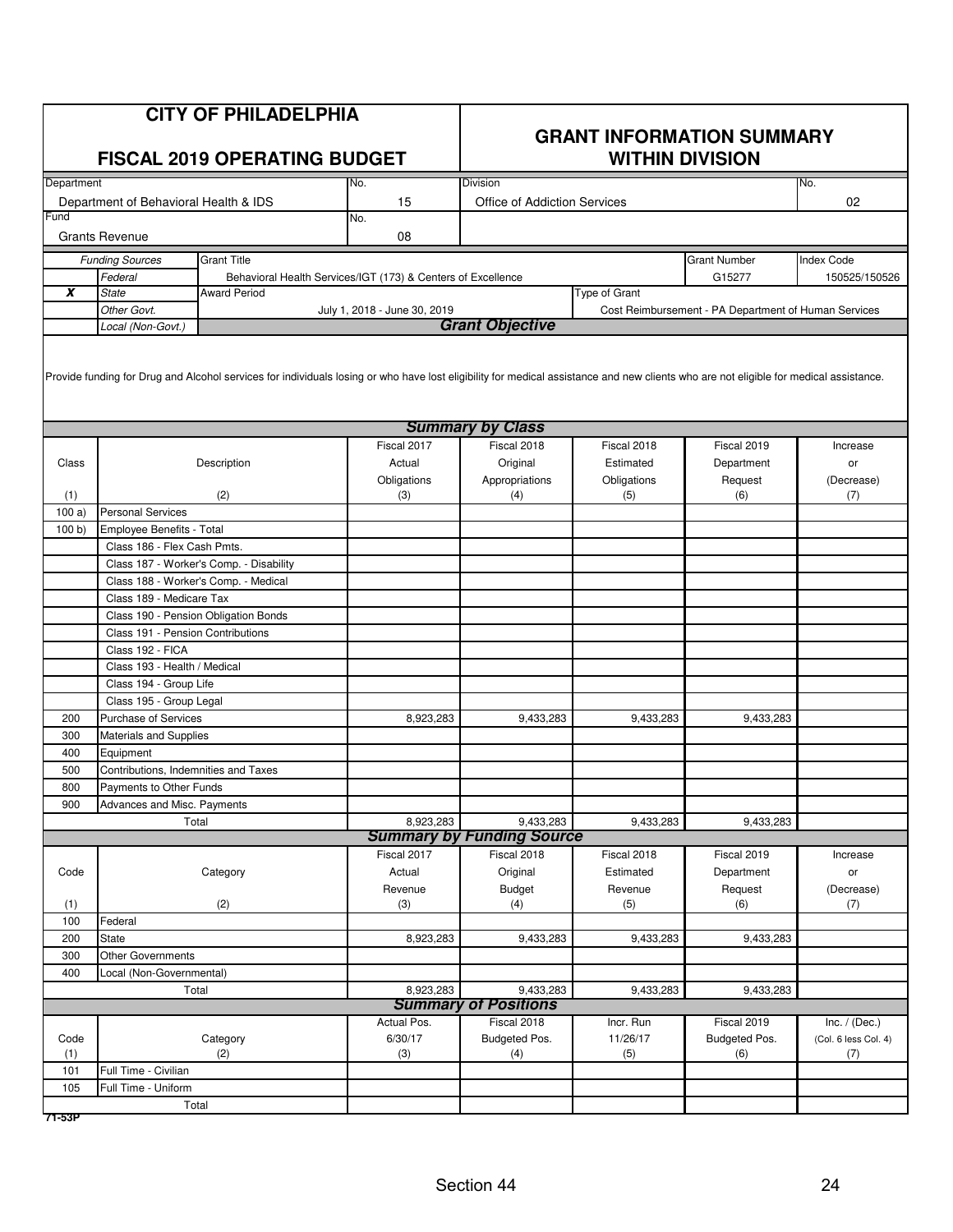|            | <b>CITY OF PHILADELPHIA</b><br><b>FISCAL 2019 OPERATING BUDGET</b> |                                                                     |                                                                        | <b>GRANT INFORMATION SUMMARY</b><br><b>WITHIN DIVISION</b> |               |                                                           |                      |  |
|------------|--------------------------------------------------------------------|---------------------------------------------------------------------|------------------------------------------------------------------------|------------------------------------------------------------|---------------|-----------------------------------------------------------|----------------------|--|
| Department |                                                                    |                                                                     | No.                                                                    | <b>Division</b>                                            |               |                                                           | No.                  |  |
|            |                                                                    |                                                                     | 15                                                                     |                                                            |               |                                                           | 02                   |  |
| Fund       | Department of Behavioral Health & IDS                              |                                                                     | No.                                                                    | <b>Office of Addiction Services</b>                        |               |                                                           |                      |  |
|            | <b>Grants Revenue</b>                                              |                                                                     | 08                                                                     |                                                            |               |                                                           |                      |  |
|            | <b>Funding Sources</b>                                             | <b>Grant Title</b>                                                  |                                                                        |                                                            |               | <b>Grant Number</b>                                       | <b>Index Code</b>    |  |
|            | Federal                                                            |                                                                     | Philadelphia Intermediate Punishment Substance Abuse Treatment Program |                                                            |               | G15290                                                    | 150534               |  |
| X          | <b>State</b>                                                       | <b>Award Period</b>                                                 |                                                                        |                                                            | Type of Grant |                                                           |                      |  |
|            | Other Govt.                                                        |                                                                     | July 1, 2018 - June 30, 2019                                           |                                                            |               | Cost Reimbursement - PA Commission on Crime & Delinquency |                      |  |
|            | Local (Non-Govt.)                                                  |                                                                     |                                                                        | <b>Grant Objective</b>                                     |               |                                                           |                      |  |
|            |                                                                    | Drug and alcohol-based restrictive intermediate punishment program. |                                                                        | <b>Summary by Class</b>                                    |               |                                                           |                      |  |
|            |                                                                    |                                                                     | Fiscal 2017                                                            | Fiscal 2018                                                | Fiscal 2018   | Fiscal 2019                                               | Increase             |  |
| Class      |                                                                    | Description                                                         | Actual                                                                 | Original                                                   | Estimated     | Department                                                | or                   |  |
|            |                                                                    |                                                                     | Obligations                                                            | Appropriations                                             | Obligations   | Request                                                   | (Decrease)           |  |
| (1)        |                                                                    | (2)                                                                 | (3)                                                                    | (4)                                                        | (5)           | (6)                                                       | (7)                  |  |
| 100a       | <b>Personal Services</b>                                           |                                                                     | 333,144                                                                | 180,464                                                    | 180,464       | 180.464                                                   |                      |  |
| 100 b)     | Employee Benefits - Total                                          |                                                                     | 126,245                                                                | 54,089                                                     | 54,089        | 54,089                                                    |                      |  |
|            | Class 186 - Flex Cash Pmts.                                        |                                                                     |                                                                        |                                                            |               |                                                           |                      |  |
|            |                                                                    | Class 187 - Worker's Comp. - Disability                             | 8,875                                                                  | 3,150                                                      | 3,150         | 3,150                                                     |                      |  |
|            |                                                                    | Class 188 - Worker's Comp. - Medical                                |                                                                        |                                                            |               |                                                           |                      |  |
|            | Class 189 - Medicare Tax                                           |                                                                     | 3,889                                                                  | 1,507                                                      | 1,507         | 1,507                                                     |                      |  |
|            |                                                                    | Class 190 - Pension Obligation Bonds                                |                                                                        |                                                            |               |                                                           |                      |  |
|            | Class 191 - Pension Contributions                                  |                                                                     | 32,769                                                                 | 13,500                                                     | 13,500        | 13,500                                                    |                      |  |
|            | Class 192 - FICA                                                   |                                                                     | 17,896                                                                 | 7,500                                                      | 7,500         | 7,500                                                     |                      |  |
|            | Class 193 - Health / Medical                                       |                                                                     | 62,280                                                                 | 28,432                                                     | 28,432        | 28,432                                                    |                      |  |
|            | Class 194 - Group Life                                             |                                                                     | 116                                                                    |                                                            |               |                                                           |                      |  |
|            | Class 195 - Group Legal                                            |                                                                     | 420                                                                    |                                                            |               |                                                           |                      |  |
| 200        | Purchase of Services                                               |                                                                     | 3,960,824                                                              | 4,282,855                                                  | 4,282,855     | 4,282,855                                                 |                      |  |
| 300        | <b>Materials and Supplies</b>                                      |                                                                     |                                                                        |                                                            |               |                                                           |                      |  |
| 400        | Equipment                                                          |                                                                     |                                                                        |                                                            | 55,200        |                                                           | (55, 200)            |  |
| 500        | Contributions, Indemnities and Taxes                               |                                                                     |                                                                        |                                                            |               |                                                           |                      |  |
| 800        | Payments to Other Funds                                            |                                                                     |                                                                        |                                                            |               |                                                           |                      |  |
| 900        | Advances and Misc. Payments                                        |                                                                     |                                                                        |                                                            |               |                                                           |                      |  |
|            |                                                                    | Total                                                               | 4,420,213                                                              | 4,517,408                                                  | 4,572,608     | 4,517,408                                                 | (55, 200)            |  |
|            |                                                                    |                                                                     |                                                                        | <b>Summary by Funding Source</b>                           |               |                                                           |                      |  |
|            |                                                                    |                                                                     | Fiscal 2017                                                            | Fiscal 2018                                                | Fiscal 2018   | Fiscal 2019                                               | Increase             |  |
| Code       |                                                                    | Category                                                            | Actual                                                                 | Original                                                   | Estimated     | Department                                                | or                   |  |
|            |                                                                    |                                                                     | Revenue                                                                | <b>Budget</b>                                              | Revenue       | Request                                                   | (Decrease)           |  |
| (1)        |                                                                    | (2)                                                                 | (3)                                                                    | (4)                                                        | (5)           | (6)                                                       | (7)                  |  |
| 100        | Federal                                                            |                                                                     |                                                                        |                                                            |               |                                                           |                      |  |
| 200        | <b>State</b>                                                       |                                                                     | 4,420,213                                                              | 4,517,408                                                  | 4,572,608     | 4,517,408                                                 | (55, 200)            |  |
| 300        | <b>Other Governments</b>                                           |                                                                     |                                                                        |                                                            |               |                                                           |                      |  |
| 400        | Local (Non-Governmental)                                           |                                                                     |                                                                        |                                                            |               |                                                           |                      |  |
|            |                                                                    | Total                                                               | 4,420,213                                                              | 4,517,408                                                  | 4,572,608     | 4,517,408                                                 | (55, 200)            |  |
|            |                                                                    |                                                                     |                                                                        | <b>Summary of Positions</b>                                |               |                                                           |                      |  |
|            |                                                                    |                                                                     | Actual Pos.                                                            | Fiscal 2018                                                | Incr. Run     | Fiscal 2019                                               | Inc. $/$ (Dec.)      |  |
| Code       |                                                                    | Category                                                            | 6/30/17                                                                | Budgeted Pos.                                              | 11/26/17      | Budgeted Pos.                                             | (Col. 6 less Col. 4) |  |
| (1)        |                                                                    | (2)                                                                 | (3)                                                                    | (4)                                                        | (5)           | (6)                                                       | (7)                  |  |
| 101        | Full Time - Civilian                                               |                                                                     |                                                                        |                                                            |               |                                                           |                      |  |
| 105        | Full Time - Uniform                                                |                                                                     |                                                                        |                                                            |               |                                                           |                      |  |
|            |                                                                    | Total                                                               |                                                                        |                                                            |               |                                                           |                      |  |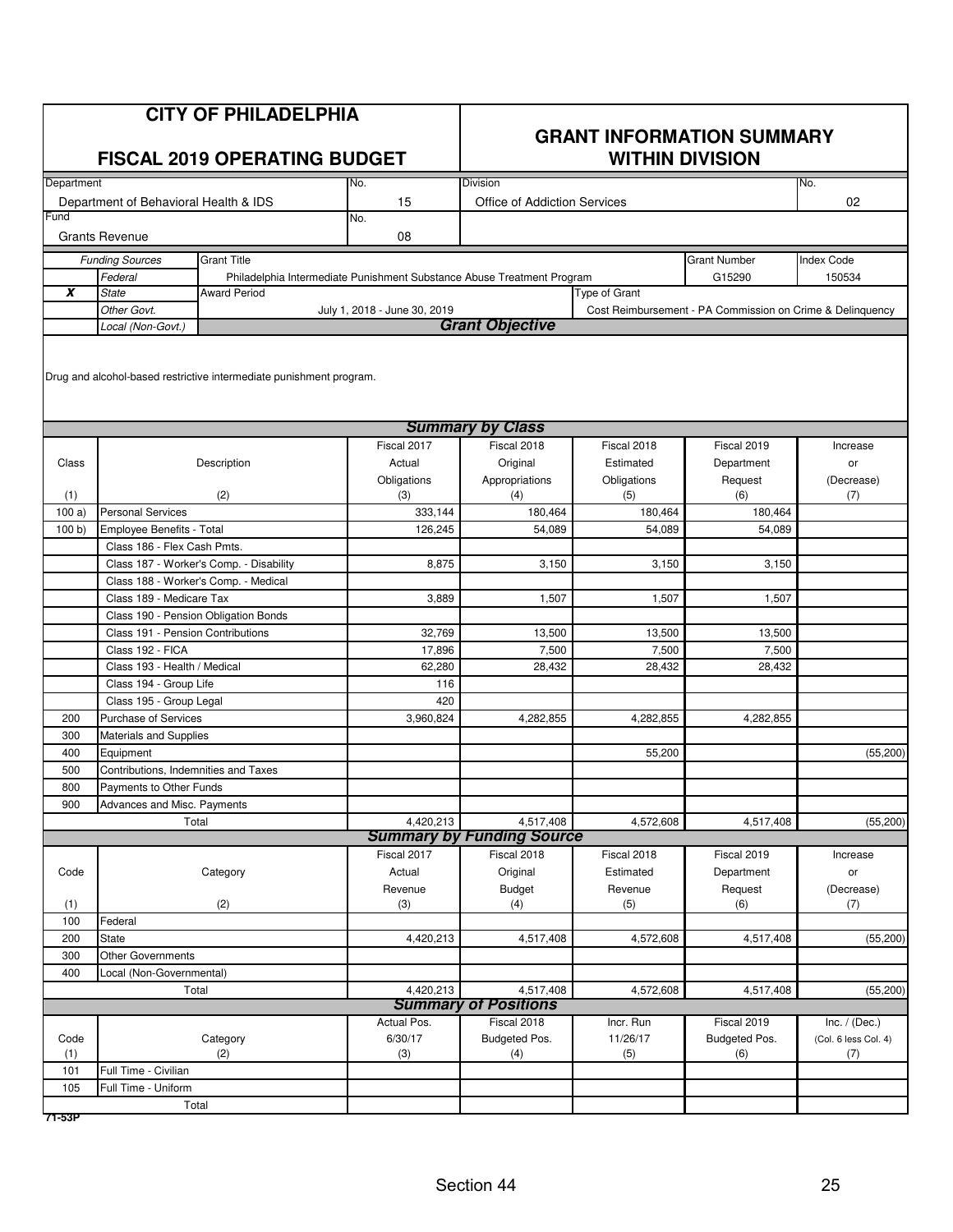|             |                                         | <b>CITY OF PHILADELPHIA</b><br><b>FISCAL 2019 OPERATING BUDGET</b>                                |                                                                                        |                                            | <b>GRANT INFORMATION SUMMARY</b><br><b>WITHIN DIVISION</b> |                                               |                             |
|-------------|-----------------------------------------|---------------------------------------------------------------------------------------------------|----------------------------------------------------------------------------------------|--------------------------------------------|------------------------------------------------------------|-----------------------------------------------|-----------------------------|
| Department  |                                         |                                                                                                   | No.                                                                                    | <b>Division</b>                            |                                                            |                                               | No.                         |
|             | Department of Behavioral Health & IDS   |                                                                                                   | 15                                                                                     | <b>Office of Addiction Services</b>        |                                                            |                                               | 02                          |
| Fund        | <b>Grants Revenue</b>                   |                                                                                                   | No.<br>08                                                                              |                                            |                                                            |                                               |                             |
|             |                                         | <b>Grant Title</b>                                                                                |                                                                                        |                                            |                                                            | <b>Grant Number</b>                           |                             |
| X           | <b>Funding Sources</b><br>Federal       |                                                                                                   | Comprehensive Assessment for Placement & Services for First Judicial District MH Court |                                            |                                                            | G15667                                        | <b>Index Code</b><br>150619 |
|             | <b>State</b>                            | <b>Award Period</b>                                                                               |                                                                                        |                                            | Type of Grant                                              |                                               |                             |
|             | Other Govt.                             |                                                                                                   | July 1, 2017 - June 30, 2018                                                           |                                            |                                                            | Cost Reimbursement - US Department of Justice |                             |
|             | Local (Non-Govt.)                       |                                                                                                   |                                                                                        | <b>Grant Objective</b>                     |                                                            |                                               |                             |
|             |                                         | Comprehensive Assessment for Placement & Services for First Judicial District Mental Health Court |                                                                                        | <b>Summary by Class</b>                    |                                                            |                                               |                             |
|             |                                         |                                                                                                   | Fiscal 2017                                                                            | Fiscal 2018                                | Fiscal 2018                                                | Fiscal 2019                                   | Increase                    |
| Class       |                                         | Description                                                                                       | Actual                                                                                 | Original                                   | Estimated                                                  | Department                                    | or                          |
|             |                                         |                                                                                                   | Obligations                                                                            | Appropriations                             | Obligations                                                | Request                                       | (Decrease)                  |
| (1)         |                                         | (2)                                                                                               | (3)                                                                                    | (4)                                        | (5)                                                        | (6)                                           | (7)                         |
| 100a)       | <b>Personal Services</b>                |                                                                                                   |                                                                                        |                                            |                                                            |                                               |                             |
| 100 b       | Employee Benefits - Total               |                                                                                                   |                                                                                        |                                            |                                                            |                                               |                             |
|             | Class 186 - Flex Cash Pmts.             |                                                                                                   |                                                                                        |                                            |                                                            |                                               |                             |
|             | Class 187 - Worker's Comp. - Disability |                                                                                                   |                                                                                        |                                            |                                                            |                                               |                             |
|             | Class 188 - Worker's Comp. - Medical    |                                                                                                   |                                                                                        |                                            |                                                            |                                               |                             |
|             | Class 189 - Medicare Tax                |                                                                                                   |                                                                                        |                                            |                                                            |                                               |                             |
|             | Class 190 - Pension Obligation Bonds    |                                                                                                   |                                                                                        |                                            |                                                            |                                               |                             |
|             | Class 191 - Pension Contributions       |                                                                                                   |                                                                                        |                                            |                                                            |                                               |                             |
|             | Class 192 - FICA                        |                                                                                                   |                                                                                        |                                            |                                                            |                                               |                             |
|             | Class 193 - Health / Medical            |                                                                                                   |                                                                                        |                                            |                                                            |                                               |                             |
|             | Class 194 - Group Life                  |                                                                                                   |                                                                                        |                                            |                                                            |                                               |                             |
|             | Class 195 - Group Legal                 |                                                                                                   |                                                                                        |                                            |                                                            |                                               |                             |
| 200         | <b>Purchase of Services</b>             |                                                                                                   | 99,085                                                                                 | 62,500                                     | 44,593                                                     |                                               | (44, 593)                   |
| 300         | Materials and Supplies                  |                                                                                                   |                                                                                        |                                            |                                                            |                                               |                             |
| 400         | Equipment                               |                                                                                                   |                                                                                        |                                            |                                                            |                                               |                             |
| 500         | Contributions, Indemnities and Taxes    |                                                                                                   |                                                                                        |                                            |                                                            |                                               |                             |
| 800         | Payments to Other Funds                 |                                                                                                   |                                                                                        |                                            |                                                            |                                               |                             |
| 900         | Advances and Misc. Payments             |                                                                                                   | 99,085                                                                                 |                                            |                                                            |                                               |                             |
|             | Total                                   |                                                                                                   |                                                                                        | 62,500<br><b>Summary by Funding Source</b> | 44,593                                                     |                                               | (44, 593)                   |
|             |                                         |                                                                                                   | Fiscal 2017                                                                            | Fiscal 2018                                | Fiscal 2018                                                | Fiscal 2019                                   | Increase                    |
| Code        |                                         | Category                                                                                          | Actual                                                                                 | Original                                   | Estimated                                                  | Department                                    | or                          |
|             |                                         |                                                                                                   | Revenue                                                                                | <b>Budget</b>                              | Revenue                                                    | Request                                       | (Decrease)                  |
| (1)         |                                         | (2)                                                                                               | (3)                                                                                    | (4)                                        | (5)                                                        | (6)                                           | (7)                         |
| 100         | Federal                                 |                                                                                                   | 99,085                                                                                 | 62,500                                     | 44,593                                                     |                                               | (44, 593)                   |
| 200         | State                                   |                                                                                                   |                                                                                        |                                            |                                                            |                                               |                             |
| 300         | Other Governments                       |                                                                                                   |                                                                                        |                                            |                                                            |                                               |                             |
| 400         | Local (Non-Governmental)                |                                                                                                   |                                                                                        |                                            |                                                            |                                               |                             |
|             | Total                                   |                                                                                                   | 99,085                                                                                 | 62,500                                     | 44,593                                                     |                                               | (44, 593)                   |
|             |                                         |                                                                                                   |                                                                                        | <b>Summary of Positions</b>                |                                                            |                                               |                             |
|             |                                         |                                                                                                   | Actual Pos.                                                                            | Fiscal 2018                                | Incr. Run                                                  | Fiscal 2019                                   | Inc. $/$ (Dec.)             |
| Code<br>(1) |                                         | Category<br>(2)                                                                                   | 6/30/17<br>(3)                                                                         | Budgeted Pos.<br>(4)                       | 11/26/17<br>(5)                                            | Budgeted Pos.<br>(6)                          | (Col. 6 less Col. 4)<br>(7) |
| 101         | Full Time - Civilian                    |                                                                                                   |                                                                                        |                                            |                                                            |                                               |                             |
| 105         | Full Time - Uniform                     |                                                                                                   |                                                                                        |                                            |                                                            |                                               |                             |
|             | Total                                   |                                                                                                   |                                                                                        |                                            |                                                            |                                               |                             |
| 71-53P      |                                         |                                                                                                   |                                                                                        |                                            |                                                            |                                               |                             |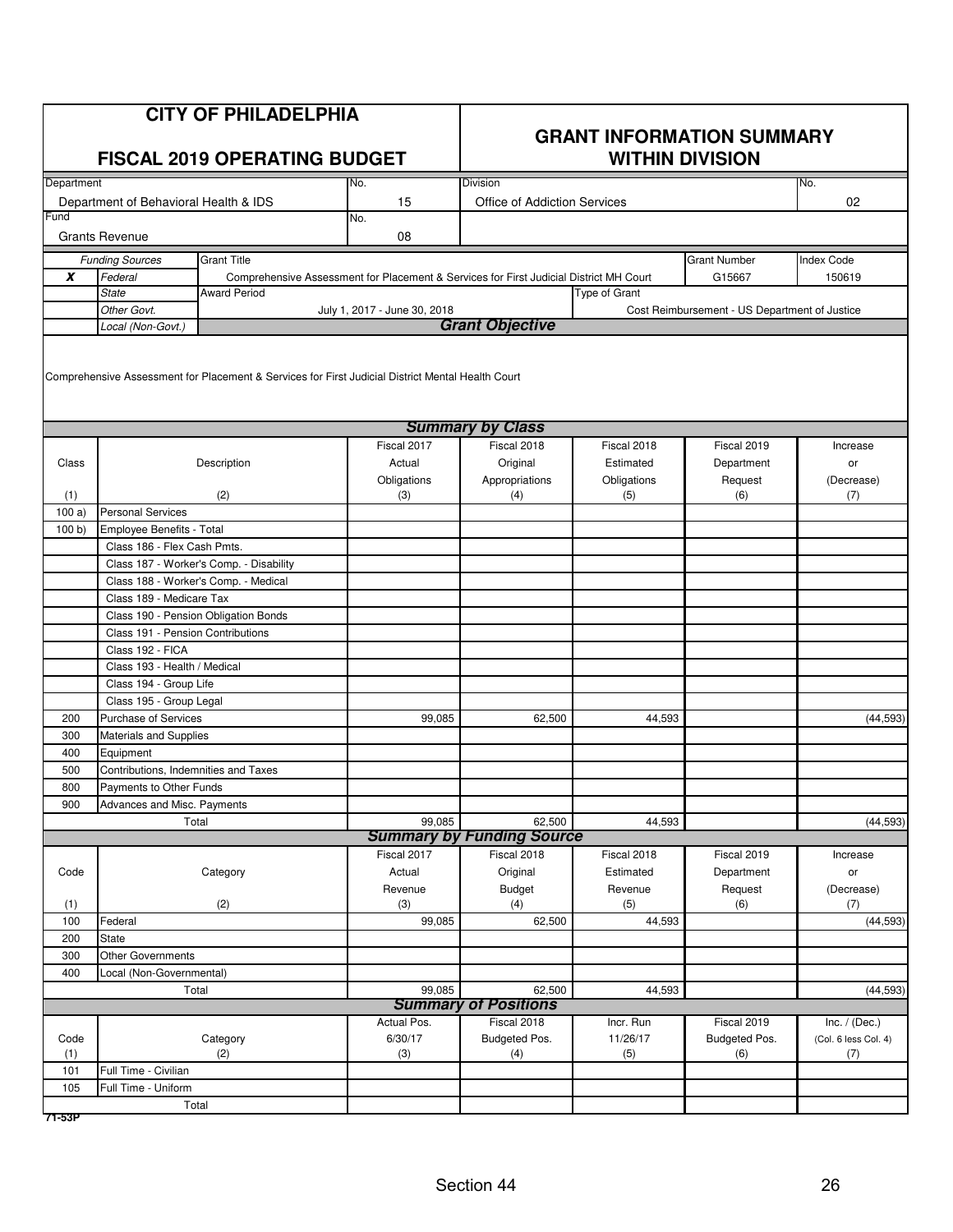|             | <b>CITY OF PHILADELPHIA</b><br><b>FISCAL 2019 OPERATING BUDGET</b><br>Department<br>No.                                  |                                         |                              |                                     | <b>GRANT INFORMATION SUMMARY</b><br><b>WITHIN DIVISION</b> |                                                          |                      |  |  |  |  |
|-------------|--------------------------------------------------------------------------------------------------------------------------|-----------------------------------------|------------------------------|-------------------------------------|------------------------------------------------------------|----------------------------------------------------------|----------------------|--|--|--|--|
|             |                                                                                                                          |                                         |                              | Division                            |                                                            |                                                          | No.                  |  |  |  |  |
|             | Department of Behavioral Health & IDS                                                                                    |                                         | 15                           | <b>Office of Addiction Services</b> |                                                            |                                                          | 02                   |  |  |  |  |
| Fund        |                                                                                                                          |                                         | No.                          |                                     |                                                            |                                                          |                      |  |  |  |  |
|             | <b>Grants Revenue</b>                                                                                                    |                                         | 08                           |                                     |                                                            |                                                          |                      |  |  |  |  |
|             | <b>Funding Sources</b>                                                                                                   | <b>Grant Title</b>                      |                              |                                     |                                                            | <b>Grant Number</b>                                      | <b>Index Code</b>    |  |  |  |  |
| X           | Federal                                                                                                                  | State Drug & Alcohol Program            |                              |                                     |                                                            | G15700                                                   | 150930/150931        |  |  |  |  |
| X           | <b>State</b>                                                                                                             | <b>Award Period</b>                     |                              |                                     | Type of Grant                                              |                                                          |                      |  |  |  |  |
|             | Other Govt.                                                                                                              |                                         | July 1, 2018 - June 30, 2019 |                                     |                                                            | Cost Reimbursement - PA Dept. of Drug & Alcohol Programs |                      |  |  |  |  |
|             | <b>Grant Objective</b><br>Local (Non-Govt.)<br>Comprehensive drug and alcohol services for the citizens of Philadelphia. |                                         |                              |                                     |                                                            |                                                          |                      |  |  |  |  |
|             |                                                                                                                          |                                         |                              |                                     |                                                            |                                                          |                      |  |  |  |  |
|             |                                                                                                                          |                                         |                              | <b>Summary by Class</b>             |                                                            |                                                          |                      |  |  |  |  |
|             |                                                                                                                          |                                         | Fiscal 2017                  | Fiscal 2018                         | Fiscal 2018                                                | Fiscal 2019                                              | Increase             |  |  |  |  |
| Class       |                                                                                                                          | Description                             | Actual                       | Original                            | Estimated                                                  | Department                                               | or                   |  |  |  |  |
|             |                                                                                                                          |                                         | Obligations                  | Appropriations                      | Obligations                                                | Request                                                  | (Decrease)           |  |  |  |  |
| (1)<br>100a | <b>Personal Services</b>                                                                                                 | (2)                                     | (3)<br>1,301,181             | (4)<br>1,289,083                    | (5)<br>1,289,083                                           | (6)<br>1.324.281                                         | (7)<br>35,198        |  |  |  |  |
| 100 b       | Employee Benefits - Total                                                                                                |                                         | 619,324                      | 578,140                             | 578,140                                                    | 593,926                                                  | 15,786               |  |  |  |  |
|             | Class 186 - Flex Cash Pmts.                                                                                              |                                         |                              |                                     |                                                            |                                                          |                      |  |  |  |  |
|             |                                                                                                                          | Class 187 - Worker's Comp. - Disability | 15,146                       | 11,519                              | 11,519                                                     | 11,834                                                   | 315                  |  |  |  |  |
|             | Class 188 - Worker's Comp. - Medical                                                                                     |                                         |                              |                                     |                                                            |                                                          |                      |  |  |  |  |
|             | Class 189 - Medicare Tax                                                                                                 |                                         | 6,331                        | 8,527                               | 8,527                                                      | 8,760                                                    | 233                  |  |  |  |  |
|             | Class 190 - Pension Obligation Bonds                                                                                     |                                         | 57,187                       | 54,684                              | 54,684                                                     | 56,177                                                   | 1,493                |  |  |  |  |
|             | Class 191 - Pension Contributions                                                                                        |                                         | 409,177                      | 341,595                             | 349,234                                                    | 350,921                                                  | 1,687                |  |  |  |  |
|             | Class 192 - FICA                                                                                                         |                                         | 27,072                       | 36,459                              | 36,459                                                     | 37,455                                                   | 996                  |  |  |  |  |
|             | Class 193 - Health / Medical                                                                                             |                                         | 101,136                      | 122,233                             | 114,594                                                    | 125,571                                                  | 10,977               |  |  |  |  |
|             | Class 194 - Group Life                                                                                                   |                                         | 2,660                        | 2,179                               | 2,179                                                      | 2,238                                                    | 59                   |  |  |  |  |
|             | Class 195 - Group Legal                                                                                                  |                                         | 615                          | 944                                 | 944                                                        | 970                                                      | 26                   |  |  |  |  |
| 200         | <b>Purchase of Services</b>                                                                                              |                                         | 19,349,204                   | 31,500,000                          | 23,580,420                                                 | 31,450,172                                               | 7.869.752            |  |  |  |  |
| 300         | Materials and Supplies                                                                                                   |                                         | 210,907                      | 15,000                              | 15,000                                                     | 15,000                                                   |                      |  |  |  |  |
| 400         | Equipment                                                                                                                |                                         | 14,462                       | 5,000                               | 5,000                                                      | 5,000                                                    |                      |  |  |  |  |
| 500         | Contributions, Indemnities and Taxes                                                                                     |                                         |                              |                                     |                                                            |                                                          |                      |  |  |  |  |
| 800         | Payments to Other Funds                                                                                                  |                                         | 6,506                        | 6,445                               | 6,445                                                      | 6,621                                                    | 176                  |  |  |  |  |
| 900         | Advances and Misc. Payments                                                                                              |                                         |                              |                                     |                                                            |                                                          |                      |  |  |  |  |
|             | Total                                                                                                                    |                                         | 21,501,584                   | 33,393,668                          | 25,474,088                                                 | 33,395,000                                               | 7,920,912            |  |  |  |  |
|             |                                                                                                                          |                                         |                              | <b>Summary by Funding Source</b>    |                                                            |                                                          |                      |  |  |  |  |
|             |                                                                                                                          |                                         | Fiscal 2017                  | Fiscal 2018                         | Fiscal 2018                                                | Fiscal 2019                                              | Increase             |  |  |  |  |
| Code        |                                                                                                                          | Category                                | Actual                       | Original                            | Estimated                                                  | Department                                               | or                   |  |  |  |  |
| (1)         |                                                                                                                          | (2)                                     | Revenue<br>(3)               | <b>Budget</b><br>(4)                | Revenue<br>(5)                                             | Request<br>(6)                                           | (Decrease)<br>(7)    |  |  |  |  |
| 100         | Federal                                                                                                                  |                                         | 7,346,117                    | 16,686,634                          | 12,729,263                                                 | 16,687,300                                               | 3,958,037            |  |  |  |  |
| 200         | State                                                                                                                    |                                         | 14, 155, 467                 | 16,707,034                          | 12,744,825                                                 | 16,707,700                                               | 3,962,875            |  |  |  |  |
| 300         | Other Governments                                                                                                        |                                         |                              |                                     |                                                            |                                                          |                      |  |  |  |  |
| 400         | Local (Non-Governmental)                                                                                                 |                                         |                              |                                     |                                                            |                                                          |                      |  |  |  |  |
|             | Total                                                                                                                    |                                         | 21,501,584                   | 33,393,668                          | 25,474,088                                                 | 33,395,000                                               | 7,920,912            |  |  |  |  |
|             |                                                                                                                          |                                         |                              | <b>Summary of Positions</b>         |                                                            |                                                          |                      |  |  |  |  |
|             |                                                                                                                          |                                         | Actual Pos.                  | Fiscal 2018                         | Incr. Run                                                  | Fiscal 2019                                              | Inc. $/$ (Dec.)      |  |  |  |  |
| Code        |                                                                                                                          | Category                                | 6/30/17                      | Budgeted Pos.                       | 11/26/17                                                   | Budgeted Pos.                                            | (Col. 6 less Col. 4) |  |  |  |  |
| (1)         |                                                                                                                          | (2)                                     | (3)                          | (4)                                 | (5)                                                        | (6)                                                      | (7)                  |  |  |  |  |
| 101         | Full Time - Civilian                                                                                                     |                                         | 18                           | 18                                  | 17                                                         | 18                                                       |                      |  |  |  |  |
| 105         | Full Time - Uniform                                                                                                      |                                         |                              |                                     |                                                            |                                                          |                      |  |  |  |  |
| 71-53P      | Total                                                                                                                    |                                         | 18                           | 18                                  | 17                                                         | 18                                                       |                      |  |  |  |  |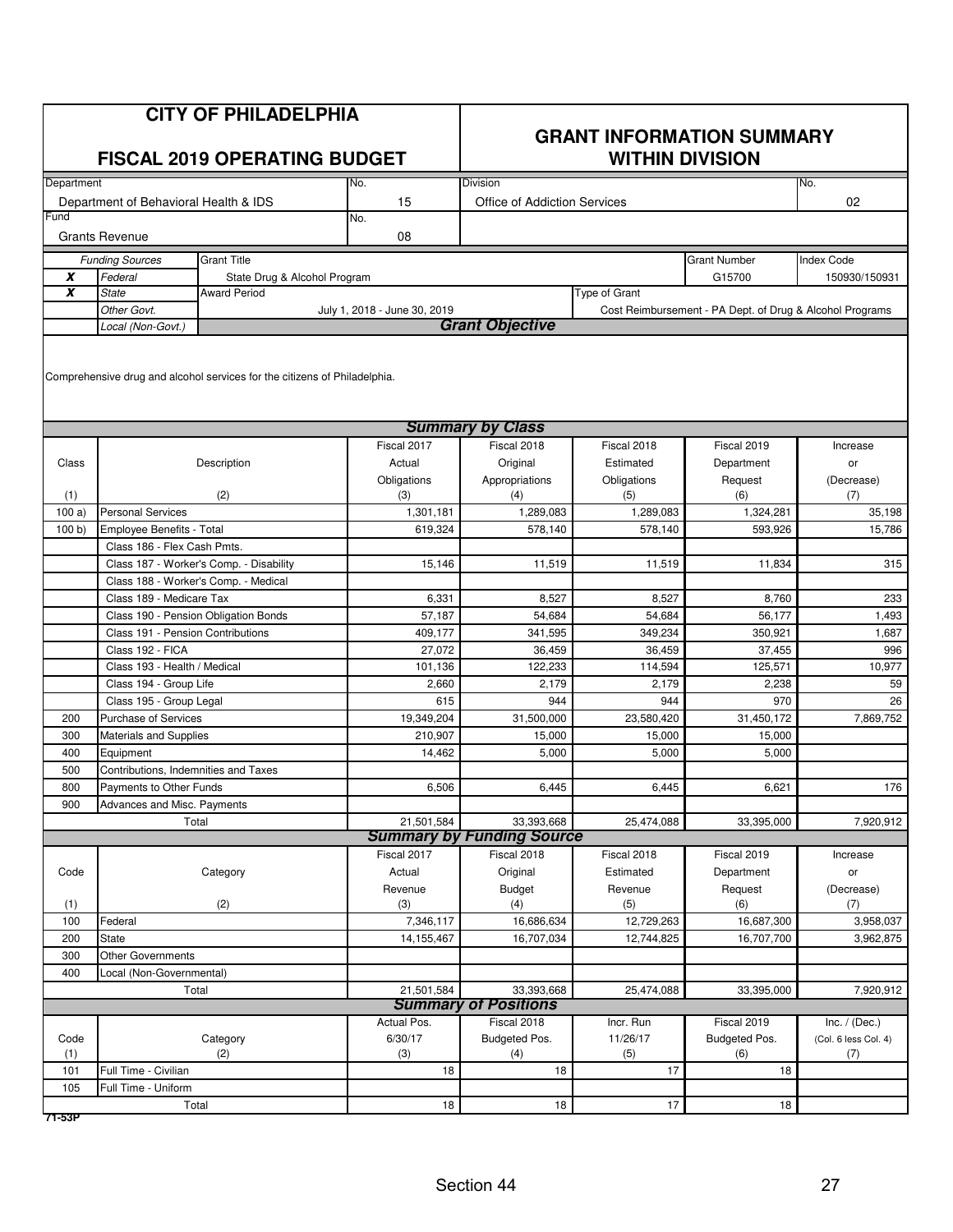| <b>Division</b><br>No.<br>Department<br>No.<br>15<br>02<br>Department of Behavioral Health & IDS<br><b>Office of Addiction Services</b><br>Fund<br>No.<br><b>Grants Revenue</b><br>08<br><b>Grant Title</b><br><b>Grant Number</b><br><b>Index Code</b><br><b>Funding Sources</b><br>X<br>Federal<br>G15806<br>150674<br>Homeless Alcoholic Men<br><b>State</b><br>Type of Grant<br><b>Award Period</b><br>Other Govt.<br>October 1, 2018 - September 30, 2019<br>Cost Reimbursement - US Army<br><b>Grant Objective</b><br>Local (Non-Govt.)<br>Provide drug and alcohol services for homeless alcoholic men.<br><b>Summary by Class</b><br>Fiscal 2017<br>Fiscal 2018<br>Fiscal 2018<br>Fiscal 2019<br>Increase<br>Class<br>Description<br>Actual<br>Original<br>Estimated<br>Department<br>or<br>Obligations<br>Appropriations<br>Obligations<br>Request<br>(Decrease)<br>(2)<br>(6)<br>(1)<br>(3)<br>(4)<br>(5)<br>(7)<br><b>Personal Services</b><br>100a<br>Employee Benefits - Total<br>100 b)<br>Class 186 - Flex Cash Pmts.<br>Class 187 - Worker's Comp. - Disability<br>Class 188 - Worker's Comp. - Medical<br>Class 189 - Medicare Tax<br>Class 190 - Pension Obligation Bonds<br>Class 191 - Pension Contributions<br>Class 192 - FICA<br>Class 193 - Health / Medical<br>Class 194 - Group Life<br>Class 195 - Group Legal<br><b>Purchase of Services</b><br>200<br>145,000<br>200,000<br>140,000<br>140,000<br>300<br>Materials and Supplies<br>400<br>Equipment<br>Contributions, Indemnities and Taxes<br>500<br>800<br>Payments to Other Funds<br>900<br>Advances and Misc. Payments<br>145,000<br>200,000<br>140,000<br>Total<br>140,000<br><b>Summary by Funding Source</b><br>Fiscal 2018<br>Fiscal 2017<br>Fiscal 2018<br>Fiscal 2019<br>Increase<br>Code<br>Actual<br>Original<br>Estimated<br>Department<br>Category<br>or<br>Revenue<br><b>Budget</b><br>Revenue<br>Request<br>(Decrease)<br>(2)<br>(4)<br>(5)<br>(6)<br>(1)<br>(3)<br>(7)<br>Federal<br>145,000<br>200,000<br>140,000<br>140,000<br>100<br>200<br>State<br>300<br><b>Other Governments</b><br>400<br>Local (Non-Governmental)<br>200,000<br>145,000<br>140,000<br>140,000<br>Total<br><b>Summary of Positions</b><br>Fiscal 2018<br>Fiscal 2019<br>Inc. $/$ (Dec.)<br>Actual Pos.<br>Incr. Run<br>6/30/17<br>Budgeted Pos.<br>Code<br>Category<br>11/26/17<br>Budgeted Pos.<br>(Col. 6 less Col. 4)<br>(2)<br>(3)<br>(5)<br>(1)<br>(6)<br>(7)<br>(4)<br>Full Time - Civilian<br>101<br>105<br>Full Time - Uniform<br>Total<br>71-53P | <b>CITY OF PHILADELPHIA</b><br><b>FISCAL 2019 OPERATING BUDGET</b> |  |  |  | <b>GRANT INFORMATION SUMMARY</b><br><b>WITHIN DIVISION</b> |  |  |  |  |  |
|---------------------------------------------------------------------------------------------------------------------------------------------------------------------------------------------------------------------------------------------------------------------------------------------------------------------------------------------------------------------------------------------------------------------------------------------------------------------------------------------------------------------------------------------------------------------------------------------------------------------------------------------------------------------------------------------------------------------------------------------------------------------------------------------------------------------------------------------------------------------------------------------------------------------------------------------------------------------------------------------------------------------------------------------------------------------------------------------------------------------------------------------------------------------------------------------------------------------------------------------------------------------------------------------------------------------------------------------------------------------------------------------------------------------------------------------------------------------------------------------------------------------------------------------------------------------------------------------------------------------------------------------------------------------------------------------------------------------------------------------------------------------------------------------------------------------------------------------------------------------------------------------------------------------------------------------------------------------------------------------------------------------------------------------------------------------------------------------------------------------------------------------------------------------------------------------------------------------------------------------------------------------------------------------------------------------------------------------------------------------------------------------------------------------------------------------------------------------------------------------------------------------------------|--------------------------------------------------------------------|--|--|--|------------------------------------------------------------|--|--|--|--|--|
|                                                                                                                                                                                                                                                                                                                                                                                                                                                                                                                                                                                                                                                                                                                                                                                                                                                                                                                                                                                                                                                                                                                                                                                                                                                                                                                                                                                                                                                                                                                                                                                                                                                                                                                                                                                                                                                                                                                                                                                                                                                                                                                                                                                                                                                                                                                                                                                                                                                                                                                                 |                                                                    |  |  |  |                                                            |  |  |  |  |  |
|                                                                                                                                                                                                                                                                                                                                                                                                                                                                                                                                                                                                                                                                                                                                                                                                                                                                                                                                                                                                                                                                                                                                                                                                                                                                                                                                                                                                                                                                                                                                                                                                                                                                                                                                                                                                                                                                                                                                                                                                                                                                                                                                                                                                                                                                                                                                                                                                                                                                                                                                 |                                                                    |  |  |  |                                                            |  |  |  |  |  |
|                                                                                                                                                                                                                                                                                                                                                                                                                                                                                                                                                                                                                                                                                                                                                                                                                                                                                                                                                                                                                                                                                                                                                                                                                                                                                                                                                                                                                                                                                                                                                                                                                                                                                                                                                                                                                                                                                                                                                                                                                                                                                                                                                                                                                                                                                                                                                                                                                                                                                                                                 |                                                                    |  |  |  |                                                            |  |  |  |  |  |
|                                                                                                                                                                                                                                                                                                                                                                                                                                                                                                                                                                                                                                                                                                                                                                                                                                                                                                                                                                                                                                                                                                                                                                                                                                                                                                                                                                                                                                                                                                                                                                                                                                                                                                                                                                                                                                                                                                                                                                                                                                                                                                                                                                                                                                                                                                                                                                                                                                                                                                                                 |                                                                    |  |  |  |                                                            |  |  |  |  |  |
|                                                                                                                                                                                                                                                                                                                                                                                                                                                                                                                                                                                                                                                                                                                                                                                                                                                                                                                                                                                                                                                                                                                                                                                                                                                                                                                                                                                                                                                                                                                                                                                                                                                                                                                                                                                                                                                                                                                                                                                                                                                                                                                                                                                                                                                                                                                                                                                                                                                                                                                                 |                                                                    |  |  |  |                                                            |  |  |  |  |  |
|                                                                                                                                                                                                                                                                                                                                                                                                                                                                                                                                                                                                                                                                                                                                                                                                                                                                                                                                                                                                                                                                                                                                                                                                                                                                                                                                                                                                                                                                                                                                                                                                                                                                                                                                                                                                                                                                                                                                                                                                                                                                                                                                                                                                                                                                                                                                                                                                                                                                                                                                 |                                                                    |  |  |  |                                                            |  |  |  |  |  |
|                                                                                                                                                                                                                                                                                                                                                                                                                                                                                                                                                                                                                                                                                                                                                                                                                                                                                                                                                                                                                                                                                                                                                                                                                                                                                                                                                                                                                                                                                                                                                                                                                                                                                                                                                                                                                                                                                                                                                                                                                                                                                                                                                                                                                                                                                                                                                                                                                                                                                                                                 |                                                                    |  |  |  |                                                            |  |  |  |  |  |
|                                                                                                                                                                                                                                                                                                                                                                                                                                                                                                                                                                                                                                                                                                                                                                                                                                                                                                                                                                                                                                                                                                                                                                                                                                                                                                                                                                                                                                                                                                                                                                                                                                                                                                                                                                                                                                                                                                                                                                                                                                                                                                                                                                                                                                                                                                                                                                                                                                                                                                                                 |                                                                    |  |  |  |                                                            |  |  |  |  |  |
|                                                                                                                                                                                                                                                                                                                                                                                                                                                                                                                                                                                                                                                                                                                                                                                                                                                                                                                                                                                                                                                                                                                                                                                                                                                                                                                                                                                                                                                                                                                                                                                                                                                                                                                                                                                                                                                                                                                                                                                                                                                                                                                                                                                                                                                                                                                                                                                                                                                                                                                                 |                                                                    |  |  |  |                                                            |  |  |  |  |  |
|                                                                                                                                                                                                                                                                                                                                                                                                                                                                                                                                                                                                                                                                                                                                                                                                                                                                                                                                                                                                                                                                                                                                                                                                                                                                                                                                                                                                                                                                                                                                                                                                                                                                                                                                                                                                                                                                                                                                                                                                                                                                                                                                                                                                                                                                                                                                                                                                                                                                                                                                 |                                                                    |  |  |  |                                                            |  |  |  |  |  |
|                                                                                                                                                                                                                                                                                                                                                                                                                                                                                                                                                                                                                                                                                                                                                                                                                                                                                                                                                                                                                                                                                                                                                                                                                                                                                                                                                                                                                                                                                                                                                                                                                                                                                                                                                                                                                                                                                                                                                                                                                                                                                                                                                                                                                                                                                                                                                                                                                                                                                                                                 |                                                                    |  |  |  |                                                            |  |  |  |  |  |
|                                                                                                                                                                                                                                                                                                                                                                                                                                                                                                                                                                                                                                                                                                                                                                                                                                                                                                                                                                                                                                                                                                                                                                                                                                                                                                                                                                                                                                                                                                                                                                                                                                                                                                                                                                                                                                                                                                                                                                                                                                                                                                                                                                                                                                                                                                                                                                                                                                                                                                                                 |                                                                    |  |  |  |                                                            |  |  |  |  |  |
|                                                                                                                                                                                                                                                                                                                                                                                                                                                                                                                                                                                                                                                                                                                                                                                                                                                                                                                                                                                                                                                                                                                                                                                                                                                                                                                                                                                                                                                                                                                                                                                                                                                                                                                                                                                                                                                                                                                                                                                                                                                                                                                                                                                                                                                                                                                                                                                                                                                                                                                                 |                                                                    |  |  |  |                                                            |  |  |  |  |  |
|                                                                                                                                                                                                                                                                                                                                                                                                                                                                                                                                                                                                                                                                                                                                                                                                                                                                                                                                                                                                                                                                                                                                                                                                                                                                                                                                                                                                                                                                                                                                                                                                                                                                                                                                                                                                                                                                                                                                                                                                                                                                                                                                                                                                                                                                                                                                                                                                                                                                                                                                 |                                                                    |  |  |  |                                                            |  |  |  |  |  |
|                                                                                                                                                                                                                                                                                                                                                                                                                                                                                                                                                                                                                                                                                                                                                                                                                                                                                                                                                                                                                                                                                                                                                                                                                                                                                                                                                                                                                                                                                                                                                                                                                                                                                                                                                                                                                                                                                                                                                                                                                                                                                                                                                                                                                                                                                                                                                                                                                                                                                                                                 |                                                                    |  |  |  |                                                            |  |  |  |  |  |
|                                                                                                                                                                                                                                                                                                                                                                                                                                                                                                                                                                                                                                                                                                                                                                                                                                                                                                                                                                                                                                                                                                                                                                                                                                                                                                                                                                                                                                                                                                                                                                                                                                                                                                                                                                                                                                                                                                                                                                                                                                                                                                                                                                                                                                                                                                                                                                                                                                                                                                                                 |                                                                    |  |  |  |                                                            |  |  |  |  |  |
|                                                                                                                                                                                                                                                                                                                                                                                                                                                                                                                                                                                                                                                                                                                                                                                                                                                                                                                                                                                                                                                                                                                                                                                                                                                                                                                                                                                                                                                                                                                                                                                                                                                                                                                                                                                                                                                                                                                                                                                                                                                                                                                                                                                                                                                                                                                                                                                                                                                                                                                                 |                                                                    |  |  |  |                                                            |  |  |  |  |  |
|                                                                                                                                                                                                                                                                                                                                                                                                                                                                                                                                                                                                                                                                                                                                                                                                                                                                                                                                                                                                                                                                                                                                                                                                                                                                                                                                                                                                                                                                                                                                                                                                                                                                                                                                                                                                                                                                                                                                                                                                                                                                                                                                                                                                                                                                                                                                                                                                                                                                                                                                 |                                                                    |  |  |  |                                                            |  |  |  |  |  |
|                                                                                                                                                                                                                                                                                                                                                                                                                                                                                                                                                                                                                                                                                                                                                                                                                                                                                                                                                                                                                                                                                                                                                                                                                                                                                                                                                                                                                                                                                                                                                                                                                                                                                                                                                                                                                                                                                                                                                                                                                                                                                                                                                                                                                                                                                                                                                                                                                                                                                                                                 |                                                                    |  |  |  |                                                            |  |  |  |  |  |
|                                                                                                                                                                                                                                                                                                                                                                                                                                                                                                                                                                                                                                                                                                                                                                                                                                                                                                                                                                                                                                                                                                                                                                                                                                                                                                                                                                                                                                                                                                                                                                                                                                                                                                                                                                                                                                                                                                                                                                                                                                                                                                                                                                                                                                                                                                                                                                                                                                                                                                                                 |                                                                    |  |  |  |                                                            |  |  |  |  |  |
|                                                                                                                                                                                                                                                                                                                                                                                                                                                                                                                                                                                                                                                                                                                                                                                                                                                                                                                                                                                                                                                                                                                                                                                                                                                                                                                                                                                                                                                                                                                                                                                                                                                                                                                                                                                                                                                                                                                                                                                                                                                                                                                                                                                                                                                                                                                                                                                                                                                                                                                                 |                                                                    |  |  |  |                                                            |  |  |  |  |  |
|                                                                                                                                                                                                                                                                                                                                                                                                                                                                                                                                                                                                                                                                                                                                                                                                                                                                                                                                                                                                                                                                                                                                                                                                                                                                                                                                                                                                                                                                                                                                                                                                                                                                                                                                                                                                                                                                                                                                                                                                                                                                                                                                                                                                                                                                                                                                                                                                                                                                                                                                 |                                                                    |  |  |  |                                                            |  |  |  |  |  |
|                                                                                                                                                                                                                                                                                                                                                                                                                                                                                                                                                                                                                                                                                                                                                                                                                                                                                                                                                                                                                                                                                                                                                                                                                                                                                                                                                                                                                                                                                                                                                                                                                                                                                                                                                                                                                                                                                                                                                                                                                                                                                                                                                                                                                                                                                                                                                                                                                                                                                                                                 |                                                                    |  |  |  |                                                            |  |  |  |  |  |
|                                                                                                                                                                                                                                                                                                                                                                                                                                                                                                                                                                                                                                                                                                                                                                                                                                                                                                                                                                                                                                                                                                                                                                                                                                                                                                                                                                                                                                                                                                                                                                                                                                                                                                                                                                                                                                                                                                                                                                                                                                                                                                                                                                                                                                                                                                                                                                                                                                                                                                                                 |                                                                    |  |  |  |                                                            |  |  |  |  |  |
|                                                                                                                                                                                                                                                                                                                                                                                                                                                                                                                                                                                                                                                                                                                                                                                                                                                                                                                                                                                                                                                                                                                                                                                                                                                                                                                                                                                                                                                                                                                                                                                                                                                                                                                                                                                                                                                                                                                                                                                                                                                                                                                                                                                                                                                                                                                                                                                                                                                                                                                                 |                                                                    |  |  |  |                                                            |  |  |  |  |  |
|                                                                                                                                                                                                                                                                                                                                                                                                                                                                                                                                                                                                                                                                                                                                                                                                                                                                                                                                                                                                                                                                                                                                                                                                                                                                                                                                                                                                                                                                                                                                                                                                                                                                                                                                                                                                                                                                                                                                                                                                                                                                                                                                                                                                                                                                                                                                                                                                                                                                                                                                 |                                                                    |  |  |  |                                                            |  |  |  |  |  |
|                                                                                                                                                                                                                                                                                                                                                                                                                                                                                                                                                                                                                                                                                                                                                                                                                                                                                                                                                                                                                                                                                                                                                                                                                                                                                                                                                                                                                                                                                                                                                                                                                                                                                                                                                                                                                                                                                                                                                                                                                                                                                                                                                                                                                                                                                                                                                                                                                                                                                                                                 |                                                                    |  |  |  |                                                            |  |  |  |  |  |
|                                                                                                                                                                                                                                                                                                                                                                                                                                                                                                                                                                                                                                                                                                                                                                                                                                                                                                                                                                                                                                                                                                                                                                                                                                                                                                                                                                                                                                                                                                                                                                                                                                                                                                                                                                                                                                                                                                                                                                                                                                                                                                                                                                                                                                                                                                                                                                                                                                                                                                                                 |                                                                    |  |  |  |                                                            |  |  |  |  |  |
|                                                                                                                                                                                                                                                                                                                                                                                                                                                                                                                                                                                                                                                                                                                                                                                                                                                                                                                                                                                                                                                                                                                                                                                                                                                                                                                                                                                                                                                                                                                                                                                                                                                                                                                                                                                                                                                                                                                                                                                                                                                                                                                                                                                                                                                                                                                                                                                                                                                                                                                                 |                                                                    |  |  |  |                                                            |  |  |  |  |  |
|                                                                                                                                                                                                                                                                                                                                                                                                                                                                                                                                                                                                                                                                                                                                                                                                                                                                                                                                                                                                                                                                                                                                                                                                                                                                                                                                                                                                                                                                                                                                                                                                                                                                                                                                                                                                                                                                                                                                                                                                                                                                                                                                                                                                                                                                                                                                                                                                                                                                                                                                 |                                                                    |  |  |  |                                                            |  |  |  |  |  |
|                                                                                                                                                                                                                                                                                                                                                                                                                                                                                                                                                                                                                                                                                                                                                                                                                                                                                                                                                                                                                                                                                                                                                                                                                                                                                                                                                                                                                                                                                                                                                                                                                                                                                                                                                                                                                                                                                                                                                                                                                                                                                                                                                                                                                                                                                                                                                                                                                                                                                                                                 |                                                                    |  |  |  |                                                            |  |  |  |  |  |
|                                                                                                                                                                                                                                                                                                                                                                                                                                                                                                                                                                                                                                                                                                                                                                                                                                                                                                                                                                                                                                                                                                                                                                                                                                                                                                                                                                                                                                                                                                                                                                                                                                                                                                                                                                                                                                                                                                                                                                                                                                                                                                                                                                                                                                                                                                                                                                                                                                                                                                                                 |                                                                    |  |  |  |                                                            |  |  |  |  |  |
|                                                                                                                                                                                                                                                                                                                                                                                                                                                                                                                                                                                                                                                                                                                                                                                                                                                                                                                                                                                                                                                                                                                                                                                                                                                                                                                                                                                                                                                                                                                                                                                                                                                                                                                                                                                                                                                                                                                                                                                                                                                                                                                                                                                                                                                                                                                                                                                                                                                                                                                                 |                                                                    |  |  |  |                                                            |  |  |  |  |  |
|                                                                                                                                                                                                                                                                                                                                                                                                                                                                                                                                                                                                                                                                                                                                                                                                                                                                                                                                                                                                                                                                                                                                                                                                                                                                                                                                                                                                                                                                                                                                                                                                                                                                                                                                                                                                                                                                                                                                                                                                                                                                                                                                                                                                                                                                                                                                                                                                                                                                                                                                 |                                                                    |  |  |  |                                                            |  |  |  |  |  |
|                                                                                                                                                                                                                                                                                                                                                                                                                                                                                                                                                                                                                                                                                                                                                                                                                                                                                                                                                                                                                                                                                                                                                                                                                                                                                                                                                                                                                                                                                                                                                                                                                                                                                                                                                                                                                                                                                                                                                                                                                                                                                                                                                                                                                                                                                                                                                                                                                                                                                                                                 |                                                                    |  |  |  |                                                            |  |  |  |  |  |
|                                                                                                                                                                                                                                                                                                                                                                                                                                                                                                                                                                                                                                                                                                                                                                                                                                                                                                                                                                                                                                                                                                                                                                                                                                                                                                                                                                                                                                                                                                                                                                                                                                                                                                                                                                                                                                                                                                                                                                                                                                                                                                                                                                                                                                                                                                                                                                                                                                                                                                                                 |                                                                    |  |  |  |                                                            |  |  |  |  |  |
|                                                                                                                                                                                                                                                                                                                                                                                                                                                                                                                                                                                                                                                                                                                                                                                                                                                                                                                                                                                                                                                                                                                                                                                                                                                                                                                                                                                                                                                                                                                                                                                                                                                                                                                                                                                                                                                                                                                                                                                                                                                                                                                                                                                                                                                                                                                                                                                                                                                                                                                                 |                                                                    |  |  |  |                                                            |  |  |  |  |  |
|                                                                                                                                                                                                                                                                                                                                                                                                                                                                                                                                                                                                                                                                                                                                                                                                                                                                                                                                                                                                                                                                                                                                                                                                                                                                                                                                                                                                                                                                                                                                                                                                                                                                                                                                                                                                                                                                                                                                                                                                                                                                                                                                                                                                                                                                                                                                                                                                                                                                                                                                 |                                                                    |  |  |  |                                                            |  |  |  |  |  |
|                                                                                                                                                                                                                                                                                                                                                                                                                                                                                                                                                                                                                                                                                                                                                                                                                                                                                                                                                                                                                                                                                                                                                                                                                                                                                                                                                                                                                                                                                                                                                                                                                                                                                                                                                                                                                                                                                                                                                                                                                                                                                                                                                                                                                                                                                                                                                                                                                                                                                                                                 |                                                                    |  |  |  |                                                            |  |  |  |  |  |
|                                                                                                                                                                                                                                                                                                                                                                                                                                                                                                                                                                                                                                                                                                                                                                                                                                                                                                                                                                                                                                                                                                                                                                                                                                                                                                                                                                                                                                                                                                                                                                                                                                                                                                                                                                                                                                                                                                                                                                                                                                                                                                                                                                                                                                                                                                                                                                                                                                                                                                                                 |                                                                    |  |  |  |                                                            |  |  |  |  |  |
|                                                                                                                                                                                                                                                                                                                                                                                                                                                                                                                                                                                                                                                                                                                                                                                                                                                                                                                                                                                                                                                                                                                                                                                                                                                                                                                                                                                                                                                                                                                                                                                                                                                                                                                                                                                                                                                                                                                                                                                                                                                                                                                                                                                                                                                                                                                                                                                                                                                                                                                                 |                                                                    |  |  |  |                                                            |  |  |  |  |  |
|                                                                                                                                                                                                                                                                                                                                                                                                                                                                                                                                                                                                                                                                                                                                                                                                                                                                                                                                                                                                                                                                                                                                                                                                                                                                                                                                                                                                                                                                                                                                                                                                                                                                                                                                                                                                                                                                                                                                                                                                                                                                                                                                                                                                                                                                                                                                                                                                                                                                                                                                 |                                                                    |  |  |  |                                                            |  |  |  |  |  |
|                                                                                                                                                                                                                                                                                                                                                                                                                                                                                                                                                                                                                                                                                                                                                                                                                                                                                                                                                                                                                                                                                                                                                                                                                                                                                                                                                                                                                                                                                                                                                                                                                                                                                                                                                                                                                                                                                                                                                                                                                                                                                                                                                                                                                                                                                                                                                                                                                                                                                                                                 |                                                                    |  |  |  |                                                            |  |  |  |  |  |
|                                                                                                                                                                                                                                                                                                                                                                                                                                                                                                                                                                                                                                                                                                                                                                                                                                                                                                                                                                                                                                                                                                                                                                                                                                                                                                                                                                                                                                                                                                                                                                                                                                                                                                                                                                                                                                                                                                                                                                                                                                                                                                                                                                                                                                                                                                                                                                                                                                                                                                                                 |                                                                    |  |  |  |                                                            |  |  |  |  |  |
|                                                                                                                                                                                                                                                                                                                                                                                                                                                                                                                                                                                                                                                                                                                                                                                                                                                                                                                                                                                                                                                                                                                                                                                                                                                                                                                                                                                                                                                                                                                                                                                                                                                                                                                                                                                                                                                                                                                                                                                                                                                                                                                                                                                                                                                                                                                                                                                                                                                                                                                                 |                                                                    |  |  |  |                                                            |  |  |  |  |  |
|                                                                                                                                                                                                                                                                                                                                                                                                                                                                                                                                                                                                                                                                                                                                                                                                                                                                                                                                                                                                                                                                                                                                                                                                                                                                                                                                                                                                                                                                                                                                                                                                                                                                                                                                                                                                                                                                                                                                                                                                                                                                                                                                                                                                                                                                                                                                                                                                                                                                                                                                 |                                                                    |  |  |  |                                                            |  |  |  |  |  |
|                                                                                                                                                                                                                                                                                                                                                                                                                                                                                                                                                                                                                                                                                                                                                                                                                                                                                                                                                                                                                                                                                                                                                                                                                                                                                                                                                                                                                                                                                                                                                                                                                                                                                                                                                                                                                                                                                                                                                                                                                                                                                                                                                                                                                                                                                                                                                                                                                                                                                                                                 |                                                                    |  |  |  |                                                            |  |  |  |  |  |
|                                                                                                                                                                                                                                                                                                                                                                                                                                                                                                                                                                                                                                                                                                                                                                                                                                                                                                                                                                                                                                                                                                                                                                                                                                                                                                                                                                                                                                                                                                                                                                                                                                                                                                                                                                                                                                                                                                                                                                                                                                                                                                                                                                                                                                                                                                                                                                                                                                                                                                                                 |                                                                    |  |  |  |                                                            |  |  |  |  |  |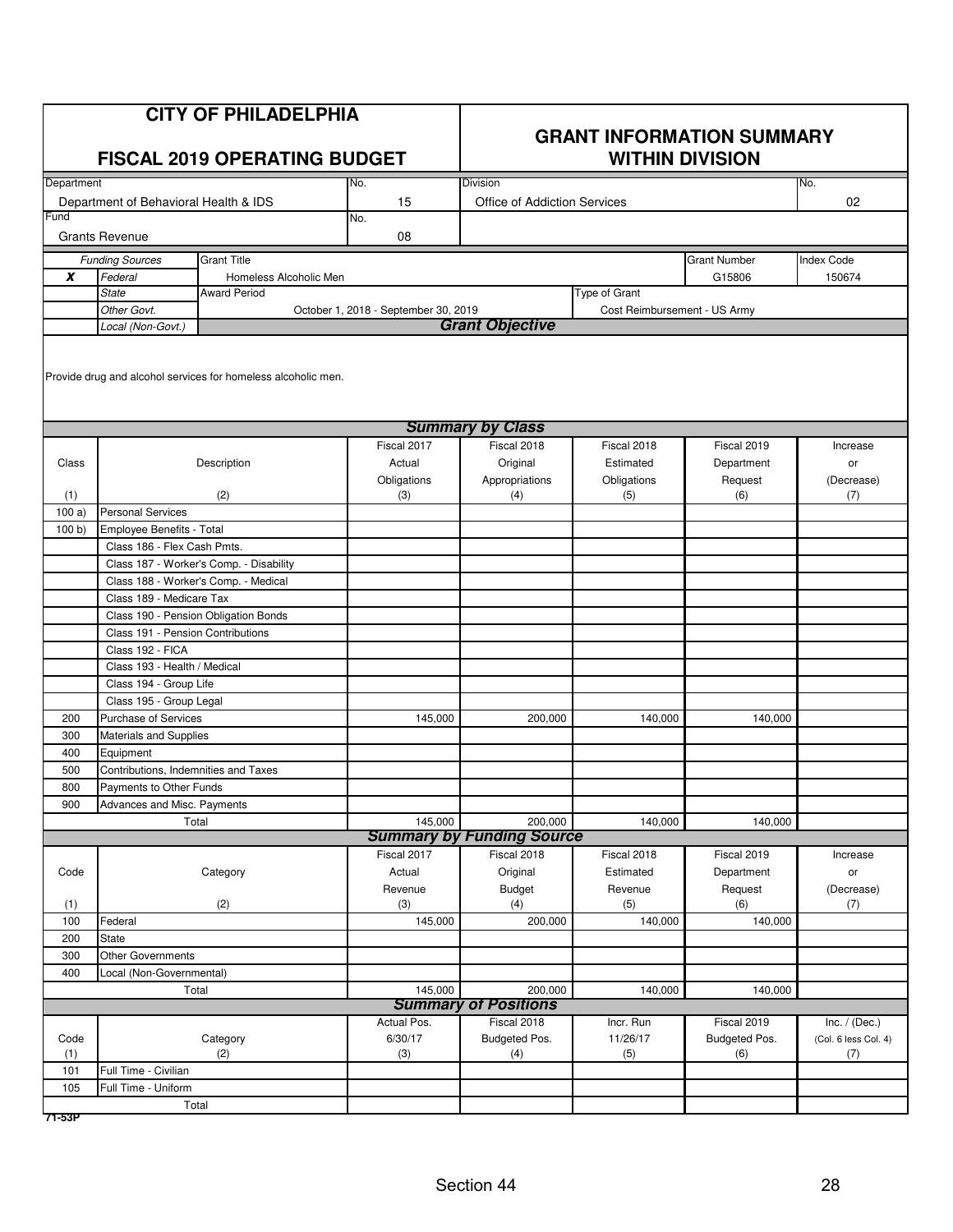|            | <b>CITY OF PHILADELPHIA</b><br><b>FISCAL 2019 OPERATING BUDGET</b><br>No.                                                                                     |                                         |                              | <b>GRANT INFORMATION SUMMARY</b><br><b>WITHIN DIVISION</b> |                              |                     |                      |  |  |  |
|------------|---------------------------------------------------------------------------------------------------------------------------------------------------------------|-----------------------------------------|------------------------------|------------------------------------------------------------|------------------------------|---------------------|----------------------|--|--|--|
| Department |                                                                                                                                                               |                                         |                              | No.<br>Division                                            |                              |                     |                      |  |  |  |
|            | Department of Behavioral Health & IDS                                                                                                                         |                                         | 15                           | <b>Office of Addiction Services</b>                        |                              |                     | 02                   |  |  |  |
| Fund       |                                                                                                                                                               |                                         | No.                          |                                                            |                              |                     |                      |  |  |  |
|            | <b>Grants Revenue</b>                                                                                                                                         |                                         | 08                           |                                                            |                              |                     |                      |  |  |  |
|            | <b>Funding Sources</b>                                                                                                                                        | <b>Grant Title</b>                      |                              |                                                            |                              | <b>Grant Number</b> | <b>Index Code</b>    |  |  |  |
| X          | Federal                                                                                                                                                       | Comprehensive Highway Safety Program    |                              |                                                            |                              | G15934              | 150514               |  |  |  |
|            | <b>State</b>                                                                                                                                                  | <b>Award Period</b>                     |                              |                                                            | Type of Grant                |                     |                      |  |  |  |
|            | Other Govt.                                                                                                                                                   |                                         | July 1, 2018 - June 30, 2019 |                                                            | Cost Reimbursement - PennDOT |                     |                      |  |  |  |
|            | Local (Non-Govt.)                                                                                                                                             |                                         |                              | <b>Grant Objective</b>                                     |                              |                     |                      |  |  |  |
|            | Provide comprehensive public education campaign on highway safety in the City of Philadelphia, relating to drug and alcohol abuse.<br><b>Summary by Class</b> |                                         |                              |                                                            |                              |                     |                      |  |  |  |
|            |                                                                                                                                                               |                                         |                              |                                                            |                              | Fiscal 2019         |                      |  |  |  |
| Class      |                                                                                                                                                               | Description                             | Fiscal 2017<br>Actual        | Fiscal 2018<br>Original                                    | Fiscal 2018<br>Estimated     | Department          | Increase             |  |  |  |
|            |                                                                                                                                                               |                                         |                              |                                                            |                              |                     | or                   |  |  |  |
|            |                                                                                                                                                               |                                         | Obligations                  | Appropriations                                             | Obligations                  | Request             | (Decrease)           |  |  |  |
| (1)        | <b>Personal Services</b>                                                                                                                                      | (2)                                     | (3)                          | (4)                                                        | (5)                          | (6)                 | (7)                  |  |  |  |
| 100a)      |                                                                                                                                                               |                                         |                              |                                                            |                              |                     |                      |  |  |  |
| 100 b)     | Employee Benefits - Total                                                                                                                                     |                                         |                              |                                                            |                              |                     |                      |  |  |  |
|            | Class 186 - Flex Cash Pmts.                                                                                                                                   |                                         |                              |                                                            |                              |                     |                      |  |  |  |
|            |                                                                                                                                                               | Class 187 - Worker's Comp. - Disability |                              |                                                            |                              |                     |                      |  |  |  |
|            |                                                                                                                                                               | Class 188 - Worker's Comp. - Medical    |                              |                                                            |                              |                     |                      |  |  |  |
|            | Class 189 - Medicare Tax                                                                                                                                      |                                         |                              |                                                            |                              |                     |                      |  |  |  |
|            |                                                                                                                                                               | Class 190 - Pension Obligation Bonds    |                              |                                                            |                              |                     |                      |  |  |  |
|            | Class 191 - Pension Contributions                                                                                                                             |                                         |                              |                                                            |                              |                     |                      |  |  |  |
|            | Class 192 - FICA                                                                                                                                              |                                         |                              |                                                            |                              |                     |                      |  |  |  |
|            | Class 193 - Health / Medical                                                                                                                                  |                                         |                              |                                                            |                              |                     |                      |  |  |  |
|            | Class 194 - Group Life                                                                                                                                        |                                         |                              |                                                            |                              |                     |                      |  |  |  |
|            | Class 195 - Group Legal                                                                                                                                       |                                         |                              |                                                            |                              |                     |                      |  |  |  |
| 200        | <b>Purchase of Services</b>                                                                                                                                   |                                         | 399,114                      | 399,114                                                    | 399.114                      | 399,114             |                      |  |  |  |
| 300        | Materials and Supplies                                                                                                                                        |                                         |                              |                                                            |                              |                     |                      |  |  |  |
| 400        | Equipment                                                                                                                                                     |                                         |                              |                                                            |                              |                     |                      |  |  |  |
| 500        | Contributions. Indemnities and Taxes                                                                                                                          |                                         |                              |                                                            |                              |                     |                      |  |  |  |
| 800        | Payments to Other Funds                                                                                                                                       |                                         |                              |                                                            |                              |                     |                      |  |  |  |
| 900        | Advances and Misc. Payments                                                                                                                                   |                                         |                              |                                                            |                              |                     |                      |  |  |  |
|            |                                                                                                                                                               | Total                                   | 399,114                      | 399.114                                                    | 399,114                      | 399,114             |                      |  |  |  |
|            |                                                                                                                                                               |                                         |                              | <b>Summary by Funding Source</b>                           |                              |                     |                      |  |  |  |
|            |                                                                                                                                                               |                                         | Fiscal 2017                  | Fiscal 2018                                                | Fiscal 2018                  | Fiscal 2019         | Increase             |  |  |  |
| Code       |                                                                                                                                                               | Category                                | Actual                       | Original                                                   | Estimated                    | Department          | or                   |  |  |  |
|            |                                                                                                                                                               |                                         | Revenue                      | <b>Budget</b>                                              | Revenue                      | Request             | (Decrease)           |  |  |  |
| (1)        |                                                                                                                                                               | (2)                                     | (3)                          | (4)                                                        | (5)                          | (6)                 | (7)                  |  |  |  |
| 100        | Federal                                                                                                                                                       |                                         | 399,114                      | 399,114                                                    | 399,114                      | 399,114             |                      |  |  |  |
| 200        | State                                                                                                                                                         |                                         |                              |                                                            |                              |                     |                      |  |  |  |
| 300        | Other Governments                                                                                                                                             |                                         |                              |                                                            |                              |                     |                      |  |  |  |
| 400        | Local (Non-Governmental)                                                                                                                                      |                                         |                              |                                                            |                              |                     |                      |  |  |  |
|            |                                                                                                                                                               | Total                                   | 399,114                      | 399,114                                                    | 399,114                      | 399,114             |                      |  |  |  |
|            |                                                                                                                                                               |                                         |                              | <b>Summary of Positions</b>                                |                              |                     |                      |  |  |  |
|            |                                                                                                                                                               |                                         | Actual Pos.                  | Fiscal 2018                                                | Incr. Run                    | Fiscal 2019         | Inc. $/$ (Dec.)      |  |  |  |
| Code       |                                                                                                                                                               | Category                                | 6/30/17                      | Budgeted Pos.                                              | 11/26/17                     | Budgeted Pos.       | (Col. 6 less Col. 4) |  |  |  |
| (1)        |                                                                                                                                                               | (2)                                     | (3)                          | (4)                                                        | (5)                          | (6)                 | (7)                  |  |  |  |
| 101        | Full Time - Civilian                                                                                                                                          |                                         |                              |                                                            |                              |                     |                      |  |  |  |
| 105        | Full Time - Uniform                                                                                                                                           |                                         |                              |                                                            |                              |                     |                      |  |  |  |
|            |                                                                                                                                                               | Total                                   |                              |                                                            |                              |                     |                      |  |  |  |
| 71-53P     |                                                                                                                                                               |                                         |                              |                                                            |                              |                     |                      |  |  |  |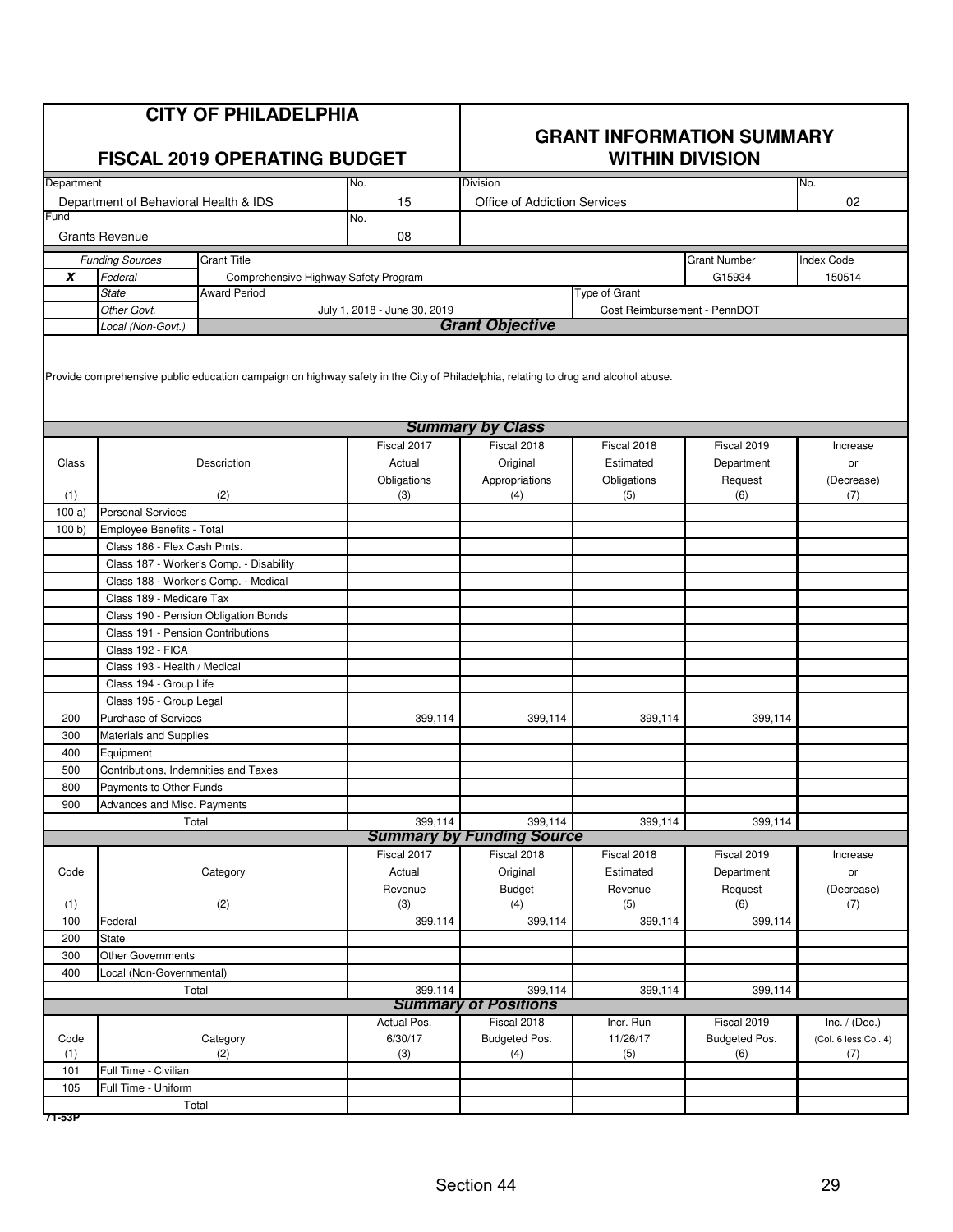|             | <b>CITY OF PHILADELPHIA</b><br><b>FISCAL 2019 OPERATING BUDGET</b><br>Department<br>No.<br>Department of Behavioral Health & IDS                                                                    |                                         |                              |                                     | <b>GRANT INFORMATION SUMMARY</b><br><b>WITHIN DIVISION</b> |                                                      |                             |  |  |  |
|-------------|-----------------------------------------------------------------------------------------------------------------------------------------------------------------------------------------------------|-----------------------------------------|------------------------------|-------------------------------------|------------------------------------------------------------|------------------------------------------------------|-----------------------------|--|--|--|
|             |                                                                                                                                                                                                     |                                         |                              | <b>Division</b>                     |                                                            |                                                      | No.                         |  |  |  |
| Fund        |                                                                                                                                                                                                     |                                         | 15<br>No.                    | <b>Office of Addiction Services</b> |                                                            |                                                      | 02                          |  |  |  |
|             | <b>Grants Revenue</b>                                                                                                                                                                               |                                         | 08                           |                                     |                                                            |                                                      |                             |  |  |  |
|             | <b>Funding Sources</b>                                                                                                                                                                              | <b>Grant Title</b>                      |                              |                                     |                                                            | <b>Grant Number</b>                                  | <b>Index Code</b>           |  |  |  |
|             | Federal                                                                                                                                                                                             | Act 152                                 |                              |                                     |                                                            | G15976                                               | 150664                      |  |  |  |
| X           | <b>State</b>                                                                                                                                                                                        | <b>Award Period</b>                     |                              |                                     | Type of Grant                                              |                                                      |                             |  |  |  |
|             | Other Govt.                                                                                                                                                                                         |                                         | July 1, 2018 - June 30, 2019 |                                     |                                                            | Cost Reimbursement - PA Department of Human Services |                             |  |  |  |
|             | Local (Non-Govt.)                                                                                                                                                                                   |                                         |                              | <b>Grant Objective</b>              |                                                            |                                                      |                             |  |  |  |
|             | Provide funding for Drug and Alcohol services for individuals losing eligibility for medical assistance and new clients who are not now eligible for medical assistance.<br><b>Summary by Class</b> |                                         |                              |                                     |                                                            |                                                      |                             |  |  |  |
|             |                                                                                                                                                                                                     |                                         | Fiscal 2017                  | Fiscal 2018                         | Fiscal 2018                                                | Fiscal 2019                                          | Increase                    |  |  |  |
| Class       |                                                                                                                                                                                                     | Description                             | Actual                       | Original                            | Estimated                                                  | Department                                           | or                          |  |  |  |
|             |                                                                                                                                                                                                     |                                         | Obligations                  | Appropriations                      | Obligations                                                | Request                                              | (Decrease)                  |  |  |  |
| (1)         |                                                                                                                                                                                                     | (2)                                     | (3)                          | (4)                                 | (5)                                                        | (6)                                                  | (7)                         |  |  |  |
| 100a        | <b>Personal Services</b>                                                                                                                                                                            |                                         |                              |                                     |                                                            |                                                      |                             |  |  |  |
| 100 b)      | Employee Benefits - Total                                                                                                                                                                           |                                         |                              |                                     |                                                            |                                                      |                             |  |  |  |
|             | Class 186 - Flex Cash Pmts.                                                                                                                                                                         |                                         |                              |                                     |                                                            |                                                      |                             |  |  |  |
|             |                                                                                                                                                                                                     | Class 187 - Worker's Comp. - Disability |                              |                                     |                                                            |                                                      |                             |  |  |  |
|             | Class 188 - Worker's Comp. - Medical                                                                                                                                                                |                                         |                              |                                     |                                                            |                                                      |                             |  |  |  |
|             | Class 189 - Medicare Tax                                                                                                                                                                            |                                         |                              |                                     |                                                            |                                                      |                             |  |  |  |
|             | Class 190 - Pension Obligation Bonds                                                                                                                                                                |                                         |                              |                                     |                                                            |                                                      |                             |  |  |  |
|             | Class 191 - Pension Contributions                                                                                                                                                                   |                                         |                              |                                     |                                                            |                                                      |                             |  |  |  |
|             | Class 192 - FICA                                                                                                                                                                                    |                                         |                              |                                     |                                                            |                                                      |                             |  |  |  |
|             | Class 193 - Health / Medical                                                                                                                                                                        |                                         |                              |                                     |                                                            |                                                      |                             |  |  |  |
|             | Class 194 - Group Life                                                                                                                                                                              |                                         |                              |                                     |                                                            |                                                      |                             |  |  |  |
| 200         | Class 195 - Group Legal<br>Purchase of Services                                                                                                                                                     |                                         |                              |                                     |                                                            |                                                      |                             |  |  |  |
| 300         | Materials and Supplies                                                                                                                                                                              |                                         | 1,935,318                    | 1,935,318                           | 1,935,318                                                  | 1,935,318                                            |                             |  |  |  |
| 400         | Equipment                                                                                                                                                                                           |                                         |                              |                                     |                                                            |                                                      |                             |  |  |  |
| 500         | Contributions, Indemnities and Taxes                                                                                                                                                                |                                         |                              |                                     |                                                            |                                                      |                             |  |  |  |
| 800         | Payments to Other Funds                                                                                                                                                                             |                                         |                              |                                     |                                                            |                                                      |                             |  |  |  |
| 900         | Advances and Misc. Payments                                                                                                                                                                         |                                         |                              |                                     |                                                            |                                                      |                             |  |  |  |
|             | Total                                                                                                                                                                                               |                                         | 1,935,318                    | 1,935,318                           | 1,935,318                                                  | 1,935,318                                            |                             |  |  |  |
|             |                                                                                                                                                                                                     |                                         |                              | <b>Summary by Funding Source</b>    |                                                            |                                                      |                             |  |  |  |
|             |                                                                                                                                                                                                     |                                         | Fiscal 2017                  | Fiscal 2018                         | Fiscal 2018                                                | Fiscal 2019                                          | Increase                    |  |  |  |
| Code        |                                                                                                                                                                                                     | Category                                | Actual                       | Original                            | Estimated                                                  | Department                                           | or                          |  |  |  |
|             |                                                                                                                                                                                                     |                                         | Revenue                      | <b>Budget</b>                       | Revenue                                                    | Request                                              | (Decrease)                  |  |  |  |
| (1)         |                                                                                                                                                                                                     | (2)                                     | (3)                          | (4)                                 | (5)                                                        | (6)                                                  | (7)                         |  |  |  |
| 100         | Federal                                                                                                                                                                                             |                                         |                              |                                     |                                                            |                                                      |                             |  |  |  |
| 200         | State                                                                                                                                                                                               |                                         | 1,935,318                    | 1,935,318                           | 1,935,318                                                  | 1,935,318                                            |                             |  |  |  |
| 300         | <b>Other Governments</b>                                                                                                                                                                            |                                         |                              |                                     |                                                            |                                                      |                             |  |  |  |
| 400         | Local (Non-Governmental)                                                                                                                                                                            |                                         |                              |                                     |                                                            |                                                      |                             |  |  |  |
|             | Total                                                                                                                                                                                               |                                         | 1,935,318                    | 1,935,318                           | 1,935,318                                                  | 1,935,318                                            |                             |  |  |  |
|             |                                                                                                                                                                                                     |                                         |                              | <b>Summary of Positions</b>         |                                                            |                                                      |                             |  |  |  |
|             |                                                                                                                                                                                                     |                                         | Actual Pos.<br>6/30/17       | Fiscal 2018                         | Incr. Run                                                  | Fiscal 2019                                          | Inc. $/$ (Dec.)             |  |  |  |
| Code<br>(1) |                                                                                                                                                                                                     | Category<br>(2)                         | (3)                          | Budgeted Pos.<br>(4)                | 11/26/17<br>(5)                                            | Budgeted Pos.<br>(6)                                 | (Col. 6 less Col. 4)<br>(7) |  |  |  |
| 101         | Full Time - Civilian                                                                                                                                                                                |                                         |                              |                                     |                                                            |                                                      |                             |  |  |  |
| 105         | Full Time - Uniform                                                                                                                                                                                 |                                         |                              |                                     |                                                            |                                                      |                             |  |  |  |
|             | Total                                                                                                                                                                                               |                                         |                              |                                     |                                                            |                                                      |                             |  |  |  |
| 71-53P      |                                                                                                                                                                                                     |                                         |                              |                                     |                                                            |                                                      |                             |  |  |  |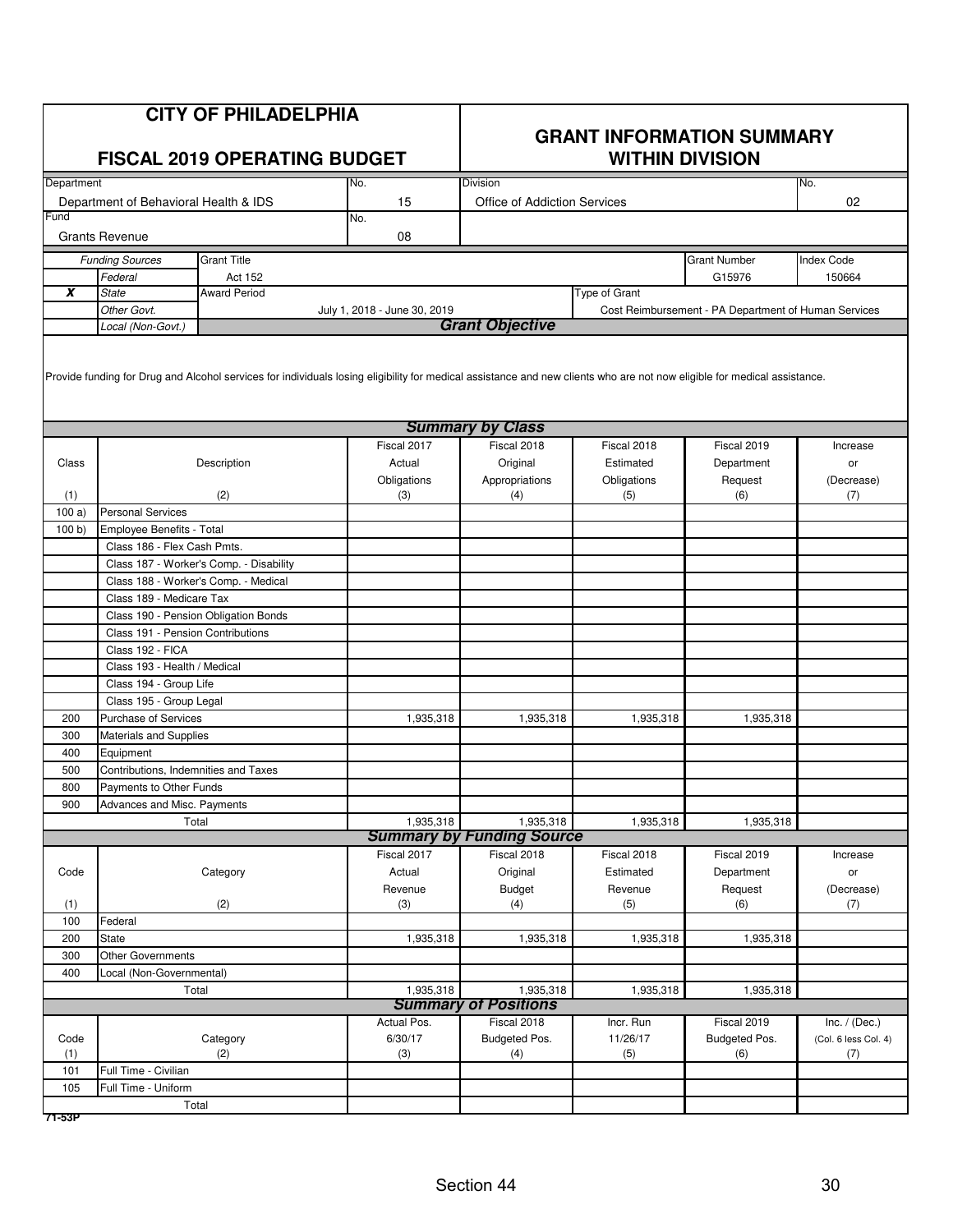|                    | <b>CITY OF PHILADELPHIA</b><br>FISCAL 2019 OPERATING BUDGET                                                                                                                                                                                                                     |                                       | <b>DIVISION SUMMARY</b>                            |                                         |                                                           |                                                     |  |  |  |  |  |
|--------------------|---------------------------------------------------------------------------------------------------------------------------------------------------------------------------------------------------------------------------------------------------------------------------------|---------------------------------------|----------------------------------------------------|-----------------------------------------|-----------------------------------------------------------|-----------------------------------------------------|--|--|--|--|--|
| Department         |                                                                                                                                                                                                                                                                                 | No.                                   | Division                                           |                                         |                                                           | No.                                                 |  |  |  |  |  |
| Fund               | Department of Behavioral Health & IDS                                                                                                                                                                                                                                           | 15                                    |                                                    | HealthChoices Behavioral Health Program |                                                           | 03                                                  |  |  |  |  |  |
|                    |                                                                                                                                                                                                                                                                                 | No.                                   |                                                    |                                         |                                                           |                                                     |  |  |  |  |  |
|                    | <b>HealthChoices Behavioral Health</b>                                                                                                                                                                                                                                          | 06                                    | <b>Major Objectives</b>                            |                                         |                                                           |                                                     |  |  |  |  |  |
|                    | The major objective of the HealthChoices Division is to provide effective and medically necessary mental health and substance abuse services for<br>Philadelphia County Medicaid recipients, while achieving management and operational efficiencies to lower healthcare costs. |                                       |                                                    |                                         |                                                           |                                                     |  |  |  |  |  |
|                    |                                                                                                                                                                                                                                                                                 |                                       | <b>Summary by Class</b>                            |                                         |                                                           |                                                     |  |  |  |  |  |
| Class              | Description                                                                                                                                                                                                                                                                     | Fiscal 2017<br>Actual                 | Fiscal 2018<br>Original                            | Fiscal 2018<br>Estimated                | Fiscal 2019<br>Proposed                                   | Increase<br>or                                      |  |  |  |  |  |
|                    |                                                                                                                                                                                                                                                                                 | Obligations                           | Appropriations                                     | Obligations                             | <b>Budget</b>                                             | (Decrease)                                          |  |  |  |  |  |
| (1)                | (2)                                                                                                                                                                                                                                                                             | (3)                                   | (4)                                                | (5)                                     | (6)                                                       | (7)                                                 |  |  |  |  |  |
| 100                | <b>Employee Compensation</b>                                                                                                                                                                                                                                                    |                                       |                                                    |                                         |                                                           |                                                     |  |  |  |  |  |
| a)                 | <b>Personal Services</b>                                                                                                                                                                                                                                                        | 680,130                               |                                                    | 750,000                                 | 800,000                                                   | 50,000                                              |  |  |  |  |  |
| b)                 | <b>Employee Benefits</b>                                                                                                                                                                                                                                                        |                                       |                                                    |                                         |                                                           |                                                     |  |  |  |  |  |
| 200                | <b>Purchase of Services</b>                                                                                                                                                                                                                                                     | 959,477,322                           | 1,298,400,000                                      | 1,199,165,000                           | 1,299,100,000                                             | 99,935,000                                          |  |  |  |  |  |
| 300                | Materials and Supplies                                                                                                                                                                                                                                                          |                                       |                                                    |                                         |                                                           |                                                     |  |  |  |  |  |
| 400                | Equipment                                                                                                                                                                                                                                                                       |                                       |                                                    |                                         |                                                           |                                                     |  |  |  |  |  |
| 500                | Contributions, Indemnities and Taxes                                                                                                                                                                                                                                            |                                       |                                                    |                                         |                                                           |                                                     |  |  |  |  |  |
| 700                | <b>Debt Service</b>                                                                                                                                                                                                                                                             |                                       |                                                    |                                         |                                                           |                                                     |  |  |  |  |  |
| 800                | Payments to Other Funds                                                                                                                                                                                                                                                         | 1,450,165                             | 1,600,000                                          | 85,000                                  | 100,000                                                   | 15,000                                              |  |  |  |  |  |
| 900                | Advances and Misc. Payments                                                                                                                                                                                                                                                     |                                       |                                                    |                                         |                                                           |                                                     |  |  |  |  |  |
|                    | Total                                                                                                                                                                                                                                                                           | 961,607,617                           | 1,300,000,000                                      | 1,200,000,000                           | 1,300,000,000                                             | 100,000,000                                         |  |  |  |  |  |
|                    |                                                                                                                                                                                                                                                                                 |                                       | <b>Summary of Positions</b>                        |                                         |                                                           |                                                     |  |  |  |  |  |
| Code<br>(1)<br>101 | Category<br>(2)<br>Full Time - Civilian                                                                                                                                                                                                                                         | Actual<br>Positions<br>6/30/17<br>(3) | Fiscal 2018<br><b>Budgeted</b><br>Positions<br>(4) | Increment<br>Run<br>11/26/17<br>(5)     | Fiscal 2019<br><b>Budgeted</b><br><b>Positions</b><br>(6) | Increase<br>(Decrease)<br>Col. 6 less Col. 4<br>(7) |  |  |  |  |  |
| 105                | Full Time - Uniform                                                                                                                                                                                                                                                             |                                       |                                                    |                                         |                                                           |                                                     |  |  |  |  |  |
|                    | Total                                                                                                                                                                                                                                                                           |                                       |                                                    |                                         |                                                           |                                                     |  |  |  |  |  |
| 71-53F             |                                                                                                                                                                                                                                                                                 |                                       |                                                    |                                         |                                                           |                                                     |  |  |  |  |  |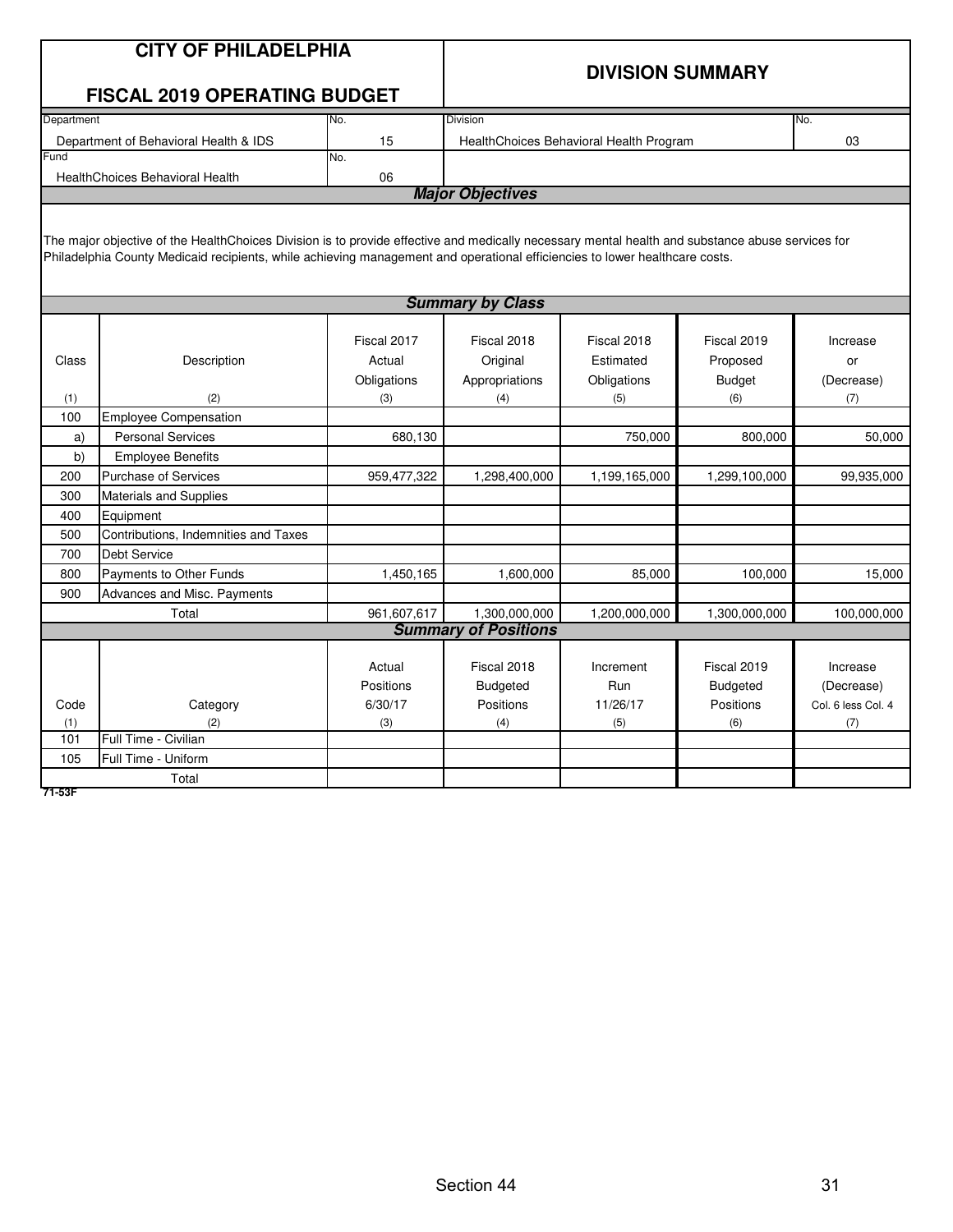|                | <b>CITY OF PHILADELPHIA</b><br>FISCAL 2019 OPERATING BUDGET |                                           |                                |                             |                                     | <b>SCHEDULE 100</b><br><b>LIST OF POSITIONS</b><br><b>BY DIVISION</b> |                                         |                       |                            |                                       |                                          |
|----------------|-------------------------------------------------------------|-------------------------------------------|--------------------------------|-----------------------------|-------------------------------------|-----------------------------------------------------------------------|-----------------------------------------|-----------------------|----------------------------|---------------------------------------|------------------------------------------|
| Department     |                                                             |                                           |                                |                             | No.                                 | <b>Division</b>                                                       |                                         |                       |                            | No.                                   |                                          |
|                |                                                             | Department of Behaviorial Health & IDS    |                                |                             | 15                                  |                                                                       | HealthChoices Behavioral Health Program |                       |                            |                                       | 03                                       |
| Fund           |                                                             |                                           |                                |                             | No.                                 |                                                                       |                                         |                       |                            |                                       |                                          |
|                |                                                             | HealthChoices Behavioral Health           |                                |                             | 06                                  |                                                                       |                                         |                       |                            |                                       |                                          |
| Line           | Class                                                       | Title                                     |                                |                             | Salary<br>Range                     | Fiscal<br>2017<br>Actual Pos.                                         | Fiscal<br>2018<br>Budgeted              | Increment<br>Run -PPE | Fiscal<br>2019<br>Budgeted | Annual<br>Salary                      | Inc.<br>(Dec.)<br>(Col. 8)               |
| No.            | Code                                                        |                                           |                                |                             | (in dollars)                        | 6/30/17                                                               | Positions                               | 11/26/17              | Positions                  | 7/1/18                                | less Col. 6)                             |
| (1)            | (2)                                                         | (3)                                       |                                |                             | (4)                                 | (5)                                                                   | (6)                                     | (7)                   | (8)                        | (9)                                   | (10)                                     |
|                |                                                             | Transfer from Grants Revenue Fund         |                                |                             |                                     |                                                                       |                                         |                       |                            | 800,000                               |                                          |
|                |                                                             | <b>Total Gross Requirements</b>           |                                |                             |                                     |                                                                       |                                         |                       |                            | 800,000                               |                                          |
|                |                                                             | Plus: Earned Increment<br>Plus: Longevity |                                |                             |                                     |                                                                       |                                         |                       |                            |                                       |                                          |
|                |                                                             | Less: (Vacancy Allowance)                 |                                |                             |                                     |                                                                       |                                         |                       |                            |                                       |                                          |
|                |                                                             |                                           |                                | <b>Total Budget Request</b> |                                     |                                                                       |                                         |                       |                            | 800,000                               |                                          |
|                |                                                             |                                           |                                |                             | <b>Summary of Personal Services</b> |                                                                       |                                         |                       |                            |                                       |                                          |
|                |                                                             |                                           |                                | Fiscal 2017                 |                                     | Fiscal 2018                                                           |                                         |                       | Fiscal 2019                | Inc. / (Dec.)                         | Inc. $/$ (Dec.)                          |
| Line<br>No.    |                                                             | Category                                  | Actual<br>Positions<br>6/30/17 | Actual<br>Obligations       | Budgeted<br>Positions               | Estimated<br>Obligations                                              | Increment<br>Run - PPE<br>11/26/17      | Budgeted<br>Positions | Department<br>Request      | in Require.<br>(Col.9<br>less Col. 6) | in Bud. Pos.<br>(Col. 8)<br>less Col. 5) |
| (1)            |                                                             | (2)                                       | (3)                            | (4)                         | (5)                                 | (6)                                                                   | (7)                                     | (8)                   | (9)                        | (10)                                  | (11)                                     |
| $\mathbf{1}$   | Lump Sum                                                    |                                           |                                |                             |                                     |                                                                       |                                         |                       |                            |                                       |                                          |
| 2              |                                                             | Full Time - Civilian                      |                                | 680,130                     |                                     | 750,000                                                               |                                         |                       | 800,000                    | 50,000                                |                                          |
| 3              |                                                             | Full Time - Uniform                       |                                |                             |                                     |                                                                       |                                         |                       |                            |                                       |                                          |
| 4              |                                                             | Bonus, Gross Adj.                         |                                |                             |                                     |                                                                       |                                         |                       |                            |                                       |                                          |
| 5              |                                                             | PT, Temp/Seas, Bd, SCG                    |                                |                             |                                     |                                                                       |                                         |                       |                            |                                       |                                          |
| 6              |                                                             | Overtime - Civilian                       |                                |                             |                                     |                                                                       |                                         |                       |                            |                                       |                                          |
| $\overline{7}$ |                                                             | Overtime - Uniform                        |                                |                             |                                     |                                                                       |                                         |                       |                            |                                       |                                          |
| 8              |                                                             | Holiday Overtime - Civilian               |                                |                             |                                     |                                                                       |                                         |                       |                            |                                       |                                          |
| 9              |                                                             | Unused Uniform Leave                      |                                |                             |                                     |                                                                       |                                         |                       |                            |                                       |                                          |
| 10             | Shift/Stress                                                |                                           |                                |                             |                                     |                                                                       |                                         |                       |                            |                                       |                                          |
| 11             |                                                             | H&L, IOD, LT-Sick                         |                                |                             |                                     |                                                                       |                                         |                       |                            |                                       |                                          |
| 12             |                                                             |                                           |                                |                             |                                     |                                                                       |                                         |                       |                            |                                       |                                          |
| 71-53J         |                                                             | Total                                     |                                | 680,130                     |                                     | 750,000                                                               |                                         |                       | 800,000                    | 50,000                                |                                          |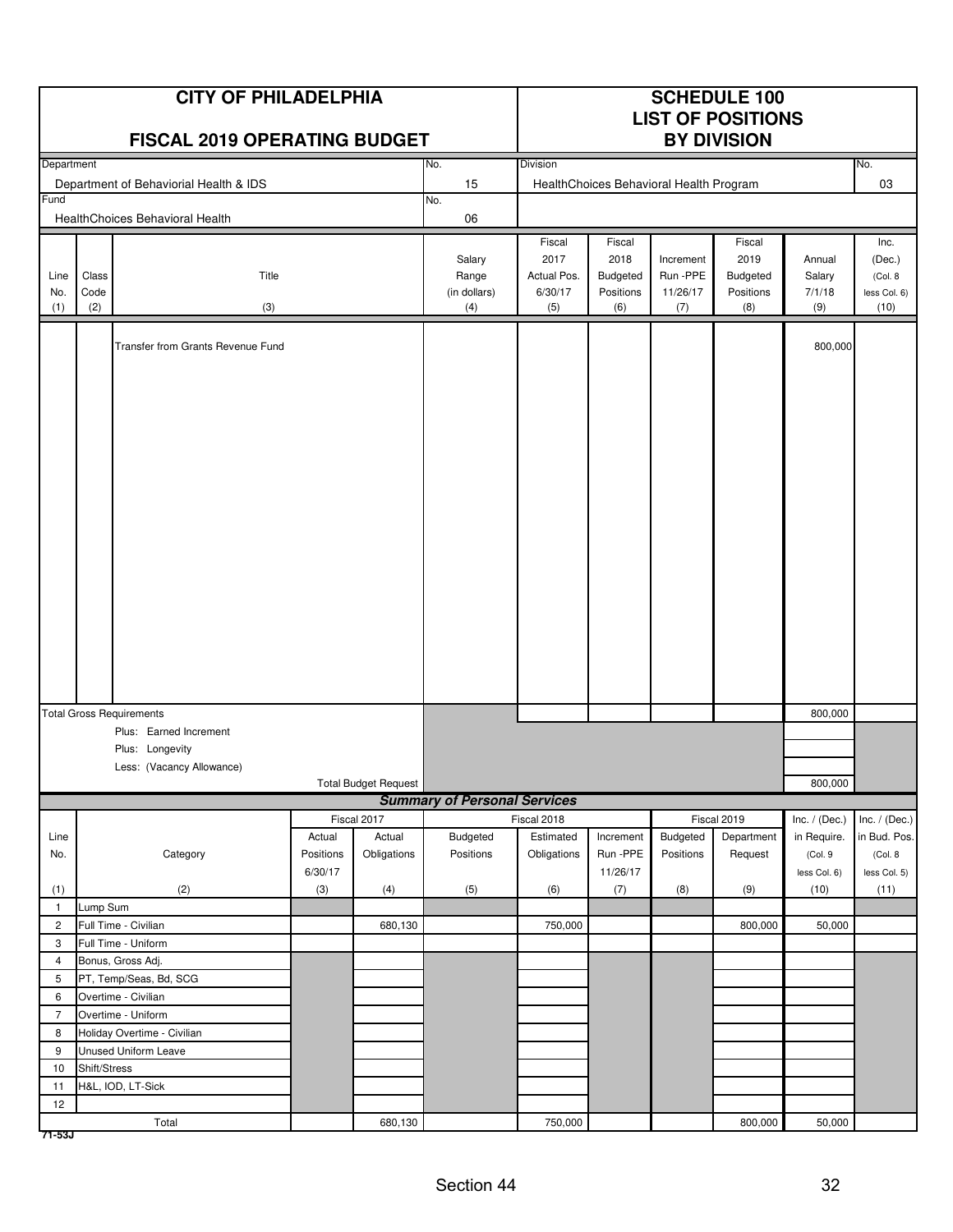|            | <b>CITY OF PHILADELPHIA</b>                                     |             | <b>SCHEDULE 200</b><br><b>PURCHASE OF SERVICES</b><br><b>BY DIVISION</b> |                                         |               |             |  |
|------------|-----------------------------------------------------------------|-------------|--------------------------------------------------------------------------|-----------------------------------------|---------------|-------------|--|
|            | <b>FISCAL 2019 OPERATING BUDGET</b>                             |             |                                                                          |                                         |               |             |  |
| Department |                                                                 | No.         | <b>Division</b>                                                          |                                         |               | No.         |  |
|            | Department of Behavioral Health & IDS                           | 15          |                                                                          | HealthChoices Behavioral Health Program |               | 03          |  |
| Fund       | Health Choices Behavioral Health                                | No.<br>06   |                                                                          |                                         |               |             |  |
|            |                                                                 | Fiscal 2017 | Fiscal 2018                                                              | Fiscal 2018                             | Fiscal 2019   | Increase    |  |
| Code       | Description                                                     | Actual      | Original                                                                 | Estimated                               | Departmental  | or          |  |
|            |                                                                 | Obligations | Appropriations                                                           | Obligations                             | Request       | (Decrease)  |  |
| (1)        | (2)                                                             | (3)         | (4)                                                                      | (5)                                     | (6)           | (7)         |  |
|            |                                                                 |             | <b>Schedule 200 - Purchase of Services</b>                               |                                         |               |             |  |
| 201        | Cleaning & Laundering                                           |             |                                                                          |                                         |               |             |  |
| 202<br>205 | Janitorial Services<br>Refuse, Garbage, Silt and Sludge Removal |             |                                                                          |                                         |               |             |  |
| 209        | Telephone & Communication                                       | 107,302     | 50,000                                                                   | 50,000                                  | 50.000        |             |  |
| 210        | <b>Postal Services</b>                                          |             |                                                                          |                                         |               |             |  |
| 211        | Transportation                                                  |             |                                                                          |                                         |               |             |  |
| 215        | Licenses, Permits & Inspection Charges                          |             |                                                                          |                                         |               |             |  |
| 216        | Commercial off the Shelf Software Licenses                      | 54,893      |                                                                          | 55,000                                  | 55,000        |             |  |
| 220        | <b>Electric Current</b>                                         |             |                                                                          |                                         |               |             |  |
| 221        | <b>Gas Services</b>                                             |             |                                                                          |                                         |               |             |  |
| 222        | Steam for Heating                                               |             |                                                                          |                                         |               |             |  |
| 230        | Meals (non-travel) & Official Entertaining                      |             |                                                                          |                                         |               |             |  |
| 231        | <b>Overtime Meals</b>                                           |             |                                                                          |                                         |               |             |  |
| 240        | Advertising & Promotional Activities                            |             |                                                                          |                                         |               |             |  |
| 250        | <b>Professional Services</b>                                    | 6,458,036   | 3,759,100                                                                | 4,447,539                               | 4,119,039     | (328, 500)  |  |
| 251        | Professional Svcs. - Information Technology                     |             |                                                                          |                                         |               |             |  |
| 252        | Accounting & Auditing Services                                  | 150,000     | 150,000                                                                  | 150,000                                 | 150,000       |             |  |
| 253        | Legal Services                                                  |             |                                                                          |                                         |               |             |  |
| 254        | Mental Health & Intellectual Disability Services                | 952,684,259 | 1,294,440,900                                                            | 1,192,750,797                           | 1,293,492,625 | 100,741,828 |  |
| 255        | <b>Dues</b>                                                     |             |                                                                          |                                         |               |             |  |
| 256        | Seminar & Training Sessions                                     |             |                                                                          |                                         |               |             |  |
| 257        | Architectural & Engineering Services                            |             |                                                                          |                                         |               |             |  |
| 258        | <b>Court Reporters</b>                                          |             |                                                                          |                                         |               |             |  |
| 259        | <b>Arbitration Fees</b>                                         |             |                                                                          |                                         |               |             |  |
| 260        | Repair & Maintenance Charges                                    |             |                                                                          |                                         |               |             |  |
| 261        | Repaving, Repairing & Resurfacing Streets                       |             |                                                                          |                                         |               |             |  |
| 262        | Demolition of Buildings                                         |             |                                                                          |                                         |               |             |  |
| 264        | Abatement of Nuisances                                          |             |                                                                          |                                         |               |             |  |
| 265        | Rehabilitation of Property                                      |             |                                                                          |                                         |               |             |  |
| 266        | Maint. & Support - Comp. Hardware & Software                    |             |                                                                          |                                         |               |             |  |
| 275        | Juror Fees                                                      |             |                                                                          |                                         |               |             |  |
| 276        | Juror Expenses                                                  |             |                                                                          |                                         |               |             |  |
| 277        | <b>Witness Fees</b><br>Insurance & Official Bonds               |             |                                                                          |                                         |               |             |  |
| 280<br>282 | Lease Purchase - Computer Systems                               |             |                                                                          |                                         |               |             |  |
| 283        | Lease Purchase - Vehicles                                       |             |                                                                          |                                         |               |             |  |
| 284        | Ground & Building Rental                                        | 22,832      |                                                                          | 1,711,664                               | 1,233,336     | (478, 328)  |  |
| 285        | Rents - Other                                                   |             |                                                                          |                                         |               |             |  |
| 286        | Rental of Parking Spaces                                        |             |                                                                          |                                         |               |             |  |
| 290        | Payments for Care of Individuals                                |             |                                                                          |                                         |               |             |  |
| 295        | <b>Imprest Advances</b>                                         |             |                                                                          |                                         |               |             |  |
| 298        | Payments for Burials & Graves                                   |             |                                                                          |                                         |               |             |  |
| 299        | Other Expenses (not otherwise classified)                       |             |                                                                          |                                         |               |             |  |
|            |                                                                 |             |                                                                          |                                         |               |             |  |
|            |                                                                 |             |                                                                          |                                         |               |             |  |
|            |                                                                 |             |                                                                          |                                         |               |             |  |
|            | Total                                                           | 959,477,322 | 1,298,400,000                                                            | 1,199,165,000                           | 1,299,100,000 | 99,935,000  |  |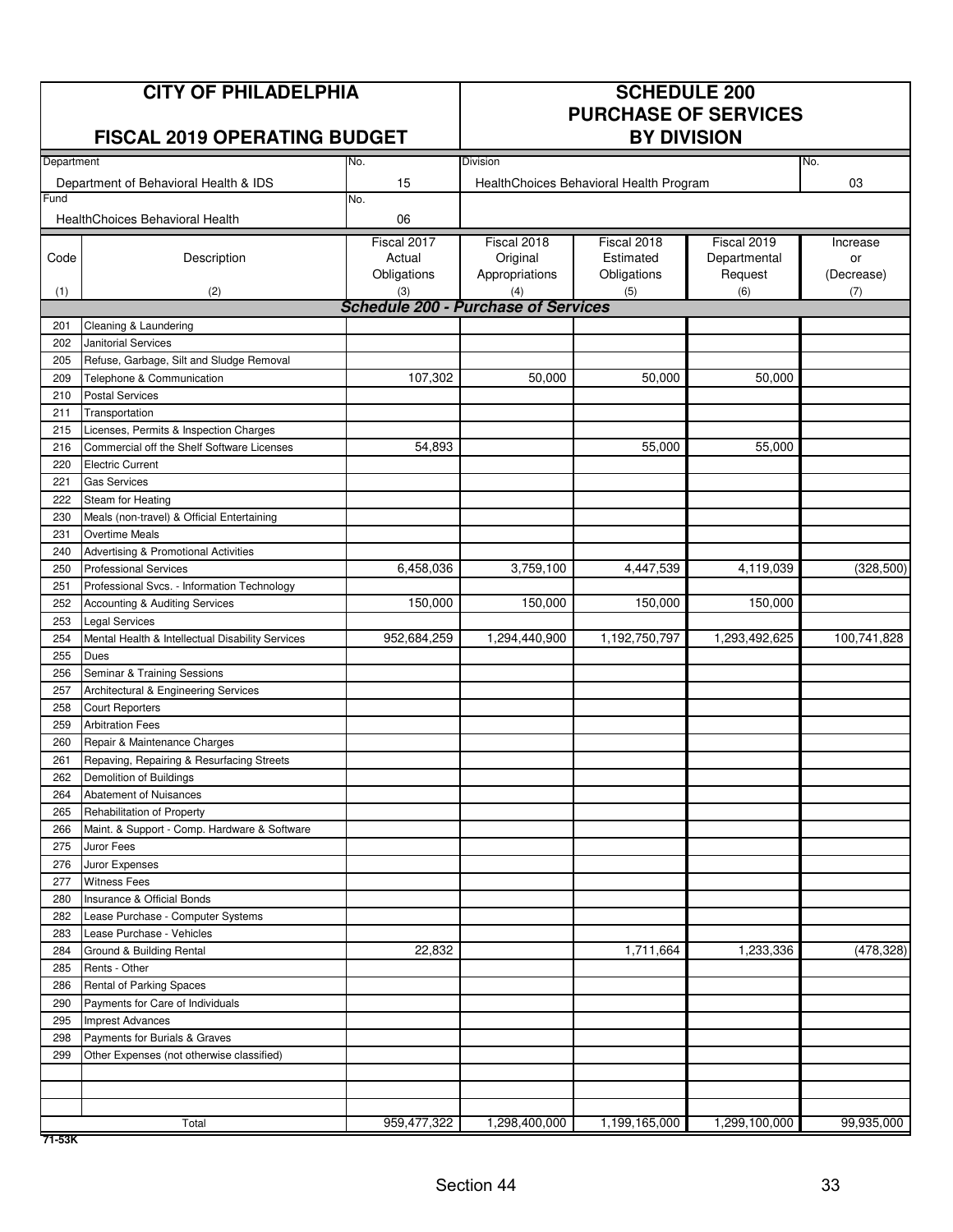|            | <b>CITY OF PHILADELPHIA</b>                                                                  |                                      |                                                                              |                                         |                                        |                              |  |
|------------|----------------------------------------------------------------------------------------------|--------------------------------------|------------------------------------------------------------------------------|-----------------------------------------|----------------------------------------|------------------------------|--|
|            |                                                                                              |                                      |                                                                              | <b>SCHEDULE 500 - 700 - 800 - 900</b>   |                                        |                              |  |
|            | <b>FISCAL 2019 OPERATING BUDGET</b>                                                          |                                      | <b>BY DIVISION</b>                                                           |                                         |                                        |                              |  |
| Department |                                                                                              | No.                                  | <b>Division</b>                                                              |                                         |                                        | No.                          |  |
|            | Department of Behavioral Health & IDS                                                        | 15                                   |                                                                              | HealthChoices Behavioral Health Program |                                        | 03                           |  |
| Fund       |                                                                                              | No.                                  |                                                                              |                                         |                                        |                              |  |
|            | HealthChoices Behavioral Health                                                              | 06                                   |                                                                              |                                         |                                        |                              |  |
| Code       | Description                                                                                  | Fiscal 2017<br>Actual<br>Obligations | Fiscal 2018<br>Original<br>Appropriations                                    | Fiscal 2018<br>Estimated<br>Obligations | Fiscal 2019<br>Departmental<br>Request | Increase<br>or<br>(Decrease) |  |
| (1)        | (2)                                                                                          | (3)                                  | (4)<br><b>Schedule 500 - Contributions, Indemnities &amp; Taxes</b>          | (5)                                     | (6)                                    | (7)                          |  |
| 501        | Celebrations                                                                                 |                                      |                                                                              |                                         |                                        |                              |  |
| 504        | <b>Meritorious Awards</b>                                                                    |                                      |                                                                              |                                         |                                        |                              |  |
| 505        | Contributions to Educational & Recreational Org.                                             |                                      |                                                                              |                                         |                                        |                              |  |
| 506        | Payments to Prisoners                                                                        |                                      |                                                                              |                                         |                                        |                              |  |
| 512        | Refunds                                                                                      |                                      |                                                                              |                                         |                                        |                              |  |
| 513        | Indemnities                                                                                  |                                      |                                                                              |                                         |                                        |                              |  |
| 515        | <b>Taxes</b>                                                                                 |                                      |                                                                              |                                         |                                        |                              |  |
| 517        | Contributions to Other Govt. Agencies and Non-Profit<br>Org. not Educational or Recreational |                                      |                                                                              |                                         |                                        |                              |  |
|            |                                                                                              |                                      |                                                                              |                                         |                                        |                              |  |
|            |                                                                                              |                                      |                                                                              |                                         |                                        |                              |  |
|            |                                                                                              |                                      |                                                                              |                                         |                                        |                              |  |
|            |                                                                                              |                                      |                                                                              |                                         |                                        |                              |  |
|            |                                                                                              |                                      |                                                                              |                                         |                                        |                              |  |
|            | Total                                                                                        |                                      |                                                                              |                                         |                                        |                              |  |
|            |                                                                                              |                                      | <b>Schedule 700 - Debt Services</b>                                          |                                         |                                        |                              |  |
| 701        | Interest on City Debt - Long Term                                                            |                                      |                                                                              |                                         |                                        |                              |  |
| 702        | Principal Payments on City Debt - Long Term                                                  |                                      |                                                                              |                                         |                                        |                              |  |
| 703        | Interest on City Debt - Short Term                                                           |                                      |                                                                              |                                         |                                        |                              |  |
| 704        | Sinking Fund Reserve Payment                                                                 |                                      |                                                                              |                                         |                                        |                              |  |
| 705        | <b>Commitment Fee Expense</b>                                                                |                                      |                                                                              |                                         |                                        |                              |  |
| 706        | Arbitrage Payments                                                                           |                                      |                                                                              |                                         |                                        |                              |  |
|            |                                                                                              |                                      |                                                                              |                                         |                                        |                              |  |
|            |                                                                                              |                                      |                                                                              |                                         |                                        |                              |  |
|            | Total                                                                                        |                                      | <b>Schedule 800 - Payments to Other Funds</b>                                |                                         |                                        |                              |  |
| 801        | Payments to General Fund                                                                     |                                      |                                                                              |                                         |                                        |                              |  |
| 803        | Payments to Water Fund                                                                       |                                      |                                                                              |                                         |                                        |                              |  |
| 804        | Payments to Capital Projects Fund                                                            |                                      |                                                                              |                                         |                                        |                              |  |
| 805        | Payments to Special Funds                                                                    |                                      |                                                                              |                                         |                                        |                              |  |
| 806        | Payments to Bond Fund                                                                        |                                      |                                                                              |                                         |                                        |                              |  |
| 807        | Payments to Other Funds                                                                      | 1,450,165                            | 1,600,000                                                                    | 85,000                                  | 100,000                                | 15,000                       |  |
| 809        | Payments to Aviation Fund                                                                    |                                      |                                                                              |                                         |                                        |                              |  |
| 810        | Payments to Productivity Bank                                                                |                                      |                                                                              |                                         |                                        |                              |  |
| 812        | Payments to Grants Revenue Fund                                                              |                                      |                                                                              |                                         |                                        |                              |  |
|            |                                                                                              |                                      |                                                                              |                                         |                                        |                              |  |
|            |                                                                                              |                                      |                                                                              |                                         |                                        |                              |  |
|            | Total                                                                                        | 1,450,165                            | 1,600,000<br><b>Schedule 900 - Advances and Other Miscellaneous Payments</b> | 85,000                                  | 100,000                                | 15,000                       |  |
|            |                                                                                              |                                      |                                                                              |                                         |                                        |                              |  |
| 901<br>902 | Advances to Create Working Capital Funds<br>Miscellaneous Advances                           |                                      |                                                                              |                                         |                                        |                              |  |
|            |                                                                                              |                                      |                                                                              |                                         |                                        |                              |  |
|            |                                                                                              |                                      |                                                                              |                                         |                                        |                              |  |
|            |                                                                                              |                                      |                                                                              |                                         |                                        |                              |  |
|            | Total                                                                                        |                                      |                                                                              |                                         |                                        |                              |  |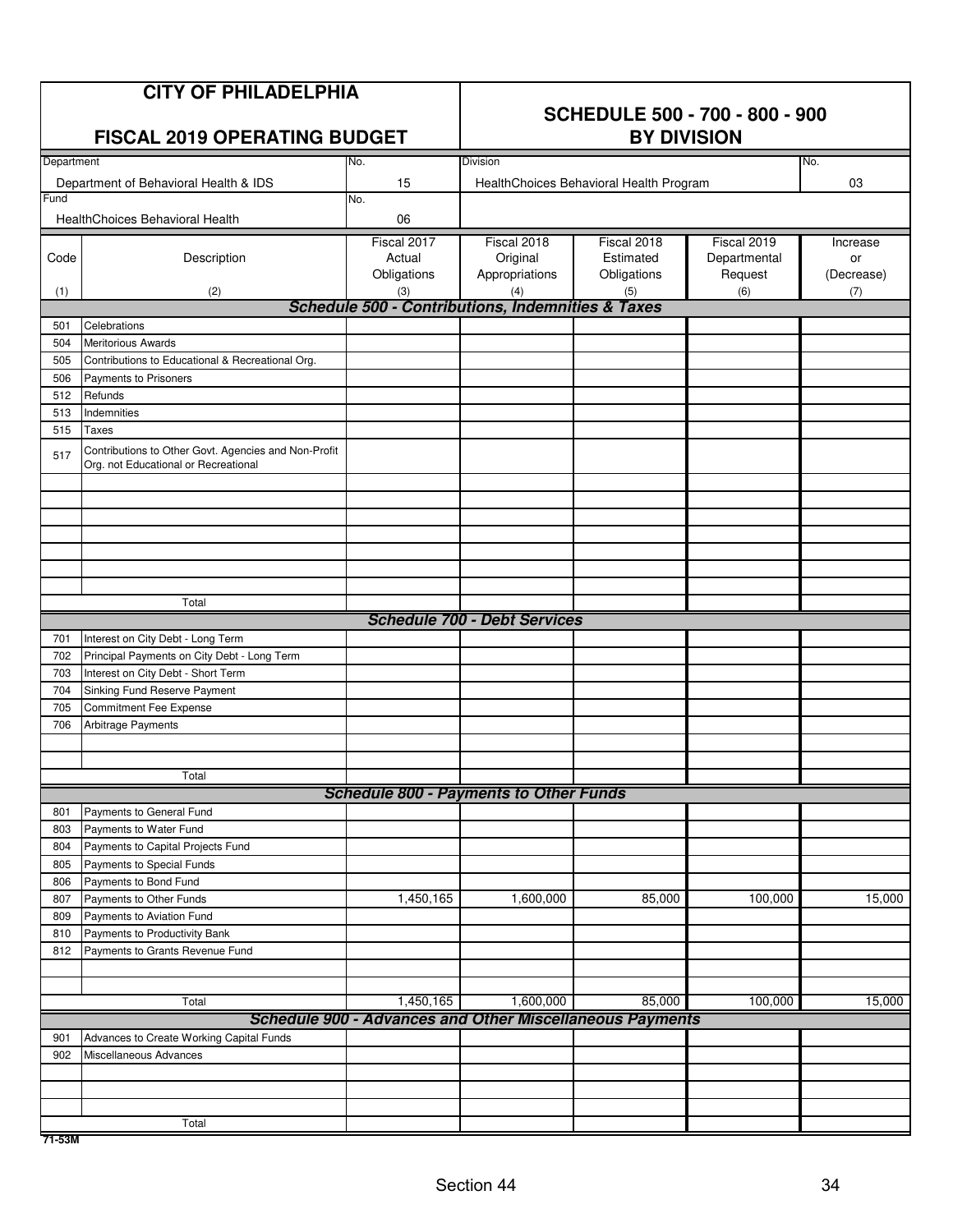|              | <b>CITY OF PHILADELPHIA</b><br><b>FISCAL 2019 OPERATING BUDGET</b> |                      |                    |                      | <b>SUPPORTING DETAIL:</b><br><b>PROFESSIONAL SERVICES AND</b><br>CARE OF INDIVIDUALS, BY PROGRAM |                                                     |                   |  |  |
|--------------|--------------------------------------------------------------------|----------------------|--------------------|----------------------|--------------------------------------------------------------------------------------------------|-----------------------------------------------------|-------------------|--|--|
| Department   |                                                                    |                      | No.                | Program              |                                                                                                  |                                                     | No.               |  |  |
|              | Department of Behavioral Health & IDS                              |                      | 15                 |                      | HealthChoices Behavioral Health Program                                                          |                                                     | 03                |  |  |
| Fund         | Health Choices Behavioral Health                                   |                      | No.<br>06          |                      |                                                                                                  |                                                     |                   |  |  |
|              |                                                                    |                      | Fiscal 2017        | Fiscal 2018          | Fiscal 2018                                                                                      | Fiscal 2019                                         | Increase          |  |  |
|              |                                                                    |                      | Actual             | Original             | Estimated                                                                                        | Department                                          | or                |  |  |
| Class<br>(1) | Description<br>(2)                                                 |                      | Obligations<br>(3) | Appropriation<br>(4) | Obligations<br>(5)                                                                               | Request<br>(6)                                      | (Decrease)<br>(7) |  |  |
| 250s         | Professional Services (250-254, 257-259)                           |                      | 959,292,295        | 1,298,350,000        | 1,197,348,336                                                                                    | 1,297,761,664                                       | 100,413,328       |  |  |
| 290          | Payments for Care of Individuals                                   |                      |                    |                      |                                                                                                  |                                                     |                   |  |  |
| Minor        | Name of Contractor                                                 | Fiscal 2017          | Fiscal 2018        | Fiscal 2018          | Fiscal 2019                                                                                      | Describe purpose or scope of                        |                   |  |  |
| Object       | or Provider                                                        | Actual               | Original           | Estimated            | Department                                                                                       | service provided. Include, if                       |                   |  |  |
| Code         |                                                                    | Obligations          | Appropriation      | Obligations          | Request                                                                                          | applicable, unit cost of service.                   |                   |  |  |
|              | Reinvestment                                                       |                      |                    |                      |                                                                                                  |                                                     |                   |  |  |
| 250          | African Cultural Alliance of North America                         | 50,000               |                    | 37,500               |                                                                                                  | <b>Prevention Service Coalition</b>                 |                   |  |  |
| 250<br>250   | Bethseda Project, Inc.<br>Council of Southeast Pennsylvania, The   | 170,341<br>434,987   | 450,000            | 166,000<br>550,000   |                                                                                                  | <b>Homeless Services</b><br>550,000 Recovery Center |                   |  |  |
| 250          | Northeast Treatment Centers, Inc.                                  | 700,000              | 700,000            | 700,000              |                                                                                                  | 700,000 FIR-Methadone/Curfew                        |                   |  |  |
| 250          | Philadelphia Mental Health Care Corporation                        | 100                  | 500,000            |                      |                                                                                                  | Addiction Services for the Uninsured                |                   |  |  |
| 250          | Philadelphia Redevelopment Authority                               | 470,000              |                    |                      |                                                                                                  | <b>Supportive Housing Services</b>                  |                   |  |  |
| 250          | Project Home                                                       | 75,000               |                    | 62,500               |                                                                                                  | Prevention Service Coalition                        |                   |  |  |
| 250          | Public Health Management Corporation                               | 3,282,166            | 2,000,000          | 1,804,000            | 1,804,000                                                                                        | Forensic Intensive Recovery Svcs                    |                   |  |  |
| 250          | <b>Reese Street Community Center</b>                               | 75,000               |                    | 62,500               |                                                                                                  | <b>Prevention Service Coalition</b>                 |                   |  |  |
| 250          | Resources for Human Development                                    | 75,000               |                    |                      |                                                                                                  | <b>Prevention Service Coalition</b>                 |                   |  |  |
| 250          | Socio Emotional Learning Family, Inc.                              | 168,892              |                    |                      |                                                                                                  | <b>Homeless Services</b>                            |                   |  |  |
| 250          | Thomas Jefferson University Hospital                               | 175,000              |                    | 144,102              |                                                                                                  | 144,102 Narcotic Addiction Rehabilitation           |                   |  |  |
| 250          | Urban Affairs Coalition                                            | 524,612              |                    | 663,999              | 663,999                                                                                          | <b>Homeless Services</b>                            |                   |  |  |
| 254          | Achara Consulting, Inc.                                            | 160,000              | 200,000            |                      |                                                                                                  | Planning                                            |                   |  |  |
| 254          | Bethanna                                                           |                      |                    | 271,773              |                                                                                                  | Children's Crisis Response Center                   |                   |  |  |
| 254<br>254   | Community Behavioral Health<br><b>Drexel University Hospital</b>   | 3,633,969<br>600,000 | 2,900,000          | 3,200,000<br>600,000 | 3,200,000                                                                                        | Cognitive Therapy/EBP<br><b>Healing Hurt People</b> |                   |  |  |
| 254          | Elwyn, Inc.                                                        |                      |                    | 239,336              |                                                                                                  | Children's Crisis Response Center                   |                   |  |  |
| 254          | Horizon House, Inc.                                                | 116,599              | 150,000            |                      |                                                                                                  | Homeless - Outreach Housing                         |                   |  |  |
| 254          | Mental Health Association of Southeastern PA                       | 125,384              |                    |                      |                                                                                                  | Wrap Training                                       |                   |  |  |
| 254          | Mental Health Partnerships                                         |                      |                    | 125,384              |                                                                                                  | 125,384 Wrap Program                                |                   |  |  |
| 254          | Pathways to Housing                                                | 250,000              | 250,000            |                      |                                                                                                  | Mental Health Housing First                         |                   |  |  |
| 254          | Paul Poplawski, Ph. D.                                             | 40,000               |                    |                      |                                                                                                  | <b>Community Awareness</b>                          |                   |  |  |
| 254          | People Acting to Help, Inc.                                        |                      |                    | 242,661              |                                                                                                  | Children's Crisis Response Center                   |                   |  |  |
| 254          | Phila Mental Health Care Corporation (PHMCC)                       | 326,126              |                    | 8,165,598            |                                                                                                  | 736,000 Housing Program/Subsidies                   |                   |  |  |
| 254          | Project Home                                                       | 150,000              |                    | 150,000              |                                                                                                  | Homeless - Outreach Housing                         |                   |  |  |
| 254          | Resources for Human Development, Inc.                              | 193,989              | 100,000            | 62,500               |                                                                                                  | <b>Family Support Homeless</b>                      |                   |  |  |
|              | Sub-Total                                                          | 11,797,165           | 7,250,000          | 17,247,853           | 7,923,485                                                                                        |                                                     |                   |  |  |
| 250          | Administration<br>Horizon House, Inc.                              | 199,100              | 199,100            | 199,100              |                                                                                                  | 199,100 Navigation Svcs - OHS                       |                   |  |  |
| 252          | Mitchell & Titus, LLP                                              | 150,000              | 150,000            | 150,000              |                                                                                                  | 150,000 Annual Audit of Program                     |                   |  |  |
| 250          | Performance Plus International                                     | 57,838               | 60,000             | 57,838               |                                                                                                  | 57,838 Leadership Program                           |                   |  |  |
| 254          | Community Behavioral Health                                        | 940,000,000          | 1,283,335,708      | 1,172,973,075        | 1,282,710,771                                                                                    | Behavioral Health Managed Care                      |                   |  |  |
| 254          | Consumer Satisfaction Team, Inc.                                   | 2,207,985            | 2,207,984          | 2,207,984            |                                                                                                  | 2,207,984 Consumer Supports BHS                     |                   |  |  |
| 254          | Mental Health Partnerships                                         | 246,224              | 246,224            | 246,224              |                                                                                                  | 246,224 Consumer Supports BHS                       |                   |  |  |
| 254          | Pathways to Housing                                                | 219,363              | 219,363            | 219,363              | 219,363                                                                                          | <b>Consumer Supports BHS</b>                        |                   |  |  |
| 254          | Philadelphia Mental Health Care Corporation                        | 4,366,813            | 4,633,813          | 4,046,899            | 4,046,899                                                                                        | Consumer Supports BHS                               |                   |  |  |
|              | 254 Public Health Management Corporation                           | 47,808               | 47,808             |                      |                                                                                                  | Consumer Supports BHS                               |                   |  |  |
|              | Sub-Total                                                          | 947,495,131          | 1,291,100,000      | 1,180,100,483        | 1,289,838,179                                                                                    |                                                     |                   |  |  |
|              | <b>TOAL - PROFESSIONAL SERVICES</b>                                | 959,292,296          | 1,298,350,000      | 1,197,348,336        | 1,297,761,664                                                                                    |                                                     |                   |  |  |
| 71-53N       |                                                                    |                      |                    |                      |                                                                                                  |                                                     |                   |  |  |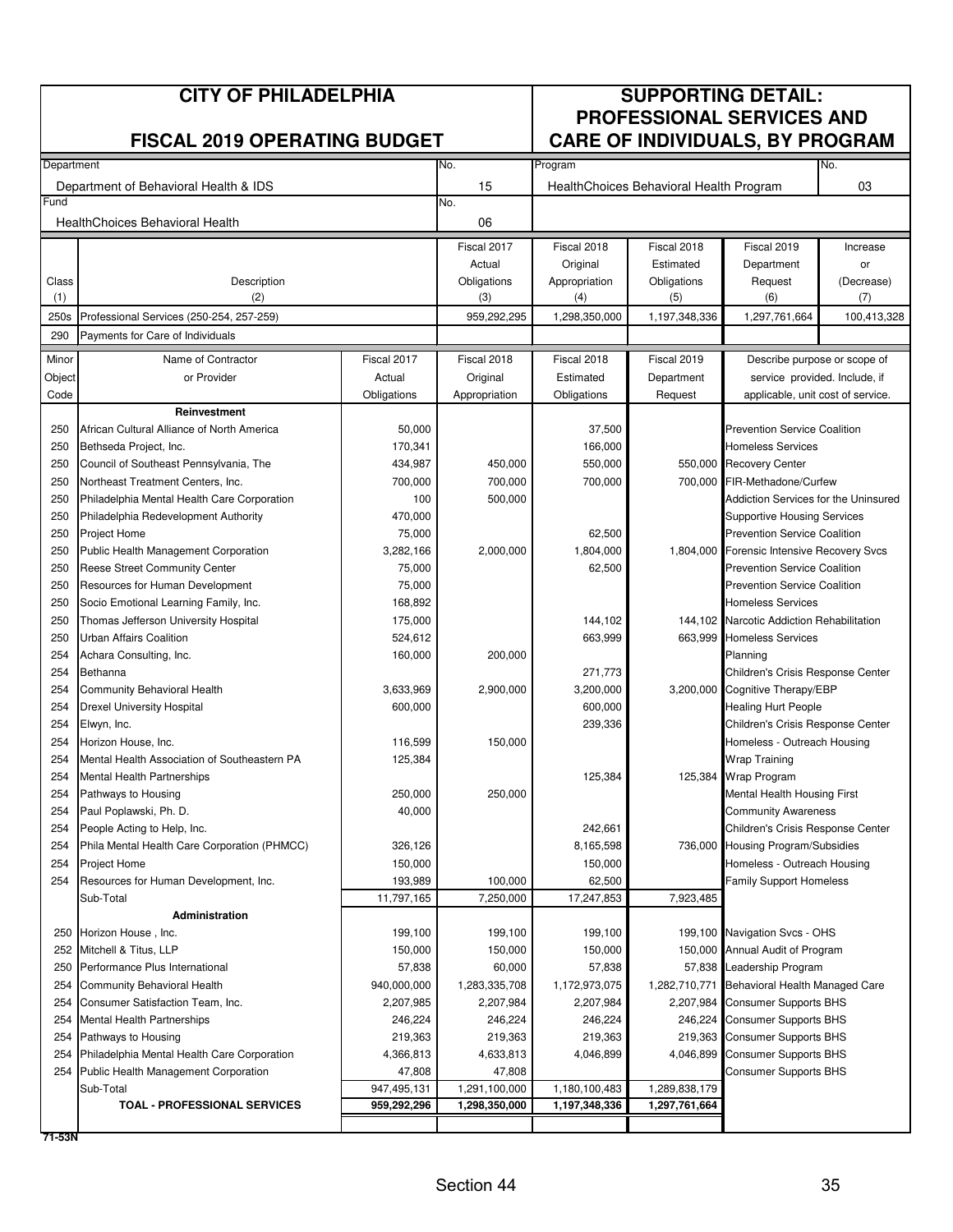|            | <b>CITY OF PHILADELPHIA</b>                                                                                                                                                                                                                                                                                                                                                                                                                                                                                                                                                                                                                                                                                                                                                                                                                                                                                                                                                      |                                               |                                  |                                     |                 |                 |
|------------|----------------------------------------------------------------------------------------------------------------------------------------------------------------------------------------------------------------------------------------------------------------------------------------------------------------------------------------------------------------------------------------------------------------------------------------------------------------------------------------------------------------------------------------------------------------------------------------------------------------------------------------------------------------------------------------------------------------------------------------------------------------------------------------------------------------------------------------------------------------------------------------------------------------------------------------------------------------------------------|-----------------------------------------------|----------------------------------|-------------------------------------|-----------------|-----------------|
|            |                                                                                                                                                                                                                                                                                                                                                                                                                                                                                                                                                                                                                                                                                                                                                                                                                                                                                                                                                                                  |                                               |                                  | <b>DIVISION SUMMARY - ALL FUNDS</b> |                 |                 |
|            | <b>FISCAL 2019 OPERATING BUDGET</b>                                                                                                                                                                                                                                                                                                                                                                                                                                                                                                                                                                                                                                                                                                                                                                                                                                                                                                                                              |                                               |                                  |                                     |                 |                 |
| Department |                                                                                                                                                                                                                                                                                                                                                                                                                                                                                                                                                                                                                                                                                                                                                                                                                                                                                                                                                                                  | No.                                           | Division                         |                                     |                 | No.             |
|            | Department of Behavioral Health & IDS                                                                                                                                                                                                                                                                                                                                                                                                                                                                                                                                                                                                                                                                                                                                                                                                                                                                                                                                            | 15                                            | Intellectual disAbility Services |                                     |                 | 04              |
|            |                                                                                                                                                                                                                                                                                                                                                                                                                                                                                                                                                                                                                                                                                                                                                                                                                                                                                                                                                                                  |                                               | <b>Major Objectives</b>          |                                     |                 |                 |
|            |                                                                                                                                                                                                                                                                                                                                                                                                                                                                                                                                                                                                                                                                                                                                                                                                                                                                                                                                                                                  |                                               |                                  |                                     |                 |                 |
|            | The major objective of the Intellectual disAbility Services Division is to ensure the availability of state-mandated intellectual disability and early intervention<br>services to residents of Philadelphia. Services include but are not limited to community residential, community-based, case-management, vocational,<br>supports coordination, employment, respite, and transportation services aimed at providing supportive environments for both consumers and their families.<br>The Intellectual disAbility Services Division strives to collaborate with other service systems in both program-development and service-delivery efforts,<br>especially when the consumer is receiving care from more than one service system. Additionally, the Intellectual disAbility Services Division strives to foster<br>community understanding and acceptance of individuals with disabilities in order to improve opportunities for community-based services for consumers. |                                               |                                  |                                     |                 |                 |
|            |                                                                                                                                                                                                                                                                                                                                                                                                                                                                                                                                                                                                                                                                                                                                                                                                                                                                                                                                                                                  |                                               | <b>Summary by Class</b>          |                                     |                 |                 |
|            |                                                                                                                                                                                                                                                                                                                                                                                                                                                                                                                                                                                                                                                                                                                                                                                                                                                                                                                                                                                  | Fiscal 2017                                   | Fiscal 2018                      | Fiscal 2018                         | Fiscal 2019     | Increase        |
| Class      | Description                                                                                                                                                                                                                                                                                                                                                                                                                                                                                                                                                                                                                                                                                                                                                                                                                                                                                                                                                                      | Actual                                        | Original                         | Estimated                           | Proposed        | or              |
|            |                                                                                                                                                                                                                                                                                                                                                                                                                                                                                                                                                                                                                                                                                                                                                                                                                                                                                                                                                                                  | Obligations                                   | Appropriations                   | Obligations                         | <b>Budget</b>   | (Decrease)      |
| (1)        | (2)                                                                                                                                                                                                                                                                                                                                                                                                                                                                                                                                                                                                                                                                                                                                                                                                                                                                                                                                                                              | (3)                                           | (4)                              | (5)                                 | (6)             | (7)             |
| 100        | <b>Employee Compensation</b>                                                                                                                                                                                                                                                                                                                                                                                                                                                                                                                                                                                                                                                                                                                                                                                                                                                                                                                                                     |                                               |                                  |                                     |                 |                 |
| a)         | <b>Personal Services</b>                                                                                                                                                                                                                                                                                                                                                                                                                                                                                                                                                                                                                                                                                                                                                                                                                                                                                                                                                         | 5,224,047                                     | 5,280,892                        | 5,280,874                           | 5,465,624       | 184,750         |
| b)         | <b>Employee Benefits</b>                                                                                                                                                                                                                                                                                                                                                                                                                                                                                                                                                                                                                                                                                                                                                                                                                                                                                                                                                         | 2,296,731                                     | 2,374,649                        | 2,374,649                           | 2,440,687       | 66,038          |
| 200        | <b>Purchase of Services</b>                                                                                                                                                                                                                                                                                                                                                                                                                                                                                                                                                                                                                                                                                                                                                                                                                                                                                                                                                      | 45,398,056                                    | 56,440,508                       | 50,955,168                          | 56,210,508      | 5,255,340       |
| 300        | <b>Materials and Supplies</b>                                                                                                                                                                                                                                                                                                                                                                                                                                                                                                                                                                                                                                                                                                                                                                                                                                                                                                                                                    | 29,774                                        | 57,500                           | 61,250                              | 57,500          | (3,750)         |
| 400        | Equipment                                                                                                                                                                                                                                                                                                                                                                                                                                                                                                                                                                                                                                                                                                                                                                                                                                                                                                                                                                        | 121,924                                       | 7,500                            | 3,750                               | 7,500           | 3,750           |
| 500        | Contributions, Indemnities and Taxes                                                                                                                                                                                                                                                                                                                                                                                                                                                                                                                                                                                                                                                                                                                                                                                                                                                                                                                                             |                                               |                                  |                                     |                 |                 |
| 700        | Debt Service                                                                                                                                                                                                                                                                                                                                                                                                                                                                                                                                                                                                                                                                                                                                                                                                                                                                                                                                                                     |                                               |                                  |                                     |                 |                 |
| 800        | Payments to Other Funds                                                                                                                                                                                                                                                                                                                                                                                                                                                                                                                                                                                                                                                                                                                                                                                                                                                                                                                                                          | 24,633                                        | 24,778                           | 24,778                              | 25,691          | 913             |
| 900        | Advances and Misc. Payments                                                                                                                                                                                                                                                                                                                                                                                                                                                                                                                                                                                                                                                                                                                                                                                                                                                                                                                                                      |                                               |                                  |                                     |                 |                 |
|            | Total                                                                                                                                                                                                                                                                                                                                                                                                                                                                                                                                                                                                                                                                                                                                                                                                                                                                                                                                                                            | 53,095,165                                    | 64,185,827                       | 58,700,469                          | 64,207,510      | 5,507,041       |
|            |                                                                                                                                                                                                                                                                                                                                                                                                                                                                                                                                                                                                                                                                                                                                                                                                                                                                                                                                                                                  |                                               | <b>Summary by Fund</b>           |                                     |                 |                 |
|            |                                                                                                                                                                                                                                                                                                                                                                                                                                                                                                                                                                                                                                                                                                                                                                                                                                                                                                                                                                                  | Fiscal 2017                                   | Fiscal 2018                      | Fiscal 2018                         | Fiscal 2019     | Increase        |
| Fund       | Fund                                                                                                                                                                                                                                                                                                                                                                                                                                                                                                                                                                                                                                                                                                                                                                                                                                                                                                                                                                             | Actual                                        | Original                         | Estimated                           | Proposed        | or              |
| No.        |                                                                                                                                                                                                                                                                                                                                                                                                                                                                                                                                                                                                                                                                                                                                                                                                                                                                                                                                                                                  | Obligations                                   | Appropriations                   | Obligations                         | <b>Budget</b>   | (Decrease)      |
| (1)        | (2)                                                                                                                                                                                                                                                                                                                                                                                                                                                                                                                                                                                                                                                                                                                                                                                                                                                                                                                                                                              | (3)                                           | (4)                              | (5)                                 | (6)             | (7)             |
| 01<br>08   | General<br><b>Grants Revenue</b>                                                                                                                                                                                                                                                                                                                                                                                                                                                                                                                                                                                                                                                                                                                                                                                                                                                                                                                                                 | 4,645,557                                     | 6,265,881                        | 6,265,863                           | 6,267,843       | 1,980           |
|            |                                                                                                                                                                                                                                                                                                                                                                                                                                                                                                                                                                                                                                                                                                                                                                                                                                                                                                                                                                                  | 48,449,608                                    | 57,919,946                       | 52,434,606                          | 57,939,667      | 5,505,061       |
|            |                                                                                                                                                                                                                                                                                                                                                                                                                                                                                                                                                                                                                                                                                                                                                                                                                                                                                                                                                                                  |                                               |                                  |                                     |                 |                 |
|            |                                                                                                                                                                                                                                                                                                                                                                                                                                                                                                                                                                                                                                                                                                                                                                                                                                                                                                                                                                                  |                                               |                                  |                                     |                 |                 |
|            |                                                                                                                                                                                                                                                                                                                                                                                                                                                                                                                                                                                                                                                                                                                                                                                                                                                                                                                                                                                  |                                               |                                  |                                     |                 |                 |
|            | Total                                                                                                                                                                                                                                                                                                                                                                                                                                                                                                                                                                                                                                                                                                                                                                                                                                                                                                                                                                            | 53,095,165                                    | 64,185,827                       | 58,700,469                          | 64,207,510      | 5,507,041       |
|            |                                                                                                                                                                                                                                                                                                                                                                                                                                                                                                                                                                                                                                                                                                                                                                                                                                                                                                                                                                                  | <b>Summary of Full Time Positions by Fund</b> |                                  |                                     |                 |                 |
| Fund       |                                                                                                                                                                                                                                                                                                                                                                                                                                                                                                                                                                                                                                                                                                                                                                                                                                                                                                                                                                                  | Actual                                        | Fiscal 2018                      | Increment                           | Fiscal 2019     | Inc.            |
| No.        | Fund                                                                                                                                                                                                                                                                                                                                                                                                                                                                                                                                                                                                                                                                                                                                                                                                                                                                                                                                                                             | Positions                                     | Budgeted                         | Run                                 | <b>Budgeted</b> | (Dec.)          |
|            |                                                                                                                                                                                                                                                                                                                                                                                                                                                                                                                                                                                                                                                                                                                                                                                                                                                                                                                                                                                  | 6/30/17                                       | Positions                        | 11/26/17                            | Positions       | (Col. 6 less 4) |
| (1)        | (2)                                                                                                                                                                                                                                                                                                                                                                                                                                                                                                                                                                                                                                                                                                                                                                                                                                                                                                                                                                              | (3)                                           | (4)                              | (5)                                 | (6)             | (7)             |
| 01         | General                                                                                                                                                                                                                                                                                                                                                                                                                                                                                                                                                                                                                                                                                                                                                                                                                                                                                                                                                                          | 5                                             | 5                                | 5                                   | 5               |                 |
| 08         | <b>Grants Revenue</b>                                                                                                                                                                                                                                                                                                                                                                                                                                                                                                                                                                                                                                                                                                                                                                                                                                                                                                                                                            | 78                                            | 77                               | 74                                  | 82              | 5               |
|            |                                                                                                                                                                                                                                                                                                                                                                                                                                                                                                                                                                                                                                                                                                                                                                                                                                                                                                                                                                                  |                                               |                                  |                                     |                 |                 |
|            |                                                                                                                                                                                                                                                                                                                                                                                                                                                                                                                                                                                                                                                                                                                                                                                                                                                                                                                                                                                  |                                               |                                  |                                     |                 |                 |
|            |                                                                                                                                                                                                                                                                                                                                                                                                                                                                                                                                                                                                                                                                                                                                                                                                                                                                                                                                                                                  |                                               |                                  |                                     |                 |                 |
|            |                                                                                                                                                                                                                                                                                                                                                                                                                                                                                                                                                                                                                                                                                                                                                                                                                                                                                                                                                                                  |                                               |                                  |                                     |                 |                 |
|            | <b>Total Full Time</b>                                                                                                                                                                                                                                                                                                                                                                                                                                                                                                                                                                                                                                                                                                                                                                                                                                                                                                                                                           | 83                                            | 82                               | 79                                  | 87              | 5 <sup>5</sup>  |
|            |                                                                                                                                                                                                                                                                                                                                                                                                                                                                                                                                                                                                                                                                                                                                                                                                                                                                                                                                                                                  |                                               |                                  |                                     |                 |                 |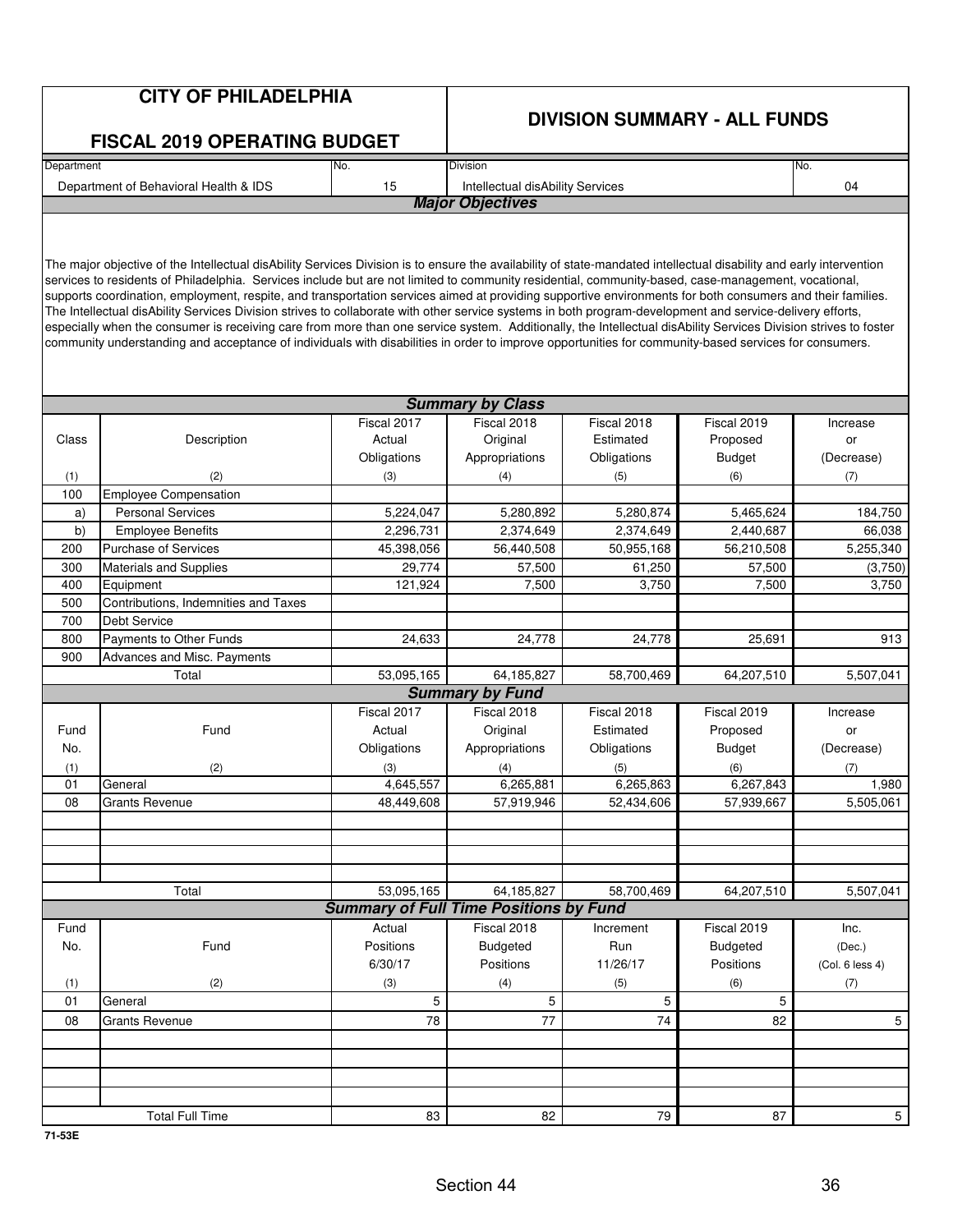|             | <b>CITY OF PHILADELPHIA</b><br><b>FISCAL 2019 OPERATING BUDGET</b>                                                                                                                                                                                                                                                                                                                                                                                                                                                                                                                                                                                                                                                                                                                                                                                                                                                                                      |                                       | <b>DIVISION SUMMARY</b>                            |                                            |                                                    |                                                     |  |  |  |  |
|-------------|---------------------------------------------------------------------------------------------------------------------------------------------------------------------------------------------------------------------------------------------------------------------------------------------------------------------------------------------------------------------------------------------------------------------------------------------------------------------------------------------------------------------------------------------------------------------------------------------------------------------------------------------------------------------------------------------------------------------------------------------------------------------------------------------------------------------------------------------------------------------------------------------------------------------------------------------------------|---------------------------------------|----------------------------------------------------|--------------------------------------------|----------------------------------------------------|-----------------------------------------------------|--|--|--|--|
| Department  |                                                                                                                                                                                                                                                                                                                                                                                                                                                                                                                                                                                                                                                                                                                                                                                                                                                                                                                                                         | No.                                   | <b>Division</b><br>No.                             |                                            |                                                    |                                                     |  |  |  |  |
|             | Department of Behavioral Health & IDS                                                                                                                                                                                                                                                                                                                                                                                                                                                                                                                                                                                                                                                                                                                                                                                                                                                                                                                   | 15                                    | Intellectual disAbility Services                   |                                            |                                                    | 04                                                  |  |  |  |  |
| Fund        |                                                                                                                                                                                                                                                                                                                                                                                                                                                                                                                                                                                                                                                                                                                                                                                                                                                                                                                                                         | No.                                   |                                                    |                                            |                                                    |                                                     |  |  |  |  |
| General     |                                                                                                                                                                                                                                                                                                                                                                                                                                                                                                                                                                                                                                                                                                                                                                                                                                                                                                                                                         | 01                                    | <b>Major Objectives</b>                            |                                            |                                                    |                                                     |  |  |  |  |
|             | The major objective of the Intellectual disAbility Services (IDS) Division is to ensure the availability of state-mandated intellectual disability and early<br>intervention services to residents of Philadelphia. Services include but are not limited to community residential, community-based, case-management,<br>vocational, supports coordination, employment, respite, and transportation services aimed at providing supportive environments for both consumers and<br>their families. The IDS Division strives to collaborate with other service systems in both program-development and service-delivery efforts, especially when<br>the consumer is receiving care from more than one service system. Additionally, the IDS Division strives to foster community understanding and<br>acceptance of individuals with disabilities in order to improve opportunities for community-based services for consumers.<br><b>Summary by Class</b> |                                       |                                                    |                                            |                                                    |                                                     |  |  |  |  |
|             |                                                                                                                                                                                                                                                                                                                                                                                                                                                                                                                                                                                                                                                                                                                                                                                                                                                                                                                                                         |                                       |                                                    |                                            |                                                    |                                                     |  |  |  |  |
| Class       | Description                                                                                                                                                                                                                                                                                                                                                                                                                                                                                                                                                                                                                                                                                                                                                                                                                                                                                                                                             | Fiscal 2017<br>Actual                 | Fiscal 2018<br>Original                            | Fiscal 2018<br>Estimated                   | Fiscal 2019<br>Proposed                            | Increase<br>or                                      |  |  |  |  |
|             |                                                                                                                                                                                                                                                                                                                                                                                                                                                                                                                                                                                                                                                                                                                                                                                                                                                                                                                                                         | Obligations                           | Appropriations                                     | Obligations                                | <b>Budget</b>                                      | (Decrease)                                          |  |  |  |  |
| (1)         | (2)                                                                                                                                                                                                                                                                                                                                                                                                                                                                                                                                                                                                                                                                                                                                                                                                                                                                                                                                                     | (3)                                   | (4)                                                | (5)                                        | (6)                                                | (7)                                                 |  |  |  |  |
| 100         | <b>Employee Compensation</b>                                                                                                                                                                                                                                                                                                                                                                                                                                                                                                                                                                                                                                                                                                                                                                                                                                                                                                                            |                                       |                                                    |                                            |                                                    |                                                     |  |  |  |  |
| a)          | <b>Personal Services</b>                                                                                                                                                                                                                                                                                                                                                                                                                                                                                                                                                                                                                                                                                                                                                                                                                                                                                                                                | 297,385                               | 325,373                                            | 325,355                                    | 327,335                                            | 1,980                                               |  |  |  |  |
| b)          | <b>Employee Benefits</b>                                                                                                                                                                                                                                                                                                                                                                                                                                                                                                                                                                                                                                                                                                                                                                                                                                                                                                                                |                                       |                                                    |                                            |                                                    |                                                     |  |  |  |  |
| 200         | <b>Purchase of Services</b>                                                                                                                                                                                                                                                                                                                                                                                                                                                                                                                                                                                                                                                                                                                                                                                                                                                                                                                             | 4,348,172                             | 5,940,508                                          | 5,940,508                                  | 5,940,508                                          |                                                     |  |  |  |  |
| 300         | Materials and Supplies                                                                                                                                                                                                                                                                                                                                                                                                                                                                                                                                                                                                                                                                                                                                                                                                                                                                                                                                  |                                       |                                                    |                                            |                                                    |                                                     |  |  |  |  |
| 400         | Equipment                                                                                                                                                                                                                                                                                                                                                                                                                                                                                                                                                                                                                                                                                                                                                                                                                                                                                                                                               |                                       |                                                    |                                            |                                                    |                                                     |  |  |  |  |
| 500         | Contributions, Indemnities and Taxes                                                                                                                                                                                                                                                                                                                                                                                                                                                                                                                                                                                                                                                                                                                                                                                                                                                                                                                    |                                       |                                                    |                                            |                                                    |                                                     |  |  |  |  |
| 700         | Debt Service                                                                                                                                                                                                                                                                                                                                                                                                                                                                                                                                                                                                                                                                                                                                                                                                                                                                                                                                            |                                       |                                                    |                                            |                                                    |                                                     |  |  |  |  |
| 800         | Payments to Other Funds                                                                                                                                                                                                                                                                                                                                                                                                                                                                                                                                                                                                                                                                                                                                                                                                                                                                                                                                 |                                       |                                                    |                                            |                                                    |                                                     |  |  |  |  |
| 900         | Advances and Misc. Payments                                                                                                                                                                                                                                                                                                                                                                                                                                                                                                                                                                                                                                                                                                                                                                                                                                                                                                                             |                                       |                                                    |                                            |                                                    |                                                     |  |  |  |  |
|             | Total                                                                                                                                                                                                                                                                                                                                                                                                                                                                                                                                                                                                                                                                                                                                                                                                                                                                                                                                                   | 4,645,557                             | 6,265,881                                          | 6,265,863                                  | 6,267,843                                          | 1,980                                               |  |  |  |  |
|             |                                                                                                                                                                                                                                                                                                                                                                                                                                                                                                                                                                                                                                                                                                                                                                                                                                                                                                                                                         |                                       | <b>Summary of Positions</b>                        |                                            |                                                    |                                                     |  |  |  |  |
| Code<br>(1) | Category<br>(2)                                                                                                                                                                                                                                                                                                                                                                                                                                                                                                                                                                                                                                                                                                                                                                                                                                                                                                                                         | Actual<br>Positions<br>6/30/17<br>(3) | Fiscal 2018<br><b>Budgeted</b><br>Positions<br>(4) | Increment<br><b>Run</b><br>11/26/17<br>(5) | Fiscal 2019<br><b>Budgeted</b><br>Positions<br>(6) | Increase<br>(Decrease)<br>Col. 6 less Col. 4<br>(7) |  |  |  |  |
| 101         | Full Time - Civilian                                                                                                                                                                                                                                                                                                                                                                                                                                                                                                                                                                                                                                                                                                                                                                                                                                                                                                                                    | 5                                     | 5                                                  | 5                                          | 5                                                  |                                                     |  |  |  |  |
| 105         | Full Time - Uniform                                                                                                                                                                                                                                                                                                                                                                                                                                                                                                                                                                                                                                                                                                                                                                                                                                                                                                                                     |                                       |                                                    |                                            |                                                    |                                                     |  |  |  |  |
|             | Total                                                                                                                                                                                                                                                                                                                                                                                                                                                                                                                                                                                                                                                                                                                                                                                                                                                                                                                                                   | 5                                     | 5                                                  | 5                                          | 5                                                  |                                                     |  |  |  |  |
| 71-53F      |                                                                                                                                                                                                                                                                                                                                                                                                                                                                                                                                                                                                                                                                                                                                                                                                                                                                                                                                                         |                                       |                                                    |                                            |                                                    |                                                     |  |  |  |  |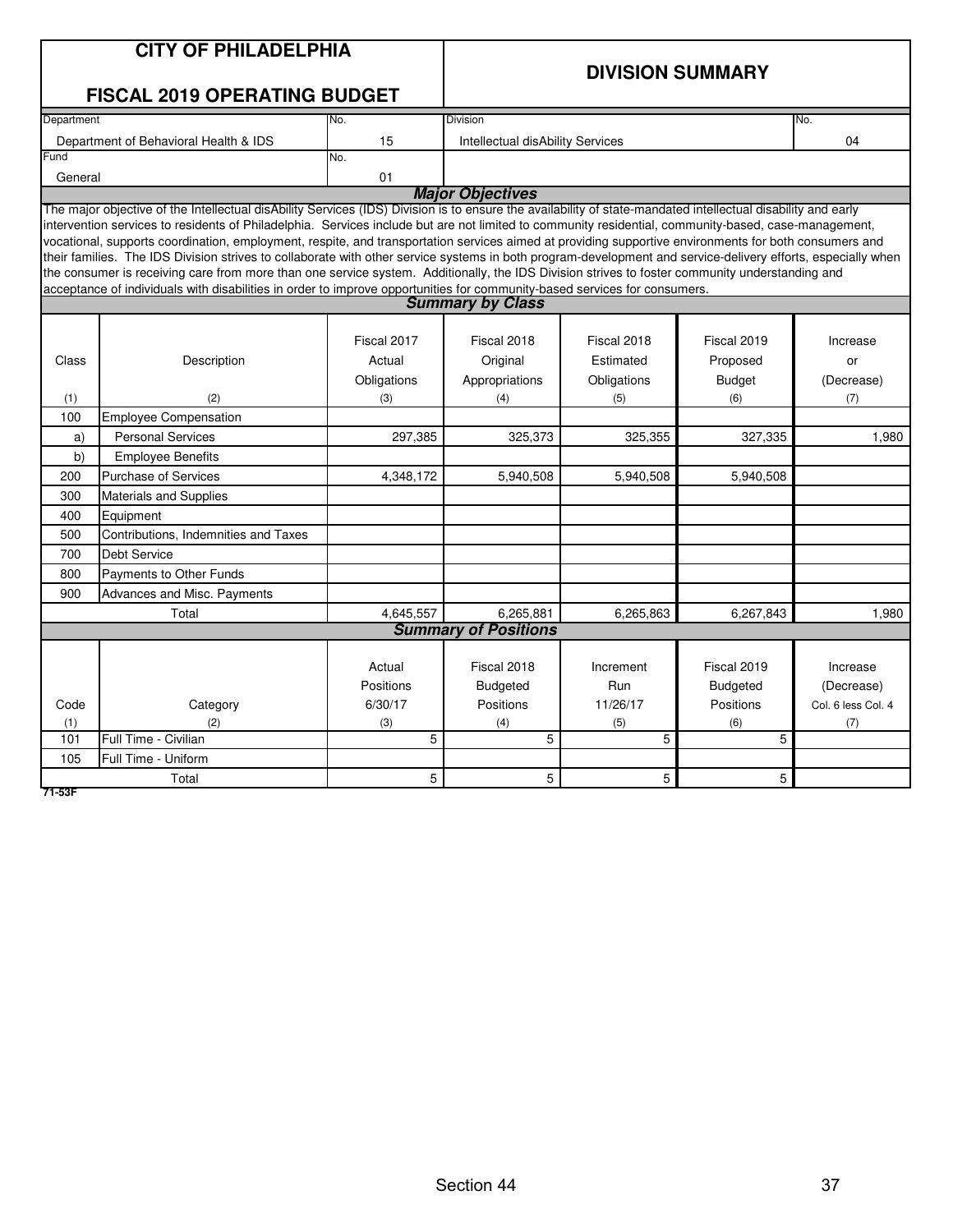|                                         |                                                                                                                                                                                                                                                                  | <b>CITY OF PHILADELPHIA</b><br><b>FISCAL 2019 OPERATING BUDGET</b> |                 |                                                                                                                | <b>SCHEDULE 100</b><br><b>LIST OF POSITIONS</b><br><b>BY DIVISION</b> |                                        |                                                              |                                         |                                                      |                  |                          |
|-----------------------------------------|------------------------------------------------------------------------------------------------------------------------------------------------------------------------------------------------------------------------------------------------------------------|--------------------------------------------------------------------|-----------------|----------------------------------------------------------------------------------------------------------------|-----------------------------------------------------------------------|----------------------------------------|--------------------------------------------------------------|-----------------------------------------|------------------------------------------------------|------------------|--------------------------|
| Department                              |                                                                                                                                                                                                                                                                  |                                                                    |                 |                                                                                                                | No.                                                                   | <b>Division</b>                        |                                                              |                                         |                                                      |                  | No.                      |
| Fund                                    |                                                                                                                                                                                                                                                                  | Department of Behavioral Health & IDS                              |                 |                                                                                                                | 15<br>No.                                                             |                                        | Intellectual disAbility Services                             |                                         |                                                      |                  | 04                       |
|                                         | General                                                                                                                                                                                                                                                          |                                                                    |                 |                                                                                                                | 01                                                                    |                                        |                                                              |                                         |                                                      |                  |                          |
|                                         |                                                                                                                                                                                                                                                                  |                                                                    |                 |                                                                                                                |                                                                       | Fiscal                                 | Fiscal                                                       |                                         | Fiscal                                               |                  | Inc.                     |
|                                         |                                                                                                                                                                                                                                                                  |                                                                    |                 |                                                                                                                | Salary                                                                | 2017                                   | 2018                                                         | Increment                               | 2019                                                 | Annual           | (Dec.)                   |
| Line<br>No.                             | Class<br>Code                                                                                                                                                                                                                                                    | Title                                                              |                 |                                                                                                                | Range<br>(in dollars)                                                 | Actual Pos.<br>6/30/17                 | Budgeted<br>Positions                                        | Run<br>11/26/17                         | Budgeted<br>Positions                                | Salary<br>7/1/18 | (Col. 8)<br>less Col. 6) |
| (1)                                     | (2)                                                                                                                                                                                                                                                              | (3)                                                                |                 |                                                                                                                | (4)                                                                   | (5)                                    | (6)                                                          | (7)                                     | (8)                                                  | (9)              | (10)                     |
| 1<br>$\overline{c}$<br>3<br>4<br>5<br>6 | 2L31 Administrative Specialist 1<br>1A03 Clerk II<br>5F73 Health Program Analysis Supervisor<br>5A63 Health Services Social Work Supervisor<br>5A62 Health Services Social Worker II<br>1A42 Word Processing Specialist II<br>Overtime - Civlian<br>Shift/Stress |                                                                    |                 | 37,764 - 48,548<br>31,890 - 34,480<br>58,456 - 75,151<br>54,941 - 70,622<br>46,079 - 59,245<br>34,420 - 37,412 | $\mathbf{1}$<br>$\mathbf{1}$<br>$\overline{c}$<br>$\overline{1}$      | 1<br>$\overline{\mathbf{c}}$<br>1<br>1 | $\mathbf{1}$<br>$\overline{\mathbf{c}}$<br>$\mathbf{1}$<br>1 | 1<br>-1<br>$\overline{\mathbf{c}}$<br>1 | 40,461<br>76,176<br>143,294<br>60,270<br>6,000<br>12 | 1<br>(1)         |                          |
|                                         |                                                                                                                                                                                                                                                                  |                                                                    |                 |                                                                                                                |                                                                       |                                        |                                                              |                                         |                                                      |                  |                          |
|                                         |                                                                                                                                                                                                                                                                  | <b>Total Gross Requirements</b><br>Plus: Earned Increment          |                 |                                                                                                                |                                                                       | 5                                      | $\sqrt{5}$                                                   | $\,$ 5 $\,$                             | $5\phantom{.0}$                                      | 326,213<br>1,122 |                          |
|                                         |                                                                                                                                                                                                                                                                  | Plus: Longevity                                                    |                 |                                                                                                                |                                                                       |                                        |                                                              |                                         |                                                      |                  |                          |
|                                         |                                                                                                                                                                                                                                                                  | Less: (Vacancy Allowance)                                          |                 |                                                                                                                |                                                                       |                                        |                                                              |                                         |                                                      |                  |                          |
|                                         |                                                                                                                                                                                                                                                                  |                                                                    |                 | <b>Total Budget Request</b>                                                                                    | <b>Summary of Personal Services</b>                                   |                                        |                                                              |                                         |                                                      | 327,335          |                          |
|                                         |                                                                                                                                                                                                                                                                  |                                                                    |                 | Fiscal 2017                                                                                                    |                                                                       | Fiscal 2018                            |                                                              |                                         | Fiscal 2019                                          | Inc. $/$ (Dec.)  | Inc. $/$ (Dec.)          |
| Line                                    |                                                                                                                                                                                                                                                                  |                                                                    | Actual          | Actual                                                                                                         | Budgeted                                                              | Estimated                              | Increment                                                    | Budgeted                                | Department                                           | in Require.      | in Bud. Pos.             |
| No.                                     |                                                                                                                                                                                                                                                                  | Category                                                           | Positions       | Obligations                                                                                                    | Positions                                                             | Obligations                            | Run                                                          | Positions                               | Request                                              | (Col. 9          | (Col. 8                  |
|                                         |                                                                                                                                                                                                                                                                  |                                                                    | 6/30/17         |                                                                                                                |                                                                       |                                        | 11/26/17                                                     |                                         |                                                      | less Col. 6)     | less Col. 5)             |
| (1)<br>1                                | Lump Sum                                                                                                                                                                                                                                                         | (2)                                                                | $(3)$           | (4)                                                                                                            | (5)                                                                   | (6)                                    | (7)                                                          | (8)                                     | (9)                                                  | (10)             | (11)                     |
| $\overline{c}$                          |                                                                                                                                                                                                                                                                  | Full Time - Civilian                                               | $5\overline{)}$ | 289,732                                                                                                        | $5\overline{)}$                                                       | 319,343                                | 5                                                            | 5                                       | 321,323                                              | 1,980            |                          |
| 3                                       |                                                                                                                                                                                                                                                                  | Full Time - Uniform                                                |                 |                                                                                                                |                                                                       |                                        |                                                              |                                         |                                                      |                  |                          |
| 4                                       |                                                                                                                                                                                                                                                                  | Bonus, Gross Adj.                                                  |                 | 2,325                                                                                                          |                                                                       |                                        |                                                              |                                         |                                                      |                  |                          |
| 5                                       |                                                                                                                                                                                                                                                                  | PT, Temp/Seas, Bd, SCG                                             |                 |                                                                                                                |                                                                       |                                        |                                                              |                                         |                                                      |                  |                          |
| 6                                       |                                                                                                                                                                                                                                                                  | Overtime - Civilian                                                |                 | 5,317                                                                                                          |                                                                       | 6,000                                  |                                                              |                                         | 6,000                                                |                  |                          |
| $\overline{7}$<br>8                     |                                                                                                                                                                                                                                                                  | Overtime - Uniform<br>Holiday Overtime - Civilian                  |                 |                                                                                                                |                                                                       |                                        |                                                              |                                         |                                                      |                  |                          |
| 9                                       |                                                                                                                                                                                                                                                                  | Unused Uniform Leave                                               |                 |                                                                                                                |                                                                       |                                        |                                                              |                                         |                                                      |                  |                          |
| 10                                      | Shift/Stress                                                                                                                                                                                                                                                     |                                                                    |                 | 11                                                                                                             |                                                                       | 12                                     |                                                              |                                         | 12                                                   |                  |                          |
| 11                                      |                                                                                                                                                                                                                                                                  | H&L, IOD, LT-Sick                                                  |                 |                                                                                                                |                                                                       |                                        |                                                              |                                         |                                                      |                  |                          |
| 12                                      |                                                                                                                                                                                                                                                                  |                                                                    |                 |                                                                                                                |                                                                       |                                        |                                                              |                                         |                                                      |                  |                          |
| 71-53J                                  |                                                                                                                                                                                                                                                                  | Total                                                              | $5\phantom{.0}$ | 297,385                                                                                                        | 5 <sup>1</sup>                                                        | 325,355                                | $\sqrt{5}$                                                   | $\,$ 5 $\,$                             | 327,335                                              | 1,980            |                          |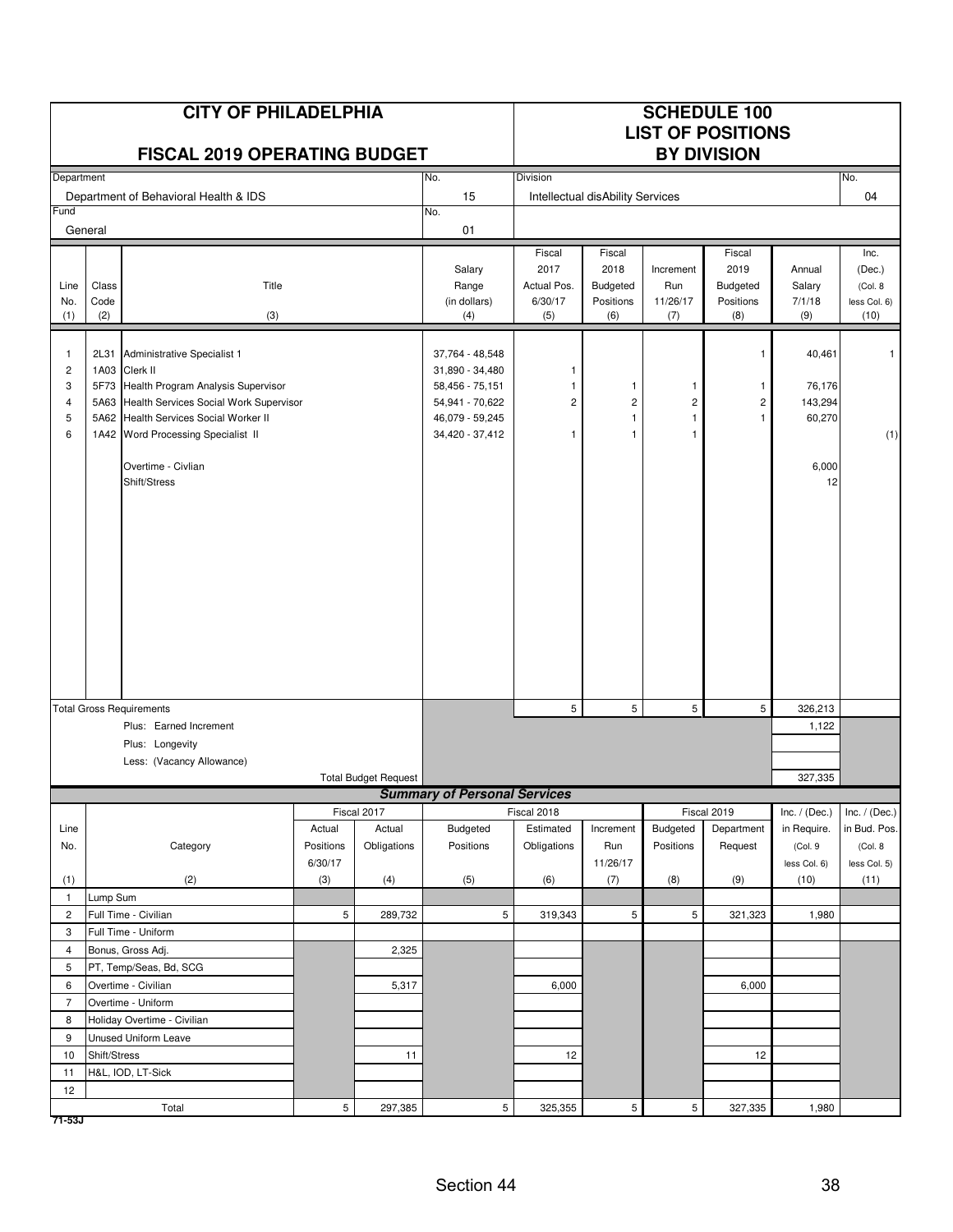|            | <b>CITY OF PHILADELPHIA</b>                                               |             | <b>SCHEDULE 200</b><br><b>PURCHASE OF SERVICES</b> |                    |              |            |  |
|------------|---------------------------------------------------------------------------|-------------|----------------------------------------------------|--------------------|--------------|------------|--|
|            | <b>FISCAL 2019 OPERATING BUDGET</b>                                       |             |                                                    | <b>BY DIVISION</b> |              |            |  |
| Department |                                                                           | No.         | Division                                           |                    |              | No.        |  |
|            | Department of Behavioral Health & IDS                                     | 15          | Intellectual disAbility Services                   |                    |              | 04         |  |
| Fund       |                                                                           | No.         |                                                    |                    |              |            |  |
| General    |                                                                           | 01          |                                                    |                    |              |            |  |
|            |                                                                           | Fiscal 2017 | Fiscal 2018                                        | Fiscal 2018        | Fiscal 2019  | Increase   |  |
| Code       | Description                                                               | Actual      | Original                                           | Estimated          | Departmental | or         |  |
|            |                                                                           | Obligations | Appropriations                                     | Obligations        | Request      | (Decrease) |  |
| (1)        | (2)                                                                       | (3)         | (4)<br><b>Schedule 200 - Purchase of Services</b>  | (5)                | (6)          | (7)        |  |
| 201        | Cleaning & Laundering                                                     |             |                                                    |                    |              |            |  |
| 202        | Janitorial Services                                                       |             |                                                    |                    |              |            |  |
| 205        | Refuse, Garbage, Silt and Sludge Removal                                  |             |                                                    |                    |              |            |  |
| 209        | Telephone & Communication                                                 |             |                                                    |                    |              |            |  |
| 210        | Postal Services                                                           |             |                                                    |                    |              |            |  |
| 211        | Transportation                                                            |             |                                                    |                    |              |            |  |
| 215        | Licenses, Permits & Inspection Charges                                    |             |                                                    |                    |              |            |  |
| 216        | Commercial off the Shelf Software Licenses                                |             |                                                    |                    |              |            |  |
| 220        | <b>Electric Current</b>                                                   |             |                                                    |                    |              |            |  |
| 221        | <b>Gas Services</b>                                                       |             |                                                    |                    |              |            |  |
| 222        | Steam for Heating                                                         |             |                                                    |                    |              |            |  |
| 230        | Meals (non-travel) & Official Entertaining                                |             |                                                    |                    |              |            |  |
| 231        | <b>Overtime Meals</b>                                                     |             |                                                    |                    |              |            |  |
| 240        | Advertising & Promotional Activities                                      |             |                                                    |                    |              |            |  |
| 250        | <b>Professional Services</b>                                              |             |                                                    |                    |              |            |  |
| 251        | Professional Svcs. - Information Technology                               |             |                                                    |                    |              |            |  |
| 252        | Accounting & Auditing Services                                            |             |                                                    |                    |              |            |  |
| 253        | Legal Services                                                            |             |                                                    |                    |              |            |  |
| 254        | Mental Health & Intellectual Disability Services                          | 4,348,172   | 5,940,508                                          | 5,940,508          | 5,940,508    |            |  |
| 255        | Dues                                                                      |             |                                                    |                    |              |            |  |
| 256        | Seminar & Training Sessions                                               |             |                                                    |                    |              |            |  |
| 257        | Architectural & Engineering Services                                      |             |                                                    |                    |              |            |  |
| 258        | <b>Court Reporters</b>                                                    |             |                                                    |                    |              |            |  |
| 259<br>260 | <b>Arbitration Fees</b>                                                   |             |                                                    |                    |              |            |  |
| 261        | Repair & Maintenance Charges<br>Repaving, Repairing & Resurfacing Streets |             |                                                    |                    |              |            |  |
| 262        | Demolition of Buildings                                                   |             |                                                    |                    |              |            |  |
| 264        | Abatement of Nuisances                                                    |             |                                                    |                    |              |            |  |
| 265        | Rehabilitation of Property                                                |             |                                                    |                    |              |            |  |
| 266        | Maint. & Support - Comp. Hardware & Software                              |             |                                                    |                    |              |            |  |
| 275        | Juror Fees                                                                |             |                                                    |                    |              |            |  |
| 276        | Juror Expenses                                                            |             |                                                    |                    |              |            |  |
| 277        | <b>Witness Fees</b>                                                       |             |                                                    |                    |              |            |  |
| 280        | Insurance & Official Bonds                                                |             |                                                    |                    |              |            |  |
| 282        | Lease Purchase - Computer Systems                                         |             |                                                    |                    |              |            |  |
| 283        | Lease Purchase - Vehicles                                                 |             |                                                    |                    |              |            |  |
| 284        | Ground & Building Rental                                                  |             |                                                    |                    |              |            |  |
| 285        | Rents - Other                                                             |             |                                                    |                    |              |            |  |
| 286        | Rental of Parking Spaces                                                  |             |                                                    |                    |              |            |  |
| 290        | Payments for Care of Individuals                                          |             |                                                    |                    |              |            |  |
| 295        | <b>Imprest Advances</b>                                                   |             |                                                    |                    |              |            |  |
| 298        | Payments for Burials & Graves                                             |             |                                                    |                    |              |            |  |
| 299        | Other Expenses (not otherwise classified)                                 |             |                                                    |                    |              |            |  |
|            |                                                                           |             |                                                    |                    |              |            |  |
|            |                                                                           |             |                                                    |                    |              |            |  |
|            |                                                                           |             |                                                    |                    |              |            |  |
|            | Total                                                                     | 4,348,172   | 5,940,508                                          | 5,940,508          | 5,940,508    |            |  |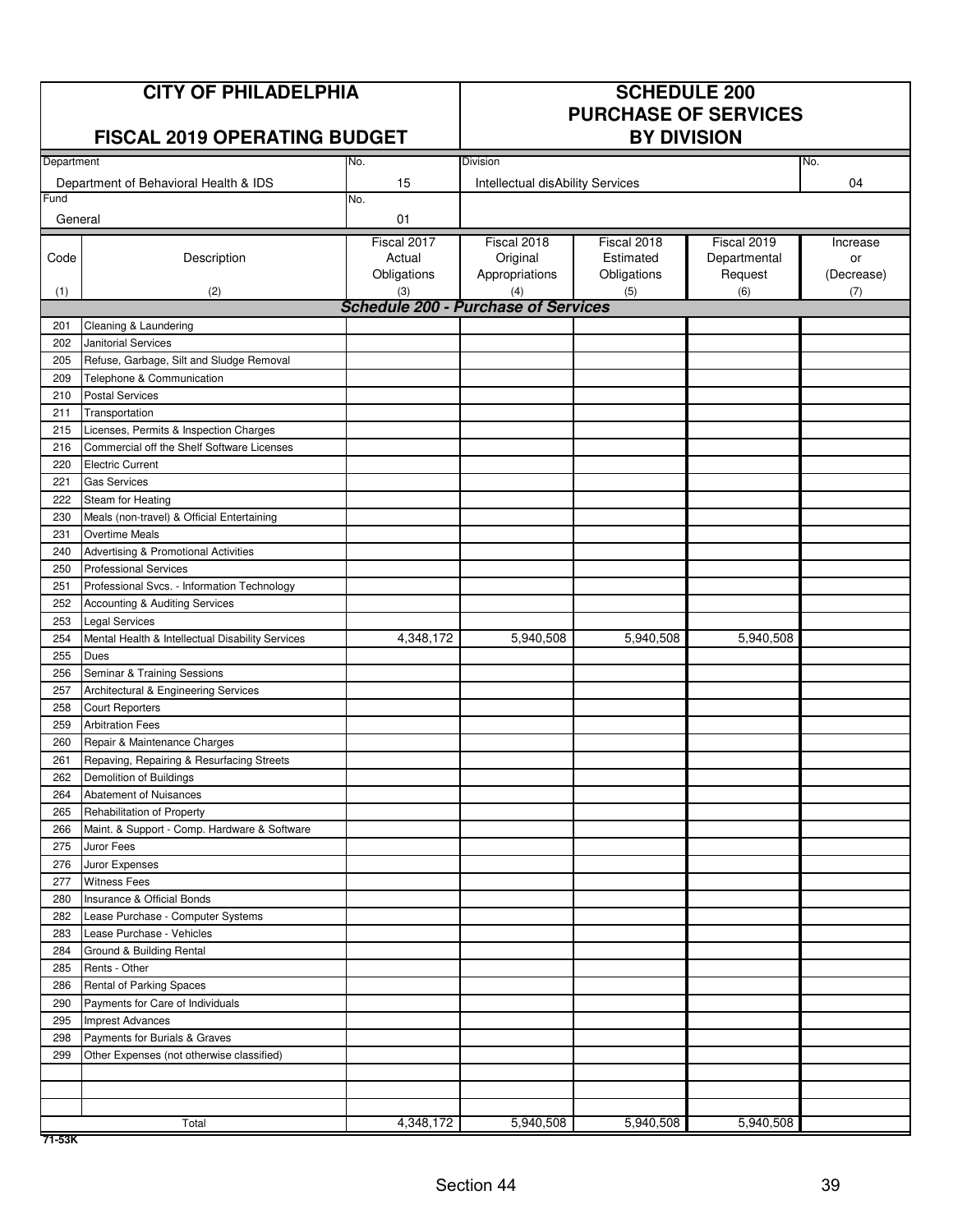|                          | <b>CITY OF PHILADELPHIA</b>                                                                                                            |                      |                      | <b>SUPPORTING DETAIL:</b><br><b>PROFESSIONAL SERVICES AND</b><br><b>CARE OF INDIVIDUALS, BY PROGRAM</b> |                                           |                                                                                                                                                    |            |  |
|--------------------------|----------------------------------------------------------------------------------------------------------------------------------------|----------------------|----------------------|---------------------------------------------------------------------------------------------------------|-------------------------------------------|----------------------------------------------------------------------------------------------------------------------------------------------------|------------|--|
|                          | <b>FISCAL 2019 OPERATING BUDGET</b>                                                                                                    |                      |                      |                                                                                                         |                                           |                                                                                                                                                    |            |  |
| Department               |                                                                                                                                        |                      | No.                  | Program                                                                                                 |                                           |                                                                                                                                                    | No.        |  |
| Fund                     | Department of Behavioral Health & IDS                                                                                                  |                      | 15                   | Intellectual disAbility Services                                                                        |                                           |                                                                                                                                                    | 04         |  |
|                          | General                                                                                                                                |                      | No.<br>01            |                                                                                                         |                                           |                                                                                                                                                    |            |  |
|                          |                                                                                                                                        |                      | Fiscal 2017          | Fiscal 2018                                                                                             | Fiscal 2018                               | Fiscal 2019                                                                                                                                        | Increase   |  |
|                          |                                                                                                                                        |                      | Actual               | Original                                                                                                | Estimated                                 | Department                                                                                                                                         | or         |  |
| Class                    | Description                                                                                                                            |                      | Obligations          | Appropriation                                                                                           | Obligations                               | Request                                                                                                                                            | (Decrease) |  |
| (1)                      | (2)                                                                                                                                    |                      | (3)                  | (4)                                                                                                     | (5)                                       | (6)                                                                                                                                                | (7)        |  |
| 250s                     | Professional Services (250-254, 257-259)                                                                                               |                      | 4,348,172            | 5,940,508                                                                                               | 5,940,508                                 | 5,940,508                                                                                                                                          |            |  |
| 290                      | Payments for Care of Individuals                                                                                                       |                      |                      |                                                                                                         |                                           |                                                                                                                                                    |            |  |
| Minor                    | Name of Contractor                                                                                                                     | Fiscal 2017          | Fiscal 2018          | Fiscal 2018                                                                                             | Fiscal 2019                               | Describe purpose or scope of                                                                                                                       |            |  |
| Object                   | or Provider                                                                                                                            | Actual               | Original             | Estimated                                                                                               | Department                                | service provided. Include, if                                                                                                                      |            |  |
| Code                     |                                                                                                                                        | Obligations          | Appropriation        | Obligations<br>Request<br>applicable, unit cost of service.                                             |                                           |                                                                                                                                                    |            |  |
| 254<br>254<br>254<br>254 | Goldstar Rehabilitation, Inc.<br>Ken-Crest Services Inc.<br>Networks for Training & Development<br>Networks for Training & Development | 100,000              | 100,000              | 1,093,861<br>100,000<br>40,570<br>502,227                                                               | 1,093,861<br>100,000<br>40,570<br>502,227 | <b>Early Intervention Services</b><br><b>Early Intervention Services</b><br><b>Early Intervention Services</b><br>Intellectual disAbility Services |            |  |
| 254                      | Partnership For Community Support                                                                                                      | 300,000              | 300,000              | 517,400                                                                                                 | 517,400                                   | Early Intervention Services                                                                                                                        |            |  |
| 254                      | Pennsylvania Hospital of the UPHS, The                                                                                                 |                      |                      | 187,828                                                                                                 | 187,828                                   | Intellectual disAbility Services                                                                                                                   |            |  |
| 254                      | Philadelphia Mental Health Care Corporation                                                                                            |                      |                      | 75,000                                                                                                  | 75,000                                    | Early Intervention Services                                                                                                                        |            |  |
| 254<br>254               | Philadelphia Mental Health Care Corporation<br>Public Health Management Corporation (PHMC)                                             | 1,306,768<br>645,493 | 1,807,864<br>669,058 | 1,671,661                                                                                               | 1,671,661                                 | Intellectual disAbility Services<br>Intellectual disAbility Services                                                                               |            |  |
| 254                      | Public Health Management Corporation (PHMC)                                                                                            | 1,174,621            | 2,242,296            | 515,466                                                                                                 |                                           | 515,466 Early Intervention Services                                                                                                                |            |  |
| 254                      | Quality Progressions                                                                                                                   |                      |                      | 415,205                                                                                                 | 415,205                                   | Intellectual disAbility Services                                                                                                                   |            |  |
| 254                      | Vision For Equality Inc.                                                                                                               | 821,290              | 821,290              | 821,290                                                                                                 | 821,290                                   | Intellectual disAbility Services                                                                                                                   |            |  |
|                          |                                                                                                                                        |                      |                      |                                                                                                         |                                           |                                                                                                                                                    |            |  |
|                          | <b>Total - Professional Services</b>                                                                                                   | 4,348,172            | 5,940,508            | 5,940,508                                                                                               | 5,940,508                                 |                                                                                                                                                    |            |  |
|                          |                                                                                                                                        |                      |                      |                                                                                                         |                                           |                                                                                                                                                    |            |  |
| 71-53N                   |                                                                                                                                        |                      |                      |                                                                                                         |                                           |                                                                                                                                                    |            |  |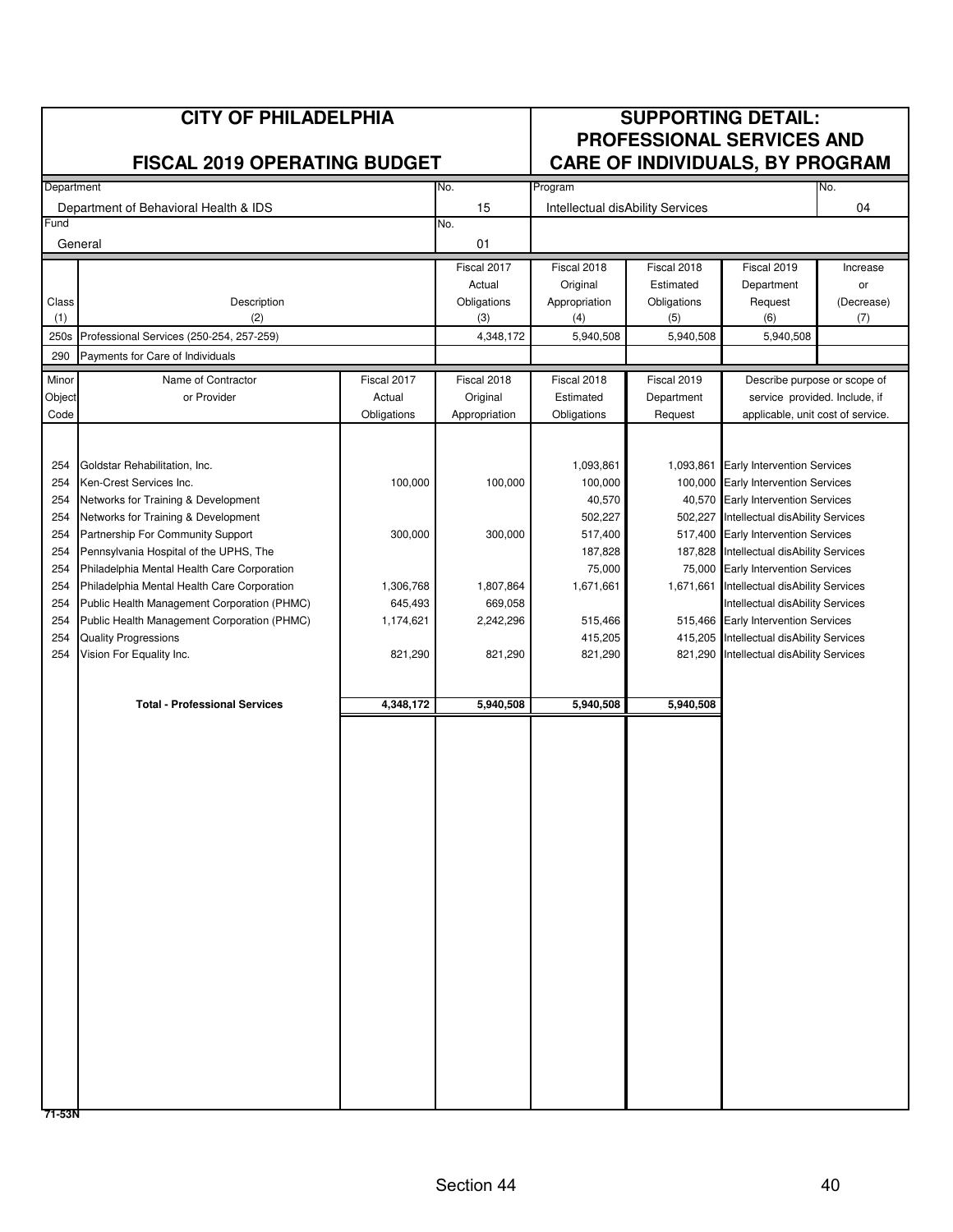|            | <b>CITY OF PHILADELPHIA</b>                                                                                                                                                                                                                                                                                   |             |                                        |             | <b>DIVISION SUMMARY</b> |                    |  |  |  |  |
|------------|---------------------------------------------------------------------------------------------------------------------------------------------------------------------------------------------------------------------------------------------------------------------------------------------------------------|-------------|----------------------------------------|-------------|-------------------------|--------------------|--|--|--|--|
|            | <b>FISCAL 2019 OPERATING BUDGET</b>                                                                                                                                                                                                                                                                           |             |                                        |             |                         |                    |  |  |  |  |
| Department |                                                                                                                                                                                                                                                                                                               | No.         | <b>Division</b>                        |             |                         | No.                |  |  |  |  |
|            | Department of Behavioral Health & IDS                                                                                                                                                                                                                                                                         | 15          | 04<br>Intellectual disAbility Services |             |                         |                    |  |  |  |  |
| Fund       |                                                                                                                                                                                                                                                                                                               | No.         |                                        |             |                         |                    |  |  |  |  |
|            | <b>Grants Revenue</b>                                                                                                                                                                                                                                                                                         | 08          |                                        |             |                         |                    |  |  |  |  |
|            |                                                                                                                                                                                                                                                                                                               |             | <b>Major Objectives</b>                |             |                         |                    |  |  |  |  |
|            | The major objective of the Intellectual disAbility Services (IDS) Division is to ensure the availability of state-mandated intellectual disability and early                                                                                                                                                  |             |                                        |             |                         |                    |  |  |  |  |
|            | intervention services to residents of Philadelphia. Services include but are not limited to community residential, community-based, case-management,<br>vocational, supports coordination, employment, respite, and transportation services aimed at providing supportive environments for both consumers and |             |                                        |             |                         |                    |  |  |  |  |
|            | their families. The IDS Division strives to collaborate with other service systems in both program-development and service-delivery efforts, especially when                                                                                                                                                  |             |                                        |             |                         |                    |  |  |  |  |
|            | the consumer is receiving care from more than one service system. Additionally, the IDS Division strives to foster community understanding and                                                                                                                                                                |             |                                        |             |                         |                    |  |  |  |  |
|            | acceptance of individuals with disabilities in order to improve opportunities for community-based services for consumers.                                                                                                                                                                                     |             |                                        |             |                         |                    |  |  |  |  |
|            |                                                                                                                                                                                                                                                                                                               |             | <b>Summary by Class</b>                |             |                         |                    |  |  |  |  |
|            |                                                                                                                                                                                                                                                                                                               |             |                                        |             |                         |                    |  |  |  |  |
|            |                                                                                                                                                                                                                                                                                                               | Fiscal 2017 | Fiscal 2018                            | Fiscal 2018 | Fiscal 2019             | Increase           |  |  |  |  |
| Class      | Description                                                                                                                                                                                                                                                                                                   | Actual      | Original                               | Estimated   | Proposed                | or                 |  |  |  |  |
|            |                                                                                                                                                                                                                                                                                                               | Obligations | Appropriations                         | Obligations | <b>Budget</b>           | (Decrease)         |  |  |  |  |
| (1)        | (2)                                                                                                                                                                                                                                                                                                           | (3)         | (4)                                    | (5)         | (6)                     | (7)                |  |  |  |  |
| 100        | <b>Employee Compensation</b>                                                                                                                                                                                                                                                                                  |             |                                        |             |                         |                    |  |  |  |  |
| a)         | <b>Personal Services</b>                                                                                                                                                                                                                                                                                      | 4,926,662   | 4,955,519                              | 4,955,519   | 5,138,289               | 182,770            |  |  |  |  |
| b)         | <b>Employee Benefits</b>                                                                                                                                                                                                                                                                                      | 2,296,731   | 2,374,649                              | 2,374,649   | 2,440,687               | 66,038             |  |  |  |  |
| 200        | <b>Purchase of Services</b>                                                                                                                                                                                                                                                                                   | 41,049,884  | 50,500,000                             | 45,014,660  | 50,270,000              | 5,255,340          |  |  |  |  |
| 300        | Materials and Supplies                                                                                                                                                                                                                                                                                        | 29.774      | 57,500                                 | 61.250      | 57,500                  | (3,750)            |  |  |  |  |
| 400        | Equipment                                                                                                                                                                                                                                                                                                     | 121,924     | 7,500                                  | 3,750       | 7,500                   | 3,750              |  |  |  |  |
| 500        | Contributions, Indemnities and Taxes                                                                                                                                                                                                                                                                          |             |                                        |             |                         |                    |  |  |  |  |
| 700        | Debt Service                                                                                                                                                                                                                                                                                                  |             |                                        |             |                         |                    |  |  |  |  |
| 800        | Payments to Other Funds                                                                                                                                                                                                                                                                                       | 24,633      | 24,778                                 | 24.778      | 25,691                  | 913                |  |  |  |  |
| 900        | Advances and Misc. Payments                                                                                                                                                                                                                                                                                   |             |                                        |             |                         |                    |  |  |  |  |
|            | Total                                                                                                                                                                                                                                                                                                         | 48,449,608  | 57,919,946                             | 52,434,606  | 57,939,667              | 5,505,061          |  |  |  |  |
|            |                                                                                                                                                                                                                                                                                                               |             | <b>Summary of Positions</b>            |             |                         |                    |  |  |  |  |
|            |                                                                                                                                                                                                                                                                                                               |             |                                        |             |                         |                    |  |  |  |  |
|            |                                                                                                                                                                                                                                                                                                               | Actual      | Fiscal 2018                            | Increment   | Fiscal 2019             | Increase           |  |  |  |  |
|            |                                                                                                                                                                                                                                                                                                               | Positions   | <b>Budgeted</b>                        | Run         | <b>Budgeted</b>         | (Decrease)         |  |  |  |  |
| Code       | Category                                                                                                                                                                                                                                                                                                      | 6/30/17     | Positions                              | 11/26/17    | <b>Positions</b>        | Col. 6 less Col. 4 |  |  |  |  |
| (1)        | (2)                                                                                                                                                                                                                                                                                                           | (3)         | (4)                                    | (5)         | (6)                     | (7)                |  |  |  |  |
| 101        | Full Time - Civilian                                                                                                                                                                                                                                                                                          | 78          | 77                                     | 74          | 82                      | 5                  |  |  |  |  |
| 105        | Full Time - Uniform                                                                                                                                                                                                                                                                                           |             |                                        |             |                         |                    |  |  |  |  |
| 71-53F     | Total                                                                                                                                                                                                                                                                                                         | 78          | 77                                     | 74          | 82                      | 5                  |  |  |  |  |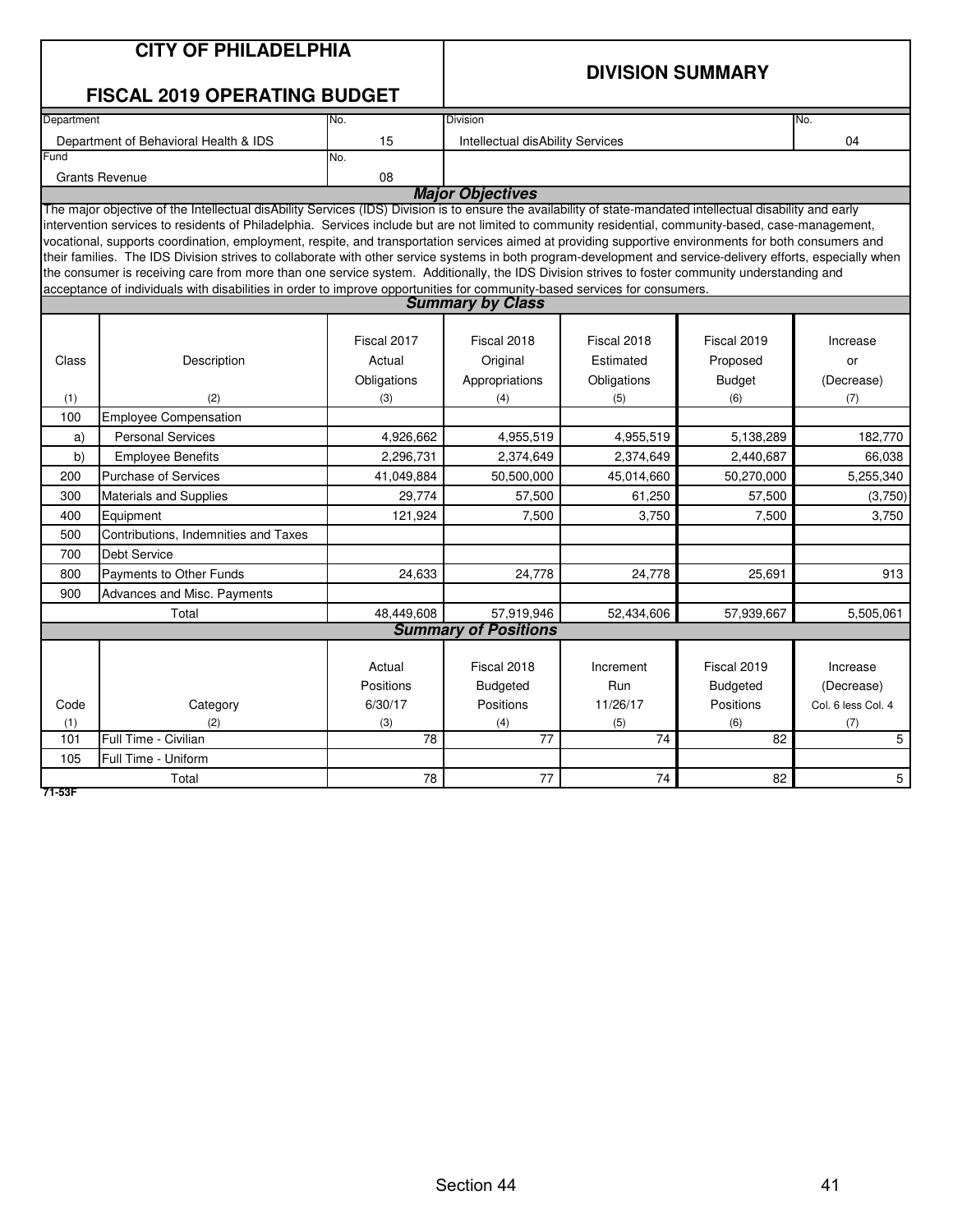|            |                                                                                               | <b>CITY OF PHILADELPHIA</b><br><b>FISCAL 2019 OPERATING BUDGET</b>                                  |                              |                                  | <b>GRANT INFORMATION SUMMARY</b><br><b>WITHIN DIVISION</b> |                                                           |                      |  |  |
|------------|-----------------------------------------------------------------------------------------------|-----------------------------------------------------------------------------------------------------|------------------------------|----------------------------------|------------------------------------------------------------|-----------------------------------------------------------|----------------------|--|--|
| Department |                                                                                               |                                                                                                     | No.                          | <b>Division</b>                  |                                                            |                                                           | No.                  |  |  |
|            | Department of Behavioral Health & IDS                                                         |                                                                                                     | 15                           | Intellectual disAbility Services |                                                            |                                                           | 04                   |  |  |
| Fund       |                                                                                               |                                                                                                     | No.                          |                                  |                                                            |                                                           |                      |  |  |
|            | <b>Grants Revenue</b>                                                                         |                                                                                                     | 08                           |                                  |                                                            |                                                           |                      |  |  |
|            | <b>Funding Sources</b>                                                                        | <b>Grant Title</b>                                                                                  |                              |                                  |                                                            | <b>Grant Number</b>                                       | Index Code           |  |  |
| X          | Federal<br>Mental Retardation Program<br><b>State</b><br>Type of Grant<br><b>Award Period</b> |                                                                                                     |                              |                                  |                                                            | G15364                                                    | Various              |  |  |
| X          |                                                                                               |                                                                                                     |                              |                                  |                                                            |                                                           |                      |  |  |
|            | Other Govt.<br>Local (Non-Govt.)                                                              |                                                                                                     | July 1, 2018 - June 30, 2019 | <b>Grant Objective</b>           |                                                            | Cost Reimbursement - PA Depts. of Public Welfare, Ed & HS |                      |  |  |
|            |                                                                                               | To provide intellectual disability and early intervention services to the citizens of Philadelphia. |                              | <b>Summary by Class</b>          |                                                            |                                                           |                      |  |  |
|            |                                                                                               |                                                                                                     | Fiscal 2017                  | Fiscal 2018                      |                                                            |                                                           |                      |  |  |
| Class      |                                                                                               | Description                                                                                         | Actual                       | Original                         | Fiscal 2018<br>Estimated                                   | Fiscal 2019                                               | Increase             |  |  |
|            |                                                                                               |                                                                                                     | Obligations                  | Appropriations                   |                                                            | Department                                                | or<br>(Decrease)     |  |  |
| (1)        |                                                                                               | (2)                                                                                                 | (3)                          | (4)                              | Obligations<br>(5)                                         | Request<br>(6)                                            | (7)                  |  |  |
| 100a       | <b>Personal Services</b>                                                                      |                                                                                                     | 4,926,662                    | 4,955,519                        | 4,955,519                                                  | 5,138,289                                                 | 182,770              |  |  |
| 100 b      | Employee Benefits - Total                                                                     |                                                                                                     | 2,296,731                    | 2,374,649                        | 2,374,649                                                  | 2,440,687                                                 | 66,038               |  |  |
|            | Class 186 - Flex Cash Pmts.                                                                   |                                                                                                     |                              |                                  |                                                            |                                                           |                      |  |  |
|            |                                                                                               | Class 187 - Worker's Comp. - Disability                                                             | 80,220                       | 70,419                           | 72,154                                                     | 72,377                                                    | 223                  |  |  |
|            |                                                                                               | Class 188 - Worker's Comp. - Medical                                                                |                              |                                  |                                                            |                                                           |                      |  |  |
|            | Class 189 - Medicare Tax                                                                      |                                                                                                     | 45,171                       | 50,286                           | 50,286                                                     | 51,684                                                    | 1,398                |  |  |
|            |                                                                                               | Class 190 - Pension Obligation Bonds                                                                | 146,101                      | 177,798                          | 177,798                                                    | 182,743                                                   | 4,945                |  |  |
|            | Class 191 - Pension Contributions                                                             |                                                                                                     | 1,106,591                    | 1,148,619                        | 1,143,908                                                  | 1,180,562                                                 | 36,654               |  |  |
|            | Class 192 - FICA                                                                              |                                                                                                     | 146,463                      | 154,791                          | 154,791                                                    | 159,096                                                   | 4,305                |  |  |
|            | Class 193 - Health / Medical                                                                  |                                                                                                     | 757,581                      | 757,336                          | 757,336                                                    | 778,397                                                   | 21,061               |  |  |
|            | Class 194 - Group Life                                                                        |                                                                                                     | 6,951                        | 11,017                           | 11,017                                                     | 11,323                                                    | 306                  |  |  |
|            | Class 195 - Group Legal                                                                       |                                                                                                     | 7,653                        | 4,383                            | 7,359                                                      | 4,505                                                     | (2, 854)             |  |  |
| 200        | <b>Purchase of Services</b>                                                                   |                                                                                                     | 41,049,884                   | 50,500,000                       | 44,982,160                                                 | 50,250,000                                                | 5,267,840            |  |  |
| 300        | Materials and Supplies                                                                        |                                                                                                     | 29,774                       | 57,500                           | 61,250                                                     | 57,500                                                    | (3,750)              |  |  |
| 400        | Equipment                                                                                     |                                                                                                     | 121,924                      | 7,500                            | 3,750                                                      | 7,500                                                     | 3,750                |  |  |
| 500        | Contributions, Indemnities and Taxes                                                          |                                                                                                     |                              |                                  |                                                            |                                                           |                      |  |  |
| 800        | Payments to Other Funds                                                                       |                                                                                                     | 24,633                       | 24,778                           | 24,778                                                     | 25,691                                                    | 913                  |  |  |
| 900        | Advances and Misc. Payments                                                                   |                                                                                                     |                              |                                  |                                                            |                                                           |                      |  |  |
|            |                                                                                               | Total                                                                                               | 48,449,608                   | 57,919,946                       | 52,402,106                                                 | 57,919,667                                                | 5,517,561            |  |  |
|            |                                                                                               |                                                                                                     |                              | <b>Summary by Funding Source</b> |                                                            |                                                           |                      |  |  |
|            |                                                                                               |                                                                                                     | Fiscal 2017                  | Fiscal 2018                      | Fiscal 2018                                                | Fiscal 2019                                               | Increase             |  |  |
| Code       |                                                                                               | Category                                                                                            | Actual                       | Original                         | Estimated                                                  | Department                                                | or                   |  |  |
| (1)        |                                                                                               | (2)                                                                                                 | Revenue<br>(3)               | <b>Budget</b><br>(4)             | Revenue<br>(5)                                             | Request<br>(6)                                            | (Decrease)<br>(7)    |  |  |
| 100        | Federal                                                                                       |                                                                                                     | 16,591,784                   | 14,817,912                       | 13,406,259                                                 | 14,817,841                                                | 1,411,582            |  |  |
| 200        | State                                                                                         |                                                                                                     | 31,857,824                   | 43,102,034                       | 38,995,847                                                 | 43,101,826                                                | 4,105,979            |  |  |
| 300        | Other Governments                                                                             |                                                                                                     |                              |                                  |                                                            |                                                           |                      |  |  |
| 400        | Local (Non-Governmental)                                                                      |                                                                                                     |                              |                                  |                                                            |                                                           |                      |  |  |
|            |                                                                                               | Total                                                                                               | 48,449,608                   | 57,919,946                       | 52,402,106                                                 | 57,919,667                                                | 5,517,561            |  |  |
|            |                                                                                               |                                                                                                     |                              | <b>Summary of Positions</b>      |                                                            |                                                           |                      |  |  |
|            |                                                                                               |                                                                                                     | Actual Pos.                  | Fiscal 2018                      | Incr. Run                                                  | Fiscal 2019                                               | Inc. $/$ (Dec.)      |  |  |
| Code       |                                                                                               | Category                                                                                            | 6/30/17                      | Budgeted Pos.                    | 11/26/17                                                   | Budgeted Pos.                                             | (Col. 6 less Col. 4) |  |  |
| (1)        |                                                                                               | (2)                                                                                                 | (3)                          | (4)                              | (5)                                                        | (6)                                                       | (7)                  |  |  |
| 101        | Full Time - Civilian                                                                          |                                                                                                     | 78                           | 77                               | 74                                                         | 82                                                        | 5                    |  |  |
| 105        | Full Time - Uniform                                                                           |                                                                                                     |                              |                                  |                                                            |                                                           |                      |  |  |
|            |                                                                                               | Total                                                                                               | 78                           | 77                               | 74                                                         | 82                                                        | 5                    |  |  |

**71-53P**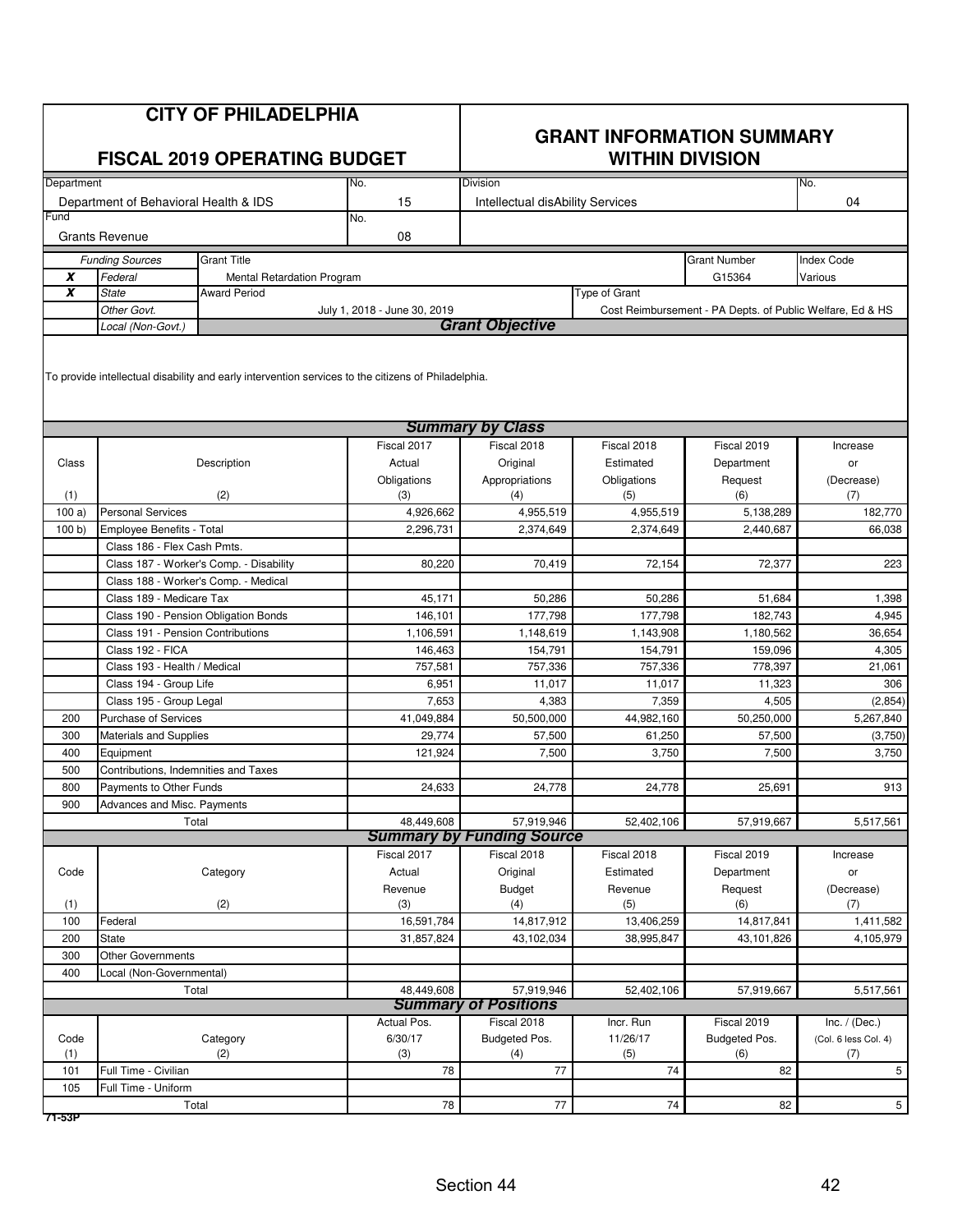|             | <b>CITY OF PHILADELPHIA</b><br><b>FISCAL 2019 OPERATING BUDGET</b> |                                                                                      |                              | <b>GRANT INFORMATION SUMMARY</b><br><b>WITHIN DIVISION</b> |               |                                                     |                      |  |
|-------------|--------------------------------------------------------------------|--------------------------------------------------------------------------------------|------------------------------|------------------------------------------------------------|---------------|-----------------------------------------------------|----------------------|--|
| Department  |                                                                    |                                                                                      | No.                          | Division                                                   |               |                                                     | No.                  |  |
|             | Department of Behavioral Health & IDS                              |                                                                                      | 15                           | Intellectual disAbility Services                           |               |                                                     | 04                   |  |
| Fund        | <b>Grants Revenue</b>                                              |                                                                                      | No.<br>08                    |                                                            |               |                                                     |                      |  |
|             | <b>Funding Sources</b>                                             | <b>Grant Title</b>                                                                   |                              |                                                            |               | <b>Grant Number</b>                                 | <b>Index Code</b>    |  |
|             | Federal                                                            | Early Intervention (EI) Evidence Based                                               |                              |                                                            |               | G15365                                              | 150862               |  |
| X           | <b>State</b>                                                       | <b>Award Period</b>                                                                  |                              |                                                            | Type of Grant |                                                     |                      |  |
|             | Other Govt.                                                        |                                                                                      | July 1, 2018 - June 30, 2019 |                                                            |               | Cost Reimbursement - Tuscarora Intermediate Unit 11 |                      |  |
|             | Local (Non-Govt.)                                                  |                                                                                      |                              | <b>Grant Objective</b>                                     |               |                                                     |                      |  |
|             |                                                                    | To provide training and technical assistance support to Early Intervention programs. |                              |                                                            |               |                                                     |                      |  |
|             |                                                                    |                                                                                      |                              | <b>Summary by Class</b>                                    |               |                                                     |                      |  |
|             |                                                                    |                                                                                      | Fiscal 2017                  | Fiscal 2018                                                | Fiscal 2018   | Fiscal 2019                                         | Increase             |  |
| Class       |                                                                    | Description                                                                          | Actual                       | Original                                                   | Estimated     | Department                                          | or                   |  |
|             |                                                                    | (2)                                                                                  | Obligations                  | Appropriations                                             | Obligations   | Request                                             | (Decrease)           |  |
| (1)<br>100a | <b>Personal Services</b>                                           |                                                                                      | (3)                          | (4)                                                        | (5)           | (6)                                                 | (7)                  |  |
| 100 b       | Employee Benefits - Total                                          |                                                                                      |                              |                                                            |               |                                                     |                      |  |
|             | Class 186 - Flex Cash Pmts.                                        |                                                                                      |                              |                                                            |               |                                                     |                      |  |
|             |                                                                    | Class 187 - Worker's Comp. - Disability                                              |                              |                                                            |               |                                                     |                      |  |
|             |                                                                    | Class 188 - Worker's Comp. - Medical                                                 |                              |                                                            |               |                                                     |                      |  |
|             | Class 189 - Medicare Tax                                           |                                                                                      |                              |                                                            |               |                                                     |                      |  |
|             |                                                                    | Class 190 - Pension Obligation Bonds                                                 |                              |                                                            |               |                                                     |                      |  |
|             | Class 191 - Pension Contributions                                  |                                                                                      |                              |                                                            |               |                                                     |                      |  |
|             | Class 192 - FICA                                                   |                                                                                      |                              |                                                            |               |                                                     |                      |  |
|             | Class 193 - Health / Medical                                       |                                                                                      |                              |                                                            |               |                                                     |                      |  |
|             | Class 194 - Group Life                                             |                                                                                      |                              |                                                            |               |                                                     |                      |  |
|             | Class 195 - Group Legal                                            |                                                                                      |                              |                                                            |               |                                                     |                      |  |
| 200         | Purchase of Services                                               |                                                                                      |                              |                                                            | 32,500        | 20,000                                              | (12,500)             |  |
| 300         | Materials and Supplies                                             |                                                                                      |                              |                                                            |               |                                                     |                      |  |
| 400         | Equipment                                                          |                                                                                      |                              |                                                            |               |                                                     |                      |  |
| 500         | Contributions, Indemnities and Taxes                               |                                                                                      |                              |                                                            |               |                                                     |                      |  |
| 800         | Payments to Other Funds                                            |                                                                                      |                              |                                                            |               |                                                     |                      |  |
| 900         | Advances and Misc. Payments<br>Total                               |                                                                                      |                              |                                                            | 32,500        | 20,000                                              |                      |  |
|             |                                                                    |                                                                                      |                              | <b>Summary by Funding Source</b>                           |               |                                                     | (12,500)             |  |
|             |                                                                    |                                                                                      | Fiscal 2017                  | Fiscal 2018                                                | Fiscal 2018   | Fiscal 2019                                         | Increase             |  |
| Code        |                                                                    | Category                                                                             | Actual                       | Original                                                   | Estimated     | Department                                          | or                   |  |
|             |                                                                    |                                                                                      | Revenue                      | <b>Budget</b>                                              | Revenue       | Request                                             | (Decrease)           |  |
| (1)         |                                                                    | (2)                                                                                  | (3)                          | (4)                                                        | (5)           | (6)                                                 | (7)                  |  |
| 100         | Federal                                                            |                                                                                      |                              |                                                            |               |                                                     |                      |  |
| 200         | State                                                              |                                                                                      |                              |                                                            | 32,500        | 20.000                                              | (12,500)             |  |
| 300         | Other Governments                                                  |                                                                                      |                              |                                                            |               |                                                     |                      |  |
| 400         | Local (Non-Governmental)                                           |                                                                                      |                              |                                                            |               |                                                     |                      |  |
|             | Total                                                              |                                                                                      |                              | <b>Summary of Positions</b>                                | 32,500        | 20,000                                              | (12,500)             |  |
|             |                                                                    |                                                                                      | Actual Pos.                  | Fiscal 2018                                                | Incr. Run     | Fiscal 2019                                         | Inc. $/$ (Dec.)      |  |
| Code        |                                                                    | Category                                                                             | 6/30/17                      | Budgeted Pos.                                              | 11/26/17      | Budgeted Pos.                                       | (Col. 6 less Col. 4) |  |
| (1)         |                                                                    | (2)                                                                                  | (3)                          | (4)                                                        | (5)           | (6)                                                 | (7)                  |  |
| 101         | Full Time - Civilian                                               |                                                                                      |                              |                                                            |               |                                                     |                      |  |
| 105         | Full Time - Uniform                                                |                                                                                      |                              |                                                            |               |                                                     |                      |  |
|             | Total                                                              |                                                                                      |                              |                                                            |               |                                                     |                      |  |
| 71-53P      |                                                                    |                                                                                      |                              |                                                            |               |                                                     |                      |  |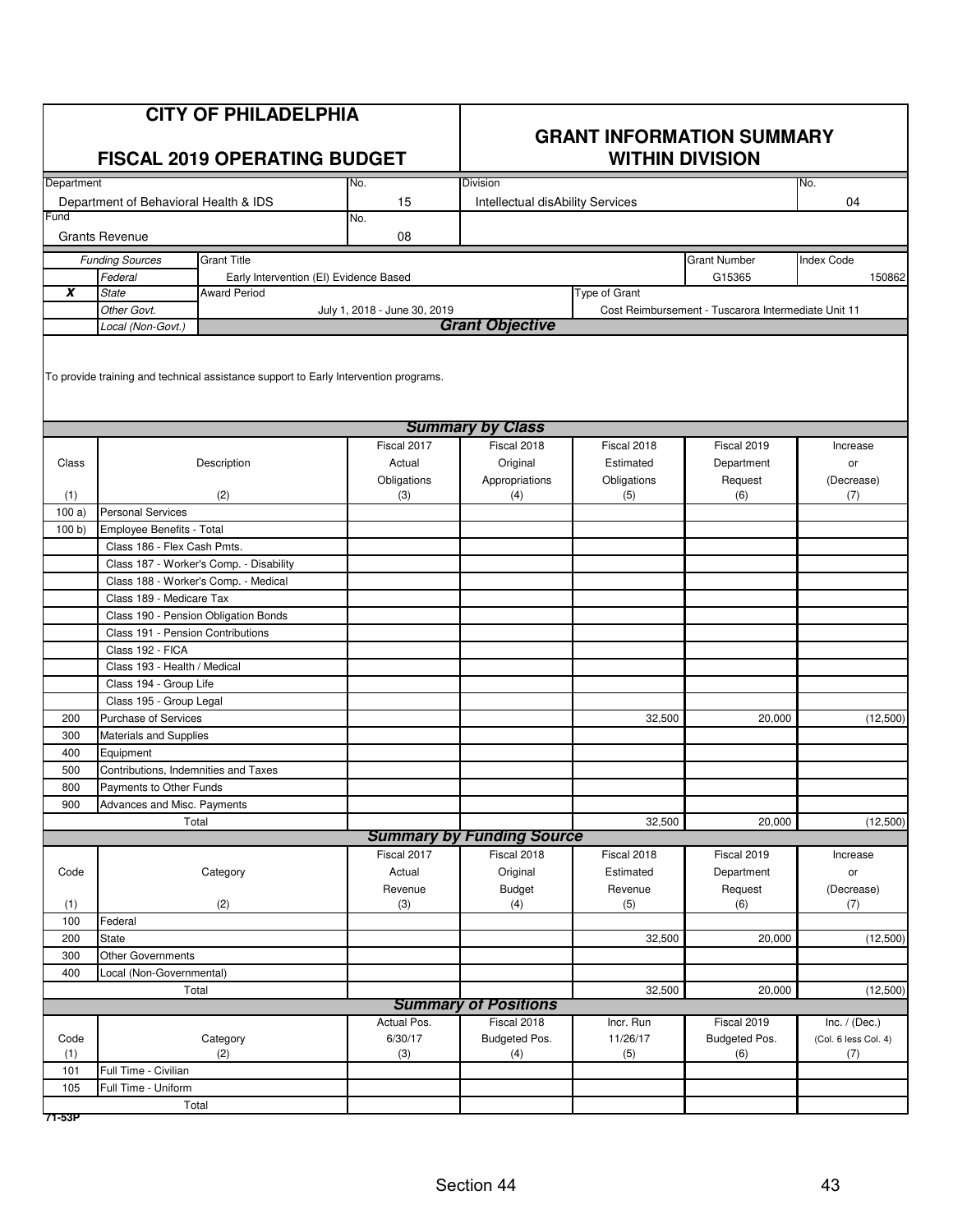|            | <b>CITY OF PHILADELPHIA</b>                                                                                                                                                                                                                                                                                                                                                                                                                                                                                                                                                                                                                                                                                                   |                                               |                                     |             |               |                 |  |  |
|------------|-------------------------------------------------------------------------------------------------------------------------------------------------------------------------------------------------------------------------------------------------------------------------------------------------------------------------------------------------------------------------------------------------------------------------------------------------------------------------------------------------------------------------------------------------------------------------------------------------------------------------------------------------------------------------------------------------------------------------------|-----------------------------------------------|-------------------------------------|-------------|---------------|-----------------|--|--|
|            |                                                                                                                                                                                                                                                                                                                                                                                                                                                                                                                                                                                                                                                                                                                               |                                               | <b>DIVISION SUMMARY - ALL FUNDS</b> |             |               |                 |  |  |
|            | <b>FISCAL 2019 OPERATING BUDGET</b>                                                                                                                                                                                                                                                                                                                                                                                                                                                                                                                                                                                                                                                                                           |                                               |                                     |             |               |                 |  |  |
| Department |                                                                                                                                                                                                                                                                                                                                                                                                                                                                                                                                                                                                                                                                                                                               | No.                                           | <b>Division</b>                     |             |               | No.             |  |  |
|            | Department of Behavioral Health & IDS                                                                                                                                                                                                                                                                                                                                                                                                                                                                                                                                                                                                                                                                                         | 15                                            | Administration                      |             |               | 05              |  |  |
|            |                                                                                                                                                                                                                                                                                                                                                                                                                                                                                                                                                                                                                                                                                                                               |                                               | <b>Major Objectives</b>             |             |               |                 |  |  |
|            |                                                                                                                                                                                                                                                                                                                                                                                                                                                                                                                                                                                                                                                                                                                               |                                               |                                     |             |               |                 |  |  |
|            | The major objective of the Department of Behavioral Health and Intellectual disAbility Services (DBHIDS) Administration Division is to ensure the availability<br>of state-mandated mental health, drug and alcohol, and intellectual disability services to residents of Philadelphia. DBHIDS strives to collaborate with other<br>service systems in both program-development and service-delivery efforts, especially when the consumer is receiving care from more than one service<br>system. Additionally the DBHIDS Administration Division strives to foster community understanding and acceptance of individuals with disabilities in order to<br>improve opportunities for community-based services for consumers. |                                               |                                     |             |               |                 |  |  |
|            |                                                                                                                                                                                                                                                                                                                                                                                                                                                                                                                                                                                                                                                                                                                               |                                               | <b>Summary by Class</b>             |             |               |                 |  |  |
|            |                                                                                                                                                                                                                                                                                                                                                                                                                                                                                                                                                                                                                                                                                                                               | Fiscal 2017                                   | Fiscal 2018                         | Fiscal 2018 | Fiscal 2019   | Increase        |  |  |
| Class      | Description                                                                                                                                                                                                                                                                                                                                                                                                                                                                                                                                                                                                                                                                                                                   | Actual                                        | Original                            | Estimated   | Proposed      | or              |  |  |
|            |                                                                                                                                                                                                                                                                                                                                                                                                                                                                                                                                                                                                                                                                                                                               | Obligations                                   | Appropriations                      | Obligations | <b>Budget</b> | (Decrease)      |  |  |
| (1)        | (2)                                                                                                                                                                                                                                                                                                                                                                                                                                                                                                                                                                                                                                                                                                                           | (3)                                           | (4)                                 | (5)         | (6)           | (7)             |  |  |
| 100        | <b>Employee Compensation</b>                                                                                                                                                                                                                                                                                                                                                                                                                                                                                                                                                                                                                                                                                                  |                                               |                                     |             |               |                 |  |  |
| a)         | <b>Personal Services</b>                                                                                                                                                                                                                                                                                                                                                                                                                                                                                                                                                                                                                                                                                                      | 3,376,018                                     | 4,835,936                           | 4,818,456   | 4,960,481     | 142.025         |  |  |
| b)         | <b>Employee Benefits</b>                                                                                                                                                                                                                                                                                                                                                                                                                                                                                                                                                                                                                                                                                                      | 2,025,656                                     | 2,013,213                           | 2,013,213   | 2,062,641     | 49,428          |  |  |
| 200        | <b>Purchase of Services</b>                                                                                                                                                                                                                                                                                                                                                                                                                                                                                                                                                                                                                                                                                                   | 455,065                                       | 300,000                             | 300,000     | 325,000       | 25,000          |  |  |
| 300        | <b>Materials and Supplies</b>                                                                                                                                                                                                                                                                                                                                                                                                                                                                                                                                                                                                                                                                                                 | 55,288                                        | 105,000                             | 105,000     | 80,000        | (25,000)        |  |  |
| 400        | Equipment                                                                                                                                                                                                                                                                                                                                                                                                                                                                                                                                                                                                                                                                                                                     | 35,389                                        | 45,000                              | 45,000      | 40,000        | (5,000)         |  |  |
| 500        | Contributions, Indemnities and Taxes                                                                                                                                                                                                                                                                                                                                                                                                                                                                                                                                                                                                                                                                                          |                                               |                                     |             |               |                 |  |  |
| 700        | <b>Debt Service</b>                                                                                                                                                                                                                                                                                                                                                                                                                                                                                                                                                                                                                                                                                                           |                                               |                                     |             |               |                 |  |  |
| 800        | Payments to Other Funds                                                                                                                                                                                                                                                                                                                                                                                                                                                                                                                                                                                                                                                                                                       | 13,996                                        | 20,971                              | 20,971      | 21,712        | 741             |  |  |
| 900        | Advances and Misc. Payments                                                                                                                                                                                                                                                                                                                                                                                                                                                                                                                                                                                                                                                                                                   |                                               |                                     |             |               |                 |  |  |
|            | Total                                                                                                                                                                                                                                                                                                                                                                                                                                                                                                                                                                                                                                                                                                                         | 5,961,412                                     | 7,320,120                           | 7,302,640   | 7,489,834     | 187,194         |  |  |
|            |                                                                                                                                                                                                                                                                                                                                                                                                                                                                                                                                                                                                                                                                                                                               |                                               | <b>Summary by Fund</b>              |             |               |                 |  |  |
|            |                                                                                                                                                                                                                                                                                                                                                                                                                                                                                                                                                                                                                                                                                                                               | Fiscal 2017                                   | Fiscal 2018                         | Fiscal 2018 | Fiscal 2019   | Increase        |  |  |
| Fund       | Fund                                                                                                                                                                                                                                                                                                                                                                                                                                                                                                                                                                                                                                                                                                                          | Actual                                        | Original                            | Estimated   | Proposed      | or              |  |  |
| No.        |                                                                                                                                                                                                                                                                                                                                                                                                                                                                                                                                                                                                                                                                                                                               | Obligations                                   | Appropriations                      | Obligations | <b>Budget</b> | (Decrease)      |  |  |
| (1)        | (2)                                                                                                                                                                                                                                                                                                                                                                                                                                                                                                                                                                                                                                                                                                                           | (3)                                           | (4)                                 | (5)         | (6)           | (7)             |  |  |
| 01         | General                                                                                                                                                                                                                                                                                                                                                                                                                                                                                                                                                                                                                                                                                                                       | 576,859                                       | 641,742                             | 624,262     | 618,078       | (6, 184)        |  |  |
| 08         | <b>Grants Revenue</b>                                                                                                                                                                                                                                                                                                                                                                                                                                                                                                                                                                                                                                                                                                         | 5,384,553                                     | 6,678,378                           | 6,678,378   | 6,871,756     | 193,378         |  |  |
|            |                                                                                                                                                                                                                                                                                                                                                                                                                                                                                                                                                                                                                                                                                                                               |                                               |                                     |             |               |                 |  |  |
|            |                                                                                                                                                                                                                                                                                                                                                                                                                                                                                                                                                                                                                                                                                                                               |                                               |                                     |             |               |                 |  |  |
|            |                                                                                                                                                                                                                                                                                                                                                                                                                                                                                                                                                                                                                                                                                                                               |                                               |                                     |             |               |                 |  |  |
|            | Total                                                                                                                                                                                                                                                                                                                                                                                                                                                                                                                                                                                                                                                                                                                         | $\overline{5,}961,412$                        | 7,320,120                           | 7,302,640   | 7,489,834     | 187,194         |  |  |
|            |                                                                                                                                                                                                                                                                                                                                                                                                                                                                                                                                                                                                                                                                                                                               | <b>Summary of Full Time Positions by Fund</b> |                                     |             |               |                 |  |  |
| Fund       |                                                                                                                                                                                                                                                                                                                                                                                                                                                                                                                                                                                                                                                                                                                               | Actual                                        | Fiscal 2018                         | Increment   | Fiscal 2019   | Inc.            |  |  |
| No.        | Fund                                                                                                                                                                                                                                                                                                                                                                                                                                                                                                                                                                                                                                                                                                                          | Positions                                     | <b>Budgeted</b>                     | Run         | Budgeted      | (Dec.)          |  |  |
|            |                                                                                                                                                                                                                                                                                                                                                                                                                                                                                                                                                                                                                                                                                                                               | 6/30/17                                       | Positions                           | 11/26/17    | Positions     | (Col. 6 less 4) |  |  |
| (1)        | (2)                                                                                                                                                                                                                                                                                                                                                                                                                                                                                                                                                                                                                                                                                                                           | (3)                                           | (4)                                 | (5)         | (6)           | (7)             |  |  |
| 01         | General                                                                                                                                                                                                                                                                                                                                                                                                                                                                                                                                                                                                                                                                                                                       | 9                                             | 9                                   | 9           | 9             |                 |  |  |
| 08         | <b>Grants Revenue</b>                                                                                                                                                                                                                                                                                                                                                                                                                                                                                                                                                                                                                                                                                                         | 53                                            | 69                                  | 60          | 69            |                 |  |  |
|            |                                                                                                                                                                                                                                                                                                                                                                                                                                                                                                                                                                                                                                                                                                                               |                                               |                                     |             |               |                 |  |  |
|            |                                                                                                                                                                                                                                                                                                                                                                                                                                                                                                                                                                                                                                                                                                                               |                                               |                                     |             |               |                 |  |  |
|            |                                                                                                                                                                                                                                                                                                                                                                                                                                                                                                                                                                                                                                                                                                                               |                                               |                                     |             |               |                 |  |  |
|            |                                                                                                                                                                                                                                                                                                                                                                                                                                                                                                                                                                                                                                                                                                                               |                                               |                                     |             |               |                 |  |  |
|            | <b>Total Full Time</b>                                                                                                                                                                                                                                                                                                                                                                                                                                                                                                                                                                                                                                                                                                        | 62                                            | 78                                  | 69          | 78            |                 |  |  |
|            |                                                                                                                                                                                                                                                                                                                                                                                                                                                                                                                                                                                                                                                                                                                               |                                               |                                     |             |               |                 |  |  |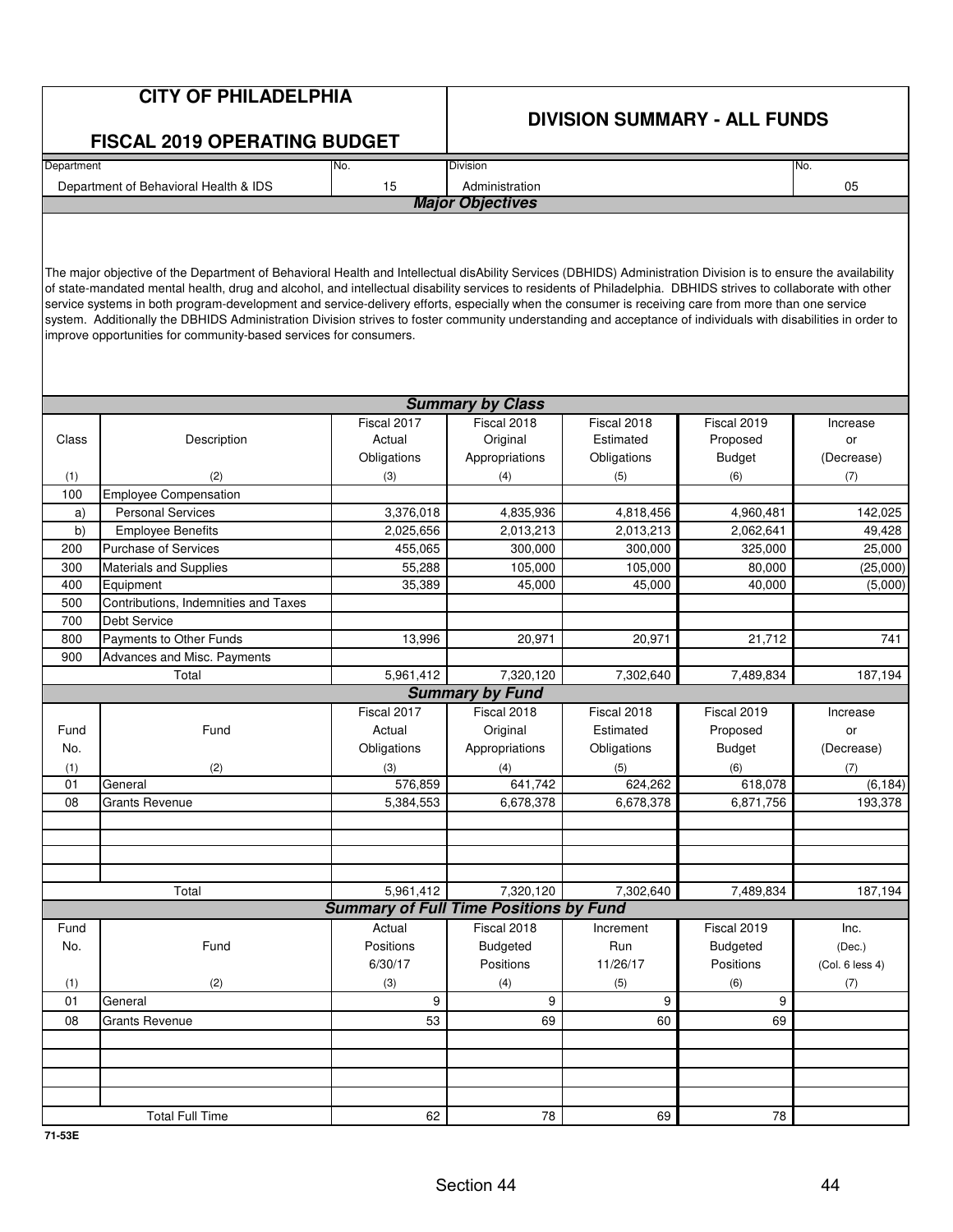|                    | <b>CITY OF PHILADELPHIA</b><br><b>FISCAL 2019 OPERATING BUDGET</b>                                                                                                                                                                                                                                                                                                                                                                                                                                                                                                                                                                                                                                                            |                                            | <b>DIVISION SUMMARY</b>                                 |                                          |                                                         |                                                     |  |  |  |  |
|--------------------|-------------------------------------------------------------------------------------------------------------------------------------------------------------------------------------------------------------------------------------------------------------------------------------------------------------------------------------------------------------------------------------------------------------------------------------------------------------------------------------------------------------------------------------------------------------------------------------------------------------------------------------------------------------------------------------------------------------------------------|--------------------------------------------|---------------------------------------------------------|------------------------------------------|---------------------------------------------------------|-----------------------------------------------------|--|--|--|--|
| Department         |                                                                                                                                                                                                                                                                                                                                                                                                                                                                                                                                                                                                                                                                                                                               | No.                                        | <b>Division</b>                                         |                                          |                                                         | No.                                                 |  |  |  |  |
|                    | Department of Behavioral Health & IDS                                                                                                                                                                                                                                                                                                                                                                                                                                                                                                                                                                                                                                                                                         | 15                                         | Administration                                          |                                          |                                                         | 05                                                  |  |  |  |  |
| Fund               |                                                                                                                                                                                                                                                                                                                                                                                                                                                                                                                                                                                                                                                                                                                               | No.                                        |                                                         |                                          |                                                         |                                                     |  |  |  |  |
| General            |                                                                                                                                                                                                                                                                                                                                                                                                                                                                                                                                                                                                                                                                                                                               | 01                                         | <b>Major Objectives</b>                                 |                                          |                                                         |                                                     |  |  |  |  |
|                    | The major objective of the Department of Behavioral Health and Intellectual disAbility Services (DBHIDS) Administration Division is to ensure the availability<br>of state-mandated mental health, drug and alcohol, and intellectual disability services to residents of Philadelphia. DBHIDS strives to collaborate with other<br>service systems in both program-development and service-delivery efforts, especially when the consumer is receiving care from more than one service<br>system. Additionally the DBHIDS Administration Division strives to foster community understanding and acceptance of individuals with disabilities in order<br>to improve opportunities for community-based services for consumers. |                                            |                                                         |                                          |                                                         |                                                     |  |  |  |  |
|                    |                                                                                                                                                                                                                                                                                                                                                                                                                                                                                                                                                                                                                                                                                                                               |                                            | <b>Summary by Class</b>                                 |                                          |                                                         |                                                     |  |  |  |  |
| Class              | Description                                                                                                                                                                                                                                                                                                                                                                                                                                                                                                                                                                                                                                                                                                                   | Fiscal 2017<br>Actual                      | Fiscal 2018<br>Original                                 | Fiscal 2018<br>Estimated                 | Fiscal 2019<br>Proposed                                 | Increase<br>or                                      |  |  |  |  |
|                    |                                                                                                                                                                                                                                                                                                                                                                                                                                                                                                                                                                                                                                                                                                                               | Obligations                                | Appropriations                                          | Obligations                              | <b>Budget</b>                                           | (Decrease)                                          |  |  |  |  |
| (1)                | (2)                                                                                                                                                                                                                                                                                                                                                                                                                                                                                                                                                                                                                                                                                                                           | (3)                                        | (4)                                                     | (5)                                      | (6)                                                     | (7)                                                 |  |  |  |  |
| 100                | <b>Employee Compensation</b>                                                                                                                                                                                                                                                                                                                                                                                                                                                                                                                                                                                                                                                                                                  |                                            |                                                         |                                          |                                                         |                                                     |  |  |  |  |
| a)                 | <b>Personal Services</b>                                                                                                                                                                                                                                                                                                                                                                                                                                                                                                                                                                                                                                                                                                      | 576,859                                    | 641,742                                                 | 624,262                                  | 618,078                                                 | (6, 184)                                            |  |  |  |  |
| b)                 | <b>Employee Benefits</b>                                                                                                                                                                                                                                                                                                                                                                                                                                                                                                                                                                                                                                                                                                      |                                            |                                                         |                                          |                                                         |                                                     |  |  |  |  |
| 200                | <b>Purchase of Services</b>                                                                                                                                                                                                                                                                                                                                                                                                                                                                                                                                                                                                                                                                                                   |                                            |                                                         |                                          |                                                         |                                                     |  |  |  |  |
| 300                | Materials and Supplies                                                                                                                                                                                                                                                                                                                                                                                                                                                                                                                                                                                                                                                                                                        |                                            |                                                         |                                          |                                                         |                                                     |  |  |  |  |
| 400                | Equipment                                                                                                                                                                                                                                                                                                                                                                                                                                                                                                                                                                                                                                                                                                                     |                                            |                                                         |                                          |                                                         |                                                     |  |  |  |  |
| 500                | Contributions, Indemnities and Taxes                                                                                                                                                                                                                                                                                                                                                                                                                                                                                                                                                                                                                                                                                          |                                            |                                                         |                                          |                                                         |                                                     |  |  |  |  |
| 700                | <b>Debt Service</b>                                                                                                                                                                                                                                                                                                                                                                                                                                                                                                                                                                                                                                                                                                           |                                            |                                                         |                                          |                                                         |                                                     |  |  |  |  |
| 800                | Payments to Other Funds                                                                                                                                                                                                                                                                                                                                                                                                                                                                                                                                                                                                                                                                                                       |                                            |                                                         |                                          |                                                         |                                                     |  |  |  |  |
| 900                | Advances and Misc. Payments                                                                                                                                                                                                                                                                                                                                                                                                                                                                                                                                                                                                                                                                                                   |                                            |                                                         |                                          |                                                         |                                                     |  |  |  |  |
|                    | Total                                                                                                                                                                                                                                                                                                                                                                                                                                                                                                                                                                                                                                                                                                                         | 576,859                                    | 641,742                                                 | 624.262                                  | 618,078                                                 | (6, 184)                                            |  |  |  |  |
|                    |                                                                                                                                                                                                                                                                                                                                                                                                                                                                                                                                                                                                                                                                                                                               |                                            | <b>Summary of Positions</b>                             |                                          |                                                         |                                                     |  |  |  |  |
| Code<br>(1)<br>101 | Category<br>(2)<br>Full Time - Civilian                                                                                                                                                                                                                                                                                                                                                                                                                                                                                                                                                                                                                                                                                       | Actual<br>Positions<br>6/30/17<br>(3)<br>9 | Fiscal 2018<br><b>Budgeted</b><br>Positions<br>(4)<br>9 | Increment<br>Run<br>11/26/17<br>(5)<br>9 | Fiscal 2019<br><b>Budgeted</b><br>Positions<br>(6)<br>9 | Increase<br>(Decrease)<br>Col. 6 less Col. 4<br>(7) |  |  |  |  |
| 105                | Full Time - Uniform                                                                                                                                                                                                                                                                                                                                                                                                                                                                                                                                                                                                                                                                                                           |                                            |                                                         |                                          |                                                         |                                                     |  |  |  |  |
|                    |                                                                                                                                                                                                                                                                                                                                                                                                                                                                                                                                                                                                                                                                                                                               | 9                                          | 9                                                       | 9                                        |                                                         |                                                     |  |  |  |  |
| 71-53F             | Total                                                                                                                                                                                                                                                                                                                                                                                                                                                                                                                                                                                                                                                                                                                         |                                            |                                                         |                                          | 9                                                       |                                                     |  |  |  |  |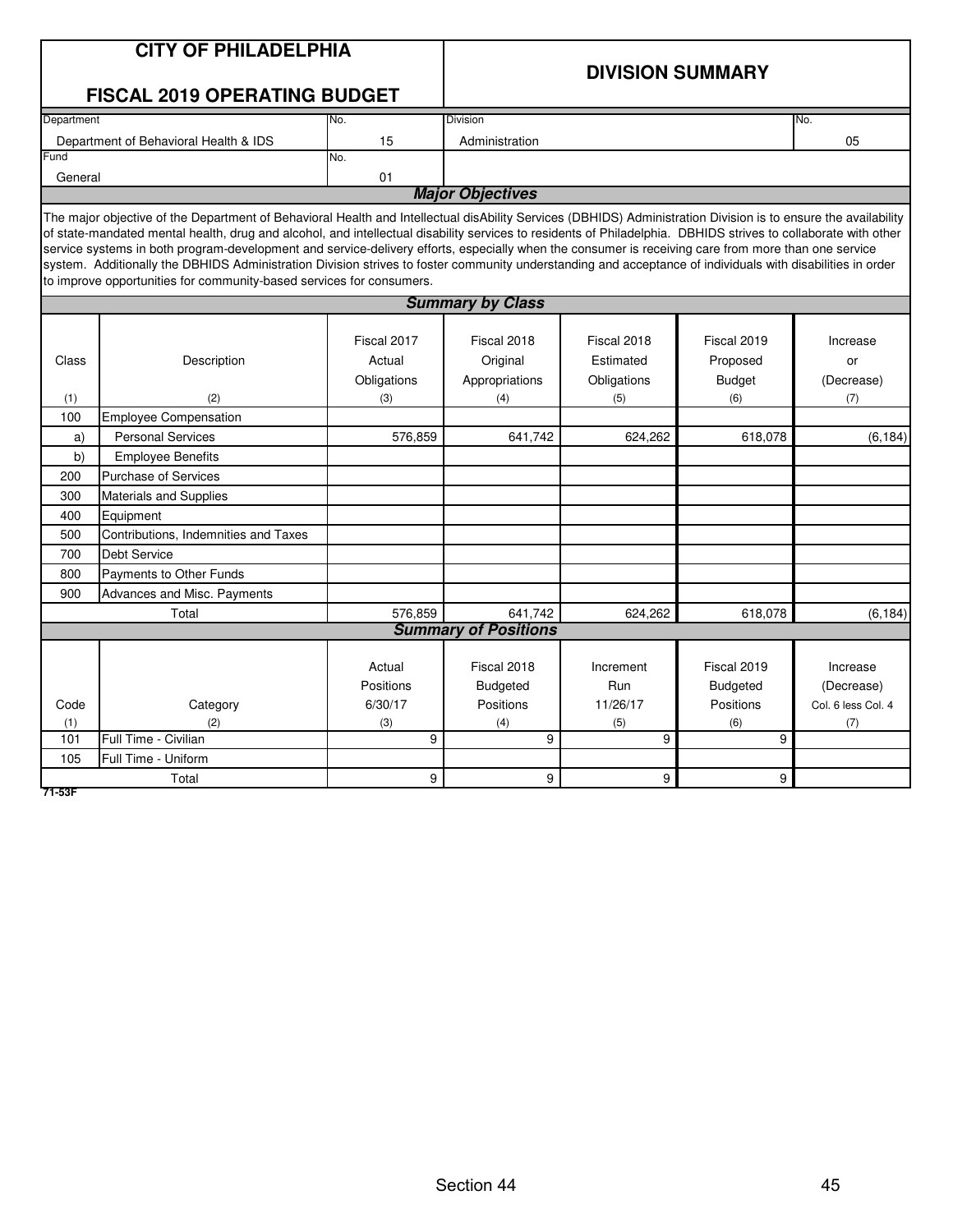|                               |               | <b>CITY OF PHILADELPHIA</b><br><b>FISCAL 2019 OPERATING BUDGET</b>                                                                               |           |                             |                                                                           | <b>SCHEDULE 100</b><br><b>LIST OF POSITIONS</b><br><b>BY DIVISION</b> |                       |                    |                       |                                                   |                      |
|-------------------------------|---------------|--------------------------------------------------------------------------------------------------------------------------------------------------|-----------|-----------------------------|---------------------------------------------------------------------------|-----------------------------------------------------------------------|-----------------------|--------------------|-----------------------|---------------------------------------------------|----------------------|
| Department                    |               |                                                                                                                                                  |           |                             | No.                                                                       | <b>Division</b>                                                       |                       |                    |                       |                                                   | No.                  |
| Fund                          |               | Department of Behavioral Health & IDS                                                                                                            |           |                             | 15<br>No.                                                                 | Administration                                                        |                       |                    |                       |                                                   | 05                   |
|                               | General       |                                                                                                                                                  |           |                             | 01                                                                        |                                                                       |                       |                    |                       |                                                   |                      |
|                               |               |                                                                                                                                                  |           |                             |                                                                           | Fiscal                                                                | Fiscal                |                    | Fiscal                |                                                   | Inc.                 |
|                               |               |                                                                                                                                                  |           |                             | Salary                                                                    | 2017                                                                  | 2018                  | Increment          | 2019                  | Annual                                            | (Dec.)               |
| Line<br>No.                   | Class<br>Code | Title                                                                                                                                            |           |                             | Range<br>(in dollars)                                                     | Actual Pos.<br>6/30/17                                                | Budgeted<br>Positions | Run<br>11/26/17    | Budgeted<br>Positions | Salary<br>7/1/18                                  | (Col. 8)             |
| (1)                           | (2)           | (3)                                                                                                                                              |           |                             | (4)                                                                       | (5)                                                                   | (6)                   | (7)                | (8)                   | (9)                                               | less Col. 6)<br>(10) |
| 1<br>$\overline{c}$<br>3<br>4 |               | A451 Assistant City Solicitor<br>C130 Chief Deputy City Solicitor - Litigation<br>D210 Deputy City Solicitor<br>L153 Legal Assistant<br>Lump Sum |           |                             | 49,454 - 68,185<br>93,328 - 129,013<br>58,193 - 85,093<br>26,352 - 39,527 | 1<br>$\mathbf{1}$<br>4<br>3                                           | 1<br>1<br>4<br>3      | -1<br>-1<br>4<br>3 | 1<br>-1<br>4<br>3     | 53,422<br>130,323<br>306,323<br>115,579<br>12,431 |                      |
|                               |               | <b>Total Gross Requirements</b>                                                                                                                  |           |                             |                                                                           | 9                                                                     | 9                     | 9                  | $\boldsymbol{9}$      | 618,078                                           |                      |
|                               |               | Plus: Earned Increment                                                                                                                           |           |                             |                                                                           |                                                                       |                       |                    |                       |                                                   |                      |
|                               |               | Plus: Longevity                                                                                                                                  |           |                             |                                                                           |                                                                       |                       |                    |                       |                                                   |                      |
|                               |               | Less: (Vacancy Allowance)                                                                                                                        |           |                             |                                                                           |                                                                       |                       |                    |                       |                                                   |                      |
|                               |               |                                                                                                                                                  |           | <b>Total Budget Request</b> | <b>Summary of Personal Services</b>                                       |                                                                       |                       |                    |                       | 618,078                                           |                      |
|                               |               |                                                                                                                                                  |           | Fiscal 2017                 |                                                                           | Fiscal 2018                                                           |                       |                    | Fiscal 2019           | Inc. $/$ (Dec.)                                   | Inc. $/$ (Dec.)      |
| Line                          |               |                                                                                                                                                  | Actual    | Actual                      | Budgeted                                                                  | Estimated                                                             | Increment             | Budgeted           | Department            | in Require.                                       | in Bud. Pos.         |
| No.                           |               | Category                                                                                                                                         | Positions | Obligations                 | Positions                                                                 | Obligations                                                           | Run                   | Positions          | Request               | (Col. 9                                           | (Col. 8              |
|                               |               |                                                                                                                                                  | 6/30/17   |                             |                                                                           |                                                                       | 11/26/17              |                    |                       | less Col. 6)                                      | less Col. 5)         |
| (1)<br>$\mathbf{1}$           | Lump Sum      | (2)                                                                                                                                              | (3)       | (4)<br>107                  | (5)                                                                       | (6)<br>20,649                                                         | (7)                   | (8)                | (9)<br>12,431         | (10)<br>(8, 218)                                  | (11)                 |
| $\overline{c}$                |               | Full Time - Civilian                                                                                                                             | 9         | 576,444                     | 9                                                                         | 603,613                                                               | 9                     | 9                  | 605,647               | 2,034                                             |                      |
| 3                             |               | Full Time - Uniform                                                                                                                              |           |                             |                                                                           |                                                                       |                       |                    |                       |                                                   |                      |
| 4                             |               | Bonus, Gross Adj.                                                                                                                                |           | 308                         |                                                                           |                                                                       |                       |                    |                       |                                                   |                      |
| 5                             |               | PT, Temp/Seas, Bd, SCG                                                                                                                           |           |                             |                                                                           |                                                                       |                       |                    |                       |                                                   |                      |
| 6                             |               | Overtime - Civilian                                                                                                                              |           |                             |                                                                           |                                                                       |                       |                    |                       |                                                   |                      |
| $\overline{7}$                |               | Overtime - Uniform                                                                                                                               |           |                             |                                                                           |                                                                       |                       |                    |                       |                                                   |                      |
| 8                             |               | Holiday Overtime - Civilian                                                                                                                      |           |                             |                                                                           |                                                                       |                       |                    |                       |                                                   |                      |
| 9                             |               | Unused Uniform Leave                                                                                                                             |           |                             |                                                                           |                                                                       |                       |                    |                       |                                                   |                      |
| 10                            | Shift/Stress  |                                                                                                                                                  |           |                             |                                                                           |                                                                       |                       |                    |                       |                                                   |                      |
| 11                            |               | H&L, IOD, LT-Sick                                                                                                                                |           |                             |                                                                           |                                                                       |                       |                    |                       |                                                   |                      |
| 12                            |               | Total                                                                                                                                            | 9         | 576,859                     | $9\,$                                                                     | 624,262                                                               | $\boldsymbol{9}$      | 9                  | 618,078               | (6, 184)                                          |                      |
| 71-53J                        |               |                                                                                                                                                  |           |                             |                                                                           |                                                                       |                       |                    |                       |                                                   |                      |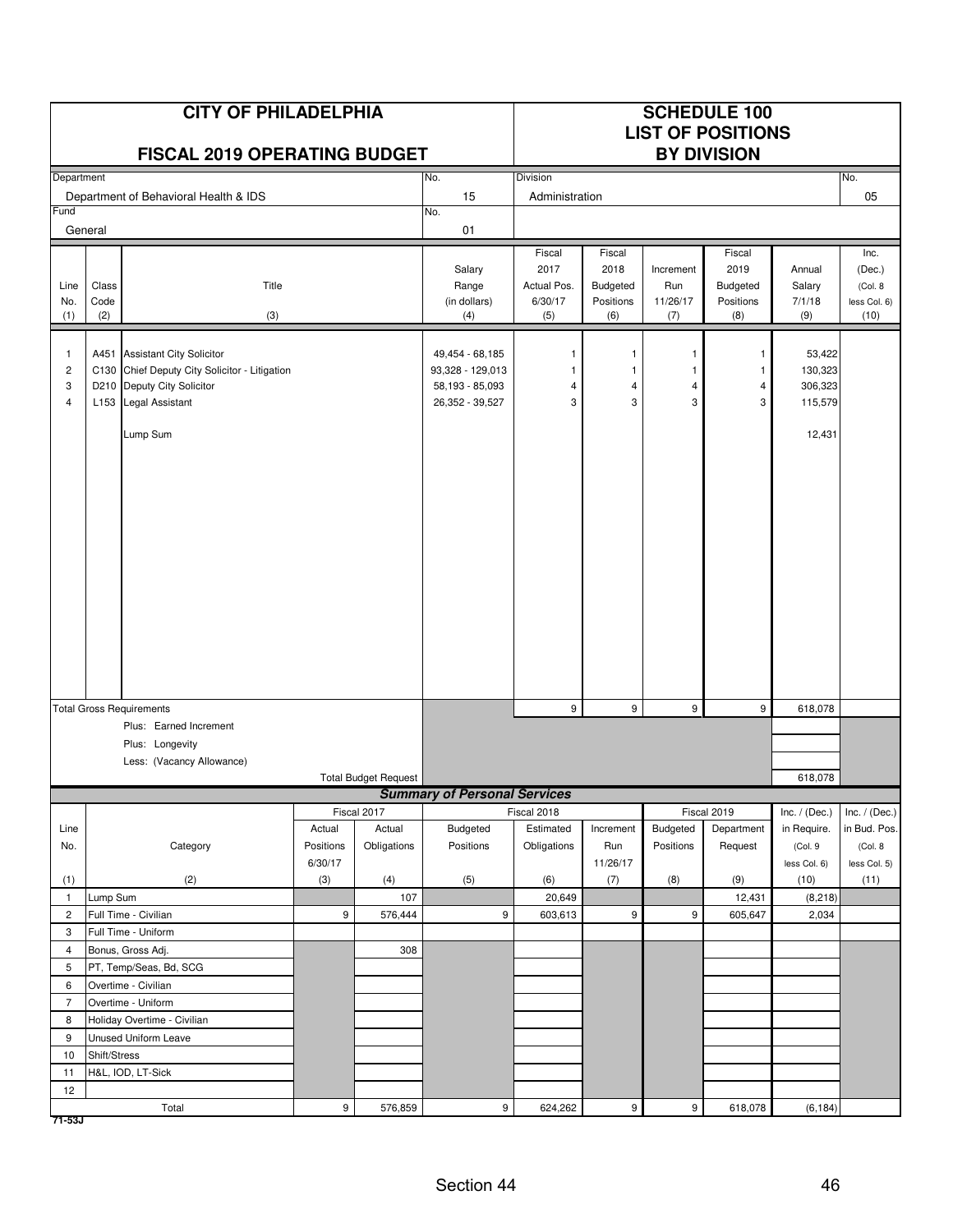|             | <b>CITY OF PHILADELPHIA</b><br><b>FISCAL 2019 OPERATING BUDGET</b>                                                                                                                                                                                                                                                                                                                                                                                                                                                                                                                                                                                                                                                             |                                       | <b>DIVISION SUMMARY</b>                            |                                     |                                                    |                                                     |  |  |  |  |
|-------------|--------------------------------------------------------------------------------------------------------------------------------------------------------------------------------------------------------------------------------------------------------------------------------------------------------------------------------------------------------------------------------------------------------------------------------------------------------------------------------------------------------------------------------------------------------------------------------------------------------------------------------------------------------------------------------------------------------------------------------|---------------------------------------|----------------------------------------------------|-------------------------------------|----------------------------------------------------|-----------------------------------------------------|--|--|--|--|
| Department  |                                                                                                                                                                                                                                                                                                                                                                                                                                                                                                                                                                                                                                                                                                                                | No.                                   | <b>Division</b>                                    |                                     |                                                    | No.                                                 |  |  |  |  |
|             | Department of Behavioral Health & IDS                                                                                                                                                                                                                                                                                                                                                                                                                                                                                                                                                                                                                                                                                          | 15                                    | Administration<br>05                               |                                     |                                                    |                                                     |  |  |  |  |
| Fund        |                                                                                                                                                                                                                                                                                                                                                                                                                                                                                                                                                                                                                                                                                                                                | No.                                   |                                                    |                                     |                                                    |                                                     |  |  |  |  |
|             | <b>Grants Revenue</b>                                                                                                                                                                                                                                                                                                                                                                                                                                                                                                                                                                                                                                                                                                          | 08                                    |                                                    |                                     |                                                    |                                                     |  |  |  |  |
|             |                                                                                                                                                                                                                                                                                                                                                                                                                                                                                                                                                                                                                                                                                                                                |                                       | <b>Major Objectives</b>                            |                                     |                                                    |                                                     |  |  |  |  |
|             | The major objective of the Department of Behavioral Health and Intellectual disAbility Services (DBHIDS) Administration Division is to ensure the availability<br>of state-mandated mental health, drug and alcohol, and intellectual disability services to residents of Philadelphia. DBHIDS strives to collaborate with other<br>service systems in both program-development and service-delivery efforts, especially when the consumer is receiving care from more than one service<br>system. Additionally, the DBHIDS Administration Division strives to foster community understanding and acceptance of individuals with disabilities in order<br>to improve opportunities for community-based services for consumers. |                                       |                                                    |                                     |                                                    |                                                     |  |  |  |  |
|             |                                                                                                                                                                                                                                                                                                                                                                                                                                                                                                                                                                                                                                                                                                                                |                                       | <b>Summary by Class</b>                            |                                     |                                                    |                                                     |  |  |  |  |
| Class       | Description                                                                                                                                                                                                                                                                                                                                                                                                                                                                                                                                                                                                                                                                                                                    | Fiscal 2017<br>Actual                 | Fiscal 2018<br>Original                            | Fiscal 2018<br>Estimated            | Fiscal 2019<br>Proposed                            | Increase<br>or                                      |  |  |  |  |
|             |                                                                                                                                                                                                                                                                                                                                                                                                                                                                                                                                                                                                                                                                                                                                | Obligations                           | Appropriations                                     | Obligations                         | <b>Budget</b>                                      | (Decrease)                                          |  |  |  |  |
| (1)         | (2)                                                                                                                                                                                                                                                                                                                                                                                                                                                                                                                                                                                                                                                                                                                            | (3)                                   | (4)                                                | (5)                                 | (6)                                                | (7)                                                 |  |  |  |  |
| 100         | <b>Employee Compensation</b>                                                                                                                                                                                                                                                                                                                                                                                                                                                                                                                                                                                                                                                                                                   |                                       |                                                    |                                     |                                                    |                                                     |  |  |  |  |
| a)          | <b>Personal Services</b>                                                                                                                                                                                                                                                                                                                                                                                                                                                                                                                                                                                                                                                                                                       | 2,799,159                             | 4,194,194                                          | 4,194,194                           | 4,342,403                                          | 148,209                                             |  |  |  |  |
| b)          | <b>Employee Benefits</b>                                                                                                                                                                                                                                                                                                                                                                                                                                                                                                                                                                                                                                                                                                       | 2,025,656                             | 2,013,213                                          | 2,013,213                           | 2,062,641                                          | 49,428                                              |  |  |  |  |
| 200         | <b>Purchase of Services</b>                                                                                                                                                                                                                                                                                                                                                                                                                                                                                                                                                                                                                                                                                                    | 455,065                               | 300,000                                            | 300,000                             | 325,000                                            | 25,000                                              |  |  |  |  |
| 300         | <b>Materials and Supplies</b>                                                                                                                                                                                                                                                                                                                                                                                                                                                                                                                                                                                                                                                                                                  | 55.288                                | 105,000                                            | 105.000                             | 80.000                                             | (25,000)                                            |  |  |  |  |
| 400         | Equipment                                                                                                                                                                                                                                                                                                                                                                                                                                                                                                                                                                                                                                                                                                                      | 35,389                                | 45,000                                             | 45,000                              | 40.000                                             | (5,000)                                             |  |  |  |  |
| 500         | Contributions. Indemnities and Taxes                                                                                                                                                                                                                                                                                                                                                                                                                                                                                                                                                                                                                                                                                           |                                       |                                                    |                                     |                                                    |                                                     |  |  |  |  |
| 700         | <b>Debt Service</b>                                                                                                                                                                                                                                                                                                                                                                                                                                                                                                                                                                                                                                                                                                            |                                       |                                                    |                                     |                                                    |                                                     |  |  |  |  |
| 800         | Payments to Other Funds                                                                                                                                                                                                                                                                                                                                                                                                                                                                                                                                                                                                                                                                                                        | 13,996                                | 20,971                                             | 20,971                              | 21,712                                             | 741                                                 |  |  |  |  |
| 900         | Advances and Misc. Payments                                                                                                                                                                                                                                                                                                                                                                                                                                                                                                                                                                                                                                                                                                    |                                       |                                                    |                                     |                                                    |                                                     |  |  |  |  |
|             | Total                                                                                                                                                                                                                                                                                                                                                                                                                                                                                                                                                                                                                                                                                                                          | 5,384,553                             | 6,678,378                                          | 6,678,378                           | 6,871,756                                          | 193,378                                             |  |  |  |  |
|             |                                                                                                                                                                                                                                                                                                                                                                                                                                                                                                                                                                                                                                                                                                                                |                                       | <b>Summary of Positions</b>                        |                                     |                                                    |                                                     |  |  |  |  |
| Code<br>(1) | Category<br>(2)                                                                                                                                                                                                                                                                                                                                                                                                                                                                                                                                                                                                                                                                                                                | Actual<br>Positions<br>6/30/17<br>(3) | Fiscal 2018<br><b>Budgeted</b><br>Positions<br>(4) | Increment<br>Run<br>11/26/17<br>(5) | Fiscal 2019<br><b>Budgeted</b><br>Positions<br>(6) | Increase<br>(Decrease)<br>Col. 6 less Col. 4<br>(7) |  |  |  |  |
| 101         | Full Time - Civilian                                                                                                                                                                                                                                                                                                                                                                                                                                                                                                                                                                                                                                                                                                           | 53                                    | 69                                                 | 60                                  | 69                                                 |                                                     |  |  |  |  |
| 105         | Full Time - Uniform                                                                                                                                                                                                                                                                                                                                                                                                                                                                                                                                                                                                                                                                                                            |                                       |                                                    |                                     |                                                    |                                                     |  |  |  |  |
|             | Total                                                                                                                                                                                                                                                                                                                                                                                                                                                                                                                                                                                                                                                                                                                          | 53                                    | 69                                                 | 60                                  | 69                                                 |                                                     |  |  |  |  |
| 71-53F      |                                                                                                                                                                                                                                                                                                                                                                                                                                                                                                                                                                                                                                                                                                                                |                                       |                                                    |                                     |                                                    |                                                     |  |  |  |  |